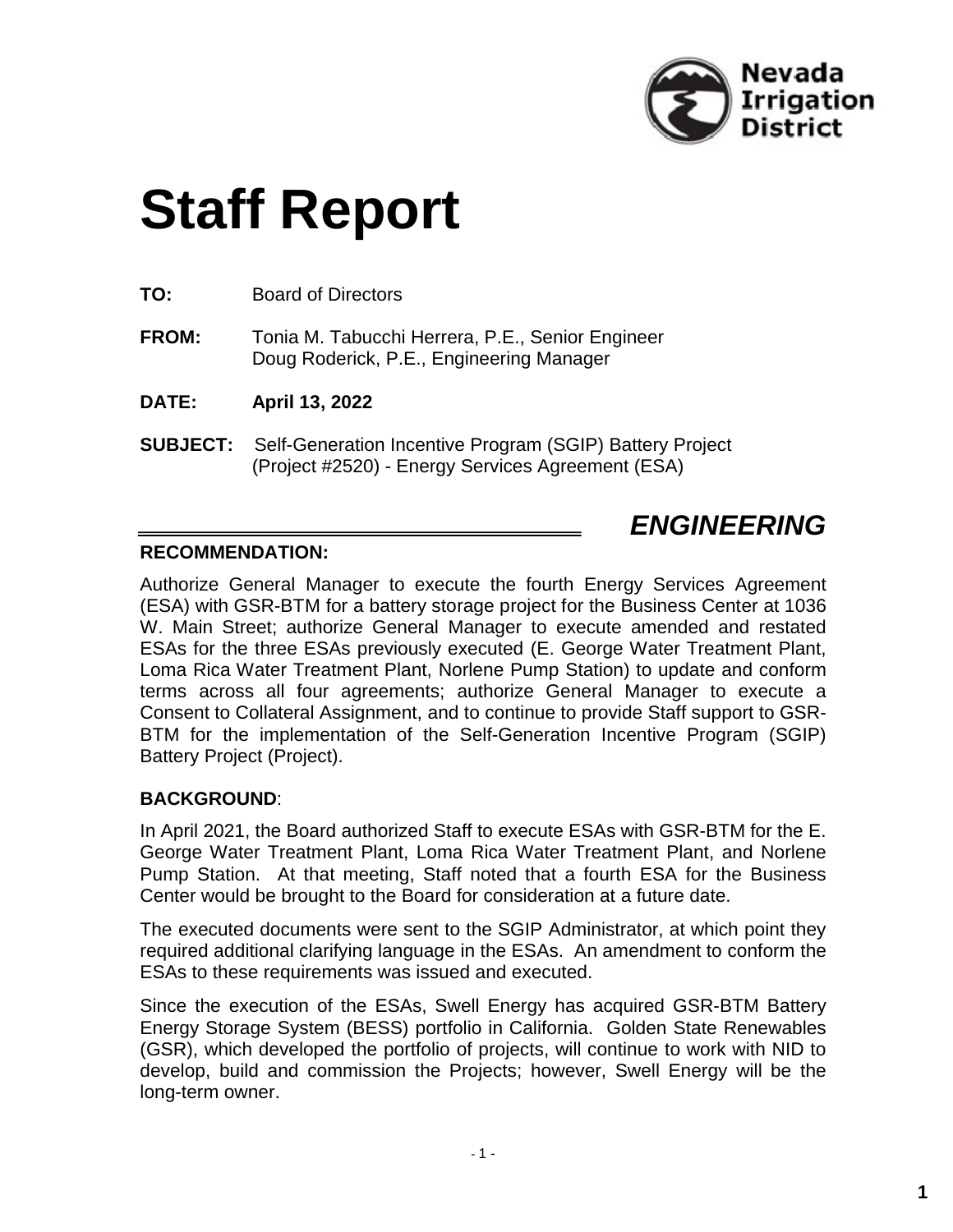Swell Energy proposed a revision in the ESAs that eliminates their share of the utility bill cost savings in exchange for reducing the term of the agreement from 15 to 10 years. If NID and Swell agree, the Parties can extend the agreement term for an additional five (5) years (to 15 years total), which would require the Parties to maintain the operation and maintenance warranty with Tesla. These updates are reflected in the attached ESAs for all sites.

Swell Energy proposed the revisions to the ESAs to reduce the administrative cost for both NID and Swell Energy. Prior conditions would require Swell Energy to calculate actualized savings and present them to NID for review and acceptance. NID, in turn, would pay Swell Energy a percentage of the savings as stated in the original ESA. By eliminating the sharing of utility bill cost savings with GSR-BMT, NID will retain more of the economic benefits of the battery systems.

Additionally, Swell Energy proposed the revisions to conform to the terms they have in their broader BESS portfolio.

Upon conclusion of the program under the revised terms, at the end of year 10, NID will have the option to have GSR remove the batteries and return the site to near the previous condition or extend the ESA through year 15.

The Consent to Collateral Assignment is an additional document requested by Swell Energy's financial institution. The Consent to Collateral Assignment allows the lender to take over the rights and obligations of the Seller in the Energy Services Agreement should Seller be unable to fulfill its obligations. The consent is required as security for the financing provided to the borrower by the lender. Please note, the signatory is "C&I ER1, LLC" because Swell Energy will be assigning all of their battery storage projects currently held by GSR-BTM, LLC to a new LLC called C&I ER1, LLC, which is the borrower under the construction-toterm loan and is a wholly-owned subsidiary of Swell Energy. The signed agreement will be held in escrow until the loan closing. Upon closing, the dates and remaining information will be filled in the consent, and C&I ER1, LLC and the Collateral Agent (the bank) will sign and return a fully executed agreement to NID.

The ESAs and the Consent to Collateral Assignment have been reviewed/revised by District counsel.

## **BUDGETARY IMPACT**:

Staff time is required to provide support for the design and installation of the equipment. Staff support may be required from time to time for access. Retaining 100% of the expected cost savings should further reduce the District's ongoing electricity bills at these four sites to help offset other costs.

## TMTH

Attachments: (5)

- Business Center 1036 W. Main Street ESA
- Amended and reinstated E. George Water Treatment Plant ESA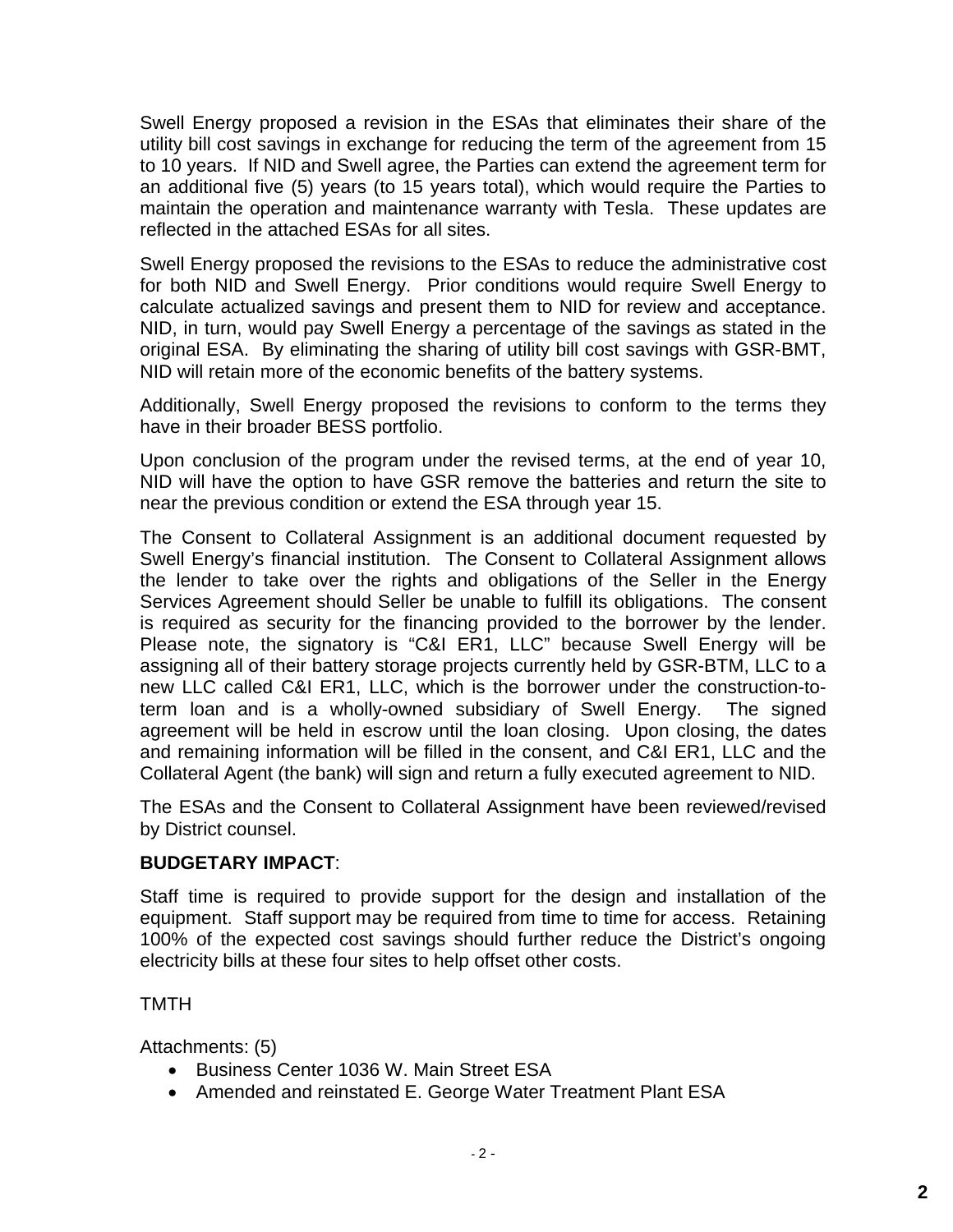- Amended and reinstated Loma Rica Water Treatment Plant ESA
- Amended and reinstated Norlene Pump Station ESA
- Consent to Collateral Assignment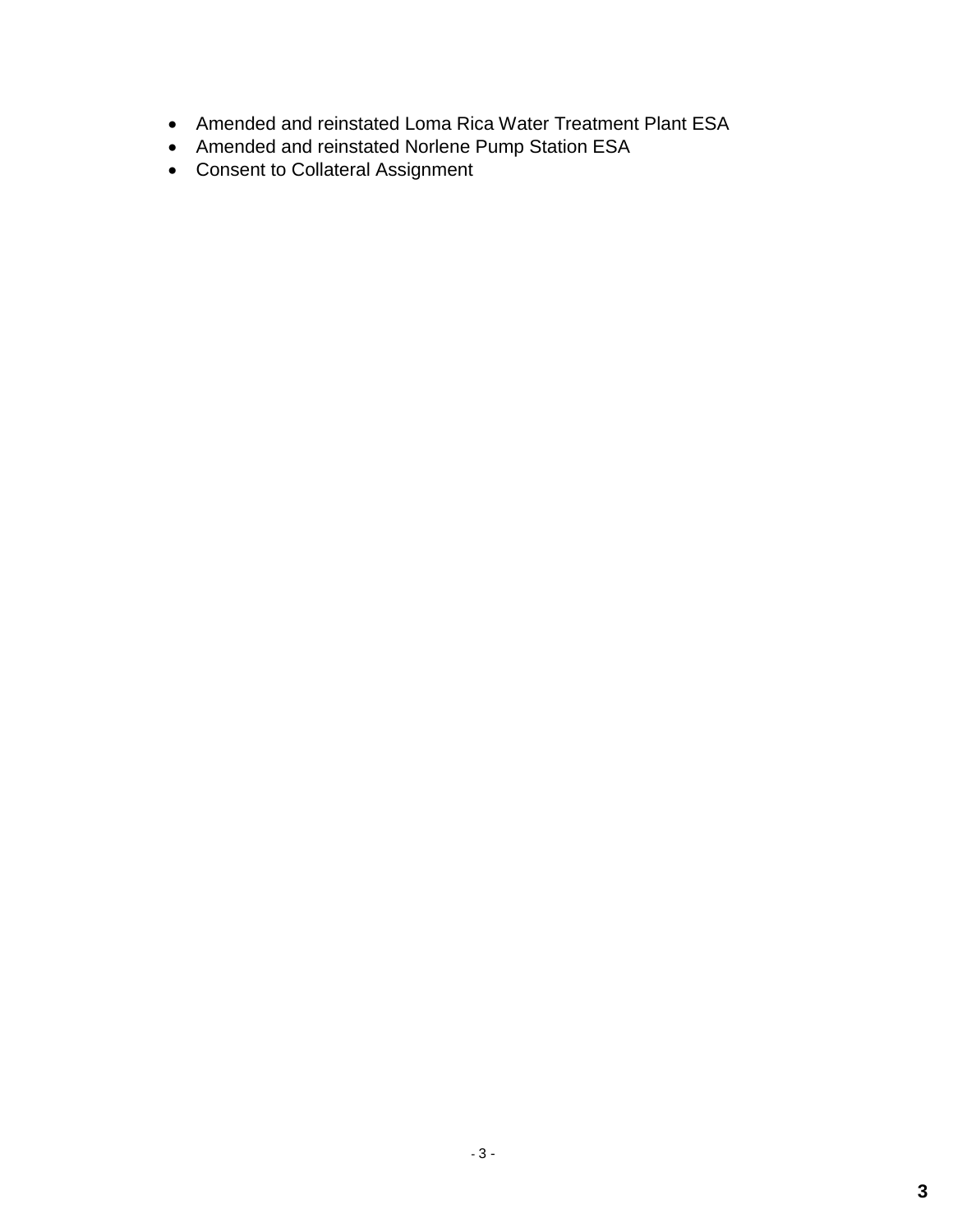## **Energy Services Agreement**

This Energy Services Agreement (this "**Agreement**") is entered into by the parties listed below (each a "**Party**" and collectively the "**Parties**") as of the date signed by Seller below (the "**Effective Date**").

| <b>Host Customer:</b> |                                            | Seller:                  |                                  |
|-----------------------|--------------------------------------------|--------------------------|----------------------------------|
| Name                  | <b>Nevada Irrigation District Business</b> | Name                     | <b>GSR-BTM LLC</b>               |
| and                   | Center                                     | and                      | 1515 7 <sup>th</sup> Street #049 |
| Address               | 1036 W Main Street                         | Address                  | Santa Monica, CA 90401           |
|                       | Grass Valley, CA 95945                     |                          | Attention: Phillip Suna          |
|                       | Attention: Doug Roderick                   |                          |                                  |
|                       |                                            |                          |                                  |
|                       | Site Address:                              |                          |                                  |
|                       | Same                                       |                          |                                  |
|                       |                                            |                          |                                  |
| Phone                 | 530-273-6185                               | Phone                    | (888) 465-1784                   |
| Fax                   | None                                       | Fax                      | None                             |
| E-mail                |                                            | E-mail                   | phillip@swellenergy.com          |
| Premises Ownership    | Host Customer $[X]$ owns $[ ]$ leases the  | <b>Additional Seller</b> |                                  |
|                       | Premises.                                  | Information              |                                  |
|                       |                                            |                          |                                  |
|                       | List Premises Owner, if different from:    |                          |                                  |
|                       | Host Customer: $n/a$                       |                          |                                  |
|                       |                                            |                          |                                  |
| Tax Status            | Tax-exempt                                 |                          |                                  |
| Project Name          | 1036 W Main Street                         |                          |                                  |

This Agreement sets forth the terms and conditions of the purchase and sale of the services provided from the battery energy storage system described in **Exhibit 2** (the "**System**") and installed on the real property comprising Host Customer's premises described or depicted in Schedule A to **Exhibit 2** (the "**Premises**"), including any buildings and other improvements on the Premises other than the System (the "**Improvements**").

The exhibits listed below are incorporated by reference and made part of this Agreement.

| <b>Exhibit 1</b> | Pricing                                          |
|------------------|--------------------------------------------------|
| <b>Exhibit 2</b> | System Description, Delivery Point, and Premises |
| <b>Exhibit 3</b> | <b>Host Customer Information</b>                 |
| <b>Exhibit 4</b> | General Terms and Conditions                     |
| <b>Exhibit 5</b> | Definition of Services                           |

#### **Host Customer: NEVADA IRRIGATION DISTRICT Seller: GSR-BTM LLC**

| Name: 2008. [2016] Name: 2008. [2016] Name: 2008. [2016] 2016. [2016] 2016. [2016] 2016. [2016] 2016. [2016] 2016. [2016] 2016. [2016] 2016. [2016] 2016. [2016] 2016. [2016] 2016. [2016] 2016. [2016] 2016. [2016] 2016. [20 | Name:  |
|--------------------------------------------------------------------------------------------------------------------------------------------------------------------------------------------------------------------------------|--------|
| Title:                                                                                                                                                                                                                         | Title: |
| Date:                                                                                                                                                                                                                          | Date:  |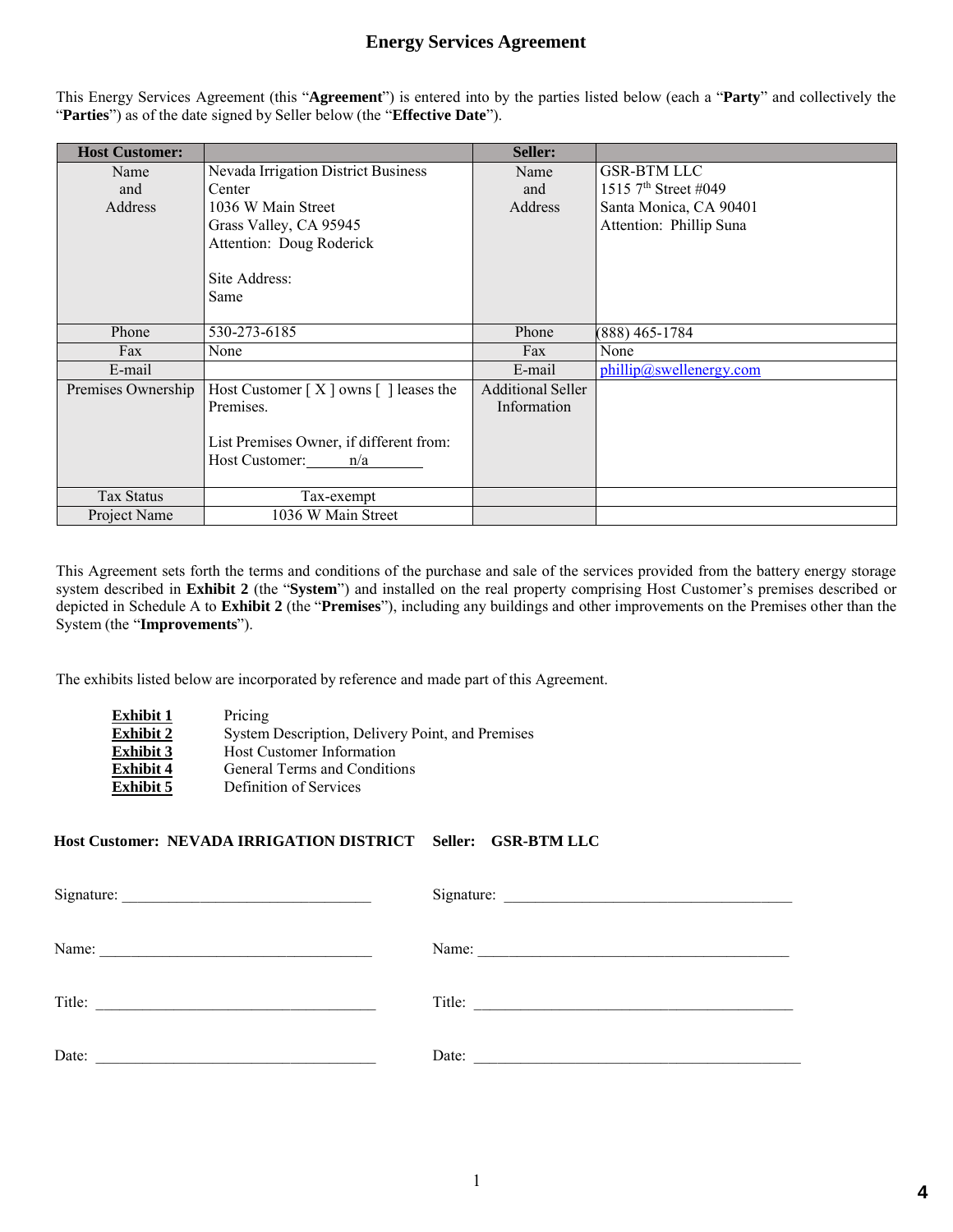#### **Pricing**

- **1. Initial Operating Term**: Ten (10) years, beginning on the Commercial Operation Date (the "**Initial Operating Term**").
- **2. Additional Operating Term**: Up to one (1) additional term of five (5) years at a price to be agreed by the Parties beginning on the expiration of the Initial Operating Term (the "**Additional Operating Term**").
- **3. Contract Price**: Self Generation Incentive Program (SGIP) Payments are assigned by Host Customer to Seller and paid by SGIP Program Administrator directly to Seller in accordance with the General Terms and Conditions of this Agreement. The table below delineates anticipated SGIP Payments to be paid directly to Seller by SGIP Program Administrator and payments paid by Host Customer to Seller. Host Customer shall have no obligation whatsoever to pay Seller amounts under the column titled "From SGIP Program Administrator to Seller." Payments from Host Customer to Seller for shared Grid Service payments, if any, and shared Utility Bill Cost Savings are not components of Contract Price and are addressed in **Exhibit 4**

| <b>Operating Term</b><br><b>Contract Year</b> | \$/year (from SGIP Program<br><b>Administrator to Seller)</b> | \$/year<br>(from Host Customer) |
|-----------------------------------------------|---------------------------------------------------------------|---------------------------------|
|                                               | \$314,000.00                                                  | \$0                             |
|                                               | \$62,800.00                                                   | \$0                             |
|                                               | \$62,800.00                                                   | \$0                             |
|                                               | \$62,800.00                                                   | \$0                             |
|                                               | \$62,800.00                                                   | \$0                             |
|                                               | \$62,800.00                                                   | \$0                             |
|                                               | \$0                                                           | \$0                             |
| 8                                             | \$0                                                           | \$0                             |
|                                               | \$0                                                           | \$0                             |
| 10                                            | \$0                                                           | \$0                             |
| <b>Total</b>                                  | \$628,000.00                                                  | \$0                             |

The first year of the Initial Operating Term shall commence on the Commercial Operation Date, and each subsequent Operating Term Contract Year shall commence on the anniversary of the Commercial Operation Date.

- **4. Contract Price Assumptions**. The Contract Price is based on the following assumptions, revisions to these assumptions may cause consideration of a 'Contract Price Update' described below:
	- a. Interconnection costs for the System will not exceed **\$20,000** in the aggregate.
	- b. All prices in this Agreement are calculated based on an Upfront Payment of \$314,000.00 and a Performance Based Payment of \$62,800.00 paid shortly after the end of each of the first five Contract Years of System operations. The Seller posted the SGIP 5% Deposit for this System in the amount of \$33,195.00. The SGIP Program Administrator will refund this deposit directly to Seller shortly after the Commercial Operation Date.
	- c. The System is sized and configured as defined by **Exhibit 2**.
	- d. Total Eligible Project Cost: SGIP program rules require that this Agreement state the Total Eligible Project Cost. The Total Eligible Project Cost for the BESS as defined by SGIP program rules is \$663,900.00
- **5. Contract Price Exclusions**. Unless Seller and Host Customer have agreed otherwise in writing, and except as otherwise provided in Section (i) of **Exhibit 2**, Seller is not responsible for unexpected and atypical expenses unforeseen as of the Effective Date. Examples of such expenses may include, but are not limited to, unforeseen groundwork (including excavation and circumvention of underground obstacles), upgrades or repair to customer or utility electrical infrastructure (including client or utility service, transformers, substations, poles, breakers, reclosers, and disconnects) and changes in System design caused or requested by Host Customer, which materially impact installation costs and that are caused by any inaccuracy or ambiguity in information provided by Host Customer including information related to building plans and specifications.
- **6. Termination Payment Schedule**. In the event of early Termination of the Agreement by Host Customer for reasons other than a Seller Event of Default or for delay as stated in Section 2(d) of **Exhibit 4**:
	- a. if on or after the Effective Date through SGIP Program Administrator issuance of the final Incentive Claim Form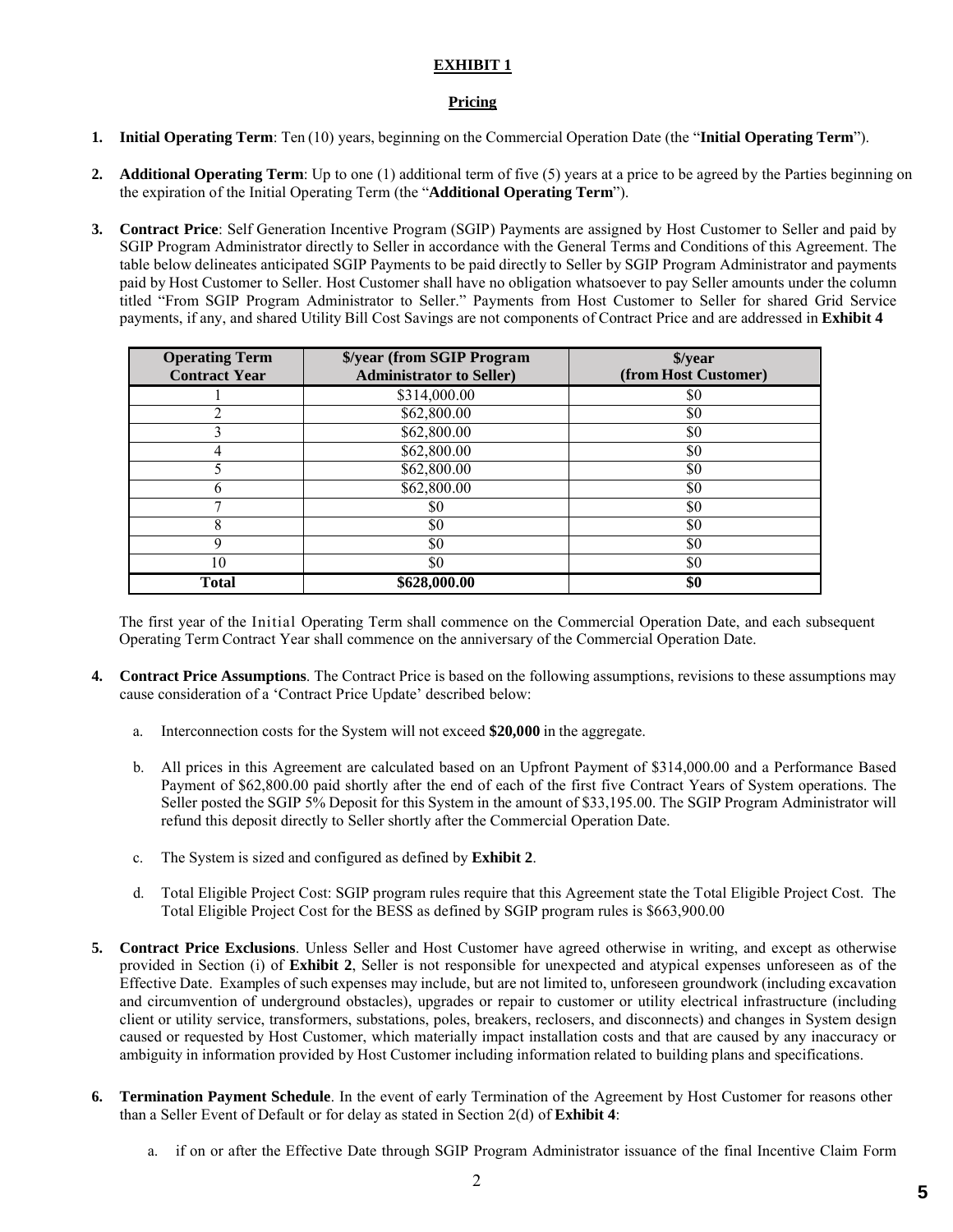(ICF) approval letter<sup>1</sup>, Host Customer must repay Seller the SGIP 5% Deposit indicated in Section 4(b) and reasonable and documented out-of-pocket and direct overhead costs incurred by Seller to advance development of the System.

b. if after SGIP Program Administrator issuance of the final Incentive Claim Form (ICF) approval letter and commencement of the Operating Term, but prior to end of the Contract Term, the Host Customer shall pay Termination Payment that is equal to the amount in the corresponding Operating Term Contract Year listed in the Termination Payment Schedule below plus Seller's actual reasonable cost incurred to remove the System from the Premises. For the avoidance of doubt, Host Customer shall be obligated to pay only the amount corresponding to the year of termination. The Termination Payment obligation shall not be cumulative. Regarding System removal upon early Termination, Seller will provide open book accounting of any third-party costs incurred and shall not apply any margin or markup to such third-party costs.

| <b>Operating Term</b><br><b>Contract Year</b> | <b>Termination Payment (\$)</b> |
|-----------------------------------------------|---------------------------------|
|                                               | \$331,950.00                    |
| $\mathfrak{D}$                                | \$265,560.00                    |
|                                               | \$199,170.00                    |
|                                               | \$132,780.00                    |
|                                               | \$66,390.00                     |
|                                               | SC                              |
|                                               | \$0                             |
| 8                                             | \$0                             |
| q                                             | \$0                             |
|                                               |                                 |

The first year of the Operating Term shall commence on the Commercial Operation Date, and each subsequent Operating Term Contract Year shall commence on the anniversary of the Commercial Operation Date.

<sup>&</sup>lt;sup>1</sup> Per the SGIP Handbook, Seller will submit the final Incentive Claim Form to SGIP Program Administrator after the Project is installed, interconnected and operational. SGIP Administrator may schedule and conduct a site visit before issuing the final ICF approval letter which begins the incentive payment process.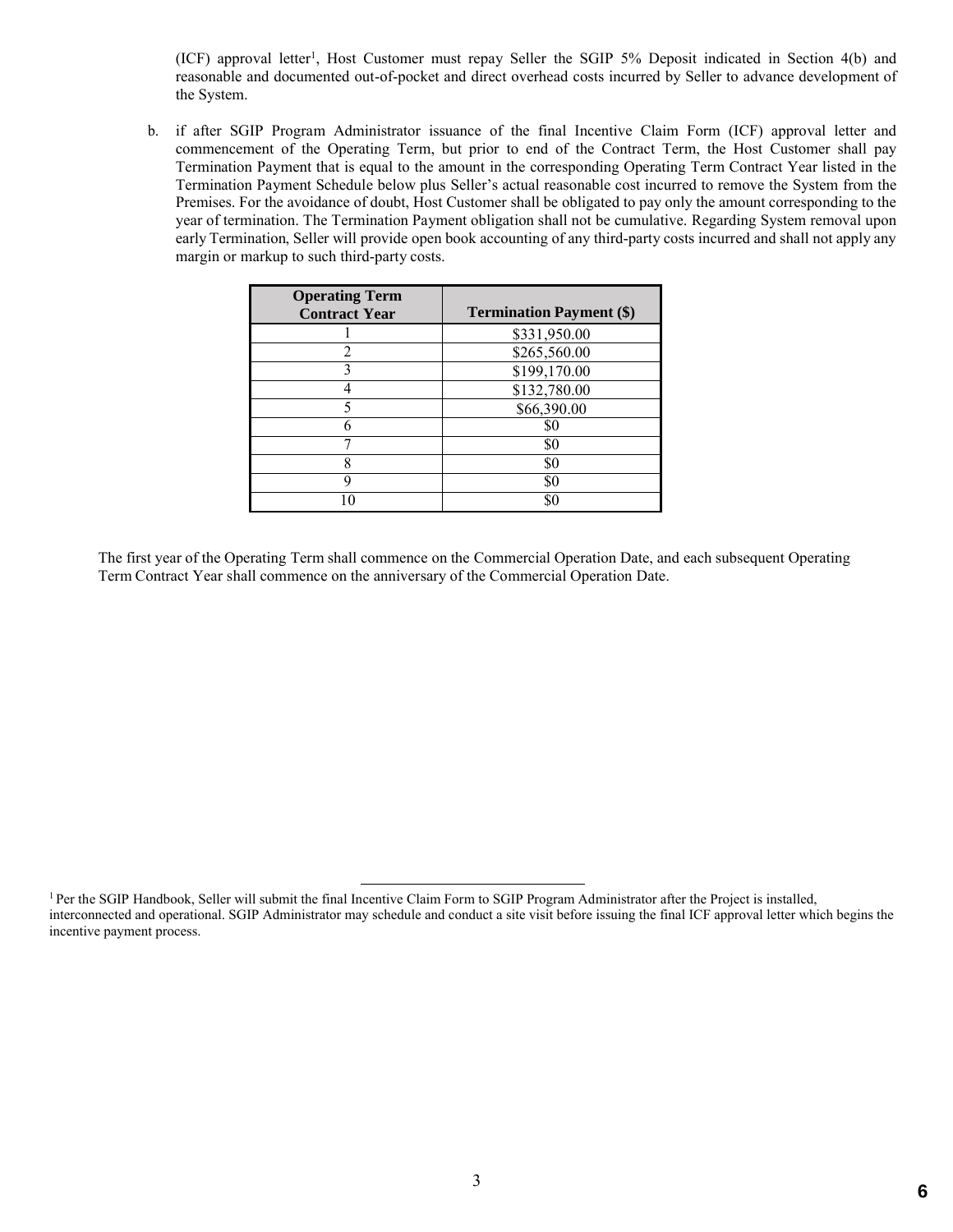#### **System Description, Delivery Point, and Premises**

- **a. System Location:** 1036 West Main Street, Grass Valley, CA 95945
- **b. System Size (AC kW):** 140 kW
- **c. Expected First Year Energy Capacity (kWh):** 696 kWh
- **d. Expected Installation: Indoor [ ] Outdoor [X] Location** Near the south side of the existing building on site close to the electrical switchboard located in the dirt not on top of any major utilities. Placement will maintain adequate room for traffic flow and access to building. Bollards to be used to protect equipment.

#### **e. Expected Battery Energy Storage System**

| Manufacturer/Model                                                      | <b>Quantity</b> |
|-------------------------------------------------------------------------|-----------------|
| Tesla Powerpack 2.5 4h (58kW/232kWh each)                               |                 |
| Tesla Power Converter Cabinet with three Tesla Powerstages (70kVA each) |                 |
| Tesla Site Controller                                                   |                 |

## **f. Facility and System Description:**

## As described in **Exhibit 2**, **Attachment A**

#### **g. Description of Delivery Point:**

The Battery Energy Storage System's interconnection will be a load-side interconnection between the existing main circuit breaker in the Main Service Switchboard (MSB) and the Automatic Transfer Switch (ATS) provided that the existing switchgear is not bus feed from the MSB to the ATS. An electrical site survey during a power outage is required with a licensed electrician to open up the existing panels and confirm the best point of interconnection.

**h. Description of back-up power capabilities in the event of loss of grid power including any circuit relocations identified as necessary:** 

As described in **Exhibit 5**

**i. Description of cost items not included in Contract Price, if any:** None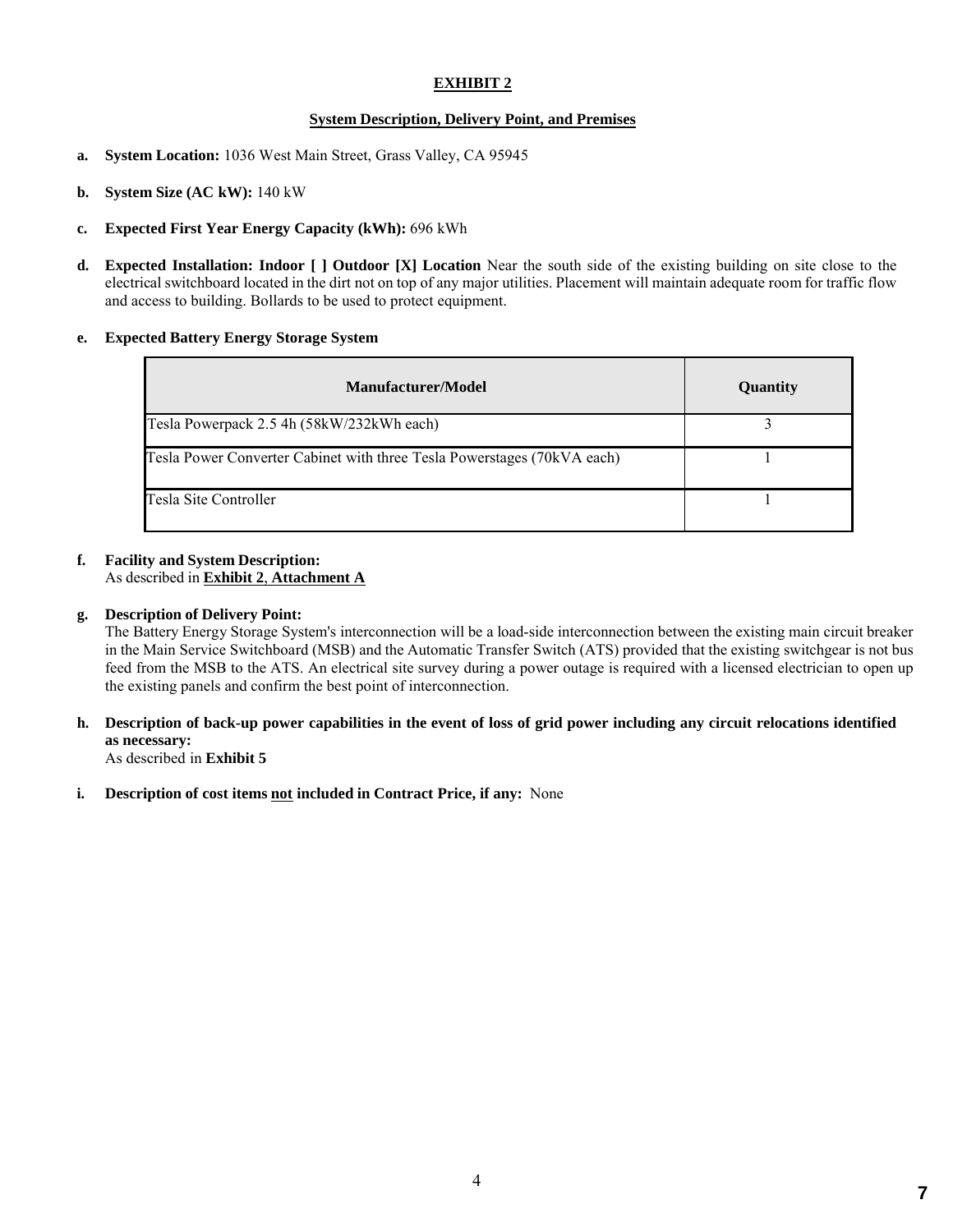#### **EXHIBIT 2, Attachment A:**

#### **Facility and System Description**

The existing facility is used as a headquarters with offices and storage. The site will include one (1) Tesla Site Controller, two (2) Accuvim Meters, and one (1) SEL700G. The Battery Energy Storage System will comprise three (3) Tesla Powerpack 2.5 that will feed a one (1) Tesla Power Converter (PCS). The PCS will feed one (1) Battery panel complete with breakers for all ancillary equipment. The Battery Panel will feed one (1) step-down transformer to convert from BESS 480V to the existing systems 208V. The transformer will feed one (1) utility disconnect. Replace the current Main Circuit Breaker with a shunt trip and recloser circuit breaker.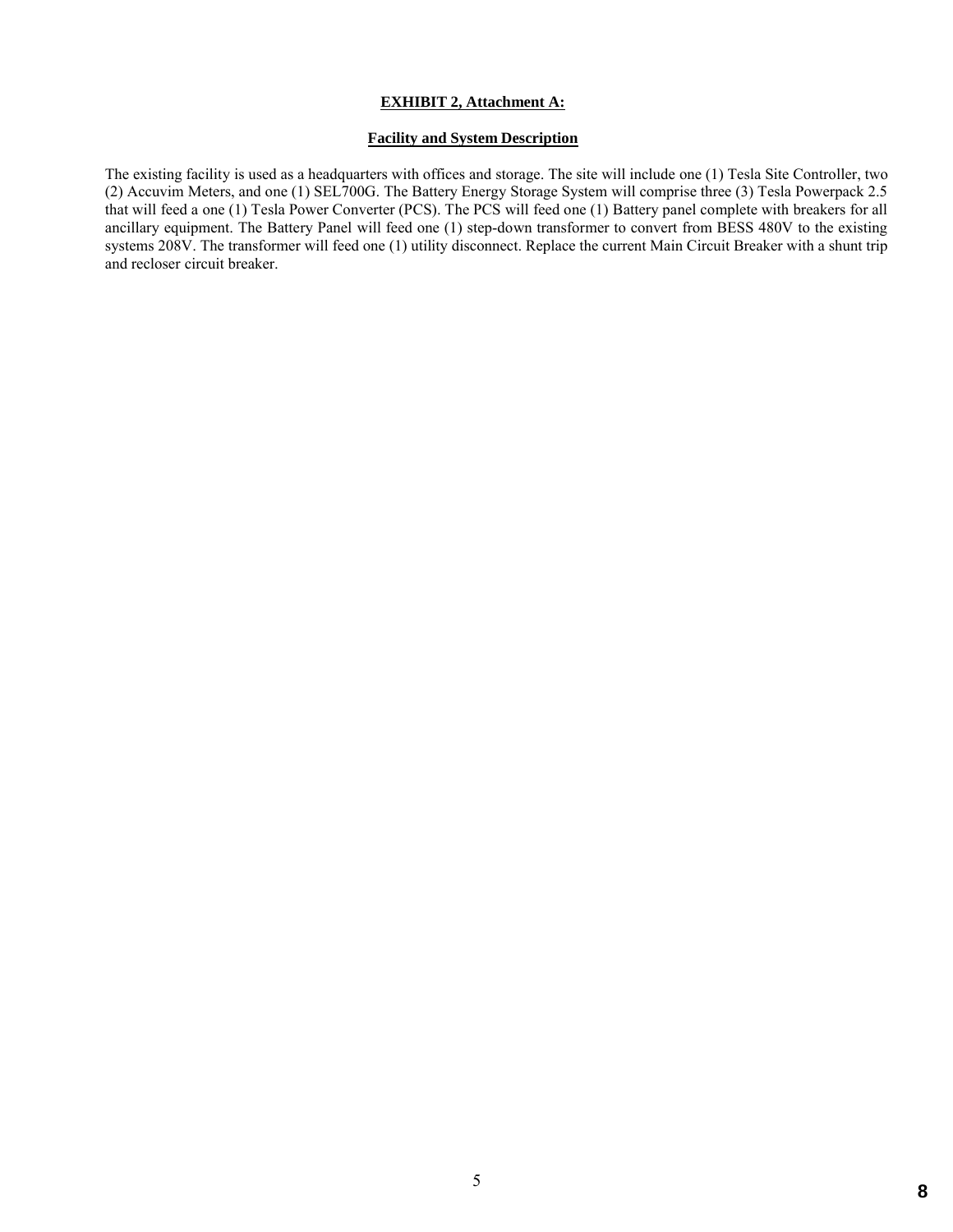## **Host Customer Information**

Within 10 days following the execution of this Agreement, Host Customer will supply Seller with the following information:

| <b>Host Customer Information</b>                                                                                                                        |                                                                         |        |                                                                                                                                                                                                                             |                           |                  |                                      |                                            |
|---------------------------------------------------------------------------------------------------------------------------------------------------------|-------------------------------------------------------------------------|--------|-----------------------------------------------------------------------------------------------------------------------------------------------------------------------------------------------------------------------------|---------------------------|------------------|--------------------------------------|--------------------------------------------|
| <b>Name: Host Customer</b>                                                                                                                              |                                                                         |        |                                                                                                                                                                                                                             | Tax ID: (if applicable)   |                  |                                      |                                            |
| Nevada Irrigation District                                                                                                                              |                                                                         |        |                                                                                                                                                                                                                             |                           |                  |                                      |                                            |
| Previous & Other Names (if applicable):                                                                                                                 |                                                                         |        |                                                                                                                                                                                                                             | Website: www.nidwater.com |                  |                                      |                                            |
| <b>Address: 1036 W Main Street</b>                                                                                                                      |                                                                         |        |                                                                                                                                                                                                                             |                           |                  |                                      |                                            |
| <b>City, State, Zip Grass Valley</b>                                                                                                                    |                                                                         |        | CA                                                                                                                                                                                                                          |                           | 95945            |                                      |                                            |
| <b>Phone Number: 530-273-6185</b>                                                                                                                       |                                                                         |        |                                                                                                                                                                                                                             |                           |                  |                                      |                                            |
| <b>Entity Type</b><br><b>Check One:</b>                                                                                                                 | S-Corp                                                                  | C-Corp | Partnership                                                                                                                                                                                                                 | <b>Sole Prop</b>          | <b>LLC</b>       | LLP                                  | <b>Other</b><br>$\overline{\mathbf{X}}$    |
| Address above                                                                                                                                           | <b>Property Address for Battery Installation:</b>                       |        | State:                                                                                                                                                                                                                      |                           | <b>Zip Code:</b> | <b>Applicant</b><br>X YES<br>$\circ$ | <b>Property Owned by</b><br>N <sub>O</sub> |
| <b>Property Type</b><br>Water treatment                                                                                                                 |                                                                         |        | If Not Applicant, Name of Property Owner, address, phone number and email.                                                                                                                                                  |                           |                  |                                      |                                            |
|                                                                                                                                                         |                                                                         |        | Information Requested: Please submit the information required below via electronic format to info@gsr-energy.com.                                                                                                           |                           |                  |                                      |                                            |
|                                                                                                                                                         | Corporate Records / Formation Documentation                             |        |                                                                                                                                                                                                                             |                           |                  |                                      |                                            |
| Copy of Articles of Incorporation, Partnership Agreement, Fictitious Name Statement or Organizational formation<br>$\Box$<br>documents (If applicable). |                                                                         |        |                                                                                                                                                                                                                             |                           |                  |                                      |                                            |
| <b>Financial Statements</b>                                                                                                                             |                                                                         |        |                                                                                                                                                                                                                             |                           |                  |                                      |                                            |
| If readily available, last two (2) years of CPA audited, reviewed, compiled statements (Balance Sheet, Income<br>$\Box$<br>Statement, Cash Flow).       |                                                                         |        |                                                                                                                                                                                                                             |                           |                  |                                      |                                            |
| <b>Real Estate Documents</b>                                                                                                                            |                                                                         |        |                                                                                                                                                                                                                             |                           |                  |                                      |                                            |
| $\Box$                                                                                                                                                  | Demonstration of Ownership of Premises or Lease with Premises Fee Owner |        |                                                                                                                                                                                                                             |                           |                  |                                      |                                            |
| Copies of Liens or Third-Party Security Interests in the Premises<br>$\Box$                                                                             |                                                                         |        |                                                                                                                                                                                                                             |                           |                  |                                      |                                            |
|                                                                                                                                                         |                                                                         |        | If Host Customer is not Property Owner, Seller may request Host Customer to provide additional documentation to complete the<br>evaluation process. Seller will notify Host Customer if additional information is required. |                           |                  |                                      |                                            |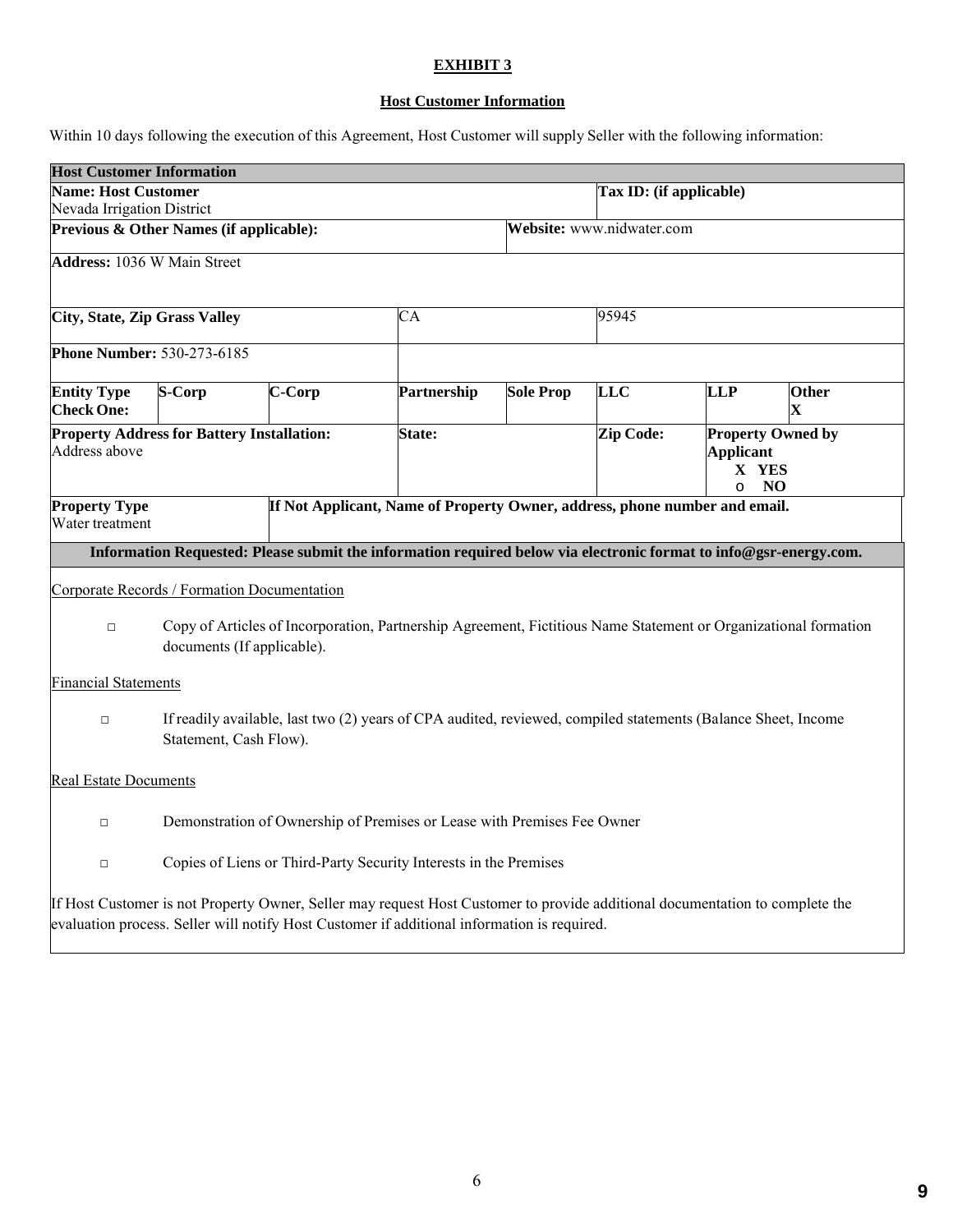#### **General Terms and Conditions**

**1. Purchase and Sale of Services**. Host Customer shall purchase from Seller, and Seller shall sell to Host Customer, the System Services (as defined in this **Exhibit 5**) commencing on Commercial Operation Date and through the Contract Term (as defined in Section 2(a)). Electricity stored by the System shall be delivered to Host Customer at the Delivery Point.

#### **2. Term and Termination**.

- **a. Effective Date; Contract Term**. This Agreement is effective as of the Effective Date and the Contract Term consists of two periods, a **Development Term** that starts on the Effective Date and runs up until the Commercial Operation Date and then an **Operating Term** that starts on the Commercial Operation Date. The Initial Operating Term runs for a period of 10 years, unless earlier terminated or extended as providedin this Agreement (collectively, the "**Contract Term**").
- **b. Additional Operating Term**. The Parties may agree in writing to extend this Agreement for one (1) additional 5-year Additional Operating Term at a price to be agreed between the Parties.
- **c. Termination Due to Contract Price Adjustments or Lack of Project Viability**. If, at any time during the Development Term (i) significant additional and unanticipated costs are identified which have not previously been identified pursuant to Section 5 of **Exhibit 1** or which exceed the Contract Price assumptions pursuant to Section 4 of **Exhibit 1**, or Seller determines that the installation of the System will not be technically or financially viable for any other reason, and (ii) the Parties have failed to reach agreement after negotiating a Contract Price adjustment for sixty (60) days following written notice from Seller to Host Customer, either Party may terminate this Agreement by providing ten (10) days' prior written notice to the other Party. Neither Party shall be liable for any damages in connection with such termination. After Commencement of Installation, the Contract Price shall not be subject to further adjustment pursuant to Section 5 of **Exhibit 1** or otherwise.
- **d. Termination by Host Customer for Delay**. Seller will use commercially reasonable efforts to achieve Commencement of Installation at least sixty (60) days prior to the expiration of the SGIP reservation as indicated in the Conditional Reservation Letter for the System, as may be extended by the SGIP Program Administrator. If Seller fails to meet this deadline, Host Customer may terminate this Agreement by providing thirty (30) days' prior written notice to Seller; provided that this Agreement will not terminate pursuant to this Section 2(d) if Seller achieves Commencement of Installation on or before the end of such thirty (30) day notice period. In addition, Host Customer shall not be liable for any damages in connection with such termination.
- **e. Termination for Failure of SGIP**. The state rebate and incentive calculations Seller has provided to Host Customer are estimates. These estimates are based on certain assumptions that may not be applicable based on the circumstances specific to the System. However, actual rebates and incentives may vary based on changes in eligibility requirements, funding availability, and funding rates. No substantial commencement of on-site work shall begin until Seller has received confirmation of a successful SGIP reservation in an amount not less than 100% of the price for materials and labor for installation of the battery storage system. When Seller has received this reservation confirmation, Seller will then request an Incentive Claim Form to be signed by Host Customer. Once the Conditional Reservation Letter is obtained, listing Seller or a financing party determined by Seller as the payee, and the necessary financing is in place to fund the System, Seller will commence work assuming equipment availability. Host Customer shall complete and return any rebate or associated utility program participation paperwork requested by Seller within seven (7) days of receipt. Each Party has the right to terminate this Agreement, without penalty or fee, if Seller determines after the engineering site audit of the Premises that Seller has misestimated the System's total cost. Such termination right will expire at the earlier of (i) one (1) week before the scheduled System installation date and (ii) one (1) month after Seller informs Host Customer in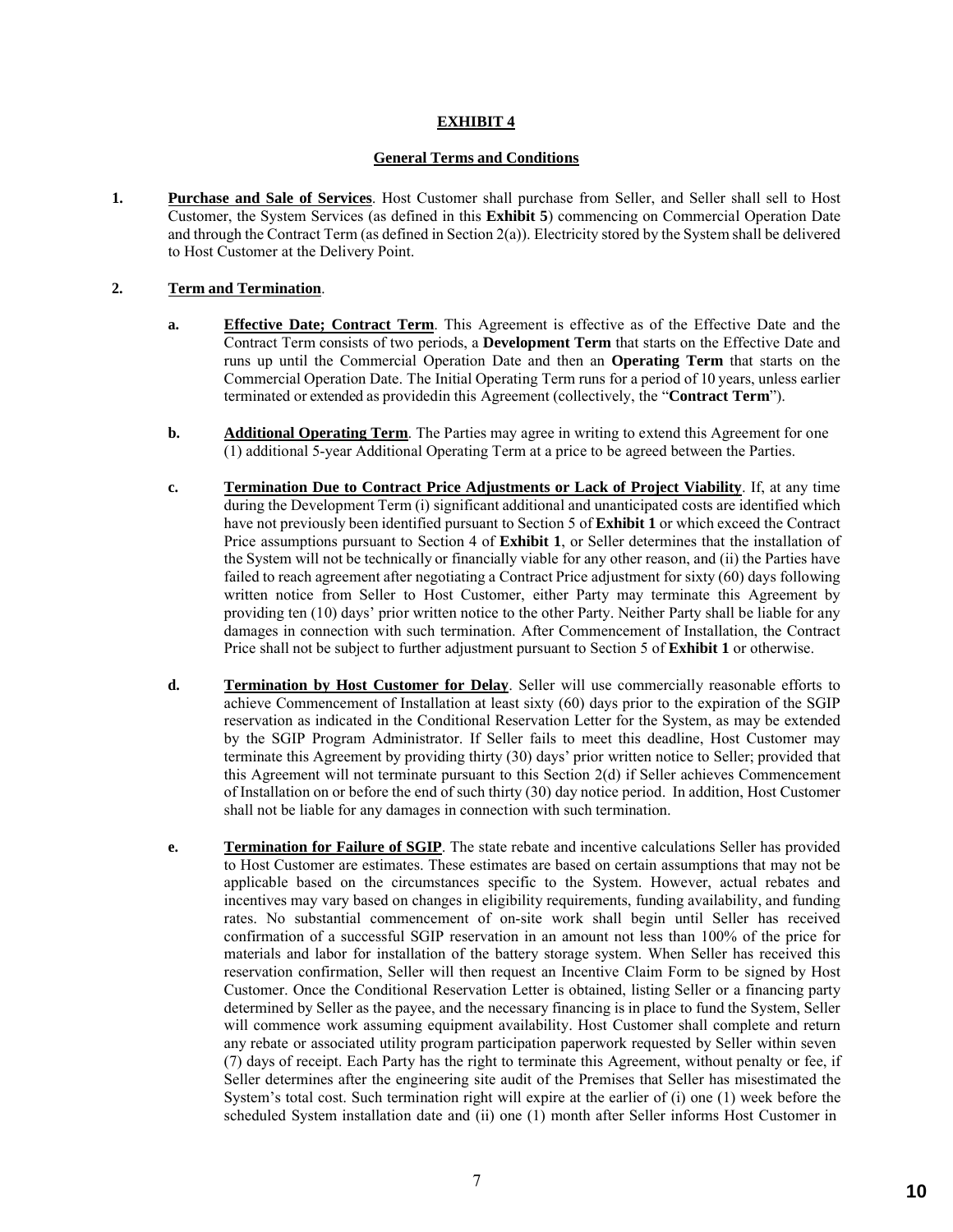writing of the revised cost. Any changes to the System will be documented in a written amendment to this Agreement signed by both Host Customer and Seller. Host Customer authorizes Seller to make corrections to the utility and incentive paperwork to conform to this Agreement or any amendments to this Agreement that are signed by both Parties.

#### **3. Billing and Payment; Taxes**.

- **a. Charges**. In accordance with Section 11.a, Host Customer and Seller agree that SGIP Program shall pay Seller as set forth in Section 3 of **Exhibit 1** (the "**Contract Price**"), unless subject to a ContractPrice Update specified in Exhibit 1, Section 4.
- **b. Invoices**. Seller shall invoice Host Customer only if and when some amount is due under this Agreement.
- **c. Payment Terms**. All amounts due under this Agreement are due and payable net thirty (30) days following receipt of invoice. Any undisputed portion of the invoice amount not paid within such thirty (30) day period shall accrue interest at the annual rate of two and one-half percent (2.5%) above the Prime Rate (but not to exceed the maximum rate permitted by law). All payments shall be made in U.S. dollars.
- **d. Taxes**. Seller is responsible for any incremental personal property taxes imposed on the Host dueto installation of the System **("Seller's Taxes**"). Seller shall not be responsible for taxes, if any, assessed on the sale, delivery or consumption of electricity stored by the System.
- **4. Incentives and Environmental Attributes**. As the owner of the System, Seller is entitled to the benefit of, and will retain all ownership interests in the Incentives and Environmental Attributes applicable to the System. Host Customer shall cooperate with Seller in obtaining, securing and transferring all Incentives, if any. Host Customer is not obligated to incur any out-of-pocket costs or expenses in connection with such actions unless reimbursed by Seller. Host Customer shall not make any filing or statements inconsistent with Seller's ownership interests in the Incentives and Environmental Attributes. If any Incentives are paid or delivered directly to Host Customer, Host Customer shall immediately pay or deliver such items or amounts to Seller. For sake of clarity, Seller will be responsible for payment of any deposit required to secure Incentives and if any such deposit is refunded to Host Customer rather than to Seller, Host Customer will immediately pay or deliver such refunded amounts to Seller.

"**Governmental Authority**" means any foreign, federal, state, local or other governmental, regulatory or administrative agency, court, commission, department, board, or other governmental subdivision, legislature, rulemaking board, court, tribunal, arbitrating body or other governmental authority having jurisdiction or effective control over a Party.

"**Incentives**" means (i) a payment paid by a utility or state or local Governmental Authority based in whole or in part on the cost or size of the System such as a rebate, (ii) a performance-based incentive paid as a stream of periodic payments by a utility, state or Governmental Authority based on the production of the System, (iii) investment tax credits, production tax credits, and similar tax credits, grants or other tax benefits(including depreciation deductions) under federal, state or local law, and (iv) any other attributes, commodity, Payments stream or payment in connection with the System (such as ancillary or capacity Payments), in each case of (i) through (iv) relating to the construction, ownership, use or production of energy from the System, provided that Incentives shall not include Environmental Attributes.

"**Environmental Attributes**" means, with respect to the System, any and all presently existing or created in the future credits, benefits, emissions reductions, offsets, and allowances, howsoever entitled, attributable to the operation of the System and its displacement of conventional energy generation.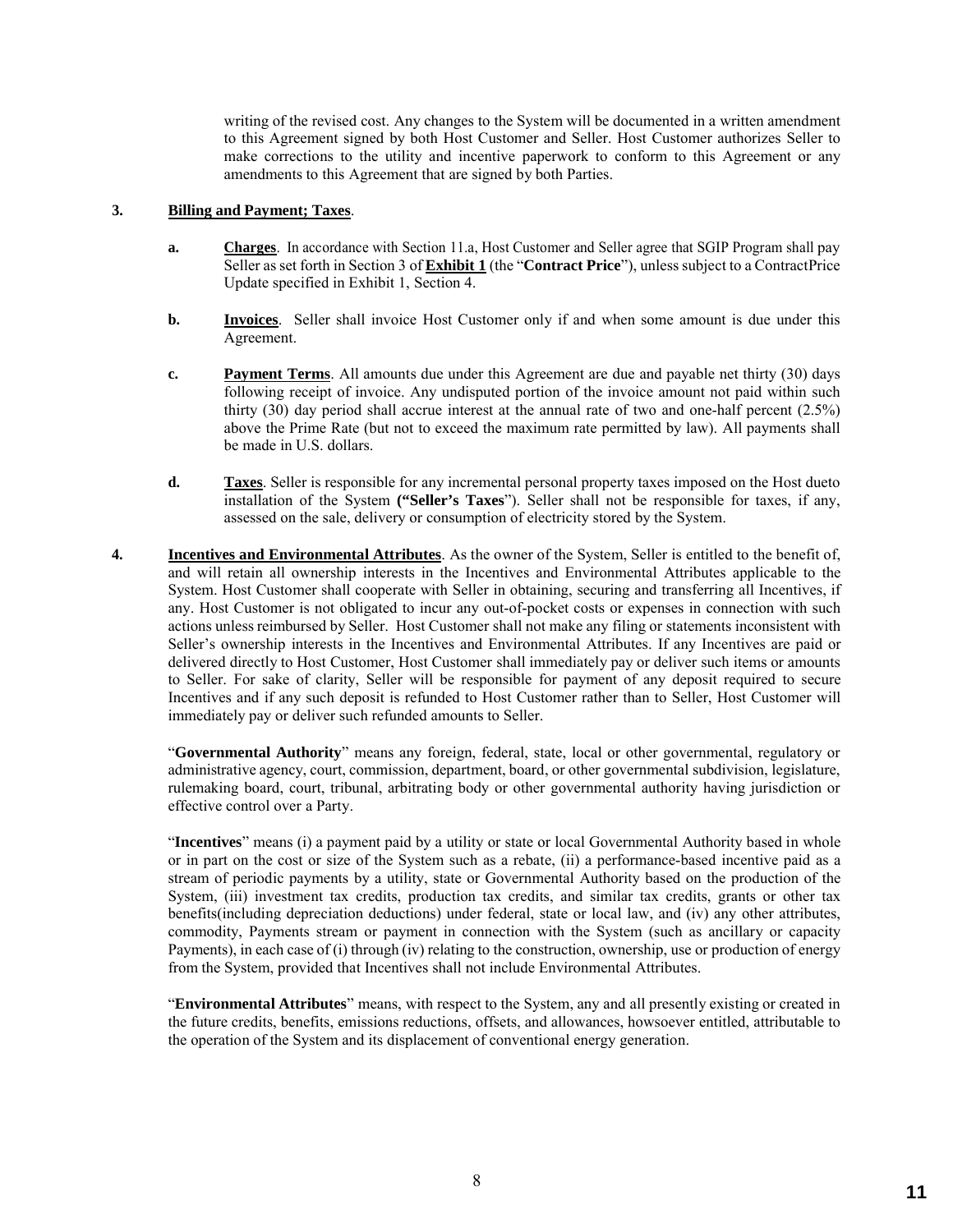#### **5. Project Completion**.

- **a. Project Development**. Seller shall diligently pursue the development and installation of the System, subject to Section 2(c) above and the remaining provisions of this Section 5 and Section 6.
- **b. Permits and Approvals**. Seller shall use commercially reasonable efforts to obtain the following at its sole cost and expense (each an "**Approval**"):
	- i. any agreements and approvals from the utility necessary in order to interconnect the System to the utility's electric distribution system.
	- ii. any zoning, land use and building permits required for Seller to construct, install and operate the System; and

Host Customer shall cooperate with Seller's reasonable requests to assist Seller in obtaining such Approvals, including, without limitation the execution of documents required to be provided by Host Customer to the local utility**.** Seller shall not encumber the property or facilities of Host Customer with any agreements or other requirements which would survive the expiration or termination of this Agreement without the first obtaining the express written consent of Host Customer to enter such agreements.

- **c. System Design Approval**. Seller shall provide Host Customer with a copy of the System design for approval before Commencement of Installation. Host Customer shall have thirty (30) days after receipt to approve or disapprove the design. Failure by Host Customer to respond within such thirty (30) day period shall be deemed approval of the design. To disapprove the design, the Host Customer must provide commercially reasonable explanation for such disapproval and clearfeedback on requested changes. Seller shall make commercially reasonable efforts to modify the design and resubmit it for Host Customer's approval. If the Host Customer and Seller cannot reasonably agree on an economically viable System design modification, Seller may terminate thisAgreement under Section 2(c) above.
- **d. Commencement of Installation**. Seller shall exercise commercially reasonable efforts to achieve Commencement of Installation as per **Exhibit 4**, Section 2(a) "**Commencement of Installation**" means the date that Seller or its installation contractor has begun physical installation of the System on the Premises.

#### **e. Force Majeure**.

- i. **Force Majeure Event**. If either Party is unable to timely perform any of its obligations (other than payment obligations) under this Agreement in whole or in part due to a Force Majeure Event, that Party will be excused from performing such obligations for the duration of the time that such Party remains affected by the Force Majeure Event; provided, that such Party uses commercially reasonable efforts to mitigate the impact of the Force Majeure Event and resumes performance of its affected obligations as soon as reasonably practical. The Party affected by the Force Majeure Event shall notify the other Party as soon as reasonably practical after the affected Party becomes aware that it is or will be affected by a Force Majeure Event. If the Force Majeure Event occurs during the Operating Term and impacts the ability of the System to deliver electricity to the Delivery Point, the Operating Term will be extended day for day for each day delivery is suspended due to the Force Majeure Event.
- ii. **Extended Force Majeure**. If a Force Majeure Event for which one Party has notified the other Party under paragraph (i) above either: (x) continues for a consecutive period of one hundred eighty  $(180)$  days or more within a twelve  $(12)$  month period; or  $(y)$  is deemed by mutual agreement of the Parties to have rendered repairs to the System impractical; then either Party may terminate this Agreement without either Party having further liability under this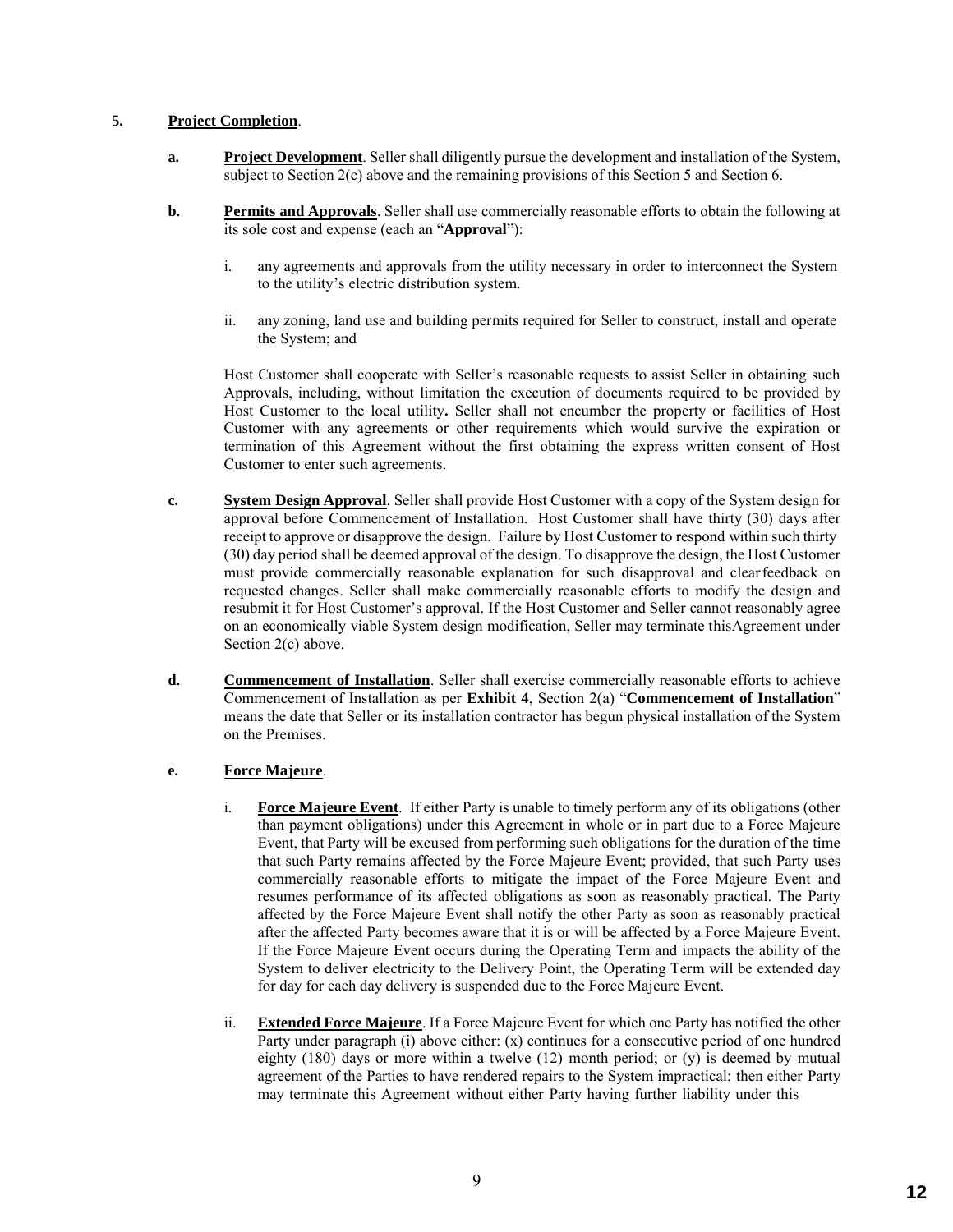Agreement except: (a) liabilities accrued before termination including Seller's responsibility to remove the System as required under Section 9 (but Host Customer shall reimburse Seller for Seller's removal costs if the Force Majeure Event affects Host Customer and Host Customer elects to terminate the Agreement). Notwithstanding the foregoing, if the Force Majeure Event can be corrected through repair or restoration of the System or other actions by Seller and, before expiration of the initial one hundred eighty (180) day period, Seller provides written evidence to Host Customer that it is diligently pursuing such actions, then Host Customer shall not have the right to terminate this Agreement so long as Seller continues to diligently pursue such actions.

- iii. "**Force Majeure Event**" means any event or circumstance beyond the reasonable control of and without the fault or negligence of the affected Party, including, without limitation, failure or interruption of the production, delivery or acceptance of electricity due to: an act of god; war (declared or undeclared); sabotage; piracy; riot; insurrection; civil unrest or disturbance; pandemic including COVID-19, but only to the extent of direct impacts of COVID-19 (including travel restrictions, quarantine restrictions, supply chain disruptions, and labor force disruptions) of which such Party was not aware, and should not reasonably have been aware, as of the Effective Date; military or guerilla action; terrorism; economic sanction or embargo; civil strike, work stoppage, slow-down, or lock-out, including those related to disease or pandemic; explosion; fire; earthquake; abnormal weather condition or actions of the elements; hurricane; flood; lightning; wind; drought; animals; the binding order of any Governmental Authority; the failure to act on the part of any Governmental Authority (including, without limitation delays in permitting not caused by actions or omissions of the Party seeking such permit); unavailability of electricity from the utility grid; and failure or unavailability of equipment, supplies or products outside of Seller's control or due to a Force Majeure Event.
- iv. **Extension of Time**. If Seller is delayed in achieving Commencement of Installation due to a Force Majeure Event, the requirement of achievement of Commencement of Installation will be automatically extended day for day to account for the impact of the delay.
- **f. Commercial Operation**. Seller shall notify Host Customer in writing when it has achieved Commercial Operation (the date of such notice, the "**Commercial Operation Date**")."**Commercial Operation**" means that the System is mechanically complete, capable of providing electricity to the Delivery Point at the nameplate capacity specified in **Exhibit 2** and has permissionto operate from the relevant Governmental Authority. Seller shall provide Host Customer with documentation to evidence that the System is ready to begin Commercial Operation upon Host Customer's reasonable request.

#### **6. Installation, Operation and Maintenance**.

- **a. System Ownership.** Seller will own System and will use System solely as described in this agreement to provide the System Services as described in **Exhibit 5**. The BESS shall comply with all applicable rules, regulation, and local building codes. The Seller, as owner of the BESS, shall ensure that the manufacturer warranty covers the entire BESS for a minimum of ten (10) years.
- **b. Seller's General Obligations Regarding the System**. Subject to the terms and conditions of this Agreement, Seller shall design, engineer, install, commission, monitor, own, operate and maintain the System, in each case in a good and workmanlike manner and in accordance with applicable law and prudent industry practices in the state of California. The System shall comply with all applicable rules, regulation, and local building codes.
- **c. System Repair and Maintenance**. Seller may suspend delivery of electricity from the System to the Delivery Point for the purpose of maintaining and repairing the System; provided that Seller shall use commercially reasonable efforts to minimize any interruption in service to the Host Customer. Scheduled and unscheduled maintenance and repairs shall be undertaken at Seller's sole cost and expense, except that Host Customer shall reimburse Seller for the reasonable cost of any repairs or maintenance resulting from damage caused by Host Customer, its agents, employees or contractors.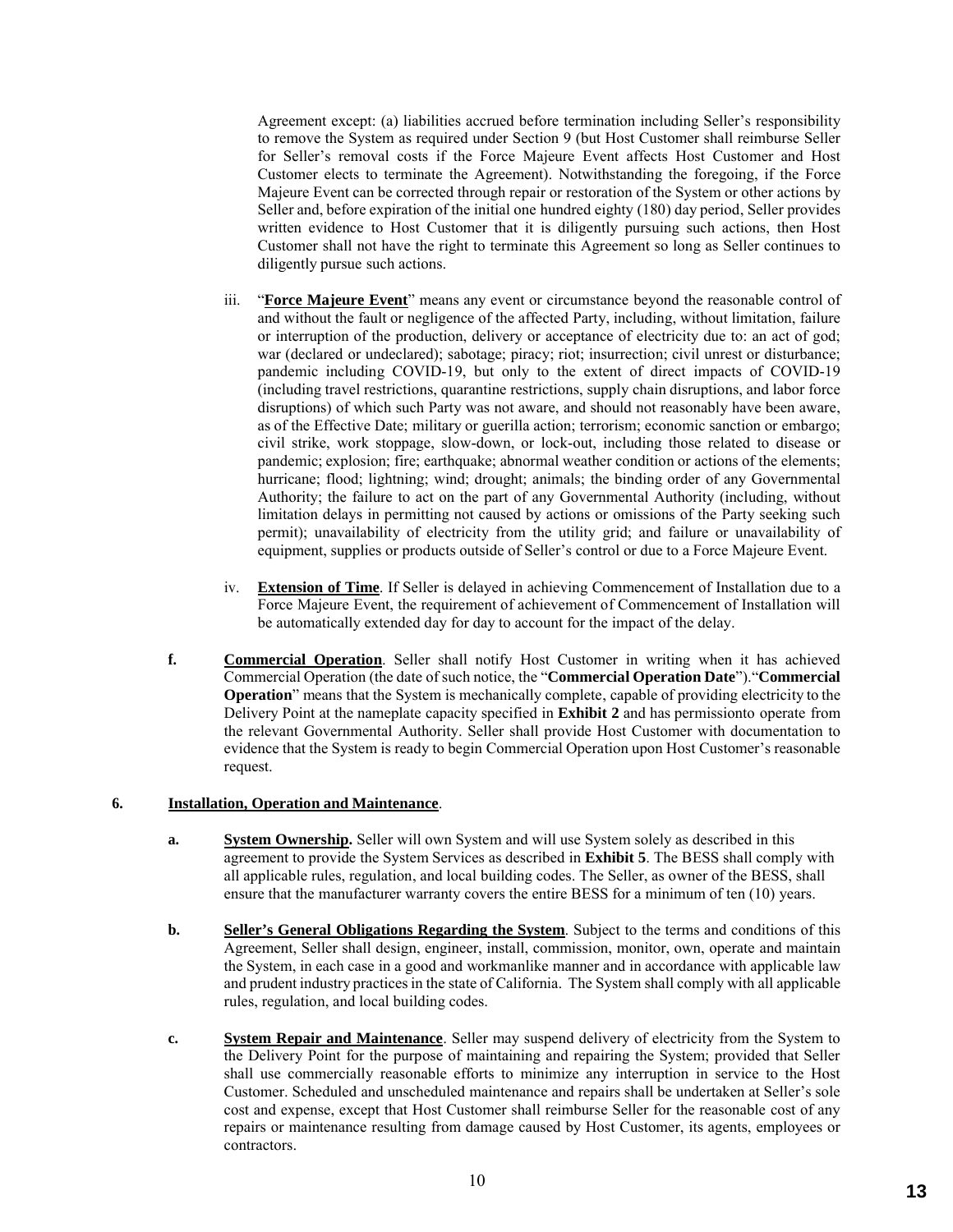- **d. Maintenance of Premises**. Host Customer shall, at its sole cost and expense, maintain the Premises and Improvements in good condition and repair. Host Customer, to the extent within its reasonable control, (i) shall ensure that the Premises always remains interconnected to the local utility grid; and (ii) shall not permit cessation of electric service to the Premises from the local utility. Host Customer is fully responsible for, and shall properly maintain in full working order and good repair,the electrical infrastructure on the Host Customer's side of the Delivery Point, including all of HostCustomer's equipment that utilizes the System's outputs. Host Customer shall use commercially reasonable efforts to cooperate with Seller to comply with any technical standard of the utility providing electrical power to the Host Customer, and does not need to receive permission to operatefrom the utility.
- **e. Alteration of Premises**. Not less than thirty (30) days before making any alterations or repairs to the Premises (except for emergency repairs) or any Improvement which may adversely affect the operation and maintenance of the System, Host Customer shall inform Seller in writing and, thereafter, shall use commercially reasonable efforts to conduct such repairs, alterations or Improvements in compliance with any reasonable request made by Seller within ten (10) days after having received such written request to mitigate any adverse effect. If any repair, alteration, or Improvement result in a permanent and material adverse economic impact on the System, Host Customer may request relocation of the System under Section 8 hereof. If a temporary disconnection or removal of the System is necessary to perform such alterations or repairs, Seller shall perform such work, and any re-connection or re-installation of the System, at Host Customer'scost, subject to Sections 6(b) and 6(c). Seller shall make any alterations and repairs in a good and workmanlike manner, in compliance with all applicable laws, codes and permits.
- **f. Malfunctions and Emergencies**: Each Party shall notify the other Party within twenty-four (24) hours following the discovery of any emergency condition affecting, material malfunction in, or damage to, the System or its operation. In the event of any System emergency condition, or any damage or loss of the use of the Premises or the System, or event or condition that could reasonably be expected to result in physical damages to the Premises, Seller, or if necessary, Host Customer, shall undertake appropriate and necessary repairs or corrective action in an expeditious and safe manner.
- **g. Disconnection.** Host Customer shall not cause or allow a disconnection of the System from its utility's electrical facilities, including as a result of non-payment of bills from its utility unless directed to do so by Seller or in response to an emergency situation per Section 6(d).

#### **7. Miscellaneous Rights and Obligations of the Parties**.

**a. Access Rights**. Host Customer hereby grants to Seller and to Seller's agents, employees, contractors and the utility (i) a non-exclusive license running with the Premises (the "**Non-Exclusive License**") for access to, on, over, under and across the Premises from the Effective Date until the date that is ninety (90) days following the date of expiration or earlier termination of this Agreement (the "**License Term**"), for the purposes of performing all of Seller's obligations and enforcing all of Seller's rights set forth in this Agreement and otherwise as required by Seller to perform this Agreement. During the Contract Term, Host Customer shall provide Seller, its employees, contractors and subcontractors with reasonable access to the Premises at mutually agreed upon times to allow Seller to perform (i) the installation work, (ii) System operations and maintenance and (iii) System removal, including ingress and egress rights to the Premises and access to electrical panels and conduits to interconnect or disconnect the System with the Premises electrical wiring. All such rights of access shall be coordinated with Host Customer. At Host Customer's request, Seller's access shall be limited to times when a Host Customer agent or employee is present. Host Customer shall provide reasonably sufficient space for the temporary storage and staging of tools, materials and equipment during the installation and/or removal of the System. During the License Term, Host Customer shall preserve and protect Seller's rights under the Licenses and Seller's access to the Premises and shall not interfere, or permit any third parties under Host Customer's control to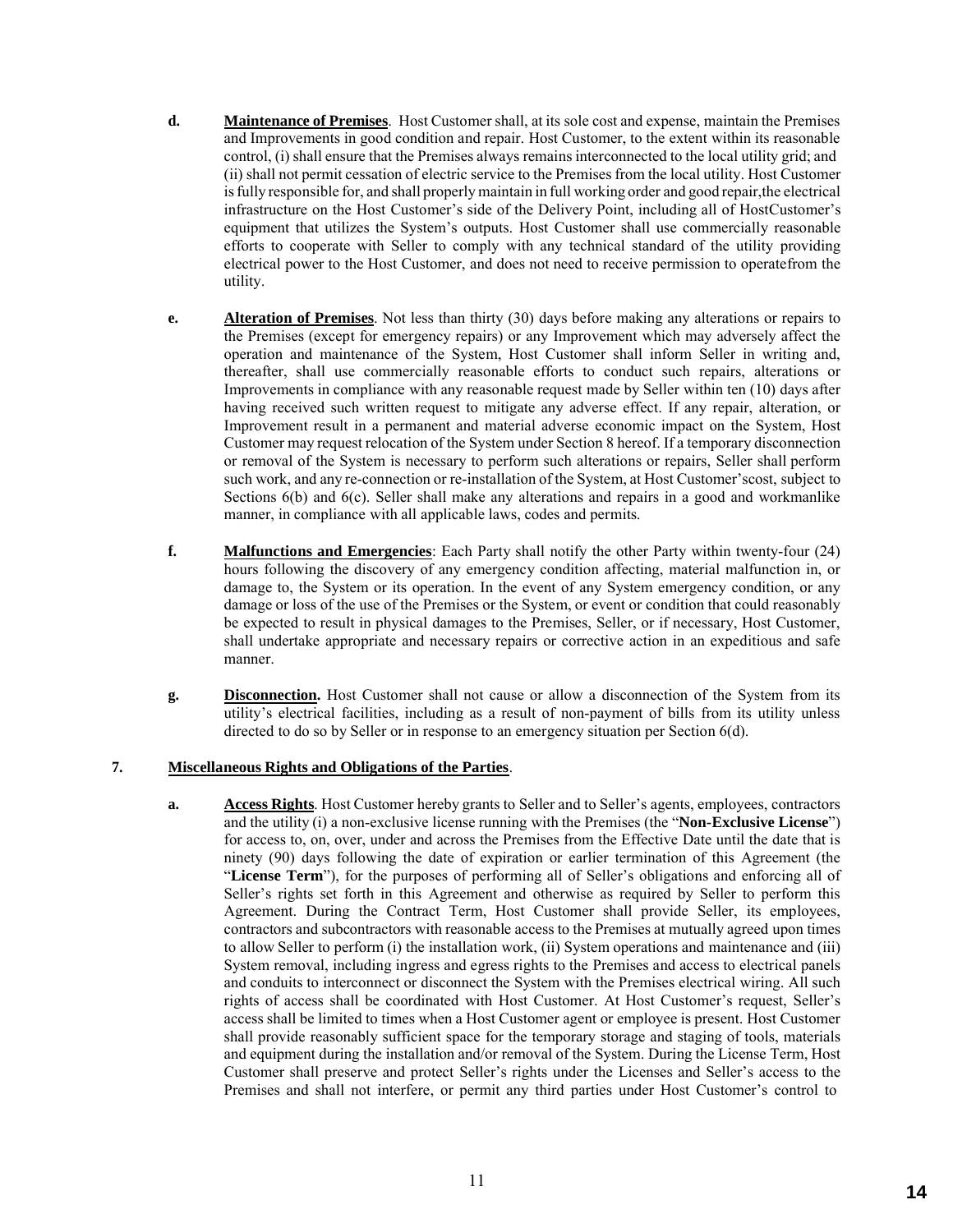interfere with such rights or access. Seller may record a customary memorandum of license in the land records respecting the Licenses.

- **b. OSHA Compliance**. Each Party shall comply with all Occupational Safety and Health Act (OSHA) requirements and other similar applicable safety laws and codes with respect to such Party's performance under this Agreement.
- **c. Safeguarding the Premises**. Host Customer shall maintain the physical security of the Premises and Improvements in a manner to be expected of a reasonable and prudent owner or lessee of premises and improvements similar to the Premises and Improvements in nature and location. Host Customer shall not conduct or permit activities on, in or about the Premises or the Improvements that have a reasonable likelihood of causing damage, impairment or otherwise adversely affecting the System. Host Customer shall indemnify Seller for any loss or damage to the System to the extent caused by or arising out of (i) Host Customer's breach of its obligations under this Section or (ii) the acts or omissions of Host Customer or its employees, agents, invitees or separate contractors.
- **d. Use and Payment of Contractors and Subcontractors**. Seller shall use suitably qualified, experienced, and licensed contractors and subcontractors to perform its obligations under this Agreement. However, Seller shall be responsible for the quality of the work performed by its contractors and subcontractors. Seller shall pay when due all valid charges from all contractors, subcontractors and suppliers supplying goods or services to Seller under this Agreement.

#### **e. Liens**.

- i. **Lien Obligations**. Host Customer shall not directly or indirectly cause, create, incur, assume or allow to exist any mortgage, pledge, lien, charge, security interest, encumbrance or other claim of any nature, except such encumbrances as may be required to allow Seller access to the Premises, (each a "**Lien**") on or with respect to the System. Seller shall not directly or indirectly cause, create, incur, assume, or allow to exist any Lien on or with respect to the Premises or the Improvements, other than those Liens which Seller is permitted by law to place on the Premises due to non-payment by Host Customer of amounts due under this Agreement. Each Party shall immediately notify the other Party in writing of the existence of any such Lien following discovery of same, and shall promptly (and in all events within thirty (30) days) cause the same to be discharged and released of record without cost to the other Party; provided, however, that each indemnifying Party has the right to contest any such Lien, so long as it provides a statutory bond or other reasonable assurances of payment that either removes such Lien from title to the affected property, or that assures that any adverse judgmentwith respect to such Lien shall be paid without affecting title to such property. If a Party fails to cause a Lien that such Party directly or indirectly caused, created, assumed or allowed to exist to be discharged and released of record within the thirty (30) day period required by this Section 7.e.i, the other Party may (but is not required) to cause such discharge and release of record, and the Party responsible for such Lien shall reimburse the costs incurred by the other Party to obtain such discharge and release of record (including, without limitation, reasonable attorneys' fees) within ten (10) business days after the other Party's delivery of an invoice and documentation reasonably supporting the invoiced amount.
- ii. **Lien Indemnity**. Each Party shall indemnify the other Party from and against all claims, losses, damages, liabilities, and expenses resulting from any Liens filed against such other Party's property as a result of the indemnifying Party's breach of its obligations under Section  $7(e)(i)$ .

#### **8. Relocation of System**.

If, during the Contract Term, Host Customer ceases to conduct business operations at the Premises or vacates the Premises; the Premises have been destroyed; or the Host Customer is otherwise unable to continue to host the System or accept the electricity delivered by the System for any other reason (other than a Default Event by Seller), Host Customer may propose in writing the relocation of the System, at Host Customer's cost, in lieu of termination of the Agreement by Seller for a Default Event by Host Customer. If such proposal is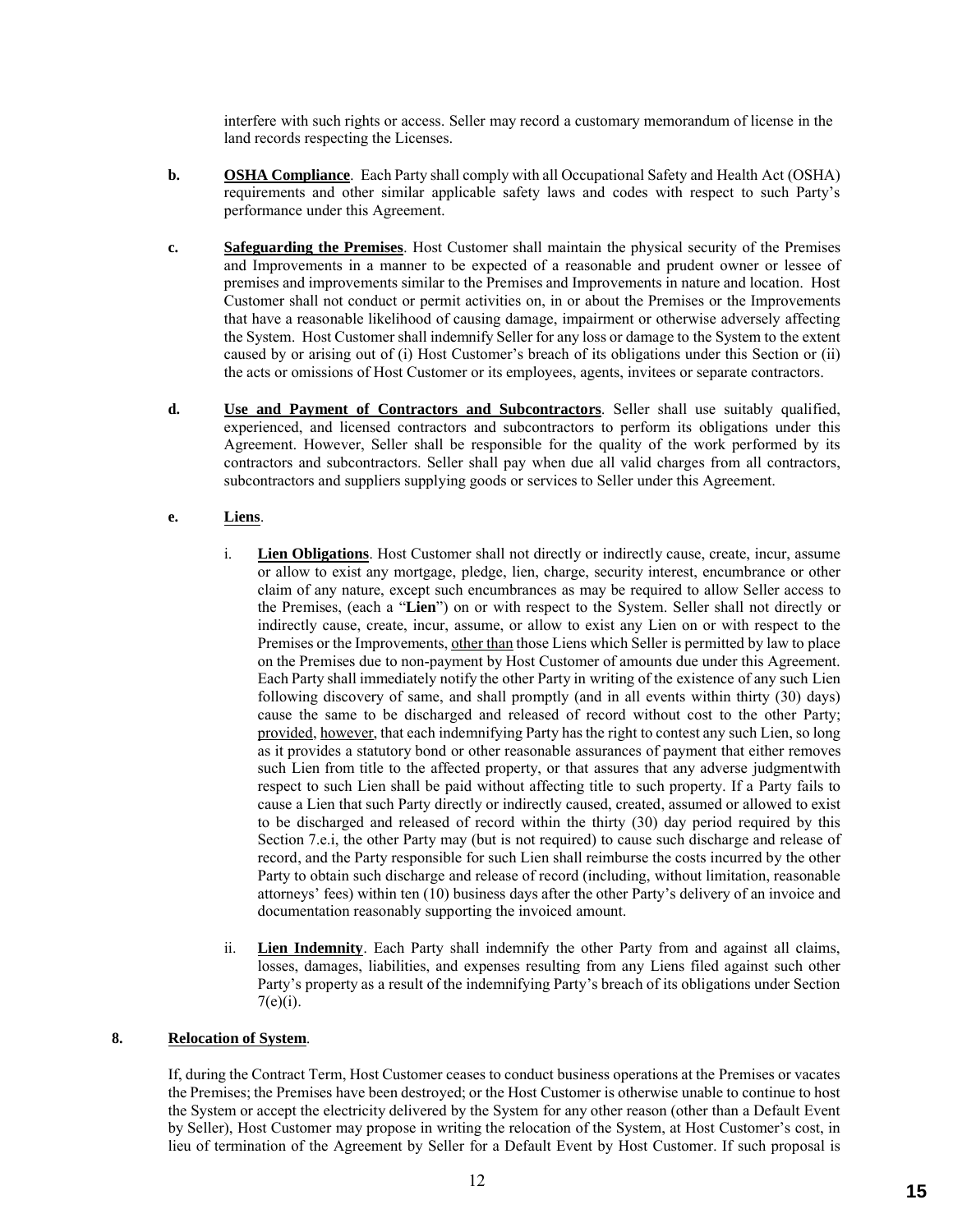practically feasible and preserves the economic value of the agreement for Seller, the Parties shall seek to negotiate in good faith an agreement for the relocation of the System. If the Parties are unable to reach agreement on relocation of the System within sixty (60) days after the date of receipt of Host Customer's proposal, Seller may terminate this Agreement pursuant to Section 14(b)(ii).

#### **9. Removal of System upon Termination or Expiration**.

Upon the expiration or earlier termination of this Agreement (provided Host Customer does not exercise its purchase option under Section 17(b)), Seller shall, at its expense (unless expressly provided otherwise in this Agreement), remove all of the tangible property comprising the System from the Premises with a targeted completion date that is no later than ninety (90) days after the expiration or early termination of the Contract Term. The portion of the Premises where the System is located shall be returned to substantially its original condition (excluding ordinary wear and tear), including the removal of System mounting pads or other support structures. Host Customer must provide sufficient access, space and cooperation as reasonably necessary to facilitate System removal. If Seller fails to remove or commence substantial efforts to remove the System by such agreed upon date, Host Customer may, at its option, remove the System to a rented warehouse with Seller paying reasonable rent charges and restore the Premises to its original condition (other than ordinary wear and tear) at Seller's cost.

#### **10. System Data**.

- **a. Ownership Rights.** Host Customer acknowledges that the System collects, produces, and delivers to Seller certain data, information, and content (collectively "Equipment Data") through the operation of the System. Seller shall always retain right, title and interest in all Equipment Data associated with, or resulting from, the installation and operation of the System. Seller may use the Equipment Data in any way it elects provided that any such use of the Equipment Data disclosed to any person other than Host Customer or an agent or affiliate of Host Customer shall be anonymized in a manner such that it is not possible to link that data to Host Customer. Seller acknowledges that the System will provide Host Customer with certain operational and performance data, in accordance with System Services as described in **Exhibit 5** attached hereto. Host Customer may use Equipment Data in any way it elects provided that any such use of the Equipment Data disclosed to any person other than Seller or an agent or affiliate of Seller shall not disclose any knowledge, data or information related to the System and/or Seller's use and ownership of the System. Any such disclosure of data collected from Host Customer shall comply with all applicable requirements of law, including those imposed by the Federal Energy Regulatory Commission, North American Electric Reliability Corporation (NERC) and other federal, state, and local regulations.
- **b. Access to Data and Systems**. To facilitate its participation in SGIP and Grid Programs (as defined in Section 11 and Section 12 of this Agreement), Seller may access and use Host Customer's data, including utility account information, usage history, and meter data. Host Customer agrees to provide Seller with available electrical design information about the System, its Premises, and other electrical hardware attached to its Premises, including single-line diagrams and permits. Such information shall not be shared with third parties, except as expressly approved by Host Customer, and in accordance with all applicable laws, rules, and regulations. Host Customer agrees to allow Seller and Seller affiliates, its utility, the California Integrated System Operator (CAISO), governmental bodies, and their affiliates (collectively, "Grid Service Entities") to come to its Premises at agreed-upon times to inspect and modify the System, including, as agreed-to by Host Customer, installing additional hardware on or around the System as required to comply with SGIP or Grid Program requirements. Host Customer agrees to participate in and complete all surveys received from Seller and its Grid Service Entities.

#### **11. SGIP Requirements.**

**a. Purpose.** The System is participating in California's Self Generation Incentive Program ("**SGIP**"), and Host Customer authorizes Seller to act as Host Customer's SGIP Services Provider to facilitate Host Customer's participation in SGIP. The State may charge Host Customer an application fee ("**Application Fee**") for participating in the SGIP financial incentive programs. Costs associated with this Application Fee will be paid by Seller. The financial incentives issued by Host Customer's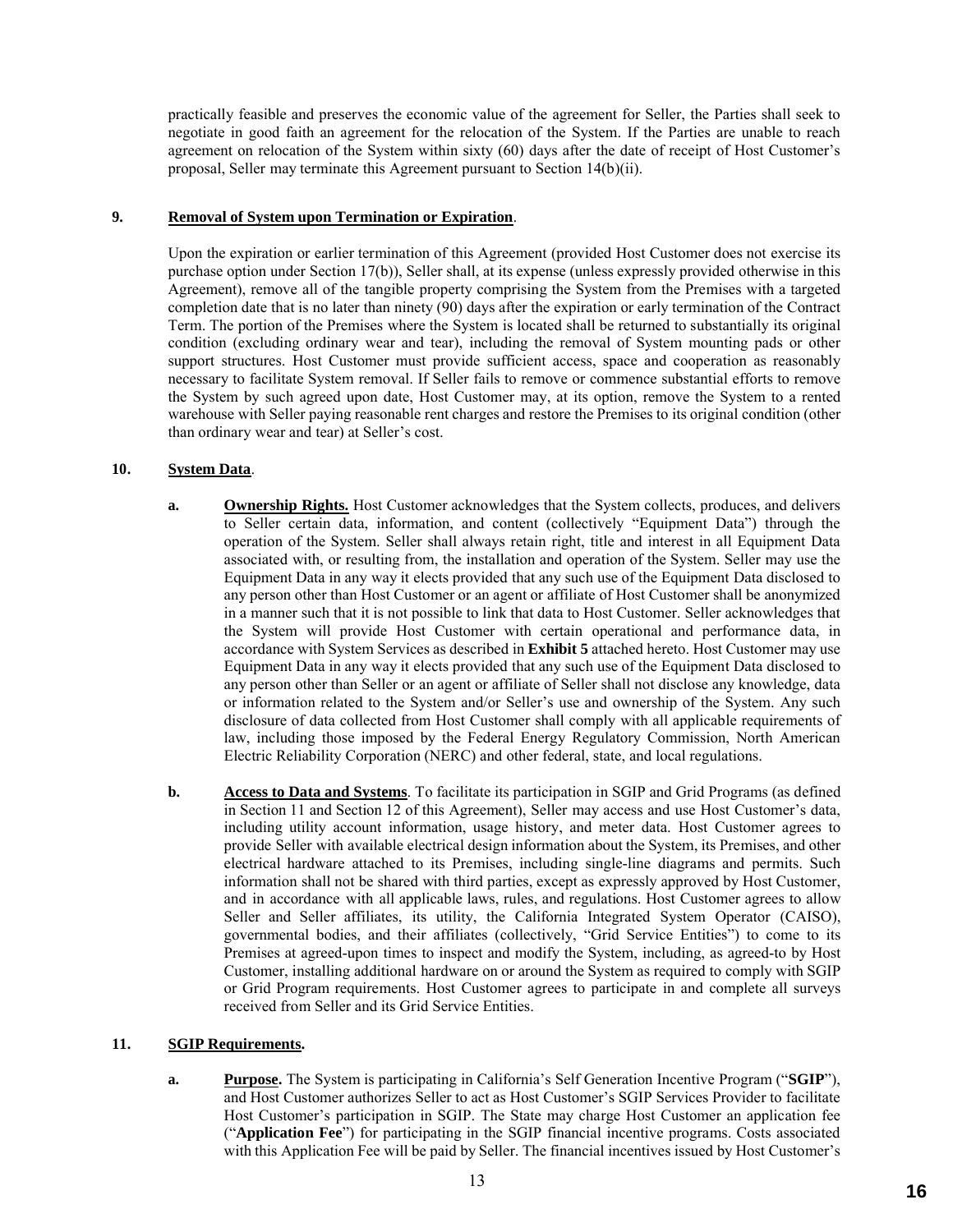SGIP Program Administrator after the System achieves permission to operate from the Utility is called "**SGIP Payments**". Host Customer agrees to assign all title and interest in SGIP Payments to Seller, identifying Seller as Payee to the SGIP Program Administrator, and releases any claim to the SGIP Payments.

- **b. SGIP Payments**. SGIP Payments have two separate components. The first component is a one-time payment totaling 50% of the total SGIP Payments as reflected in **Exhibit 2** ("**Upfront Payment**"). The second component is the Performance Based Payment, the balance of the SGIP Payments paid out at a maximum of 10% per year over five years based on annual kilowatt-hours discharged and complying with all greenhouse gas (GHG) emission reduction, cycling and other system and operational requirements adopted by the California Public Utility Commission. Seller will monitor and manage the capabilities of the System to: a) allow the System to provide back-up power during periods of loss of grid power, and b) comply with cycling requirements for the Performance Based Payment Term, and c) reduce Host Customer electric bills by discharging energy to reduce site peak demand and/or by discharging energy during high priced time-of-use periods, and d) permit participation in Grid Services as described in Section 20. The System must discharge an average of 104 Full Cycles per year for the first five years of operation to qualify for the maximum available SGIP Payments. A "**Full Cycle**" is discharging the full energy capacity of the System, whether during a single full discharge or over multiple partial discharges. Seller will work with Host Customer to ensure that the System functions to meet this SGIP requirement.
- **c. Administration**. Seller will be responsible for administering SGIP matters, including preparing and submitting the SGIP application, liaising with SGIP administrators, preparing and submitting the incentive claim form (including documentation demonstrating utility Permission to Operate, final building inspection, final monitoring schematic/as-built, project cost affidavit and breakdown worksheet, one week dataset and 2 hour test dataset, scheduling of physical inspection) and receiving SGIP funds into a Seller designated account. Seller shall keep Host Customer reasonablyinformed of actions, communications, and events concerning SGIP matters, and shall provide HostCustomer the opportunity to review and comment upon material filings and communications. HostCustomer hereby authorizes Seller, as its Incentive Provider, to act on its behalf and to enroll, register, or otherwise include the System in all eligible financial incentives, including SGIP.
- **d. Further Assurances**. Seller shall execute such documents relating to such incentives as Seller has reviewed and determined reasonable, in its sole discretion, and will work collaboratively with Host Customer to process agreed upon rebate and incentive paperwork. Host Customer agrees to fully and promptly cooperate with Seller in its efforts secure SGIP Payments, including promptly taking any actions and providing all necessary documentation, data, access, authorizations, and any other information required by such incentive programs or by Seller.
- **e. Appointment as SGIP Services Provider.** Host Customer hereby appoints Seller, or another party designated by Seller, to act on its behalf as its sole and exclusive agent and provider for SGIP ("**SGIP Services Provider**"). Host Customer hereby authorizes the SGIP Services Provider to act on its behalf and to enroll, register, or otherwise cause the participation of the System in SGIP, including: (i) receiving notices from its utility and any other third parties regarding SGIP, and (ii) payments to and from its utility and any other third parties regarding SGIP. Host Customer grants to Seller all rights to use the System to provide SGIP Services and to otherwise participate in SGIP. Host Customer understands that such use of the System by Seller (or Seller's affiliates) may override other System operating modes while preserving key capabilities to provide back-up power and cycling requirements for SGIP. Seller will make any relevant notices and documents available to Host Customer.
- **f. SGIP Default.** Host Customer will be in default under this Section 11 if Host Customer fails to perform any obligation under this Section 11. If Host Customer is in default, Seller may take any reasonable action to correct its default or to prevent Seller's loss. If Host Customer defaults under this Section 11, Host Customer will reimburse Seller for any loss of SGIP benefits Seller suffers and for any return of SGIP refunds Seller must make to program administrators.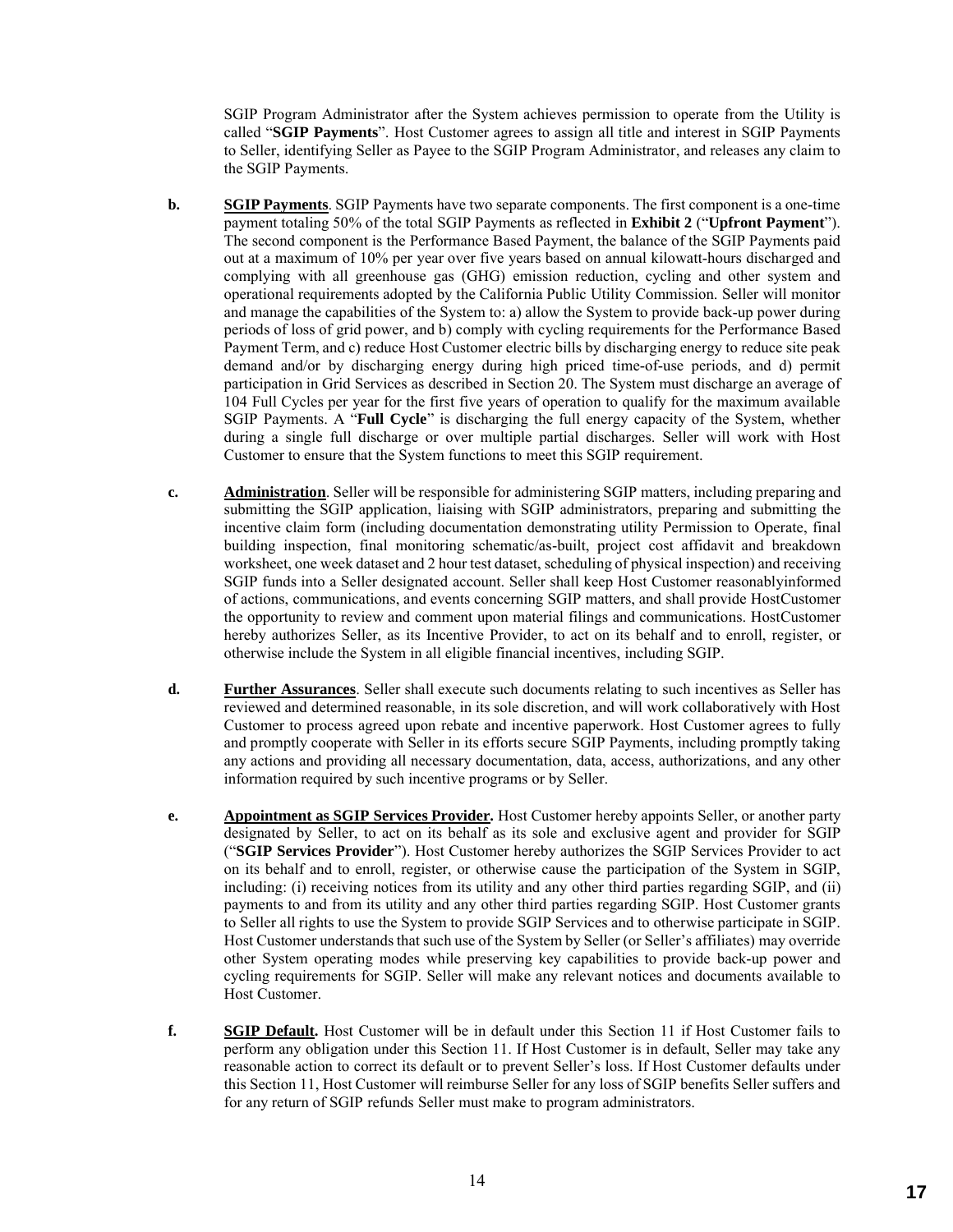#### **12. Grid Services**

- **a. Purpose**. In addition to providing the System Services listed in **Exhibit 5** and the SGIP Services described in Section 11, the System can provide certain additional services to the electric grid ("**Grid Services**", in each case provided under a "**Grid Program**"). Such Grid Services are designed to help maintain the reliability of the electrical grid, by reducing the strain placed on the electrical grid during periods of high electricity demand and/or reduce the electrical grid's contribution to GHG emissions. Host Customer authorizes Seller to enroll the System to participatein any Grid Program which may from time to time become available provided that Seller shall operate the System under any such Grid Program in a manner that does not disrupt the provision ofthe System Services described in **Exhibit 5**. In some cases, incentives or payments may be availablefor participation in a Grid Program ("**Grid Payments**"). Seller will notify Host Customer if Seller will enroll the System in any Grid Program, including what, if any, Grid Payments will be paid to Host Customer, and Host Customer will have thirty (30) days to opt the System out of participatingin the Grid Program. If Host Customer does not timely opt out of participating in the Grid Program, the System will be enrolled in the Grid Program and Host Customer agrees to execute all documentsnecessary to have the System participate in the Grid Program.
- **b. Appointment as Grid Services Provider.** Host Customer hereby appoints Seller, or another party designated by Seller, to act on its behalf as its sole and exclusive agent and provider for participation in Grid Programs ("**Grid Services Provider**"). Host Customer hereby authorizes the Grid Services Provider to act on its behalf and to enroll, register, or otherwise cause the participation of the System in any Grid Program, subject to the terms of this section.
- **c. Further Assurances**. Seller shall execute such documents relating to enrollment and participation in Grid Programs as Seller has reviewed and determined reasonable, in its sole discretion, and will work collaboratively with Host Customer to process agreed upon Grid Program paperwork. Host Customer agrees to fully and promptly cooperate with Seller in its efforts to assist Host Customer, including promptly taking any actions and providing all necessary documentation, data, access, authorizations, and any other information required by such Grid Programs or by Seller.

#### **13. Utility Bill Cost Savings**

**a. Electricity Bill Cost Savings**. Seller will operate the System to provide System Services described in **Exhibit 5**. These services include Demand Charge Management and Time-of-Use Management which are both expected to reduce the Host Customer's utility electricity bill for load served by the System. All savings to Host Customer's electric bills will accrue to the Host Customer. During the entire term, Host Customer will have access to Tesla Powerhub user interface for observance of battery system performance. Based on Seller's analysis of Host Customer's historical loads and electricity bills for loads at the Premises and modeling of expected System operations, Seller estimates Host Customer's electric bills will be reduced by approximately \$4,499 per year. The Host Customer bills at the site are expected to be reduced by a similar amount each year of the Contract Term.

#### **b. Reserved.**

**c. Tariff Change**. Host Customer retains any and all rights to choose its electric tariffs from among the options offered by the Electric Utility now or in the future. However, at least sixty (60) days before changing the electric tariff for the loads that are served by the System, Host Customer must notify Seller of the proposed change so that Seller can advise Host Customer of expected impacts on System operation and expected utility bill cost savings and so that Seller can, if necessary, update System operational algorithms to maximize utility bill cost savings under the new anticipated tariff while still delivering other System Services described in **Exhibit 5**.

#### **14. Default, Remedies and Damages**.

**a. Default**. Any Party that fails to perform its responsibilities as listed below or experiences any of the circumstances listed below is deemed a "**Defaulting Party**", the other Party is the "**Non- Defaulting Party**" and each of the following is a "**Default Event**":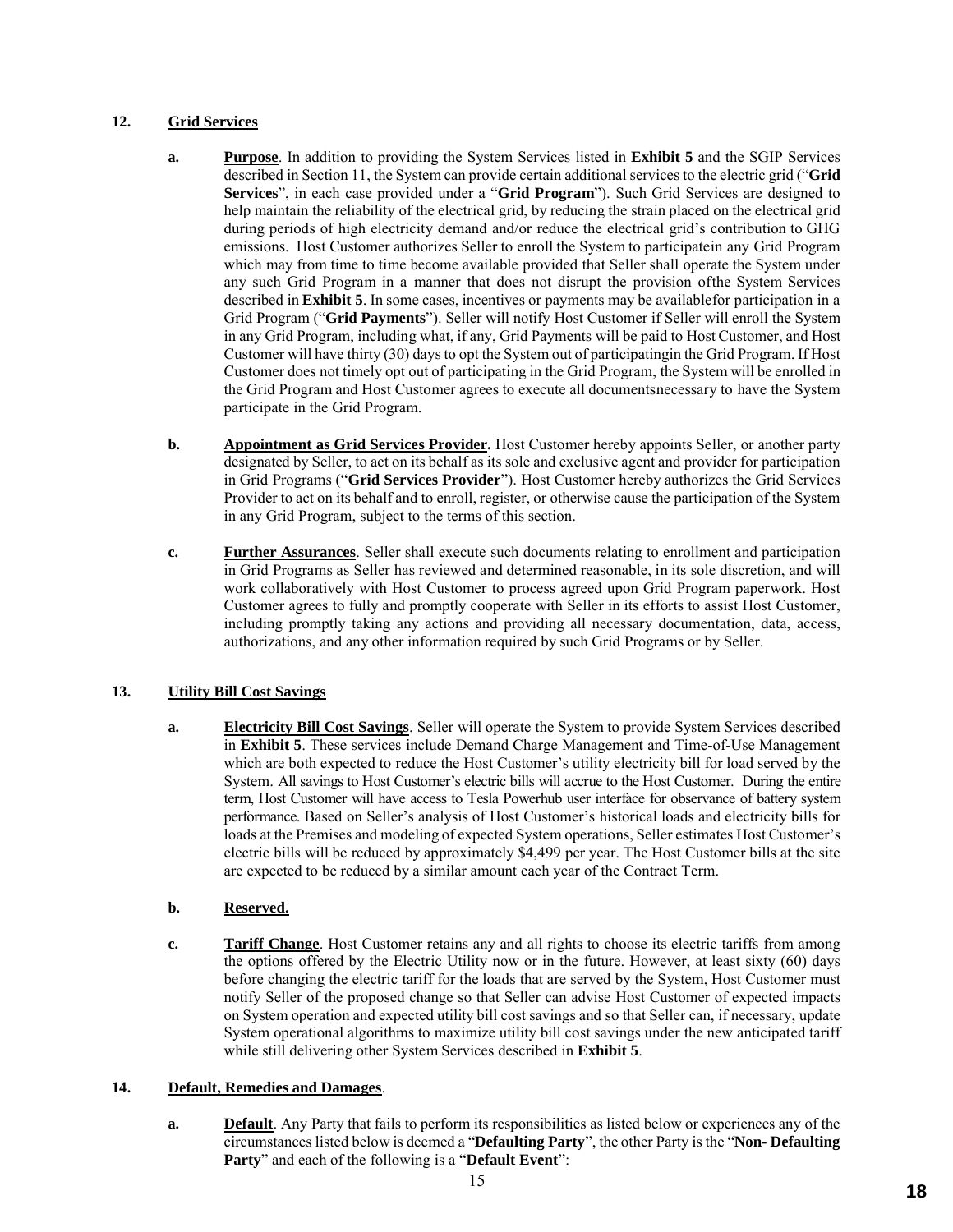- i. failure of a Party to pay any amount due and payable under this Agreement, other than an amount that is subject to a good faith dispute, within ten (10) days following receipt of written notice from the Non-Defaulting Party of such failure to pay ("**Payment Default**");
- ii. failure of a Party to perform any material obligation under this Agreement not addressed elsewhere in this Section 14(a) within thirty (30) days following receipt of written notice from the Non-Defaulting Party demanding such cure; provided, that if the Default Event cannot reasonably be cured within thirty (30) days and the Defaulting Party has demonstrated before the end of that period that it is diligently pursuing such cure, the cure period will be extended for a further reasonable period of time, not to exceed ninety (90) days;
- iii. any representation or warranty given by a Party under this Agreement was incorrect in any material respect when made and is not cured within thirty (30) days following receipt of written notice from the Non-Defaulting Party demanding such cure;
- iv. a Party becomes insolvent or is a party to a bankruptcy, reorganization, insolvency, liquidation, receivership, dissolution, winding-up or relief of debtors, or any general assignment for the benefit of creditors or other similar arrangement or any event occurs or proceedings are taken in any jurisdiction with respect to the Party which has a similar effect (or, if any such actions are initiated by a third party, such action(s) is(are) not dismissed within ninety (90) days); or,
- v. in the case of Host Customer as the Defaulting Party only, Host Customer (A) loses its rights to occupy and enjoy the Premises, unless (I) the Parties agree upon a relocation under Section 8 above, or (II) Host Customer pays the Termination Payment determined under Section 6 of **Exhibit 1** within thirty (30) days after written request by Seller; or (B) prevents Seller from performing any material obligation under this Agreement unless such action by Host Customer is  $(I)$  is permitted under this Agreement, or  $(II)$  is cured within ten  $(10)$  days after written notice thereof from Seller.
- vi. in the case of Host Customer selling its Premises but not assigning this Agreement to new Host Customer that accepts this Agreement and all its obligations and maintains electrical loads on the Premises that allow the System to continue operating.

#### **b. Remedies**.

- i. **Suspension**. Upon the occurrence and during the continuation of a Default Event by Host Customer, including a Payment Default, Seller may suspend performance of its obligations under this Agreement until the earlier to occur of the date (a) that Host Customer cures the Default Event in full, or (b) of termination of this Agreement. Seller's rights under this Section 14(b)(i) are in addition to any other remedies available to it under this Agreement, at law or in equity.
- ii. **Termination**. Upon the occurrence and during the continuation of a Default Event, the Non-Defaulting Party may terminate this Agreement, by providing five (5) days prior written notice to the Defaulting Party; provided, that, in the case of a Default Event under Section 14(a)(iv), the Non-Defaulting Party may terminate this Agreement immediately.
- iii. **Damages Upon Termination by Default**. Upon a termination of this Agreement pursuant to Section 14(b)(ii), the Defaulting Party shall pay a termination payment to the Non-Defaulting Party determined as follows (the "**Termination Payment**"):
	- (1) Termination by Seller. If Seller terminates this Agreement for a Default Event by Host Customer, the Termination Payment payable to Seller shall be equal to the sum of (i) the applicable amount set forth in the Termination Payment Schedule set forth in Section 6 of **Exhibit 1,** and (ii) any other amounts previously accrued under this Agreement and then owned by Host Customer to Seller.
	- (2) Termination by Host Customer. If Seller is the Defaulting Party and Host Customer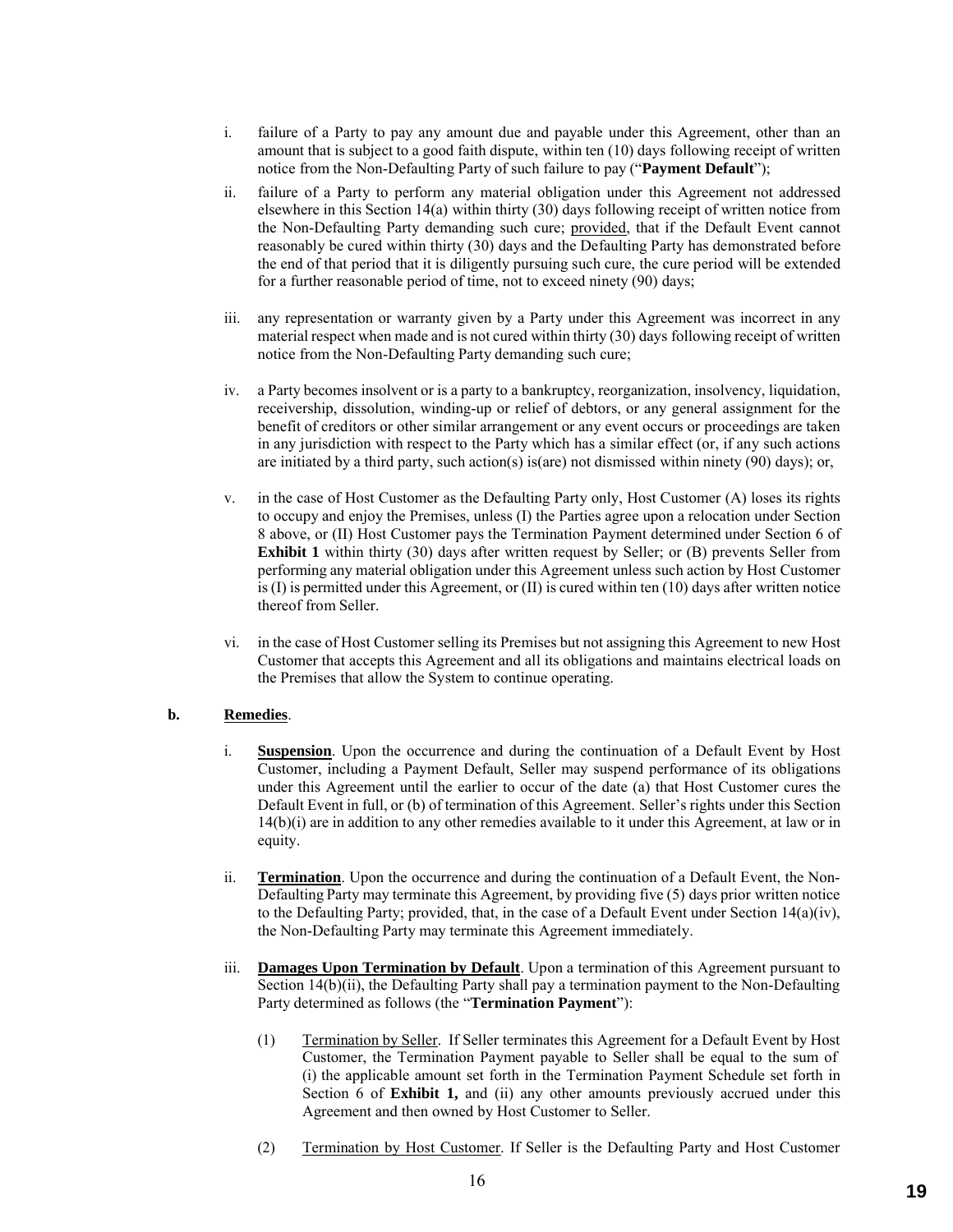terminates this Agreement, the Termination Payment to Host Customer will be equal to the sum of (i) all direct costs reasonably incurred by Host Customer by reason of the termination; and (ii) any and all other amounts previously accrued under this Agreement and then owed by Seller to Host Customer. The Termination Payment determined under this Section 14(b)(iii)(2) cannot be less than zero.

- iv. **Liquidated Damages**. The Parties agree that, if Seller terminates this Agreement before the expiration of the Contract Term pursuant to Section 14(b)(ii), actual damages would be difficult to ascertain, and the Termination Payment determined in accordance with Section 14(b)(iii)(1) is a reasonable approximation of the damages suffered by Seller as a result of early termination of this Agreement and is not a penalty.
- **c. Obligations Following Termination**. If a Party terminates this Agreement pursuant to Section 14(b)(ii), then following such termination, Seller shall remove the equipment constituting the System in compliance with Section 9 above at the sole cost and expense of the Defaulting Party, *provided, however* that Seller shall not be required to remove the System following the occurrence of a Default Event by Host Customer pursuant to Section 14(a)(i), unless Host Customer pre-pays the cost of restoration reasonably estimated by Seller.
	- i. **Reservation of Rights**. Except in the case of a termination under Section 14(b)(ii) and payment of a Termination Payment, if any, determined pursuant to Section 14(b)(ii), nothing in this Section 14 limits either Party's right to pursue any remedy under this Agreement, at law or in equity, including with respect to the pursuit of an action for damages by reason of a breach or Default Event under this Agreement.
	- ii. **Mitigation Obligation**. Regardless of whether this Agreement is terminated for a Default Event, the Non-Defaulting Party must make commercially reasonable efforts to mitigate its damages as the result of such Default Event; provided that such obligation shall not reduce Host Customer's obligation to pay the full Termination Payment set forth in Section 6 of **Exhibit 1** following a Default Event by Host Customer.
	- iii. **No Limitation on Payments**. Nothing in this Section 14 excuses a Party's obligation to make any payment when due under this Agreement, including with respect to payments for electricity that would have been delivered to Host Customer but for a Host Customer breach or Default Event.

#### **15. Representations and Warranties**.

- **a. General Representations and Warranties**. Each Party represents and warrants to the other the following:
	- i. Such Party is duly organized, validly existing and in good standing under the laws of the jurisdiction of its formation; the execution, delivery and performance by such Party of this Agreement have been duly authorized by all necessary corporate, partnership or limited liability company action, as applicable, and do not and will not violate any law; and this Agreement is the valid obligation of such Party, enforceable against such Party in accordance with its terms (except as may be limited by applicable bankruptcy, insolvency, reorganization, moratorium and other similar laws now or hereafter in effect relating to creditors' rights generally)**.**
	- ii. Such Party has obtained all licenses, authorizations, consents and approvals required by any Governmental Authority or other third party and necessary for such Party to own its assets, carry on its business and to execute and deliver this Agreement; and such Party is in compliance with all laws that relate to this Agreement in all material respects**.**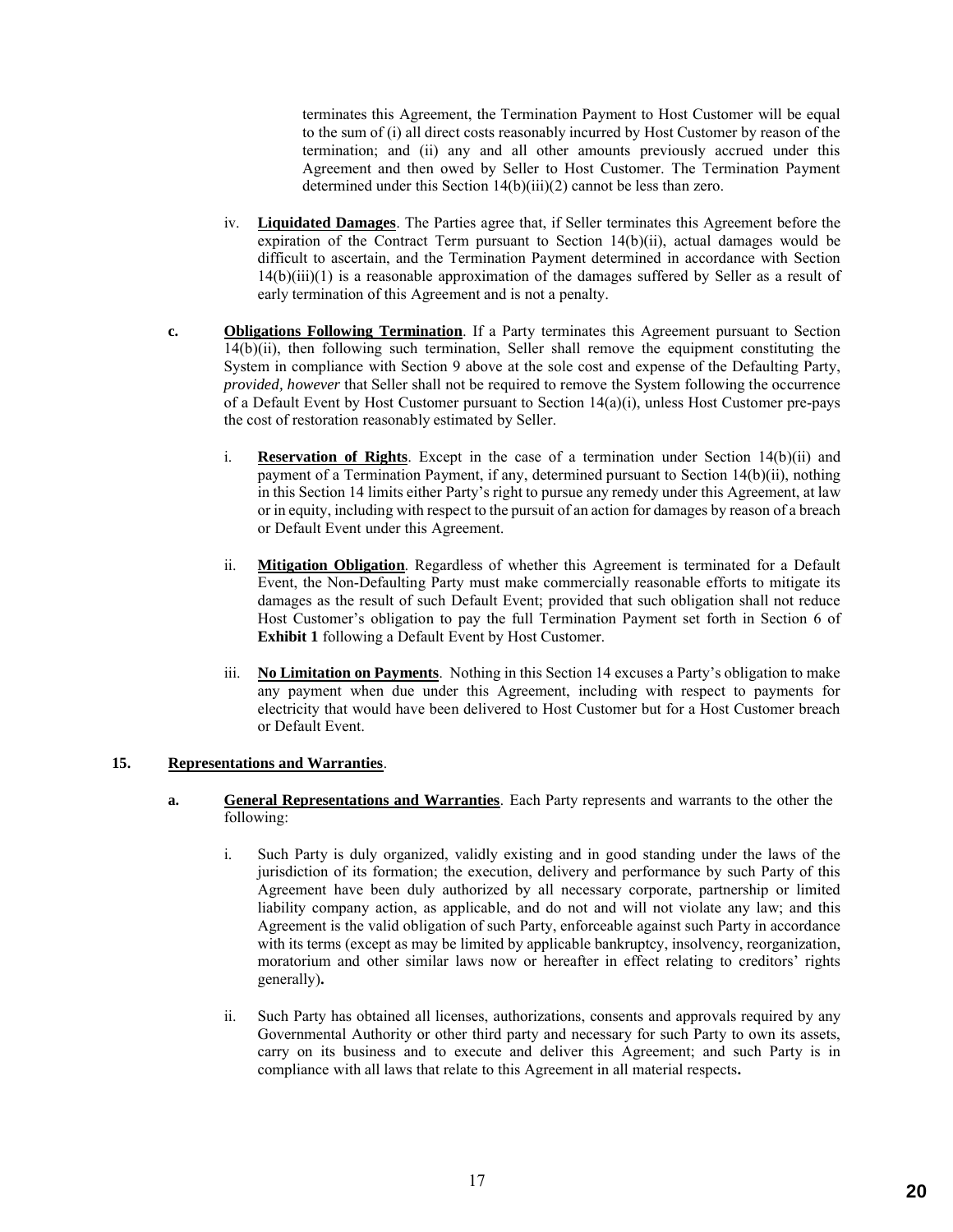- **b. Host Customer's Representations and Warranties**. Host Customer represents and warrants to Seller the following:
	- i. **Licenses**. (a) Host Customer has title to or a leasehold or other valid property interest in the Premises such that Host Customer has the full right, power and authority to grant the Licenses in Section 7(a), (b) such grant of the Licenses does not violate any law, ordinance, rule or other governmental restriction applicable to Host Customer or the Premises and is not inconsistent with and will not result in a breach or default under any agreement by which Host Customer is bound or that affects the Premises, and (c) if Host Customer does not own the Premises or any Improvement on which the System is to be installed, Host Customer has obtained all required consents from the owner of the Premises and/or Improvements, as the case may be, to grant the Licenses to Seller so that Seller may perform its obligations under this Agreement.
	- ii. **Other Agreements**. Neither the execution and delivery of this Agreement by Host Customer nor the performance by Host Customer of any of its obligations under this Agreement conflicts with or will result in a breach or default under any agreement or obligation to which Host Customer is a party or by which Host Customer is bound.
	- iii. **Accuracy of Information**. All information provided by Host Customer to Seller, as it pertains to (a) the Premises, (b) the Improvements on which the System is to be installed, if applicable, (c) Host Customer's planned use of the Premises and any applicable Improvements, and (d) Host Customer's estimated electricity requirements, is accurate in all material respects.
	- iv. **Host Customer Status**. Host Customer is not a public utility or a public utility holding company and is not subject to regulation as a public utility or a public utility holding company.
	- v. **SGIP**. Host Customer understands and will complete all its obligations under Section 11 related to the SGIP program.

#### **c. Seller's Warranties**.

- i. If Seller damages any other part of the Premises or any Improvement, Seller shall repair or reimburse Host Customer for such damage, as agreed by the Parties**.**
- ii. Seller warrants that the BESS Services as described in **Exhibit 5** will be performed in accordance with this Agreement and shall be free from material defects in workmanship and materials (the "Services Warranty") during the Initial Term (the "Warranty Period").
- **d. NO OTHER WARRANTY**. THE WARRANTIES SET FORTH IN SECTIONS 15(a) AND 15(c) OF THIS AGREEMENT ARE HOST CUSTOMER'S SOLE AND EXCLUSIVE BASIS FOR ANY CLAIM OR LIABILITY ARISING OUT OF OR IN CONNECTION WITH THIS SECTION 15, WHETHER ARISING IN CONTRACT, TORT (INCLUDING NEGLIGENCE), STRICT LIABILITY OR OTHERWISE. OTHER THAN AS EXPRESSLY SET FORTH IN SECTIONS 15(a) AND 15(c), NO WARRANTY, WHETHER STATUTORY, WRITTEN, ORAL, EXPRESS OR IMPLIED, INCLUDING WITHOUT LIMITATION WARRANTIES OF MERCHANTABILITY AND FITNESS FOR A PARTICULAR PURPOSE, OR WARRANTIES ARISING FROM COURSE OF DEALING OR USAGE OF TRADE, APPLIES UNDER THIS AGREEMENT.

#### **16. Insurance**.

**a. Insurance Coverage**. At all times during the Contract Term, the Parties shall maintain the following insurance, as applicable:

> Seller's Insurance. As of the Effective Date, Seller shall maintain One Million Dollars (\$1,000,000) combined single limit per occurrence for bodily injury and/or property damage, as well as contractual liability coverage and naming Host Customer as an additional insured; (b) employer's liability insurance with minimum coverage of at least One Million Dollars (\$1,000,000); (c) automobile liability insurance on all owned, non-owned and/or hired vehicles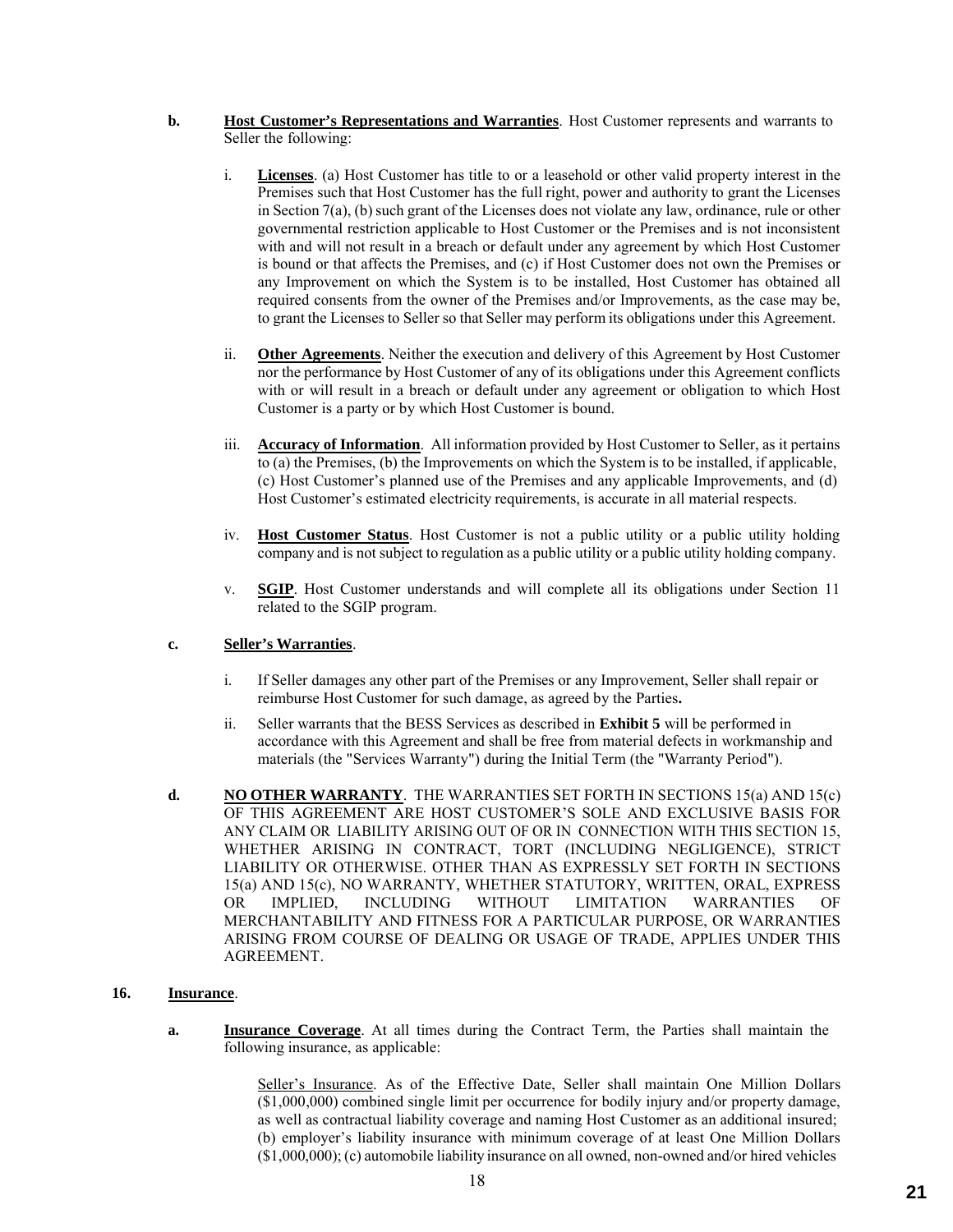used by Seller on Host Customer's Premises and/or directly in connection with the provision of Services in the Agreement with minimum coverage of at least One Million Dollars (\$1,000,000) combined single limit per occurrence for bodily injury and/or property damage, and physical damage insurance for the actual cash value of each such vehicle. Before system equipment is delivered to Host Customer site, Seller shall maintain property insurance of the System for the replacement cost thereof.

- i. Host Customer's Insurance. Host Customer shall maintain commercial general liability insurance with coverage of at least One Million Dollars (\$1,000,000) per occurrence and Two Million Dollars (\$2,000,000) annual aggregate.
- **b. Policy Provisions**. Each Party's insurance policies shall (i) contain a provision whereby the insurer agrees to give the other Party at least thirty (30) days (ten (10) days for non-payment of premiums) written notice before the insurance is cancelled, or terminated, (ii) be written on an occurrence basis, and (iii) be maintained with companies either rated no less than A-VII as to Policy Holder's Rating in the current edition of A.M. Best's Insurance Guide or otherwise reasonably acceptable to the other Party.
- **c. Certificates**. Upon the other Party's request, each Party shall deliver to the other Party certificates of insurance evidencing the above required coverage. A Party's receipt, review or acceptance of such certificate shall in no way limit or relieve the other Party of the duties and responsibilities to maintain insurance as set forth in this Agreement.
- **d. Deductibles**. Each Party shall pay its own insurance deductibles, except in the case of claims (i) resulting from a breach of this Agreement, in which case the breaching Party is responsible for payment of the non-breaching Party's deductible for any responding insurance, and (ii) covered by an indemnity set forth in this Agreement.

#### **17. Ownership; Option to Purchase**.

#### **a. Ownership of System**.

- i. **Ownership; Personal Property**. Throughout the Contract Term, Seller shall be the legal and beneficial owner of the System, all associated Incentives and Environmental Attributes. The System will remain the personal property of Seller and will not attach to or be deemed a part of, or fixture to, the Premises or any Improvement on which the System is installed. Each of the Seller and Host Customer agree that the Seller is the tax owner of the System and all tax filings and reports shall be filed in a manner consistent with this Agreement. The System will always retain the legal status of personal property as defined under Article 9 of the Uniform Commercial Code.
- ii. **Notice to Host Customer and Lienholders**. Host Customer shall use commercially reasonable efforts to place all parties having a Lien on the Premises or any Improvement on which the System is installed on notice of the ownership of the System and the legal status or classification of the System as personal property. If any mortgage or fixture filing against the Premises could reasonably be construed as prospectively attaching to the System as a fixture of the Premises, Host Customer shall provide a disclaimer or release from such lienholder.
- iii. **Fixture Disclaimer**. If Host Customer is the fee owner of the Premises, Host Customer consents to the filing of a disclaimer of the System as a fixture of the Premises in the office where real estate records are customarily filed in the jurisdiction where the Premises are located. If Host Customer is not the fee owner, Host Customer shall obtain such consent from such owner. For the avoidance of doubt, in either circumstance, Seller has the right to file such disclaimer.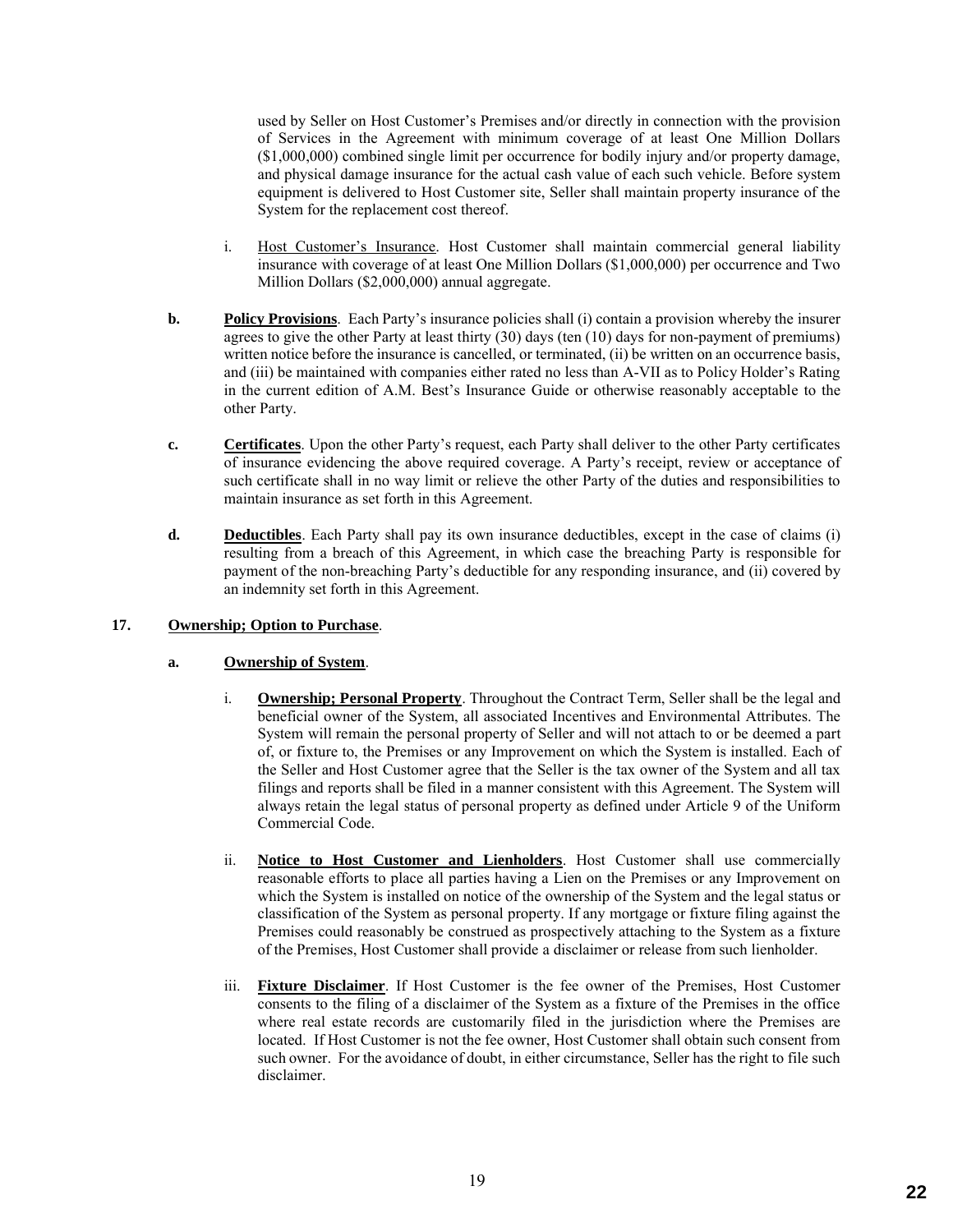- iv. **SNDA**. Upon request, Host Customer shall deliver to Seller a Subordination and Non-Disturbance Agreement (SNDA) in a form mutually acceptable to Seller and the provider of the subordination and non-disturbance agreement from the owner of the Premises (if the Premises are leased by Host Customer), any mortgagee with a Lien on the Premises, and other Persons holding a similar interest in the Premises.
- v. **Eviction Notice**. If Host Customer does not own the Premises or any Improvement on which the System is installed, Host Customer shall provide to Seller immediate written notice of receipt of notice of eviction from the Premises or applicable Improvement or termination of Host Customer's lease of the Premises and/or Improvement.

#### **b. Option to Purchase**.

- i. Exercise of Option. Beginning at the end of the sixth (6th) Operating Term Contract Year and at the end of any subsequent Operating Term Contract Year, so long as Host Customer is not in default under this Agreement, Host Customer may purchase the System from Seller on any such date for a purchase price equal to the greater of the Fair Market Value of the System or the Termination Payment on that date as set forth in Section 6 of **Exhibit 1**. Host Customer shall notify Seller of its intent to purchase at least ninety (90) days and not more than one hundred eighty (180) days before the end of the relevant Operating Term Contract Year and the purchase shall be completed before the end of the Operating Term Contract Year.
- ii. Fair Market Value. The "**Fair Market Value**" of the System shall be determined by mutual agreement of the Parties; provided, however, if the Parties cannot agree to a Fair Market Value within thirty (30) days after Host Customer has delivered to Seller a notice of its intent to purchase the System, the Parties shall select a nationally recognized independent appraiser with experience and expertise in the energy storage industry to determine the Fair Market Value of the System. Such appraiser shall act reasonably and in good faith to determine the Fair Market Value of the System on an installed basis and shall set forth such determination in a written opinion delivered to the Parties. The valuation made by the appraiser will be binding upon the Parties in the absence of fraud or manifest error. The costs of the appraisal shall be borne by the Parties equally. If the Host Customer does not conclude the purchase, cost of the appraisal will be born solely by the Host Customer.
- iii. Title Transfer; Warranties; Manuals. Seller shall transfer good title to the System to Host Customer upon Seller's receipt of the purchase price and execution by the Parties of a written instrument or agreement to affect such transfer. The System will be sold "as is, where is, with all faults". Seller will assign to Host Customer any manufacturer's warranties that are in effect as of the date of purchase and which are then assignable pursuant to their terms, but Seller otherwise disclaims all warranties of any kind, express or implied, concerning the System (other than as to title). Seller shall also provide Host Customer all System operation and maintenance manuals and logs in Seller's possession and provide Host Customer basic training on the operation and maintenance of the System upon Host Customer's reasonable request. Upon purchase of the System, Host Customer shall assume complete responsibility for the operation and maintenance of the System and liability for the performance of (and risk of loss for) the System, and, except for any Seller obligations that survive termination under Section 11(d), Seller will have no further liabilities or obligations hereunder for the System.

#### **18. Indemnification and Limitations of Liability**.

**a. General**. Each Party (the "**Indemnifying Party**") shall defend, indemnify and hold harmless the other Party, its affiliates and the other Party's and its affiliates' respective directors, officers, shareholders, partners, members, agents and employees (collectively, the "**Indemnified Parties**"), from and against any loss, damage, expense, liability and other claims, including court costs and reasonable attorneys' fees (collectively, "**Liabilities**") resulting from (1) any Claim (as defined in Section 18(b) relating to the Indemnifying Party's breach of any representation or warranty set forth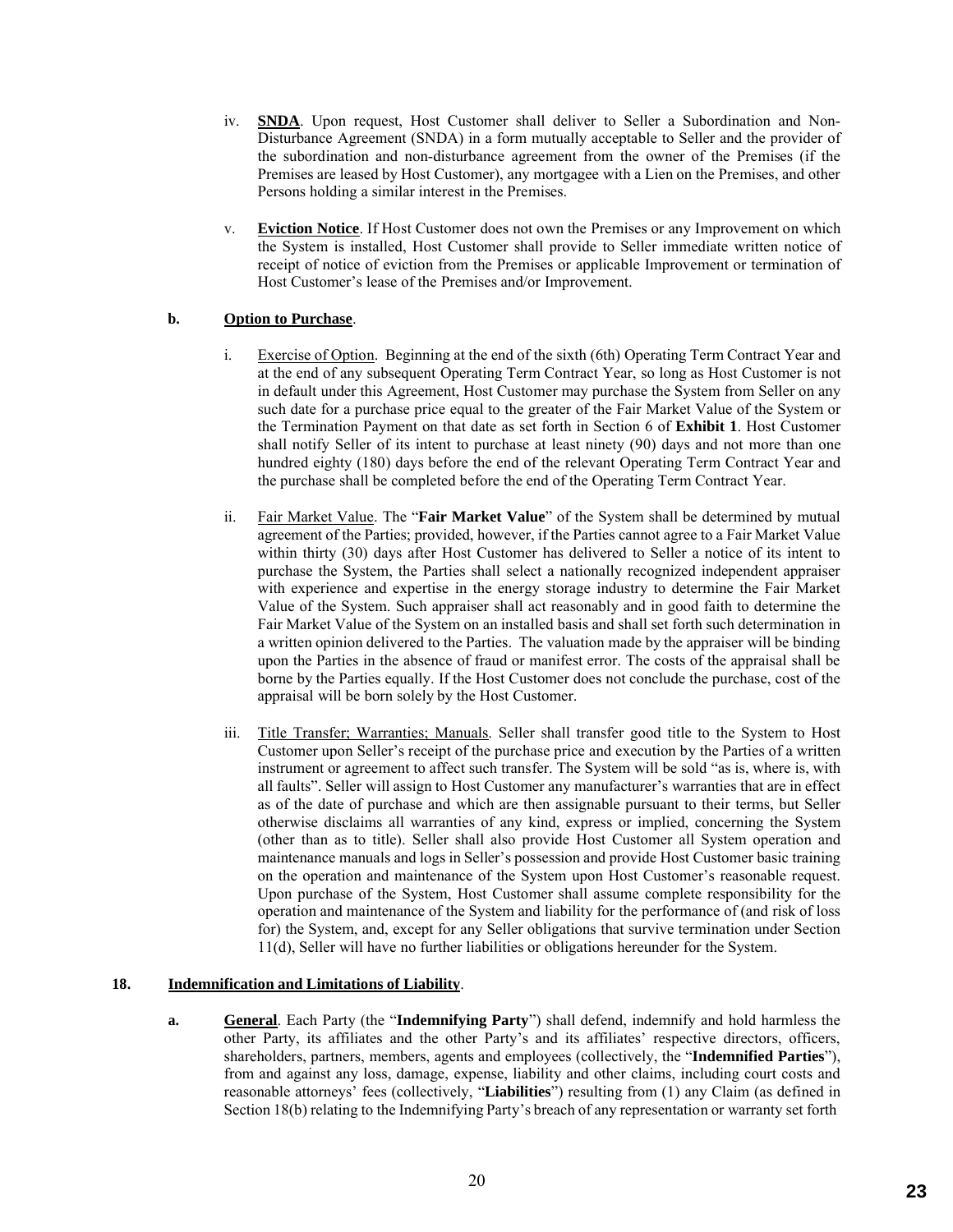in Section 15 and (2) injury to or death of persons, and damage to or loss of property to the extent caused by or arising out of the negligent acts or omissions of, or the willful misconduct of, the Indemnifying Party (or its contractors, agents or employees) in connection with this Agreement; provided, however, that nothing herein will require the Indemnifying Party to indemnify the Indemnified Parties for any Liabilities to the extent caused by or arising out of the negligent acts or omissions of, or the willful misconduct of, an Indemnified Party. This Section 18(a) does not apply to Liabilities arising out of or relating to any form of Hazardous Substances or other environmental contamination, such matters being addressed exclusively by Section 18(c).

**b. Notice and Participation in Third Party Claims**. The Indemnified Party shall give the Indemnifying Party written notice of any Liability asserted by a third party (a "**Claim**"), as soon as possible upon the receipt of information of any possible Claim or of the commencement of such Claim. The Indemnifying Party may assume the defense of any Claim, at its sole cost and expense, with counsel designated by the Indemnifying Party and reasonably satisfactory to the Indemnified Party. The Indemnified Party may, however, select separate counsel if both Parties are defendants in the Claim and such defense or other form of participation is not reasonably available to the Indemnifying Party. The Indemnifying Party shall pay the reasonable attorneys' fees incurred by such separate counsel until such time as the need for separate counsel expires. The Indemnified Party may also, at the sole cost and expense of the Indemnifying Party, assume the defense of any Claim if the Indemnifying Party fails to assume the defense of the Claim within a reasonable time. Neither Party may settle any Claim covered by this Section 18(b) unless it has obtained the prior written consent of the other Party, which consent shall not be unreasonably withheld or delayed. The Indemnifying Party has no liability under this Section 18(b) for any Claim for which such notice is not provided if the failure to give notice prejudices the Indemnifying Party.

#### **c. Environmental Indemnification**.

- i. Seller Indemnity. Seller shall indemnify, defend and hold harmless all of Host Customer's Indemnified Parties from and against all Liabilities arising out of or relating to the existence at, on, above, below or near the Premises of any Hazardous Substance (as defined in Section  $18(c)(iii)$ ) to the extent deposited, spilled or otherwise caused by Seller or any of its contractors, agents or employees.
- ii. Host Customer Indemnity. Host Customer shall indemnify, defend and hold harmless all of Seller's Indemnified Parties from and against all Liabilities arising out of or relating to the existence at, on, above, below or near the Premises of any Hazardous Substance, except to the extent deposited, spilled or otherwise caused by Seller or any of its contractors, agents or employees.
- iii. Notice. Each Party shall promptly notify the other Party if it becomes aware of any Hazardous Substance on or about the Premises generally or any deposit, spill or release of any Hazardous Substance. "**Hazardous Substance**" means any chemical, waste or other substance (a) which now or hereafter becomes defined as or included in the definition of "hazardous substances," "hazardous wastes," "hazardous materials," "extremely hazardous wastes," "restricted hazardous wastes," "toxic substances," "toxic pollutants," "pollution," "pollutants," "regulated substances," or words of similar import under any laws pertaining to the environment, health, safety or welfare, (b) which is declared to be hazardous, toxic, or polluting by any Governmental Authority, (c) exposure to which is now or hereafter prohibited, limited or regulated by any Governmental Authority, (d) the storage, use, handling, disposal or release of which is restricted or regulated by any Governmental Authority, or (e) for which remediation or cleanup is required by any Governmental Authority.

#### **d. Limitations on Liability**.

i. No Consequential Damages. Except for indemnification of third-party claims pursuant to this Section 18, neither Party nor its directors, officers, shareholders, partners, members, agents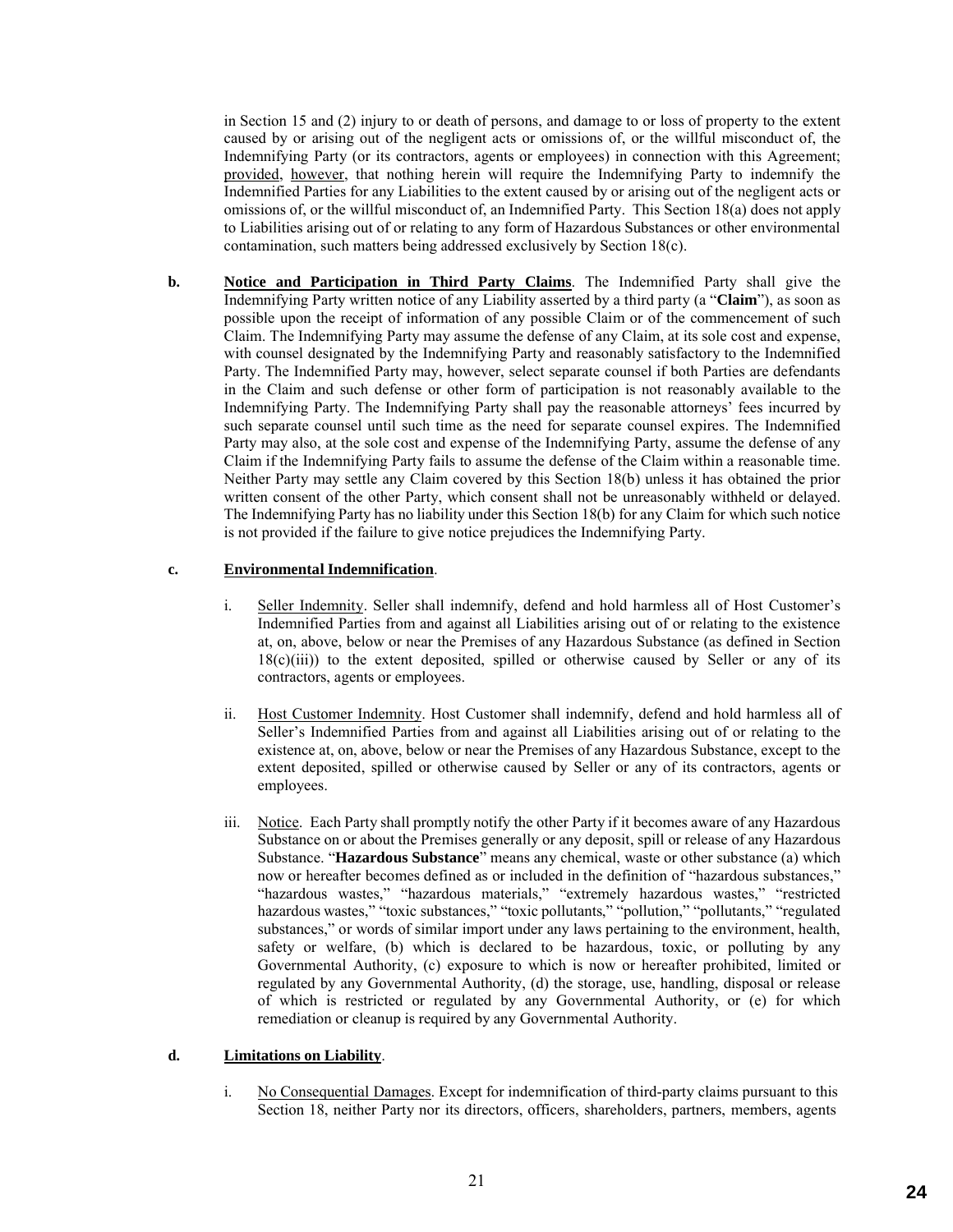and employees, subcontractors or suppliers will be liable for any indirect, special, incidental, exemplary, or consequential loss or damage of any nature (including, without limitation, lost Payments, lost profits, lost business opportunity or any business interruption) arising out of their performance or non-performance hereunder even if advised of such. Notwithstanding the previous sentence, the Termination Payment set forth in Section 6 of **Exhibit 1** shall be deemed to be direct, and not indirect or consequential damages under this Section  $18(d)(i)$ .

- ii. Actual Damages. Except for indemnification of Claims pursuant to this Section 18, and coverages provided by the insurance requirements of this Agreement, except as otherwise limited in Section 19, Seller's aggregate liability under this Agreement arising out of or in connection with the performance or non-performance of this Agreement cannot exceed the total payments made (and, as applicable, projected to be made) by Host Customer and/or the SGIP Administrator under this Agreement. The provisions of this Section 18(d)(ii) will apply whether such liability arises in contract, tort, strict liability or otherwise.
- **e. EXCLUSIVE REMEDIES**. TO THE EXTENT THAT THIS AGREEMENT SETS FORTH SPECIFIC REMEDIES FOR ANY CLAIM OR LIABILITY, SUCH REMEDIES ARE THE AFFECTED PARTY'S SOLE AND EXCLUSIVE REMEDIES FOR SUCH CLAIM OR LIABILITY, WHETHER ARISING IN CONTRACT, TORT (INCLUDING NEGLIGENCE), STRICT LIABILITY OR OTHERWISE.
- **f. Comparative Negligence**. Where negligence is determined to have been joint, contributory or concurrent, each Party shall bear the proportionate cost of any Liability.

#### **19. Change in Law**.

- **a. Impacts of Change in Law**. If Seller determines that a Change in Law has occurred or will occur that has or will have a material adverse effect on Seller's rights, entitlement, obligations or costs under this Agreement, then Seller may so notify the Host Customer in writing of such Change in Law. Within thirty (30) days following receipt by the Host Customer of such notice, the Parties shall meet and attempt in good faith to negotiate such amendments to this Agreement as are reasonably necessary to preserve the economic value of this Agreement to both Parties. If the Parties are unable to agree upon such amendments within such thirty (30) day period, then Seller may terminate this Agreement and remove the System and restore the Premises in accordance with Section 9 without either Party having further liability under this Agreement except with respect to liabilities accrued before the date of termination.
- **b. Illegality or Impossibility**. If, in Seller's sole discretion, a Change in Law renders this Agreement, or Seller's performance of this Agreement, either illegal or impossible, then Seller may terminate this Agreement immediately upon notice to Host Customer without either Party having further liability under this Agreement except with respect to liabilities accrued before the date of termination.
- **c. "Change in Law"** means (i) the enactment, adoption, promulgation, modification or repeal after the Effective Date of any applicable law or regulation, (ii) the imposition of any material conditions on the issuance or renewal of any applicable permit after the Effective Date (notwithstanding the general requirements contained in any applicable Permit at the time of application or issue to comply with future laws, ordinances, codes, rules, regulations or similar legislation), or (iii) a change in any utility rate schedule or tariff approved by any Governmental Authority.

#### **20. Assignment and Financing.**

**a. Assignment**.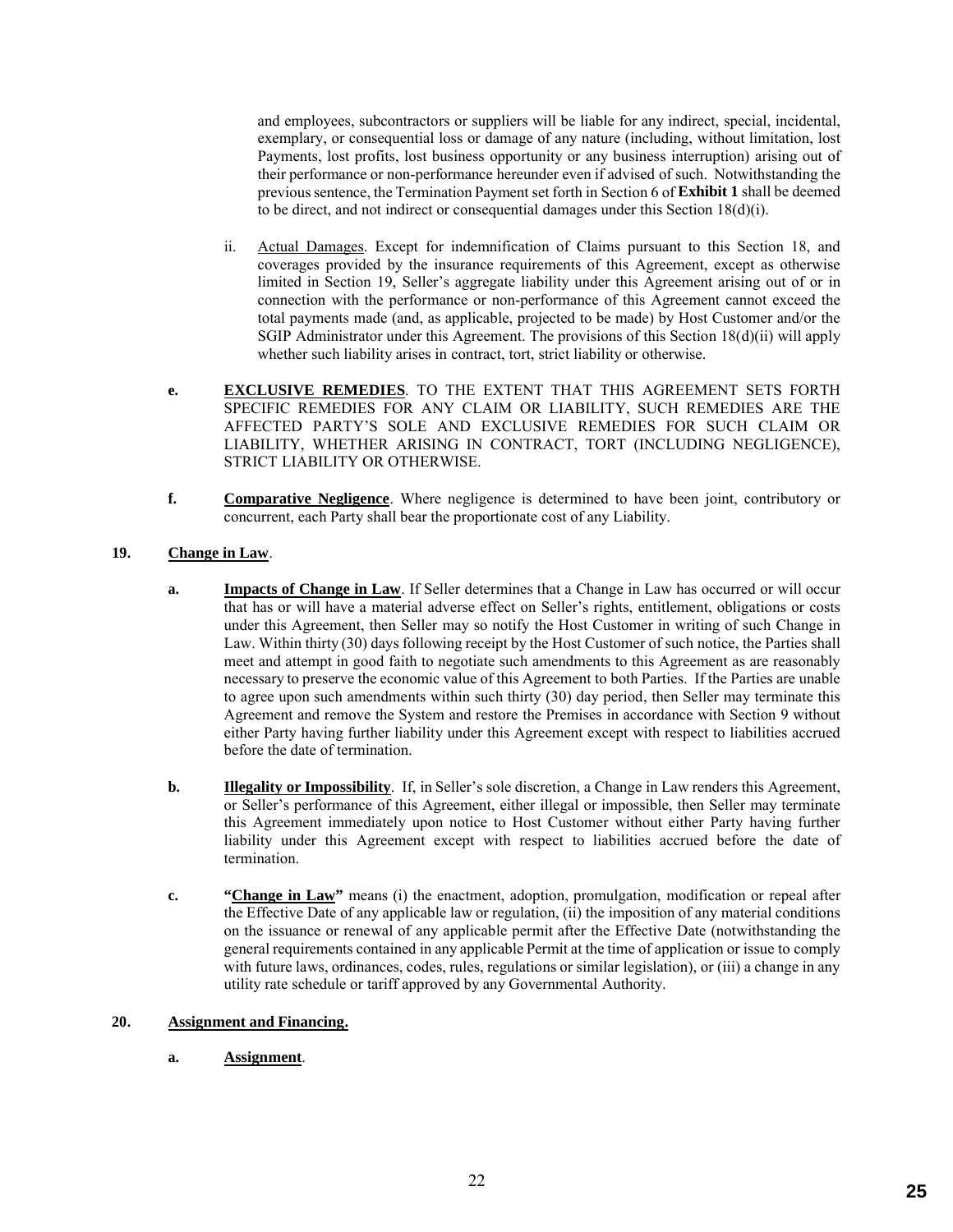- i. Restrictions on Assignment. Subject to the remainder of this Section 20(a), this Agreement may not be assigned in whole or in part by either Party without the prior written consent of the other Party, which consent may not be unreasonably withheld or delayed. Host Customer may not withhold its consent to an assignment proposed by Seller where the proposed assignee has the financial capability and experience necessary to operate and maintain energy storage systems such as the System.
- ii. Permitted Assignments. Notwithstanding Section 20(a)(i):
	- 1. Seller may, without the prior written consent of Host Customer, assign, mortgage, pledge or otherwise directly or indirectly assign its interests in this Agreement to (A) any Financing Party (as defined in Section 20(b)), (B) any entity through which Seller is obtaining financing from a Financing Party, or (C) any affiliate of Seller or any person succeeding to all or substantially all of the assets of Seller; provided, that, Seller is not released from liability hereunder as a result of any assignment to an affiliate unless the assignee assumes Seller's obligations hereunder by binding written instrument; and
	- 2. Host Customer may, and provide prior notice to Seller, assign this Agreement to an affiliate of Host Customer of the Premises; provided, that, Host Customer is not released from liability hereunder by reason of the assignment unless the assignee assumes Host Customer's obligations hereunder by binding written instrument on terms satisfactory to Seller, including as to the assignee's creditworthiness.

Host Customer must assign, and provide prior notice to Seller, this Agreement to an affiliate of Host Customer of the Premises. Host Customer is not released from liability hereunder by reason of the assignment unless the assignee assumes Host Customer's obligations hereunder by binding written instrument on terms satisfactory to Seller, including as to the assignee's creditworthiness.

- iii. Successors and Permitted Assignees. This Agreement is binding on and inures to the benefit of successors and permitted assignees. The restrictions on assignment contained herein do not prohibit or otherwise limit changes in control of Seller.
- **b. Financing**. The Parties acknowledge that Seller may obtain debt or equity financing or other credit support from lenders, investors or other third parties (each a "**Financing Party**") for the installation, construction, ownership, operation, and maintenance of the System. In furtherance of Seller's financing arrangements and in addition to any other rights or entitlements of Seller under this Agreement, Host Customer shall timely execute any consents to assignment (which may include notice, cure, attornment and step-in rights) or estoppels and negotiate any amendments to this Agreement that may be reasonably requested by Seller or the Financing Parties; provided, that such estoppels, consents to assignment or amendments do not alter the fundamental economic terms of this Agreement.
- **c. Termination Requires Consent**. Seller and Host Customer agree that any right of Seller to terminate this Agreement is subject to the prior written consent of any Financing Party.

#### **21. Confidentiality**.

**a. Confidential Information**. To the maximum extent permitted by applicable law, if either Party provides confidential information ("**Confidential Information**") to the other or, if in the course of performing under this Agreement or negotiating this Agreement a Party learns Confidential Information of the other Party, the receiving or learning Party shall (i) protect the Confidential Information from disclosure to third parties with the same degree of care accorded its own confidential and proprietary information, and (ii) refrain from using such Confidential Information,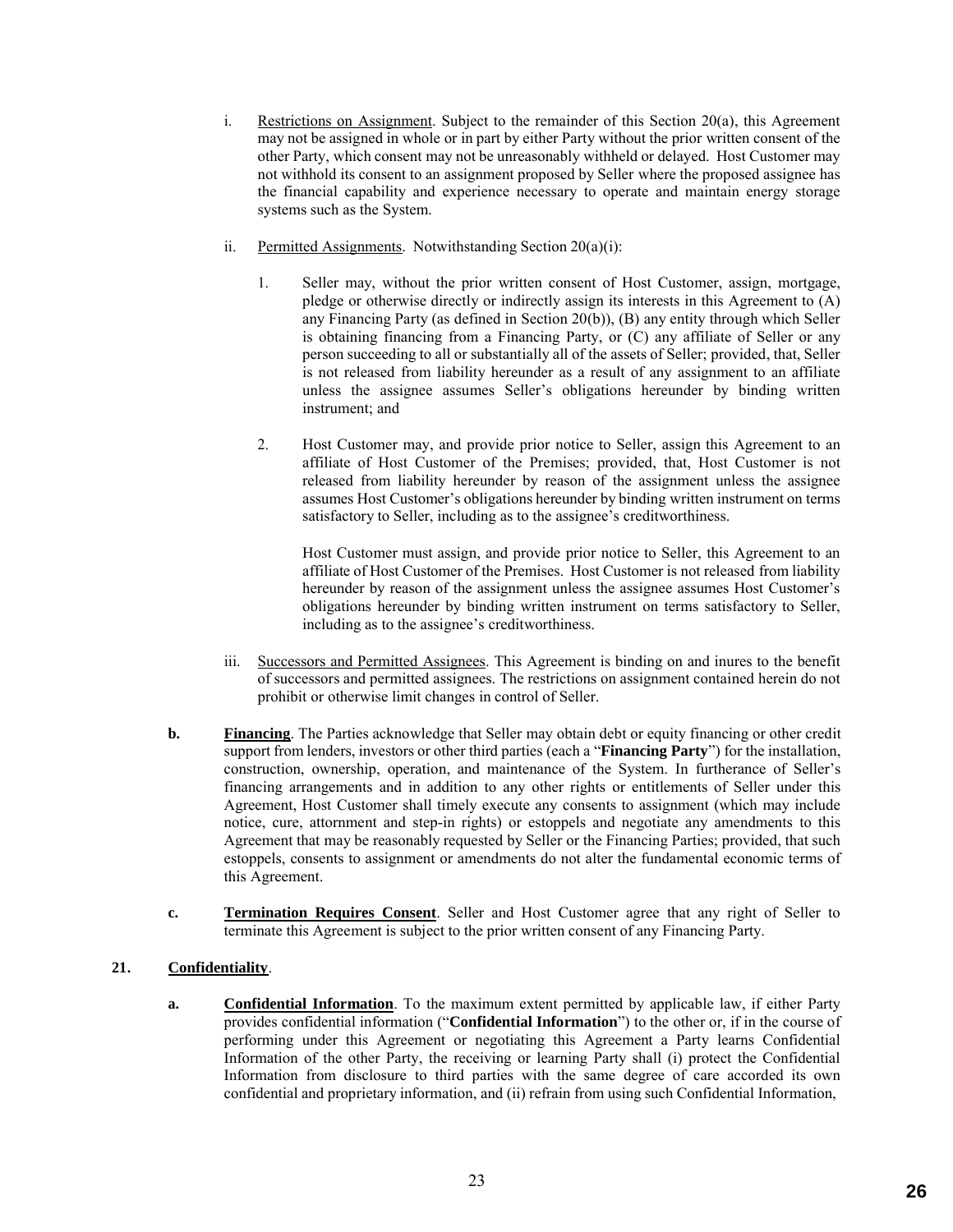except in the negotiation, performance, enforcement and, in the case of Seller, financing, of this Agreement. The terms of this Agreement (but not the fact of its execution or existence) are considered Confidential Information of each Party for purposes of this Section 18(a).

#### **b. Permitted Disclosures**. Notwithstanding Section 21(a):

- i. a Party may provide such Confidential Information to its affiliates and to its and its affiliates' respective officers, directors, members, managers, employees, agents, contractors, consultants and Financing Parties (collectively, "**Representatives**"), and potential direct or indirect assignees of this Agreement if such potential assignees are first bound by a written agreement or legal obligation restricting use and disclosure of Confidential Information. Each Party is liable for breaches of this provision by any person to whom that Party discloses Confidential Information**.**
- ii. Confidential Information does not include any information that (a) becomes publicly available other than through breach of this Agreement, (b) is required to be disclosed to a Governmental Authority under applicable law or pursuant to a validly issued subpoena, (c) is independently developed by the receiving Party, (d) is subject to disclosure by Host Customer pursuant to the California Public Records Act, or (d) becomes available to the receiving Party without restriction from a third party under no obligation of confidentiality**.** If disclosure of information is required by a Governmental Authority, the disclosing Party shall, to the extentpermitted by applicable law, notify the other Party of such required disclosure promptly uponbecoming aware of such required disclosure and shall reasonably cooperate with the other Party's efforts to limit the disclosure to the extent permitted by applicable law.
- **c. Miscellaneous**. All Confidential Information remains the property of the disclosing Party and will be returned to the disclosing Party or destroyed (at the receiving Party's option) after the receiving Party's need for it has expired or upon the request of the disclosing Party. Each Party acknowledges that the disclosing Party would be irreparably injured by a breach of this Section 21 by the receiving Party or its Representatives or other person to whom the receiving Party discloses Confidential Information of the disclosing Party and that the disclosing Party may be entitled to equitable relief, including injunctive relief and specific performance, for breaches of this Section 21. To the fullest extent permitted by applicable law, such remedies shall not be deemed to be the exclusive remedies for a breach of this Section 21, but will be in addition to all other remedies available at law or in equity. The obligation of confidentiality will survive termination of this Agreement for a period of two (2) years.
- **d. Goodwill and Publicity**. Neither Party may (a) make any press release or public announcement of the specific terms of this Agreement (except for filings or other statements or releases as may be required by applicable law), or (b) use any name, trade name, service mark or trademark of the other Party in any promotional or advertising material without the prior written consent of the other Party. The Parties shall coordinate and cooperate with each other when making public announcements regarding this Agreement, the System and its use, and each Party may promptly review, comment upon and approve any publicity materials, press releases or other public statements before they are made. Notwithstanding the above, Seller is entitled to place signage on the Premises reflecting its association with the System.

#### **22. General Provisions**

**a. Definitions and Interpretation**. Unless otherwise defined or required by the context in which any term appears: (i) the singular includes the plural and vice versa, (ii) the words "herein," "hereof" and "hereunder" refer to this Agreement as a whole and not to any particular section or subsection of this Agreement, (iii) references to any agreement, document or instrument mean such agreement, document or instrument as amended, restated, modified, supplemented or replaced from time to time, and (iv) the words "include," "includes" and "including" mean include, includes and including "without limitation." The captions or headings in this Agreement are strictly for convenience and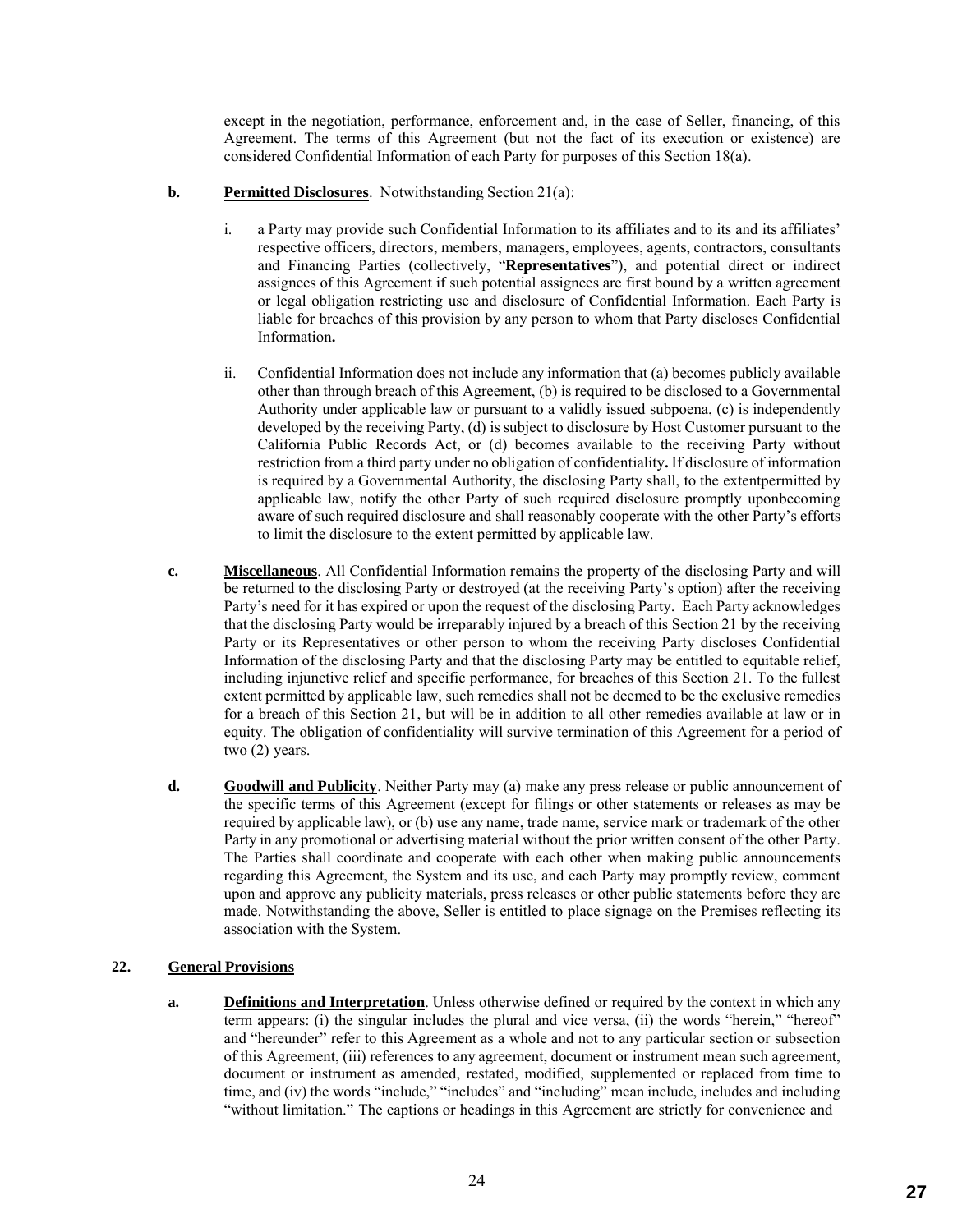will not be considered in interpreting this Agreement. As used in this Agreement, "dollar" and the "\$" sign refer to United States dollars.

- **b. Choice of Law; Dispute Resolution**. The law of the state of California governs all matters arising out of this Agreement without giving effect to conflict of laws principles. Any dispute arising from or relating to this Agreement shall be settled by arbitration in San Francisco, California. The arbitration shall be administered by JAMS in accordance with its arbitration rules, and judgment on any award rendered in such arbitration may be entered in any court of competent jurisdiction. If the Parties agree in writing, a mediator may be consulted before arbitration. The prevailing Party in any dispute arising out of this Agreement is entitled to reasonable attorneys' fees and costs.
- **c. Notices**. All notices under this Agreement shall be in writing and delivered by hand, electronic mail, overnight courier, or regular, certified, or registered mail, return receipt requested, and will be deemed received upon personal delivery, acknowledgment of receipt of electronic transmission, the promised delivery date after deposit with overnight courier, or five (5) days after deposit in the mail. Notices must be sent to the person identified in this Agreement at the addresses set forth in this Agreement or such other address as either Party may specify in writing.
- **d. Survival**. Provisions of this Agreement that should reasonably be considered to survive termination of this Agreement, including, without limitation provisions related to billing and payment and indemnification, will survive termination of this Agreement.
- **e. Further Assurances**. Each Party shall provide such information, execute and deliver any instruments and documents and to take such other actions as may be reasonably requested by the other Party to give full effect to this Agreement and to carry out the intent of this Agreement.
- **f. Waivers**. No provision or right or entitlement under this Agreement may be waived or varied except in writing signed by the Party to be bound. No waiver of any of the provisions of this Agreement will constitute a waiver of any other provision, nor will such waiver constitute a continuing waiver unless otherwise expressly provided.
- **g. Non-Dedication of Facilities**. Nothing in this Agreement may be construed as the dedication by either Party of its facilities or equipment to the public or any part thereof. Neither Party may knowingly take any action that would subject the other Party, or other Party's facilities or equipment, to the jurisdiction of any Governmental Authority as a public utility or similar entity subject to the jurisdiction of the California Public Utilities Commission. Neither Party may assert in any proceeding before a court or regulatory body that the other Party is a public utility by virtue of such other Party's performance under this Agreement. If Seller is reasonably likely to become subject to regulation as a public utility, then the Parties shall use commercially reasonable efforts to restructure their relationship under this Agreement in a manner that preserves their relative economic interests while ensuring that Seller does not become subject to any such regulation. If the Parties are unable to agree upon such restructuring, Seller may terminate this Agreement without further liability under this Agreement except for liabilities accrued before the date of termination and remove the System as allowed by Section 9 of this Agreement.
- **h. Service Contract**. The Parties intend this Agreement to be a "service contract" within the meaning of Section 7701(e)(3) of the Internal Revenue Code of 1986. Host Customer shall not take the position on any tax return or in any other filings suggesting that it is anything other than a purchase of energy services delivered by the System.
- **i. No Partnership**. No provision of this Agreement may be construed or represented as creating a partnership, trust, joint venture, fiduciary or any similar relationship between the Parties. No Party is authorized to act on behalf of the other Party, and neither may be considered the agent of the other.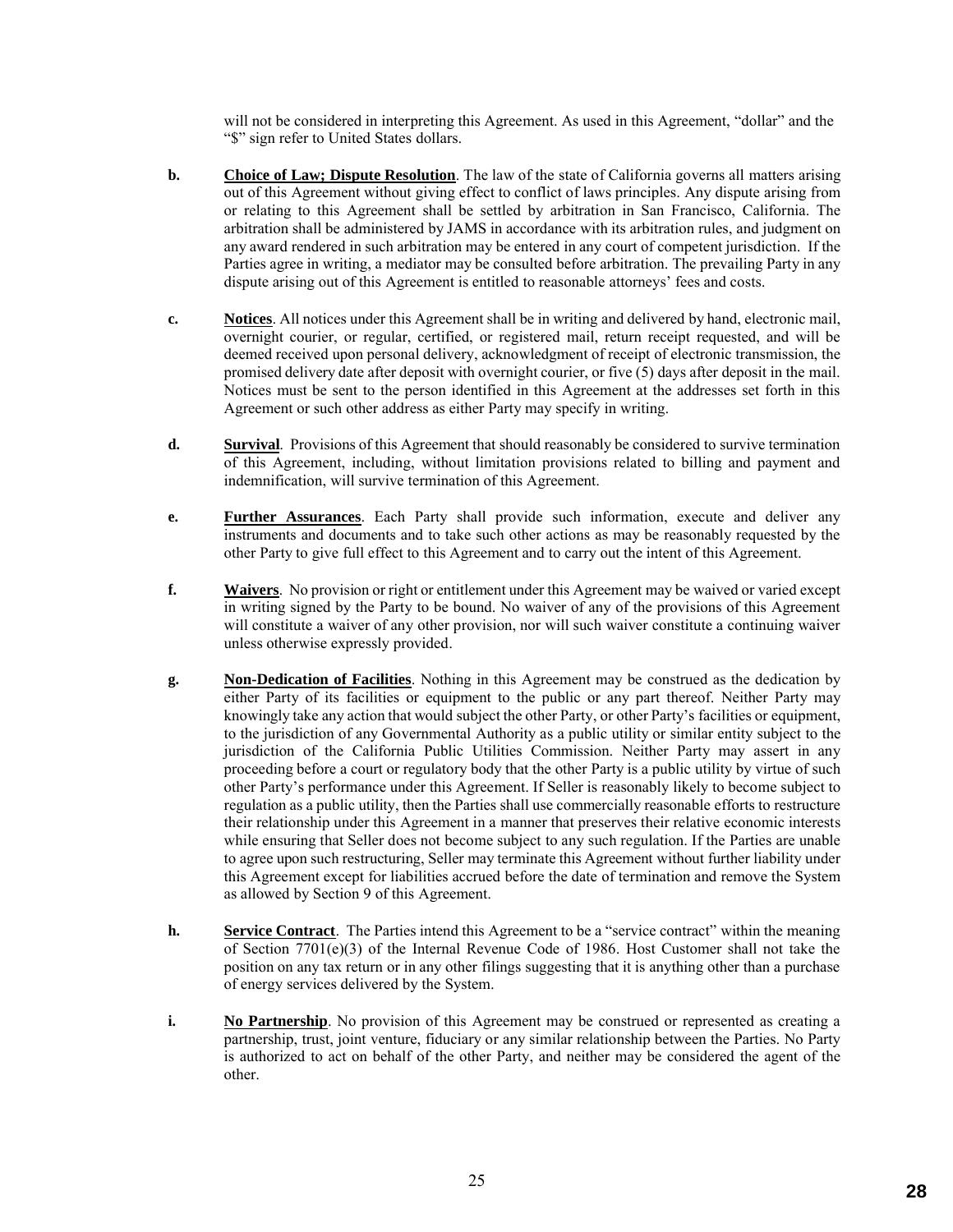- **j. Entire Agreement, Modification, Invalidity, Captions**. This Agreement constitutes the entire agreement of the Parties regarding its subject matter and supersedes all prior proposals, agreements, or other communications between the Parties, oral or written. This Agreement may be modified only by a writing signed by both Parties. If any provision of this Agreement is found unenforceableor invalid, such provision shall not be read to render this Agreement unenforceable or invalid as a whole. In such event, such provision shall be rectified or interpreted to best accomplish its objectives within the limits of applicable law.
- **k. Forward Contract**. The transaction contemplated under this Agreement constitutes a "forward contract" within the meaning of the United States Bankruptcy Code, and the Parties further acknowledge and agree that each Party is a "forward contract merchant" within the meaning of the United States Bankruptcy Code.
- **l. No Third-Party Beneficiaries**. Except as otherwise expressly provided herein, this Agreement and all rights hereunder are intended for the sole benefit of the Parties hereto, and the Financing Parties to the extent provided herein or in any other agreement between a Financing Party and Seller or Host Customer, and do not imply or create any rights on the part of, or obligations to, any other Person.
- **m. Counterparts**. This Agreement may be executed in any number of separate counterparts and each counterpart will be considered an original and together comprise the same Agreement.

End of **Exhibit 4**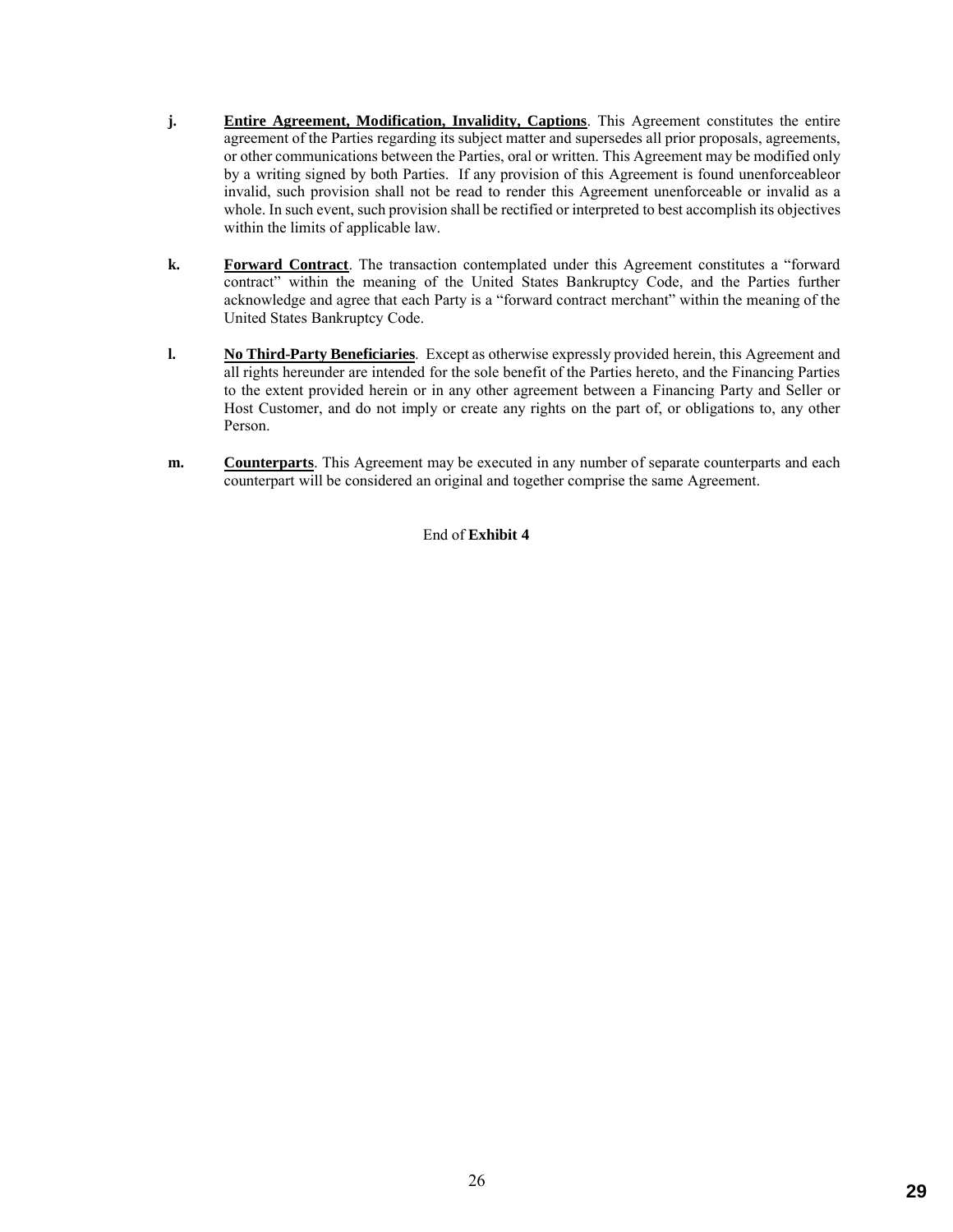#### **SYSTEM SERVICES**

#### **Energy Services**

#### **Backup Power**.

The System is designed to provide backup power if a power outage occurs during which Host Customer load cannot draw electricity from the grid. The System can only power circuits that the Host Customer has selected and that Seller has approved and connected to the System. The System may be unable to power the entire load at the Premises during a power outage and depending on energy consumption Host Customer may have limited energy andduration of operations for the System. When Seller causes the System to discharge, Seller shall ensure that at least 20% of the System energy capacity remains after such discharge is complete. Upon receiving advance notice of planned grid outage events, Seller will use commercially reasonable efforts to fully charge the System in advance ofplanned grid outage events. Seller will follow Prudent Industry Practices to ensure the System is available to providebackup power as described; provided, however, that Seller cannot guarantee the System will perform in every outage or provide backup power for an entire given outage. **In addition, if Host Customer is powering medical equipment using the System, Host Customer should also provide a secondary power source to the medical equipment and take additional measures should there be an outage and the System is not operational.**

"*Prudent Industry Practices*", as applied to the System, means the practices, methods, acts, equipment, specifications and standards of safety, as the same may change from time to time, as are used or approved by a significant portion of the residential generation or storage industry that operate battery storage systems that are similar in size and type as the System as good, safe and prudent practices for such systems with commensurate standards of safety, performance, dependability and economy, as adjusted for the circumstances existing at the timeany decision is made or action is taken, and following applicable laws, permits and equipment manufacturers' recommendations. Prudent Industry Practices are not intended to be the same as optimum practices, methods or actsto the exclusion of all others, but rather to be within a spectrum of good and proper practices, methods, and acts.

#### **Demand Charge Management**

If Host Customer is on a rate schedule that features demand charges or changes to such a rate schedule, Seller will follow Prudent Industry Practices when operating the System to lower Host Customer's monthly demand charges by discharging energy from the System during periods when the System algorithms anticipate Host Customer will be setting monthly peak demand, subject to the requirements of any utility program. Notwithstanding the foregoing, Seller does not guarantee savings on Host Customer's utility bill or any specified level of performance from Seller's demand charge management.

#### **Time-Of-Use Management**.

If Host Customer is on a time-of-use rate schedule or changes to such a schedule, Seller will follow Prudent Industry Practices when operating the System to lower Host Customer's energy charges by discharging energy from the System during peak price periods, subject to the requirements of any utility program. Notwithstanding the foregoing, Seller does not guarantee savings on Host Customer's utility bill or any specified level of performance from Seller's timeof-use management.

#### **Solar Self-Consumption.**

If the System is paired with a solar energy system, Seller will follow Prudent Industry Practices when operating the System, subject to the requirements of any utility program. Notwithstanding the foregoing, Seller does not in any way guarantee that energy generated by Host Customer's solar energy system will be available at a time later than the moment it is produced.

#### **System Performance Monitoring**.

Seller will install and maintain metering and monitoring equipment. Seller will remotely monitor, analyze, and store data about the state and performance of the System and use this data, including to: provide the System Services, support any manufacturer warranty claims, ensure and demonstrate compliance with any utility or government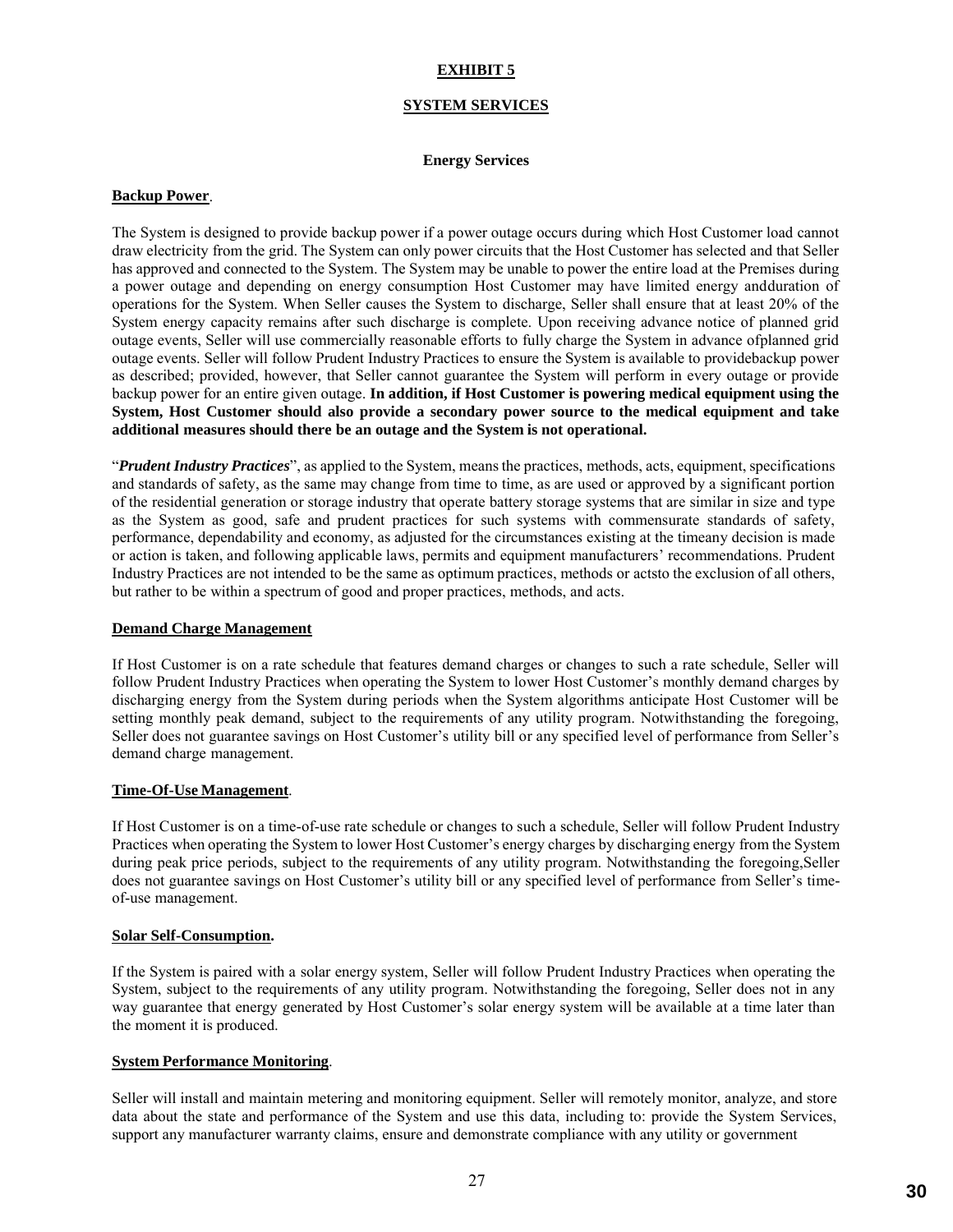requirements, including but not limited to, compliance with requirements of a utility program and any applicable incentive programs, and/or determine when repair services are necessary. Seller shall provide problem diagnosis, on-site repair and preventative maintenance for the BESS to ensure continued performance of the BESS throughout the Warranty Term.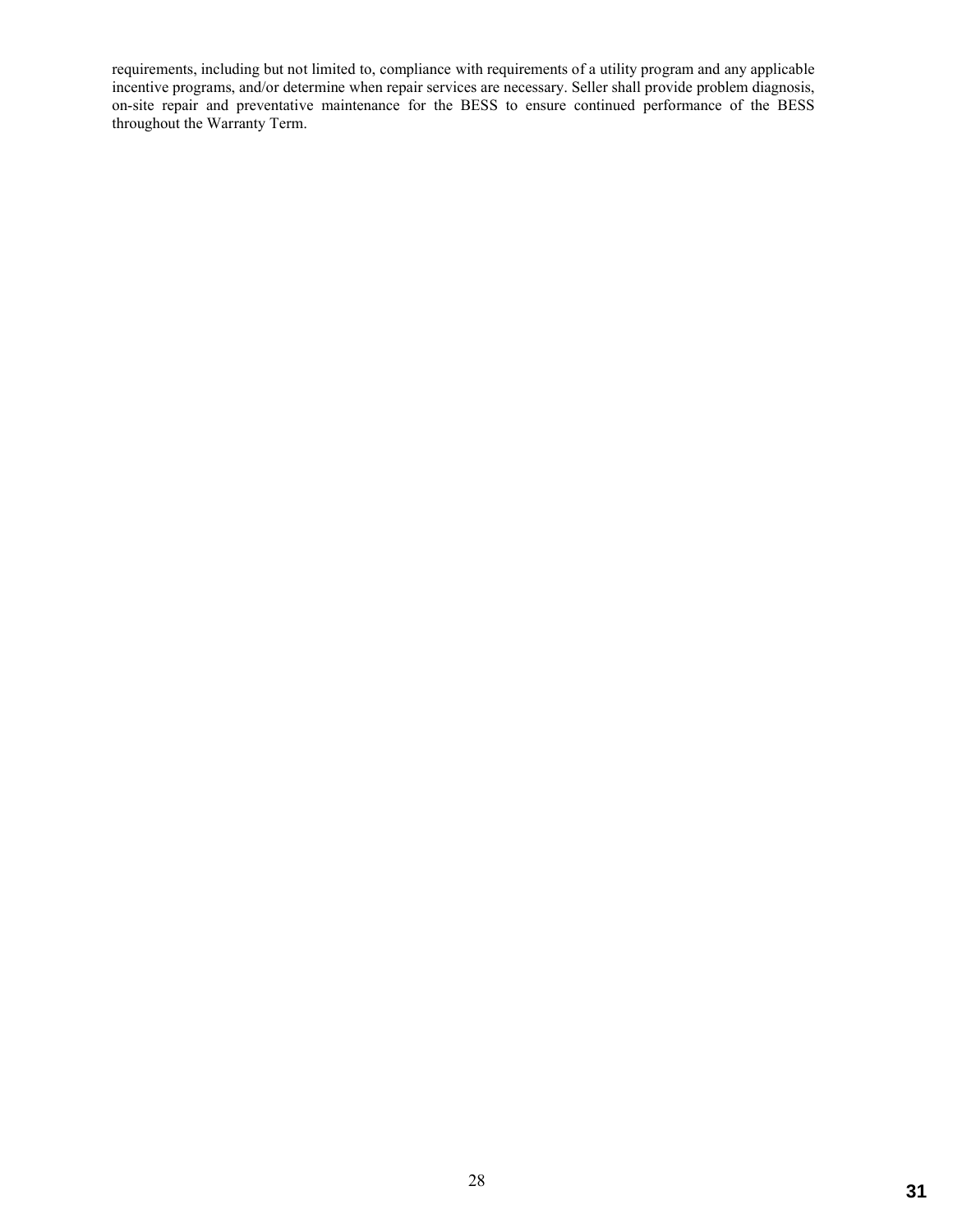#### **Amended and Restated Energy Services Agreement**

This Amended and Restated Energy Services Agreement (this "**Agreement**") is entered into by the parties listed below (each a "**Party**" and collectively the "**Parties**") as of the date signed by Seller below (the "**Effective Date**"). This Agreement replaces in its entirety the Energy Services Agreement executed by the Parties on May 11, 2021 and represents the definitive agreement of the Parties.

| <b>Host Customer:</b> |                                            | Seller:                  |                                  |
|-----------------------|--------------------------------------------|--------------------------|----------------------------------|
| Name                  | <b>Nevada Irrigation District Business</b> | Name                     | <b>GSR-BTM LLC</b>               |
| and                   | Center                                     | and                      | 1515 7 <sup>th</sup> Street #049 |
| Address               | 1036 W Main Street                         | Address                  | Santa Monica, CA 90401           |
|                       | Grass Valley, CA 95945                     |                          | Attention: Phillip Suna          |
|                       | Attention: Doug Roderick                   |                          |                                  |
|                       |                                            |                          |                                  |
|                       | Site Address                               |                          |                                  |
|                       | 11258 BANNER LAVA CAP RD                   |                          |                                  |
|                       | Nevada City, CA 95959                      |                          |                                  |
| Phone                 | 530-273-6185                               | Phone                    | $(888)$ 465-1784                 |
| Fax                   | None                                       | Fax                      | None                             |
| E-mail                |                                            | E-mail                   | phillip@swellenergy.com          |
| Premises Ownership    | Host Customer $[X]$ owns $[ ]$ leases the  | <b>Additional Seller</b> |                                  |
|                       | Premises.                                  | Information              |                                  |
|                       |                                            |                          |                                  |
|                       | List Premises Owner, if different from:    |                          |                                  |
|                       | Host Customer: n/a                         |                          |                                  |
|                       |                                            |                          |                                  |
| <b>Tax Status</b>     | Tax-exempt                                 |                          |                                  |
| Project Name          | E. George WTP                              |                          |                                  |

This Agreement sets forth the terms and conditions of the purchase and sale of the services provided from the battery energy storage system described in **Exhibit 2** (the "**System**") and installed on the real property comprising Host Customer's premises described or depicted in Schedule A to **Exhibit 2** (the "**Premises**"), including any buildings and other improvements on the Premises other than the System (the "**Improvements**").

The exhibits listed below are incorporated by reference and made part of this Agreement.

| <b>Exhibit 1</b> | Pricing                                          |
|------------------|--------------------------------------------------|
| <b>Exhibit 2</b> | System Description, Delivery Point, and Premises |
| <b>Exhibit 3</b> | <b>Host Customer Information</b>                 |
| <b>Exhibit 4</b> | General Terms and Conditions                     |
| <b>Exhibit 5</b> | Definition of Services                           |

#### **Host Customer: NEVADA IRRIGATION DISTRICT Seller: GSR-BTM LLC**

| Name:  | Name:  |
|--------|--------|
| Title: | Title: |
| Date:  | Date:  |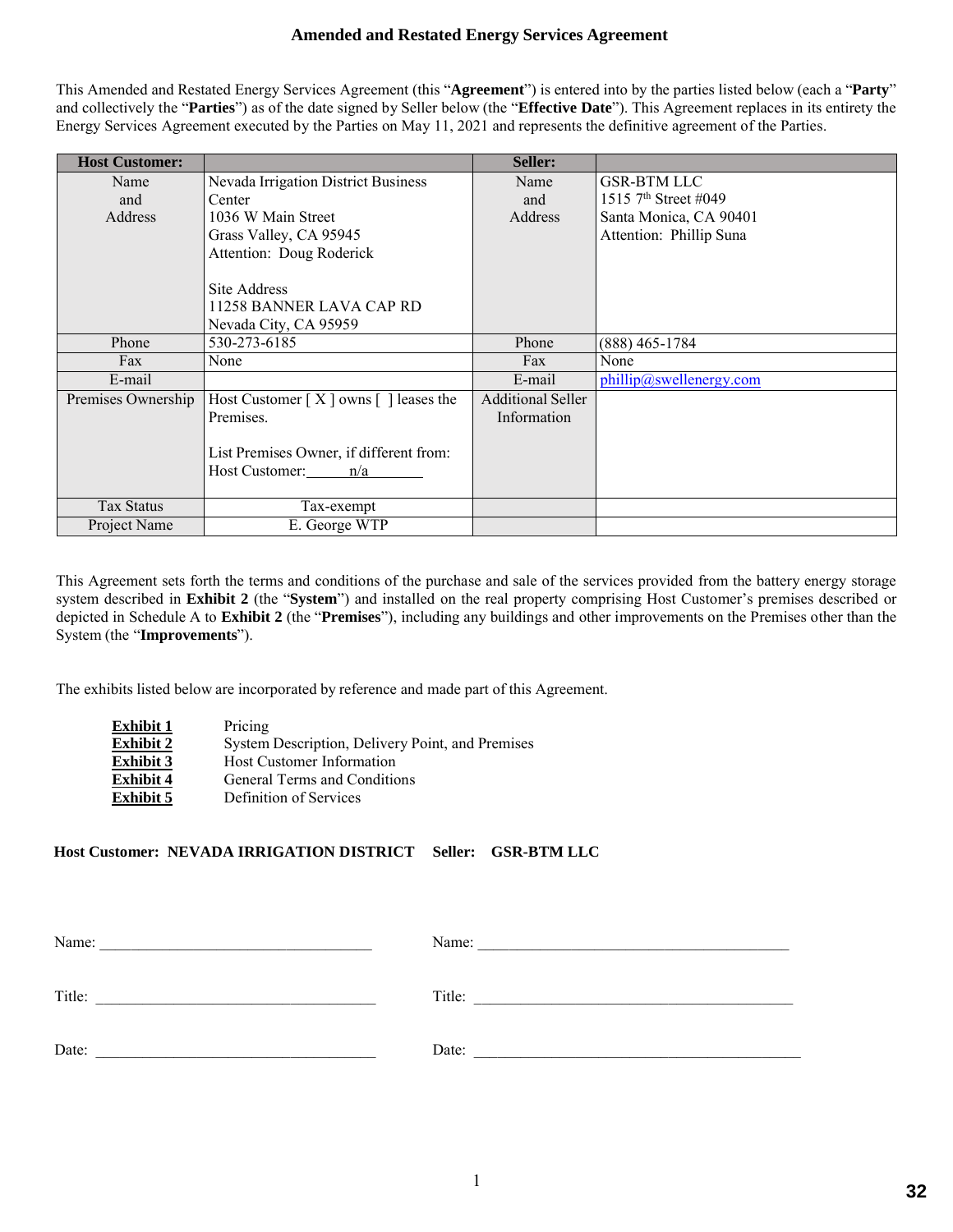#### **Pricing**

- **1. Initial Operating Term**: Ten (10) years, beginning on the Commercial Operation Date (the "**Initial Operating Term**").
- **2. Additional Operating Term**: Up to one (1) additional term of five (5) years at a price to be agreed by the Parties beginning on the expiration of the Initial Operating Term (the "**Additional Operating Term**").
- **3. Contract Price**: Self Generation Incentive Program (SGIP) Payments are assigned by Host Customer to Seller and paid by SGIP Program Administrator directly to Seller in accordance with the General Terms and Conditions of this Agreement. The table below delineates anticipated SGIP Payments to be paid directly to Seller by SGIP Program Administrator and payments paid by Host Customer to Seller. Host Customer shall have no obligation whatsoever to pay Seller amounts under the column titled "From SGIP Program Administrator to Seller." Payments from Host Customer to Seller for shared Grid Service payments, if any, and shared Utility Bill Cost Savings are not components of Contract Price and are addressed in **Exhibit 4**

| <b>Operating Term</b><br><b>Contract Year</b> | \$/year (from SGIP Program<br><b>Administrator to Seller)</b> | \$/year<br>(from Host Customer) |
|-----------------------------------------------|---------------------------------------------------------------|---------------------------------|
|                                               | \$220,100.00                                                  | \$0                             |
|                                               | \$44,020.00                                                   | \$0                             |
|                                               | \$44,020.00                                                   | \$0                             |
|                                               | \$44,020.00                                                   | \$0                             |
|                                               | \$44,020.00                                                   | \$0                             |
| n                                             | \$44,020.00                                                   | \$0                             |
|                                               | \$0                                                           | \$0                             |
| 8                                             | \$0                                                           | \$0                             |
| 9                                             | \$0                                                           | \$0                             |
| 10                                            | \$0                                                           | \$0                             |
| Total                                         | \$440,200.00                                                  | \$0                             |

The first year of the Initial Operating Term shall commence on the Commercial Operation Date, and each subsequent Operating Term Contract Year shall commence on the anniversary of the Commercial Operation Date.

- **4. Contract Price Assumptions**. The Contract Price is based on the following assumptions, revisions to these assumptions may cause consideration of a 'Contract Price Update' described below:
	- a. Interconnection costs for the System will not exceed **\$20,000** in the aggregate.
	- a. All prices in this Agreement are calculated based on an Upfront Payment of \$220,100.00 and a Performance Based Payment of \$44,020.00 paid shortly after the end of each of the first five Contract Years of System operations. The Seller posted the SGIP 5% Deposit for this System in the amount of \$22,010. The SGIP Program Administrator will refund this deposit directly to Seller shortly after the Commercial Operation Date.
	- b. The System is sized and configured as defined by **Exhibit 2**.
	- c. Total Eligible Project Cost: SGIP program rules require that this Agreement state the Total Eligible Project Cost. The Total Eligible Project Cost for the BESS as defined by SGIP program rules is \$440,200.00.
- **5. Contract Price Exclusions**. Unless Seller and Host Customer have agreed otherwise in writing, and except as otherwise provided in Section (i) of **Exhibit 2**, Seller is not responsible for unexpected and atypical expenses unforeseen as of the Effective Date. Examples of such expenses may include, but are not limited to, unforeseen groundwork (including excavation and circumvention of underground obstacles), upgrades or repair to customer or utility electrical infrastructure (including client or utility service, transformers, substations, poles, breakers, reclosers, and disconnects) and changes in System design caused or requested by Host Customer, which materially impact installation costs and that are caused by any inaccuracy or ambiguity in information provided by Host Customer including information related to building plans and specifications.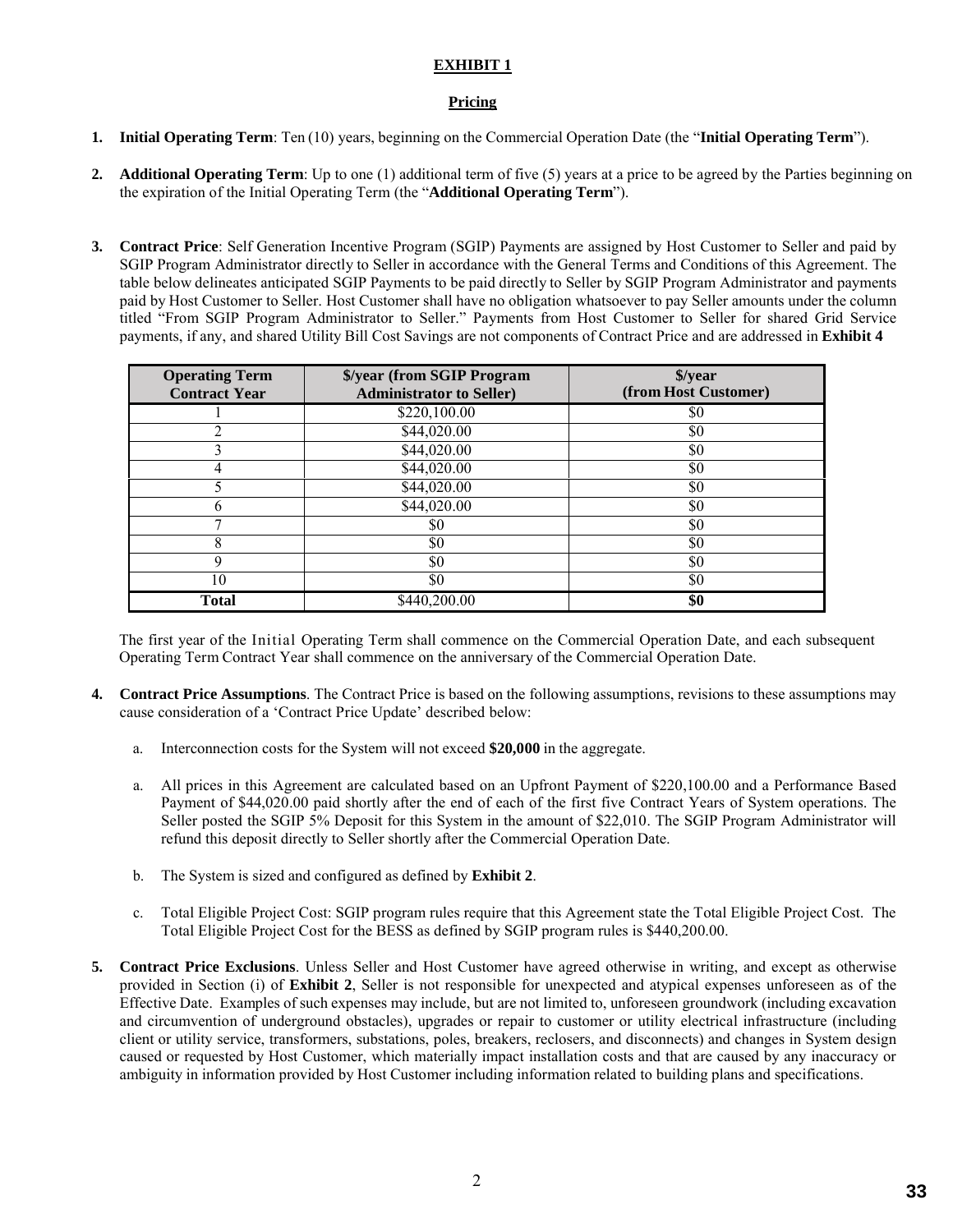- **6. Termination Payment Schedule**. In the event of early Termination of the Agreement by Host Customer for reasons other than a Seller Event of Default or for delay as stated in Section 2(d) of **Exhibit 4**:
	- b. if on or after the Effective Date through SGIP Program Administrator issuance of the final Incentive Claim Form (ICF) approval letter<sup>1</sup>, Host Customer must repay Seller the SGIP 5% Deposit indicated in Section 4(b) and reasonable and documented out-of-pocket and direct overhead costs incurred by Seller to advance development of the System.
	- a. if after SGIP Program Administrator issuance of the final Incentive Claim Form (ICF) approval letter and commencement of the Operating Term, but prior to end of the Contract Term, the Host Customer shall pay Termination Payment that is equal to the amount in the corresponding Operating Term Contract Year listed in the Termination Payment Schedule below plus Seller's actual reasonable cost incurred to remove the System from the Premises. For the avoidance of doubt, Host Customer shall be obligated to pay only the amount corresponding to the year of termination. The Termination Payment obligation shall not be cumulative. Regarding System removal upon early Termination, Seller will provide open book accounting of any third-party costs incurred and shall not apply any margin or markup to such third-party costs.

| <b>Operating Term</b><br><b>Contract Year</b> | <b>Termination Payment (\$)</b> |
|-----------------------------------------------|---------------------------------|
|                                               | \$220,100.00                    |
|                                               | \$176,080.00                    |
|                                               | \$132,060.00                    |
|                                               | \$88,040.00                     |
| 5                                             | \$44,020.00                     |
|                                               | \$0                             |
|                                               | \$0                             |
| 8                                             | \$0                             |
| q                                             | \$0                             |
|                                               | \$C                             |

The first year of the Operating Term shall commence on the Commercial Operation Date, and each subsequent Operating Term Contract Year shall commence on the anniversary of the Commercial Operation Date.

<sup>&</sup>lt;sup>1</sup> Per the SGIP Handbook, Seller will submit the final Incentive Claim Form to SGIP Program Administrator after the Project is installed, interconnected and operational. SGIP Administrator may schedule and conduct a site visit before issuing the final ICF approval letter which begins the incentive payment process.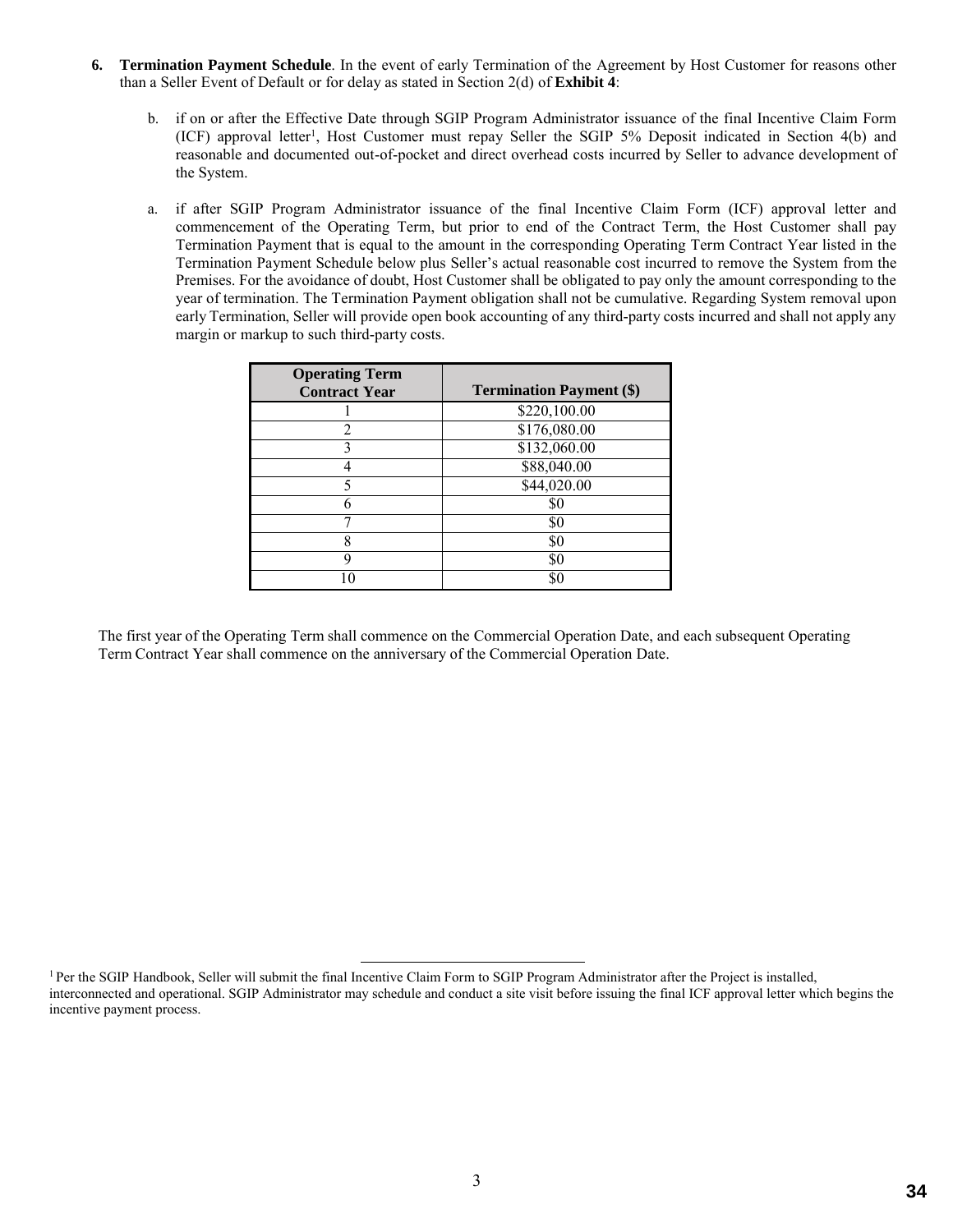#### **System Description, Delivery Point, and Premises**

- **a. System Location:** 11258 Banner Lava Cap Road, Nevada City, CA 95959
- **b. System Size (AC kW):** 116kW
- **c. Expected First Year Energy Capacity (kWh):** 464 kWh
- **d. Expected Installation: Indoor [ ] Outdoor [X] Location** Near the south side of the existing building on site close to the electrical switchboard located in the dirt not on top of any major utilities. Placement will maintain adequate room for traffic flow and access to building. Bollards to be used to protect equipment.

#### **e. Expected Battery Energy Storage System**

| <b>Manufacturer/Model</b> | Quantity |
|---------------------------|----------|
| Tesla Powerpack 4-hr      |          |

- **f. Facility and System Description:** See **Exhibit 2**, **Attachment A**
- **g. Description of Delivery Point:** Equipment to tie-in to main service switchboard after existing main disconnect. A relay is to be used on main disconnect to isolate the mains service switchboard from the grid if the existing disconnect can be controlled by a shunt trip and mechanical recloser. Other means might be necessary to isolate the system if the disconnect cannot be remotely controlled.
- **h. Description of back-up power capabilities in the event of loss of grid power including any circuit relocations identified as necessary:** The system is being designed to cover the existing peak demand loads and will backup the main distribution switchboard as it is currently loaded. No additional circuit relocation will be required.
- **i. Description of cost items not included in Contract Price, if any:** None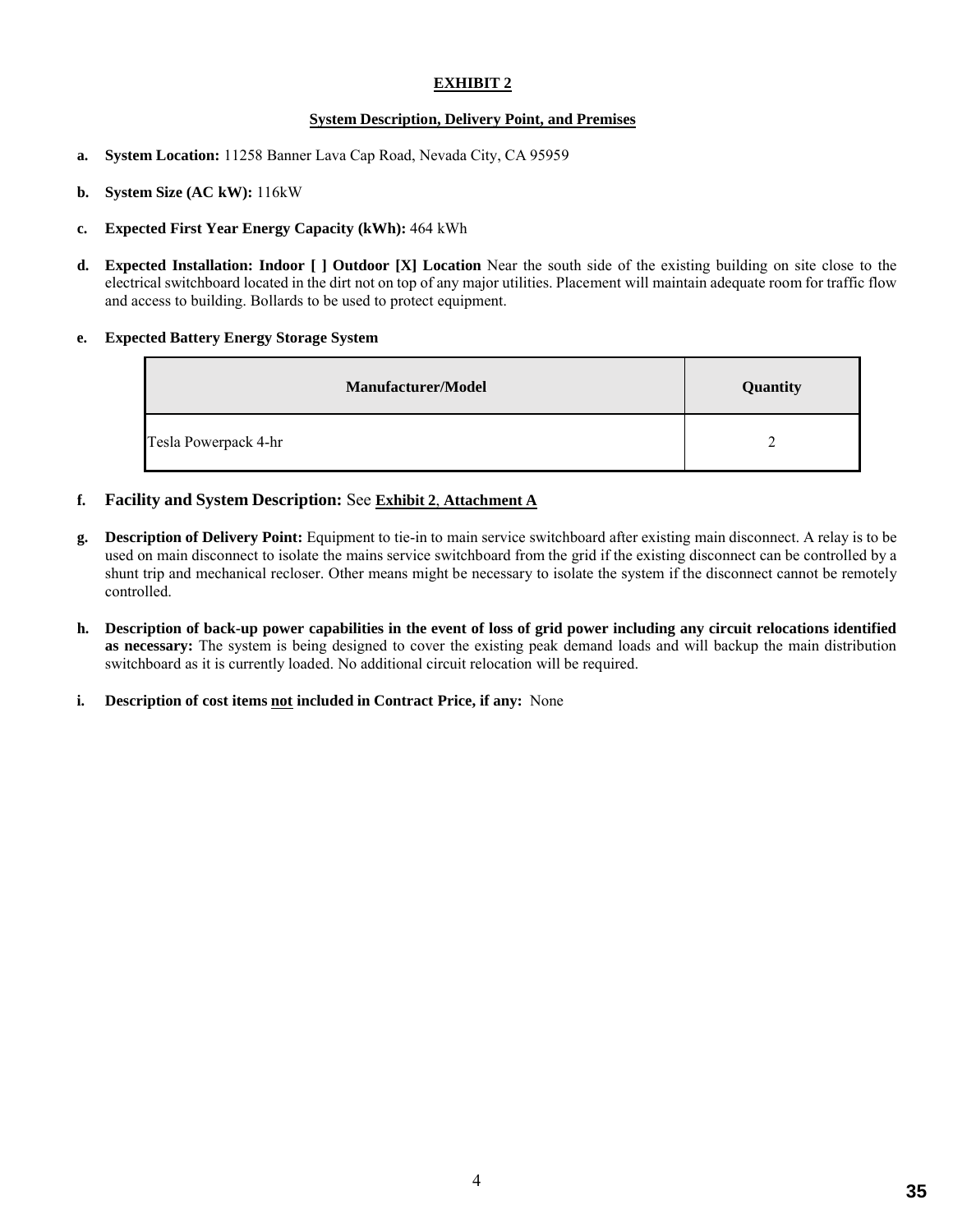#### **EXHIBIT 2, Attachment A:**

#### **Facility and System Description**

Gravity flow water treatment plant. Installation of two (2) Tesla Powerpack 4-hr with one (1) Tesla Power Converter cabinet housing two 70kVA Tesla Powerstages. The system is to be controlled by one (1) Tesla Site Controller that will monitor battery output and site demand using two (2) Accuvim IIR meters. Power converter to feed one (1) generation subpanel with circuits to power the controller and meters. The generation subpanel to feed a utility approved fused disconnect located within 10' of the existing meter; disconnect can be used to manually shutdown the battery system. The disconnect will feed the main service switchboard. One (1) SEL 700G relay controlled by the controller will be installed to remotely operate the existing 800A main disconnect for isolation purpose: main disconnect will continue to remain operational as a manual shutofffor the site. All equipment to be installed on concrete pad with seismic anchors to meet code. Equipment to be protected with bollards on all sides exposed to vehicle traffic.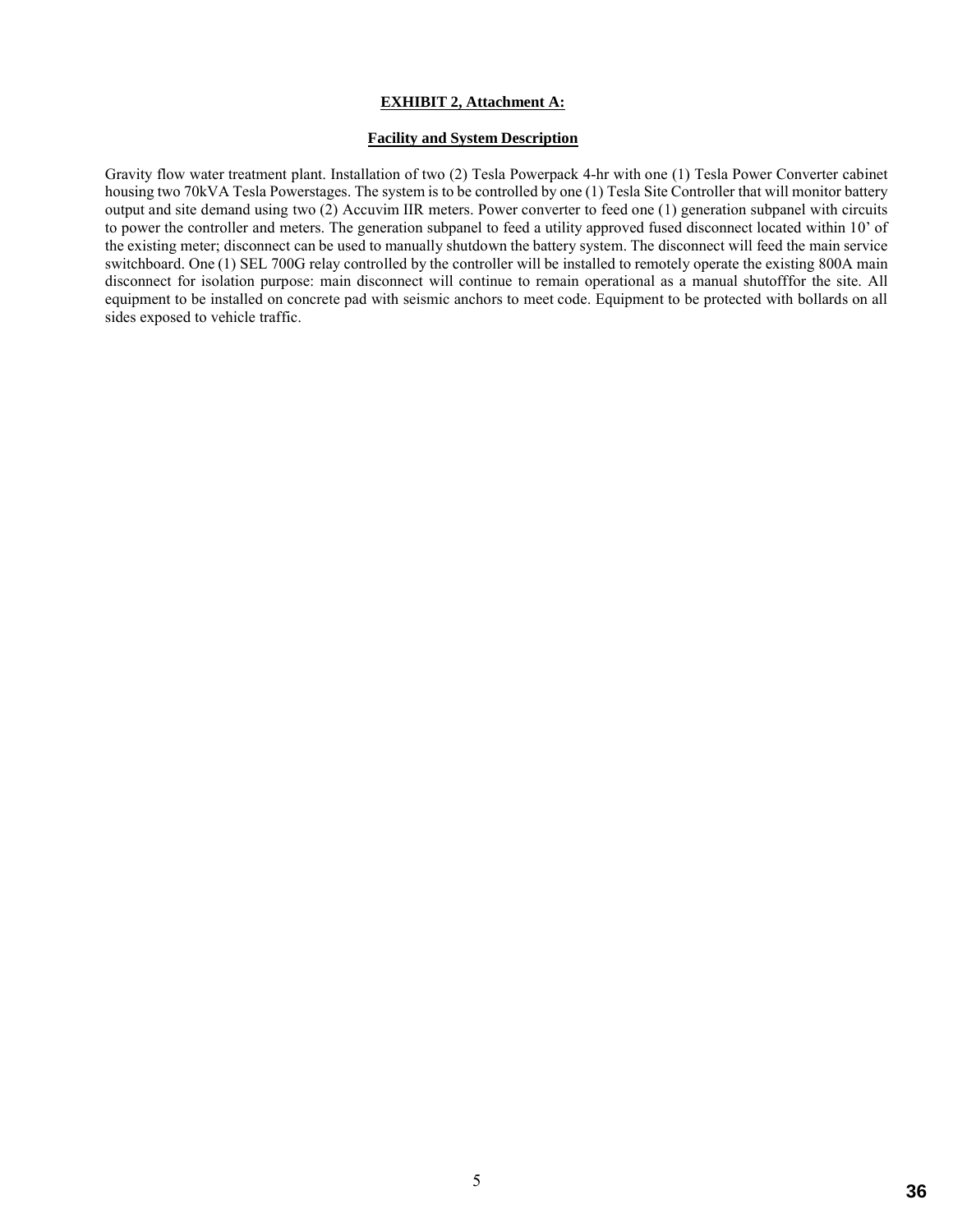# **EXHIBIT 3**

# **Host Customer Information**

Within 10 days following the execution of this Agreement, Host Customer will supply Seller with the following information:

| <b>Host Customer Information</b>                                                                                                                        |                                                                         |        |                                                                                                                                                                                                                            |                         |                                       |                                                                 |            |  |  |
|---------------------------------------------------------------------------------------------------------------------------------------------------------|-------------------------------------------------------------------------|--------|----------------------------------------------------------------------------------------------------------------------------------------------------------------------------------------------------------------------------|-------------------------|---------------------------------------|-----------------------------------------------------------------|------------|--|--|
| <b>Name: Host Customer</b>                                                                                                                              |                                                                         |        |                                                                                                                                                                                                                            | Tax ID: (if applicable) |                                       |                                                                 |            |  |  |
| Nevada Irrigation District                                                                                                                              |                                                                         |        |                                                                                                                                                                                                                            |                         |                                       |                                                                 |            |  |  |
|                                                                                                                                                         | Previous & Other Names (if applicable):                                 |        |                                                                                                                                                                                                                            |                         | Website: www.nidwater.com             |                                                                 |            |  |  |
| <b>Address: 1036 W Main Street</b>                                                                                                                      |                                                                         |        |                                                                                                                                                                                                                            |                         |                                       |                                                                 |            |  |  |
| City, State, Zip Grass Valley                                                                                                                           |                                                                         | CA     |                                                                                                                                                                                                                            |                         | 95945                                 |                                                                 |            |  |  |
| <b>Phone Number: 530-273-6185</b>                                                                                                                       |                                                                         |        |                                                                                                                                                                                                                            |                         |                                       |                                                                 |            |  |  |
| <b>Entity Type</b><br><b>Check One:</b>                                                                                                                 | S-Corp                                                                  | C-Corp | Partnership                                                                                                                                                                                                                | <b>Sole Prop</b>        | $\overline{\text{L}}\text{L}\text{C}$ | <b>LLP</b>                                                      | Othe<br>rX |  |  |
| Address above                                                                                                                                           | <b>Property Address for Battery Installation:</b>                       |        | State:                                                                                                                                                                                                                     |                         |                                       | <b>Property Owned</b><br>byApplicant<br>X YES<br>NO<br>$\Omega$ |            |  |  |
| <b>Property Type</b><br>Water treatment                                                                                                                 |                                                                         |        | If Not Applicant, Name of Property Owner, address, phone number and email.                                                                                                                                                 |                         |                                       |                                                                 |            |  |  |
|                                                                                                                                                         |                                                                         |        | Information Requested: Please submit the information required below via electronic format to info@gsr-energy.com.                                                                                                          |                         |                                       |                                                                 |            |  |  |
|                                                                                                                                                         | Corporate Records / Formation Documentation                             |        |                                                                                                                                                                                                                            |                         |                                       |                                                                 |            |  |  |
| Copy of Articles of Incorporation, Partnership Agreement, Fictitious Name Statement or Organizational formation<br>$\Box$<br>documents (If applicable). |                                                                         |        |                                                                                                                                                                                                                            |                         |                                       |                                                                 |            |  |  |
| <b>Financial Statements</b>                                                                                                                             |                                                                         |        |                                                                                                                                                                                                                            |                         |                                       |                                                                 |            |  |  |
| $\Box$                                                                                                                                                  | Statement, Cash Flow).                                                  |        | If readily available, last two (2) years of CPA audited, reviewed, compiled statements (Balance Sheet, Income                                                                                                              |                         |                                       |                                                                 |            |  |  |
| <b>Real Estate Documents</b>                                                                                                                            |                                                                         |        |                                                                                                                                                                                                                            |                         |                                       |                                                                 |            |  |  |
| $\Box$                                                                                                                                                  | Demonstration of Ownership of Premises or Lease with Premises Fee Owner |        |                                                                                                                                                                                                                            |                         |                                       |                                                                 |            |  |  |
| $\Box$                                                                                                                                                  | Copies of Liens or Third-Party Security Interests in the Premises       |        |                                                                                                                                                                                                                            |                         |                                       |                                                                 |            |  |  |
|                                                                                                                                                         |                                                                         |        | If Host Customer is not Property Owner, Seller may request Host Customer to provide additional documentation to complete<br>theevaluation process. Seller will notify Host Customer if additional information is required. |                         |                                       |                                                                 |            |  |  |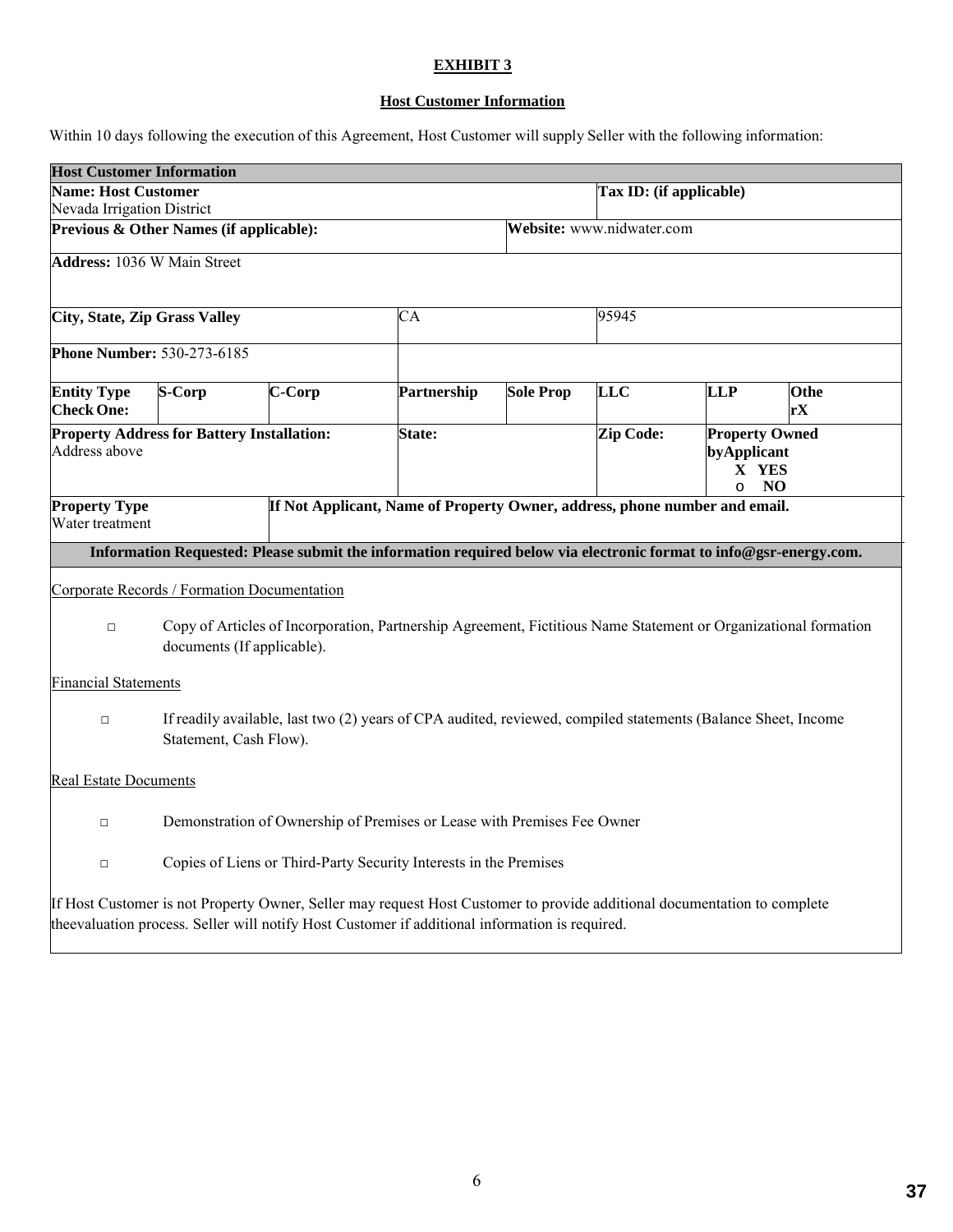# **EXHIBIT 4**

### **General Terms and Conditions**

**1. Purchase and Sale of Services**. Host Customer shall purchase from Seller, and Seller shall sell to Host Customer, the System Services (as defined in this **Exhibit 5**) commencing on Commercial Operation Date and through the Contract Term (as defined in Section 2(a)). Electricity stored by the System shall be delivered to Host Customer at the Delivery Point.

# **2. Term and Termination**.

- **a. Effective Date; Contract Term**. This Agreement is effective as of the Effective Date and the Contract Term consists of two periods, a **Development Term** that starts on the Effective Date and runs up until the Commercial Operation Date and then an **Operating Term** that starts on the Commercial Operation Date. The Initial Operating Term runs for a period of 10 years, unless earlier terminated or extended as providedin this Agreement (collectively, the "**Contract Term**").
- **b. Additional Operating Term**. The Parties may agree in writing to extend this Agreement for one (1) additional 5-year Additional Operating Term at a price to be agreed between the Parties.
- **c. Termination Due to Contract Price Adjustments or Lack of Project Viability**. If, at any time during the Development Term (i) significant additional and unanticipated costs are identified which have not previously been identified pursuant to Section 5 of **Exhibit 1** or which exceed the Contract Price assumptions pursuant to Section 4 of **Exhibit 1**, or Seller determines that the installation of the System will not be technically or financially viable for any other reason, and (ii) the Parties have failed to reach agreement after negotiating a Contract Price adjustment for sixty (60) days following written notice from Seller to Host Customer, either Party may terminate this Agreement by providing ten (10) days' prior written notice to the other Party. Neither Party shall be liable for any damages in connection with such termination. After Commencement of Installation, the Contract Price shall not be subject to further adjustment pursuant to Section 5 of **Exhibit 1** or otherwise.
- **d. Termination by Host Customer for Delay**. Seller will use commercially reasonable efforts to achieve Commencement of Installation at least sixty (60) days prior to the expiration of the SGIP reservation as indicated in the Conditional Reservation Letter for the System, as may be extended by the SGIP Program Administrator. If Seller fails to meet this deadline, Host Customer may terminate this Agreement by providing thirty (30) days' prior written notice to Seller; provided that this Agreement will not terminate pursuant to this Section 2(d) if Seller achieves Commencement of Installation on or before the end of such thirty (30) day notice period. In addition, Host Customer shall not be liable for any damages in connection with such termination.
- **e. Termination for Failure of SGIP**. The state rebate and incentive calculations Seller has provided to Host Customer are estimates. These estimates are based on certain assumptions that may not be applicable based on the circumstances specific to the System. However, actual rebates and incentives may vary based on changes in eligibility requirements, funding availability, and funding rates. No substantial commencement of on-site work shall begin until Seller has received confirmation of a successful SGIP reservation in an amount not less than 100% of the price for materials and labor for installation of the battery storage system. When Seller has received this reservation confirmation, Seller will then request an Incentive Claim Form to be signed by Host Customer. Once the Conditional Reservation Letter is obtained, listing Seller or a financing party determined by Seller as the payee, and the necessary financing is in place to fund the System, Seller will commence work assuming equipment availability. Host Customer shall complete and return any rebate or associated utility program participation paperwork requested by Seller within seven (7) days of receipt. Each Party has the right to terminate this Agreement, without penalty or fee, if Seller determines after the engineering site audit of the Premises that Seller has misestimated the System's total cost. Such termination right will expire at the earlier of (i) one (1) week before the scheduled System installation date and (ii) one (1) month after Seller informs Host Customer in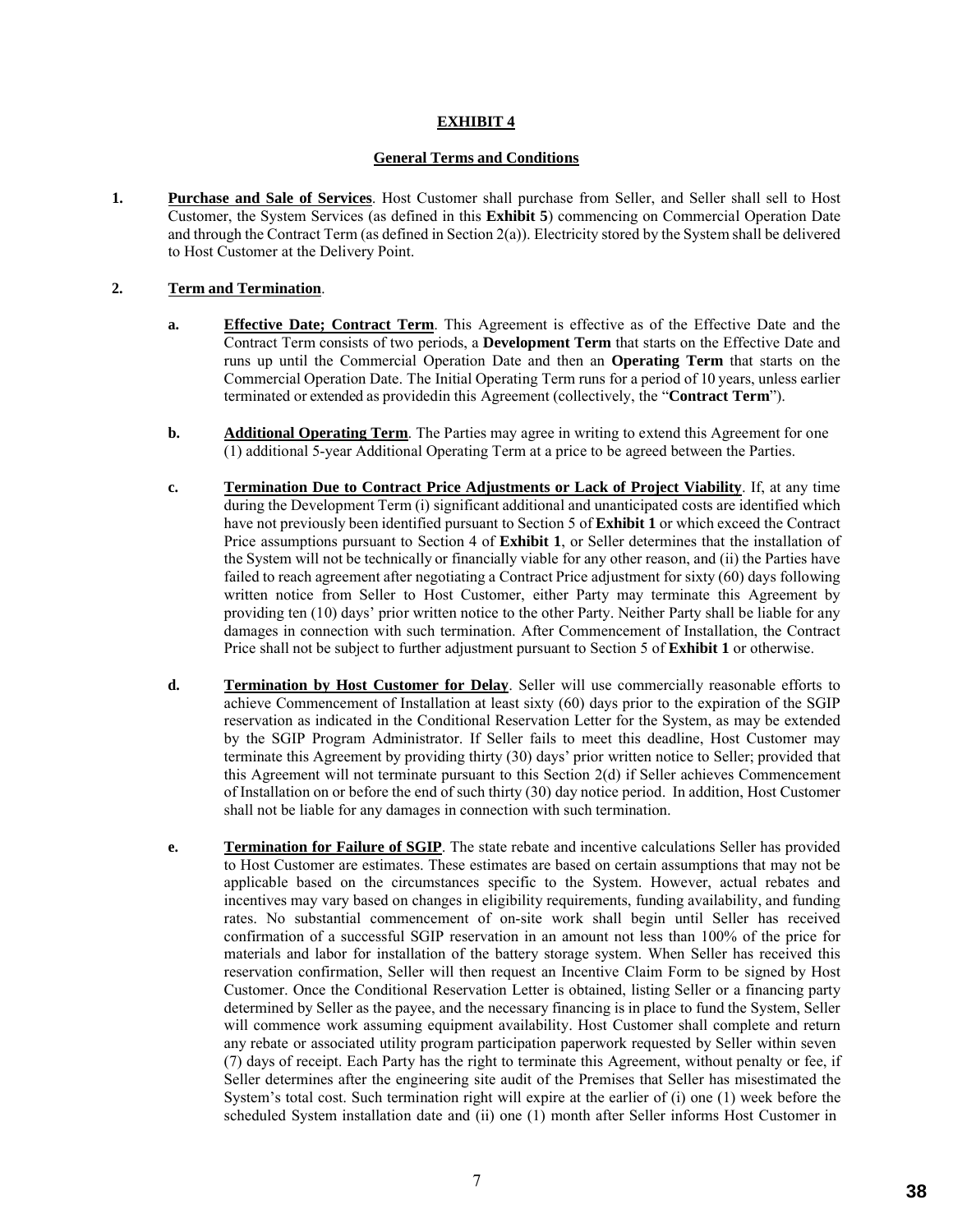writing of the revised cost. Any changes to the System will be documented in a written amendment to this Agreement signed by both Host Customer and Seller. Host Customer authorizes Seller to make corrections to the utility and incentive paperwork to conform to this Agreement or any amendments to this Agreement that are signed by both Parties.

### **3. Billing and Payment; Taxes**.

- **a. Charges**. In accordance with Section 11.a, Host Customer and Seller agree that SGIP Program shall pay Seller as set forth in Section 3 of **Exhibit 1** (the "**Contract Price**"), unless subject to a ContractPrice Update specified in Exhibit 1, Section 4.
- **b. Invoices**. Seller shall invoice Host Customer only if and when some amount is due under this Agreement.
- **c. Payment Terms**. All amounts due under this Agreement are due and payable net thirty (30) days following receipt of invoice. Any undisputed portion of the invoice amount not paid within such thirty (30) day period shall accrue interest at the annual rate of two and one-half percent (2.5%) above the Prime Rate (but not to exceed the maximum rate permitted by law). All payments shall be made in U.S. dollars.
- **d. Taxes**. Seller is responsible for any incremental personal property taxes imposed on the Host dueto installation of the System **("Seller's Taxes**"). Seller shall not be responsible for taxes, if any, assessed on the sale, delivery or consumption of electricity stored by the System.
- **4. Incentives and Environmental Attributes**. As the owner of the System, Seller is entitled to the benefit of, and will retain all ownership interests in the Incentives and Environmental Attributes applicable to the System. Host Customer shall cooperate with Seller in obtaining, securing and transferring all Incentives, if any. Host Customer is not obligated to incur any out-of-pocket costs or expenses in connection with such actions unless reimbursed by Seller. Host Customer shall not make any filing or statements inconsistent with Seller's ownership interests in the Incentives and Environmental Attributes. If any Incentives are paid or delivered directly to Host Customer, Host Customer shall immediately pay or deliver such items or amounts to Seller. For sake of clarity, Seller will be responsible for payment of any deposit required to secure Incentives and if any such deposit is refunded to Host Customer rather than to Seller, Host Customer will immediately pay or deliver such refunded amounts to Seller.

"**Governmental Authority**" means any foreign, federal, state, local or other governmental, regulatory or administrative agency, court, commission, department, board, or other governmental subdivision, legislature, rulemaking board, court, tribunal, arbitrating body or other governmental authority having jurisdiction or effective control over a Party.

"**Incentives**" means (i) a payment paid by a utility or state or local Governmental Authority based in whole or in part on the cost or size of the System such as a rebate, (ii) a performance-based incentive paid as a stream of periodic payments by a utility, state or Governmental Authority based on the production of the System, (iii) investment tax credits, production tax credits, and similar tax credits, grants or other tax benefits(including depreciation deductions) under federal, state or local law, and (iv) any other attributes, commodity, Payments stream or payment in connection with the System (such as ancillary or capacity Payments), in each case of (i) through (iv) relating to the construction, ownership, use or production of energy from the System, provided that Incentives shall not include Environmental Attributes.

"**Environmental Attributes**" means, with respect to the System, any and all presently existing or created in the future credits, benefits, emissions reductions, offsets, and allowances, howsoever entitled, attributable to the operation of the System and its displacement of conventional energy generation.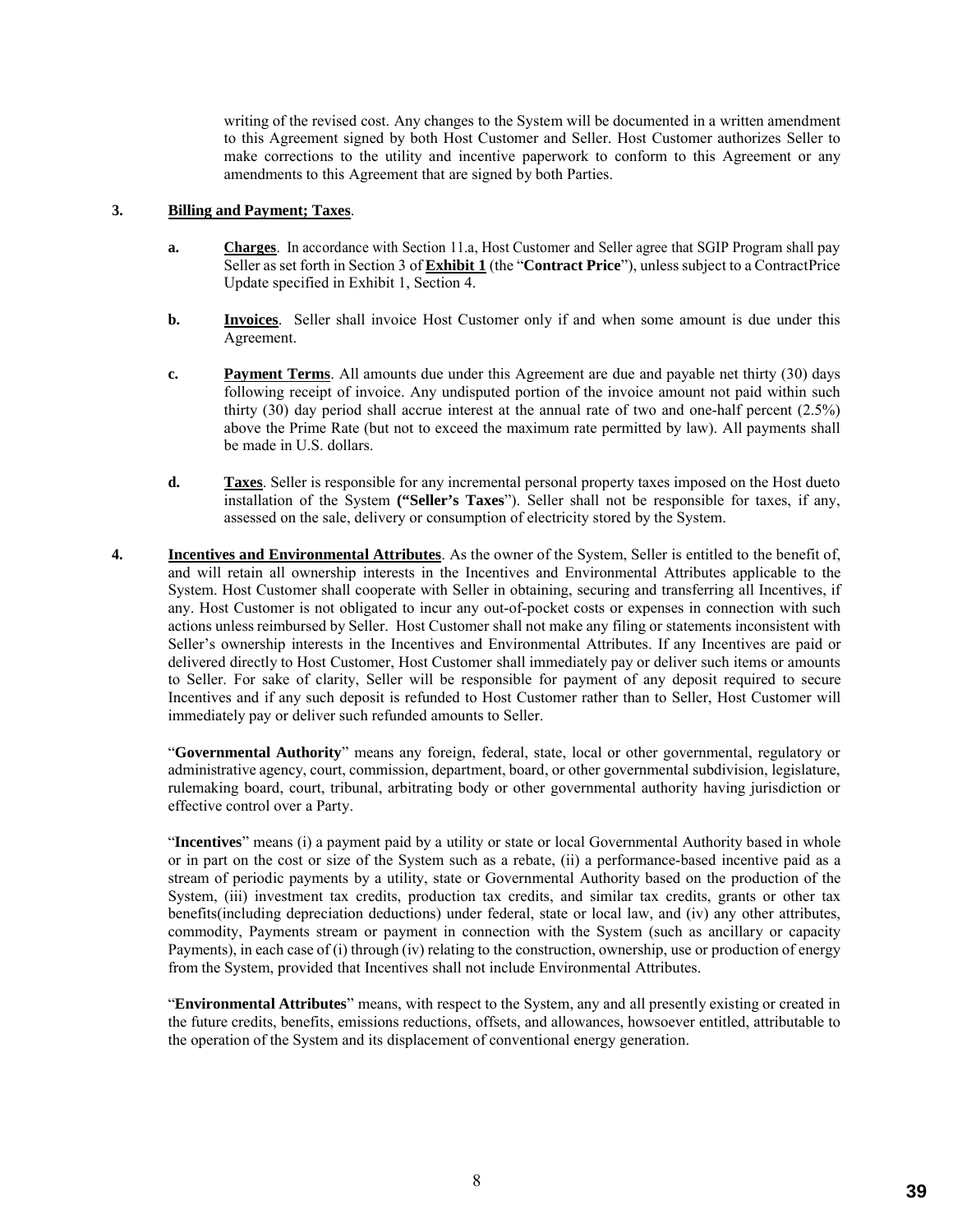## **5. Project Completion**.

- **a. Project Development**. Seller shall diligently pursue the development and installation of the System, subject to Section 2(c) above and the remaining provisions of this Section 5 and Section 6.
- **b. Permits and Approvals**. Seller shall use commercially reasonable efforts to obtain the following at its sole cost and expense (each an "**Approval**"):
	- i. any agreements and approvals from the utility necessary in order to interconnect the System to the utility's electric distribution system.
	- ii. any zoning, land use and building permits required for Seller to construct, install and operate the System; and

Host Customer shall cooperate with Seller's reasonable requests to assist Seller in obtaining such Approvals, including, without limitation the execution of documents required to be provided by Host Customer to the local utility**.** Seller shall not encumber the property or facilities of Host Customer with any agreements or other requirements which would survive the expiration or termination of this Agreement without the first obtaining the express written consent of Host Customer to enter such agreements.

- **c. System Design Approval**. Seller shall provide Host Customer with a copy of the System design for approval before Commencement of Installation. Host Customer shall have thirty (30) days after receipt to approve or disapprove the design. Failure by Host Customer to respond within such thirty (30) day period shall be deemed approval of the design. To disapprove the design, the Host Customer must provide commercially reasonable explanation for such disapproval and clearfeedback on requested changes. Seller shall make commercially reasonable efforts to modify the design and resubmit it for Host Customer's approval. If the Host Customer and Seller cannot reasonably agree on an economically viable System design modification, Seller may terminate thisAgreement under Section 2(c) above.
- **d. Commencement of Installation**. Seller shall exercise commercially reasonable efforts to achieve Commencement of Installation as per **Exhibit 4**, Section 2(a) "**Commencement of Installation**" means the date that Seller or its installation contractor has begun physical installation of the System on the Premises.

# **e. Force Majeure**.

- i. **Force Majeure Event**. If either Party is unable to timely perform any of its obligations (other than payment obligations) under this Agreement in whole or in part due to a Force Majeure Event, that Party will be excused from performing such obligations for the duration of the time that such Party remains affected by the Force Majeure Event; provided, that such Party uses commercially reasonable efforts to mitigate the impact of the Force Majeure Event and resumes performance of its affected obligations as soon as reasonably practical. The Party affected by the Force Majeure Event shall notify the other Party as soon as reasonably practical after the affected Party becomes aware that it is or will be affected by a Force Majeure Event. If the Force Majeure Event occurs during the Operating Term and impacts the ability of the System to deliver electricity to the Delivery Point, the Operating Term will be extended day for day for each day delivery is suspended due to the Force Majeure Event.
- ii. **Extended Force Majeure**. If a Force Majeure Event for which one Party has notified the other Party under paragraph (i) above either: (x) continues for a consecutive period of one hundred eighty  $(180)$  days or more within a twelve  $(12)$  month period; or  $(y)$  is deemed by mutual agreement of the Parties to have rendered repairs to the System impractical; then either Party may terminate this Agreement without either Party having further liability under this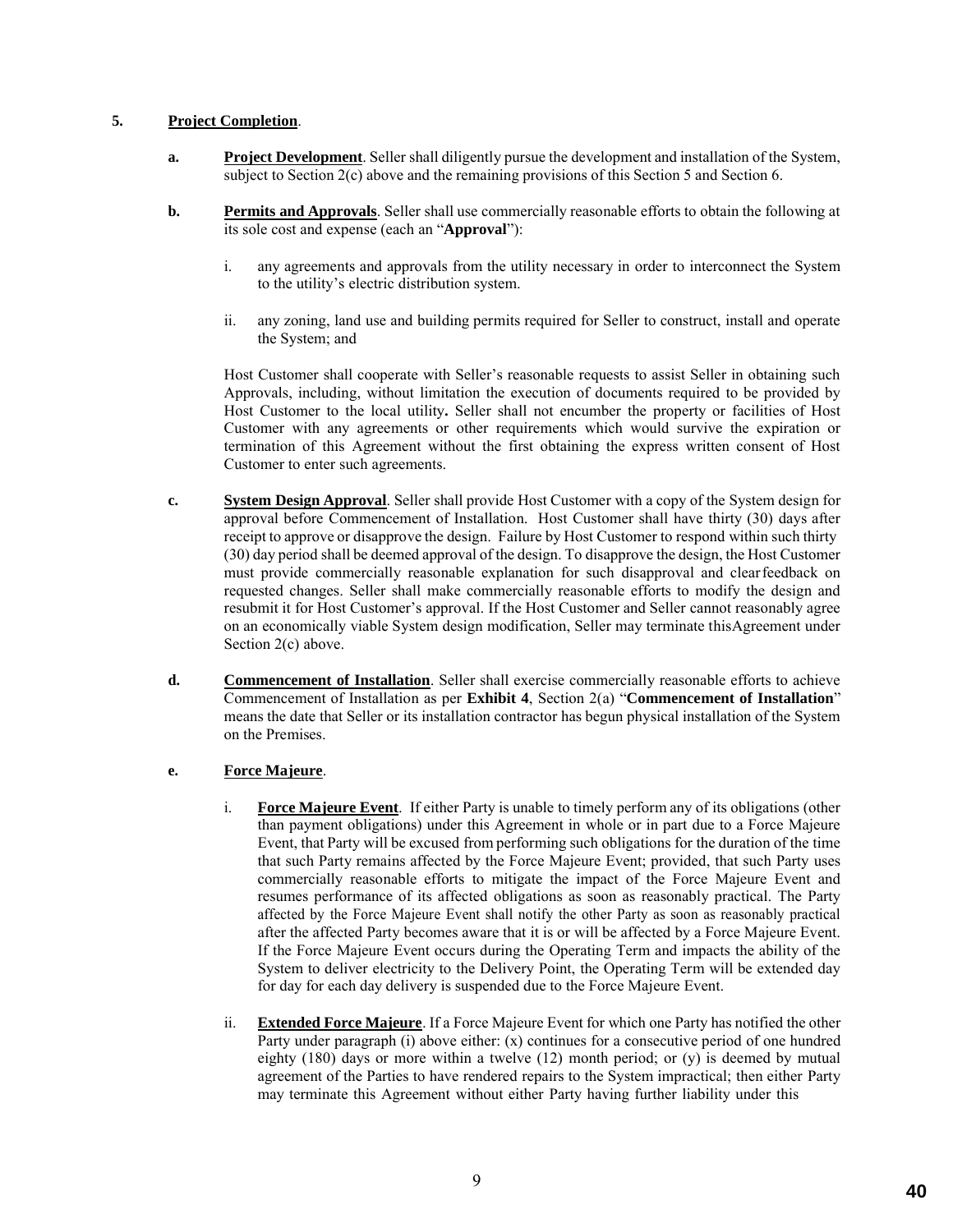Agreement except: (a) liabilities accrued before termination including Seller's responsibility to remove the System as required under Section 9 (but Host Customer shall reimburse Seller for Seller's removal costs if the Force Majeure Event affects Host Customer and Host Customer elects to terminate the Agreement). Notwithstanding the foregoing, if the Force Majeure Event can be corrected through repair or restoration of the System or other actions by Seller and, before expiration of the initial one hundred eighty (180) day period, Seller provides written evidence to Host Customer that it is diligently pursuing such actions, then Host Customer shall not have the right to terminate this Agreement so long as Seller continues to diligently pursue such actions.

- iii. "**Force Majeure Event**" means any event or circumstance beyond the reasonable control of and without the fault or negligence of the affected Party, including, without limitation, failure or interruption of the production, delivery or acceptance of electricity due to: an act of god; war (declared or undeclared); sabotage; piracy; riot; insurrection; civil unrest or disturbance; pandemic including COVID-19, but only to the extent of direct impacts of COVID-19 (including travel restrictions, quarantine restrictions, supply chain disruptions, and labor force disruptions) of which such Party was not aware, and should not reasonably have been aware, as of the Effective Date; military or guerilla action; terrorism; economic sanction or embargo; civil strike, work stoppage, slow-down, or lock-out, including those related to disease or pandemic; explosion; fire; earthquake; abnormal weather condition or actions of the elements; hurricane; flood; lightning; wind; drought; animals; the binding order of any Governmental Authority; the failure to act on the part of any Governmental Authority (including, without limitation delays in permitting not caused by actions or omissions of the Party seeking such permit); unavailability of electricity from the utility grid; and failure or unavailability of equipment, supplies or products outside of Seller's control or due to a Force Majeure Event.
- iv. **Extension of Time**. If Seller is delayed in achieving Commencement of Installation due to a Force Majeure Event, the requirement of achievement of Commencement of Installation will be automatically extended day for day to account for the impact of the delay.
- **f. Commercial Operation**. Seller shall notify Host Customer in writing when it has achieved Commercial Operation (the date of such notice, the "**Commercial Operation Date**")."**Commercial Operation**" means that the System is mechanically complete, capable of providing electricity to the Delivery Point at the nameplate capacity specified in **Exhibit 2** and has permissionto operate from the relevant Governmental Authority. Seller shall provide Host Customer with documentation to evidence that the System is ready to begin Commercial Operation upon Host Customer's reasonable request.

## **6. Installation, Operation and Maintenance**.

- **a. System Ownership.** Seller will own System and will use System solely as described in this agreement to provide the System Services as described in **Exhibit 5**. The BESS shall comply with all applicable rules, regulation, and local building codes. The Seller, as owner of the BESS, shall ensure that the manufacturer warranty covers the entire BESS for a minimum of ten (10) years.
- **b. Seller's General Obligations Regarding the System**. Subject to the terms and conditions of this Agreement, Seller shall design, engineer, install, commission, monitor, own, operate and maintain the System, in each case in a good and workmanlike manner and in accordance with applicable law and prudent industry practices in the state of California. The System shall comply with all applicable rules, regulation, and local building codes.
- **c. System Repair and Maintenance**. Seller may suspend delivery of electricity from the System to the Delivery Point for the purpose of maintaining and repairing the System; provided that Seller shall use commercially reasonable efforts to minimize any interruption in service to the Host Customer. Scheduled and unscheduled maintenance and repairs shall be undertaken at Seller's sole cost and expense, except that Host Customer shall reimburse Seller for the reasonable cost of any repairs or maintenance resulting from damage caused by Host Customer, its agents, employees or contractors.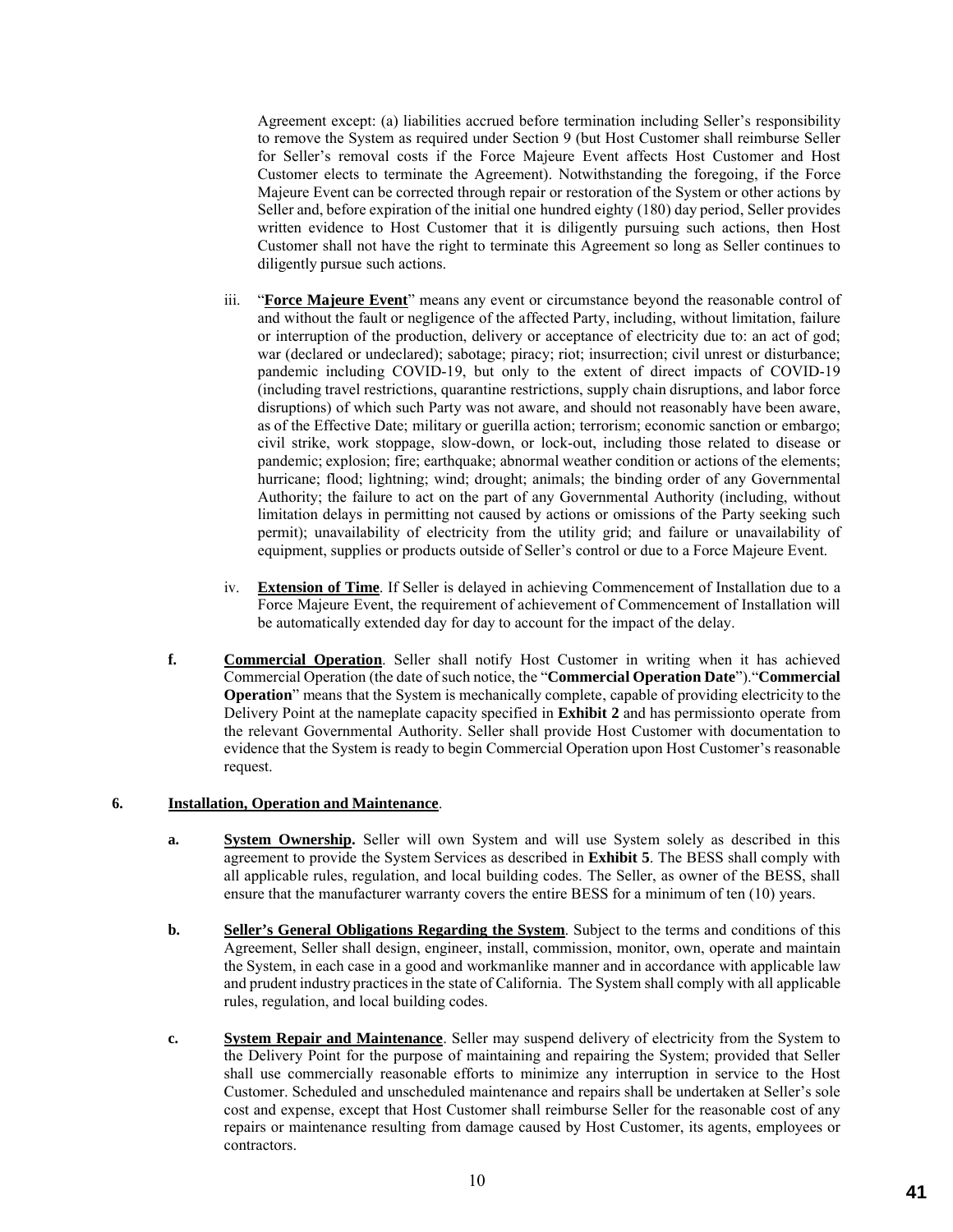- **d. Maintenance of Premises**. Host Customer shall, at its sole cost and expense, maintain the Premises and Improvements in good condition and repair. Host Customer, to the extent within its reasonable control, (i) shall ensure that the Premises always remains interconnected to the local utility grid; and (ii) shall not permit cessation of electric service to the Premises from the local utility. Host Customer is fully responsible for, and shall properly maintain in full working order and good repair,the electrical infrastructure on the Host Customer's side of the Delivery Point, including all of HostCustomer's equipment that utilizes the System's outputs. Host Customer shall use commercially reasonable efforts to cooperate with Seller to comply with any technical standard of the utility providing electrical power to the Host Customer, and does not need to receive permission to operatefrom the utility.
- **e. Alteration of Premises**. Not less than thirty (30) days before making any alterations or repairs to the Premises (except for emergency repairs) or any Improvement which may adversely affect the operation and maintenance of the System, Host Customer shall inform Seller in writing and, thereafter, shall use commercially reasonable efforts to conduct such repairs, alterations or Improvements in compliance with any reasonable request made by Seller within ten (10) days after having received such written request to mitigate any adverse effect. If any repair, alteration, or Improvement result in a permanent and material adverse economic impact on the System, Host Customer may request relocation of the System under Section 8 hereof. If a temporary disconnection or removal of the System is necessary to perform such alterations or repairs, Seller shall perform such work, and any re-connection or re-installation of the System, at Host Customer'scost, subject to Sections 6(b) and 6(c). Seller shall make any alterations and repairs in a good and workmanlike manner, in compliance with all applicable laws, codes and permits.
- **f. Malfunctions and Emergencies**: Each Party shall notify the other Party within twenty-four (24) hours following the discovery of any emergency condition affecting, material malfunction in, or damage to, the System or its operation. In the event of any System emergency condition, or any damage or loss of the use of the Premises or the System, or event or condition that could reasonably be expected to result in physical damages to the Premises, Seller, or if necessary, Host Customer, shall undertake appropriate and necessary repairs or corrective action in an expeditious and safe manner.
- **g. Disconnection.** Host Customer shall not cause or allow a disconnection of the System from its utility's electrical facilities, including as a result of non-payment of bills from its utility unless directed to do so by Seller or in response to an emergency situation per Section 6(d).

### **7. Miscellaneous Rights and Obligations of the Parties**.

**a. Access Rights**. Host Customer hereby grants to Seller and to Seller's agents, employees, contractors and the utility (i) a non-exclusive license running with the Premises (the "**Non-Exclusive License**") for access to, on, over, under and across the Premises from the Effective Date until the date that is ninety (90) days following the date of expiration or earlier termination of this Agreement (the "**License Term**"), for the purposes of performing all of Seller's obligations and enforcing all of Seller's rights set forth in this Agreement and otherwise as required by Seller to perform this Agreement. During the Contract Term, Host Customer shall provide Seller, its employees, contractors and subcontractors with reasonable access to the Premises at mutually agreed upon times to allow Seller to perform (i) the installation work, (ii) System operations and maintenance and (iii) System removal, including ingress and egress rights to the Premises and access to electrical panels and conduits to interconnect or disconnect the System with the Premises electrical wiring. All such rights of access shall be coordinated with Host Customer. At Host Customer's request, Seller's access shall be limited to times when a Host Customer agent or employee is present. Host Customer shall provide reasonably sufficient space for the temporary storage and staging of tools, materials and equipment during the installation and/or removal of the System. During the License Term, Host Customer shall preserve and protect Seller's rights under the Licenses and Seller's access to the Premises and shall not interfere, or permit any third parties under Host Customer's control to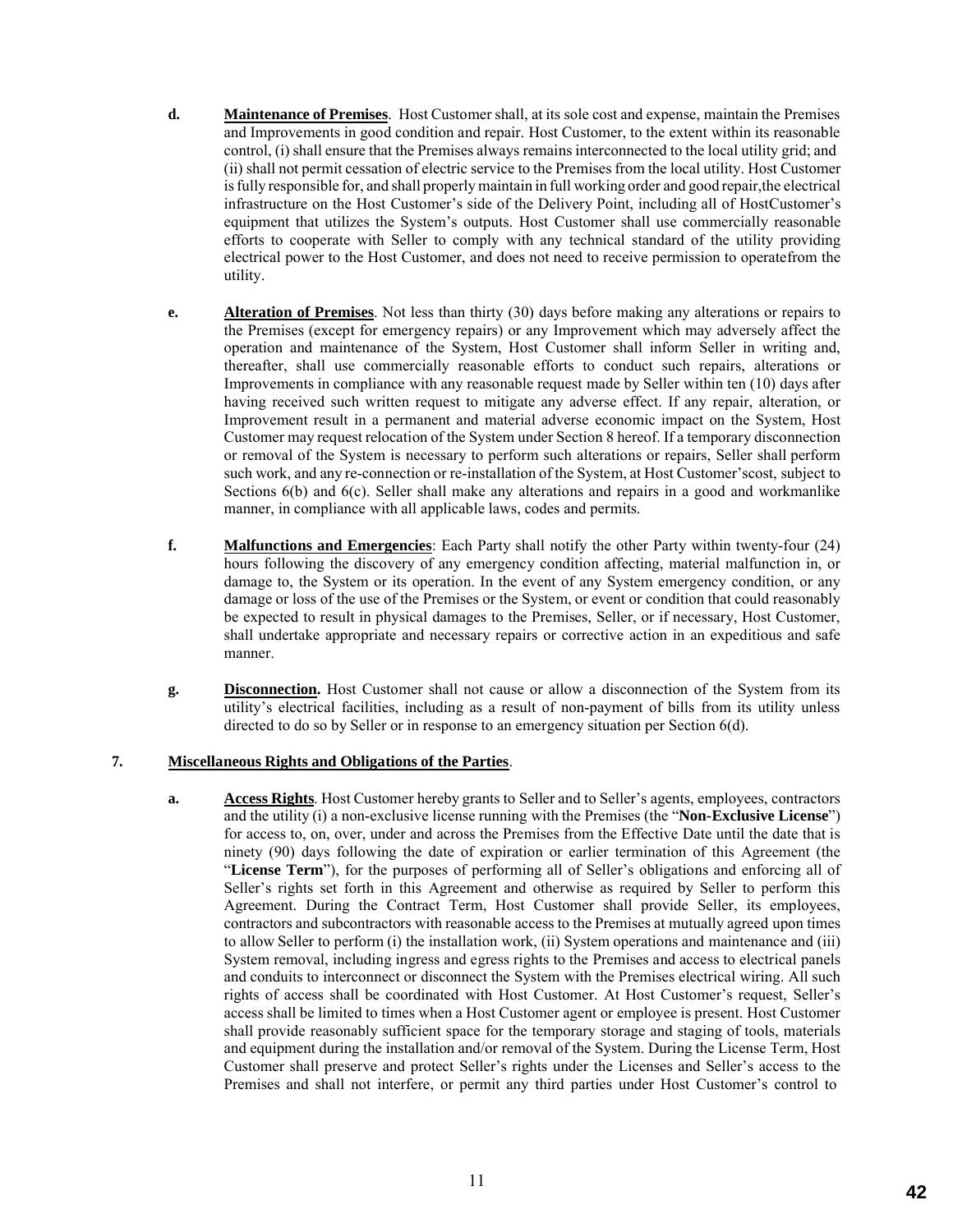interfere with such rights or access. Seller may record a customary memorandum of license in the land records respecting the Licenses.

- **b. OSHA Compliance**. Each Party shall comply with all Occupational Safety and Health Act (OSHA) requirements and other similar applicable safety laws and codes with respect to such Party's performance under this Agreement.
- **c. Safeguarding the Premises**. Host Customer shall maintain the physical security of the Premises and Improvements in a manner to be expected of a reasonable and prudent owner or lessee of premises and improvements similar to the Premises and Improvements in nature and location. Host Customer shall not conduct or permit activities on, in or about the Premises or the Improvements that have a reasonable likelihood of causing damage, impairment or otherwise adversely affecting the System. Host Customer shall indemnify Seller for any loss or damage to the System to the extent caused by or arising out of (i) Host Customer's breach of its obligations under this Section or (ii) the acts or omissions of Host Customer or its employees, agents, invitees or separate contractors.
- **d. Use and Payment of Contractors and Subcontractors**. Seller shall use suitably qualified, experienced, and licensed contractors and subcontractors to perform its obligations under this Agreement. However, Seller shall be responsible for the quality of the work performed by its contractors and subcontractors. Seller shall pay when due all valid charges from all contractors, subcontractors and suppliers supplying goods or services to Seller under this Agreement.

# **e. Liens**.

- i. **Lien Obligations**. Host Customer shall not directly or indirectly cause, create, incur, assume or allow to exist any mortgage, pledge, lien, charge, security interest, encumbrance or other claim of any nature, except such encumbrances as may be required to allow Seller access to the Premises, (each a "**Lien**") on or with respect to the System. Seller shall not directly or indirectly cause, create, incur, assume, or allow to exist any Lien on or with respect to the Premises or the Improvements, other than those Liens which Seller is permitted by law to place on the Premises due to non-payment by Host Customer of amounts due under this Agreement. Each Party shall immediately notify the other Party in writing of the existence of any such Lien following discovery of same, and shall promptly (and in all events within thirty (30) days) cause the same to be discharged and released of record without cost to the other Party; provided, however, that each indemnifying Party has the right to contest any such Lien, so long as it provides a statutory bond or other reasonable assurances of payment that either removes such Lien from title to the affected property, or that assures that any adverse judgmentwith respect to such Lien shall be paid without affecting title to such property. If a Party fails to cause a Lien that such Party directly or indirectly caused, created, assumed or allowed to exist to be discharged and released of record within the thirty (30) day period required by this Section 7.e.i, the other Party may (but is not required) to cause such discharge and release of record, and the Party responsible for such Lien shall reimburse the costs incurred by the other Party to obtain such discharge and release of record (including, without limitation, reasonable attorneys' fees) within ten (10) business days after the other Party's delivery of an invoice and documentation reasonably supporting the invoiced amount.
- ii. **Lien Indemnity**. Each Party shall indemnify the other Party from and against all claims, losses, damages, liabilities, and expenses resulting from any Liens filed against such other Party's property as a result of the indemnifying Party's breach of its obligations under Section  $7(e)(i)$ .

### **8. Relocation of System**.

If, during the Contract Term, Host Customer ceases to conduct business operations at the Premises or vacates the Premises; the Premises have been destroyed; or the Host Customer is otherwise unable to continue to host the System or accept the electricity delivered by the System for any other reason (other than a Default Event by Seller), Host Customer may propose in writing the relocation of the System, at Host Customer's cost, in lieu of termination of the Agreement by Seller for a Default Event by Host Customer. If such proposal is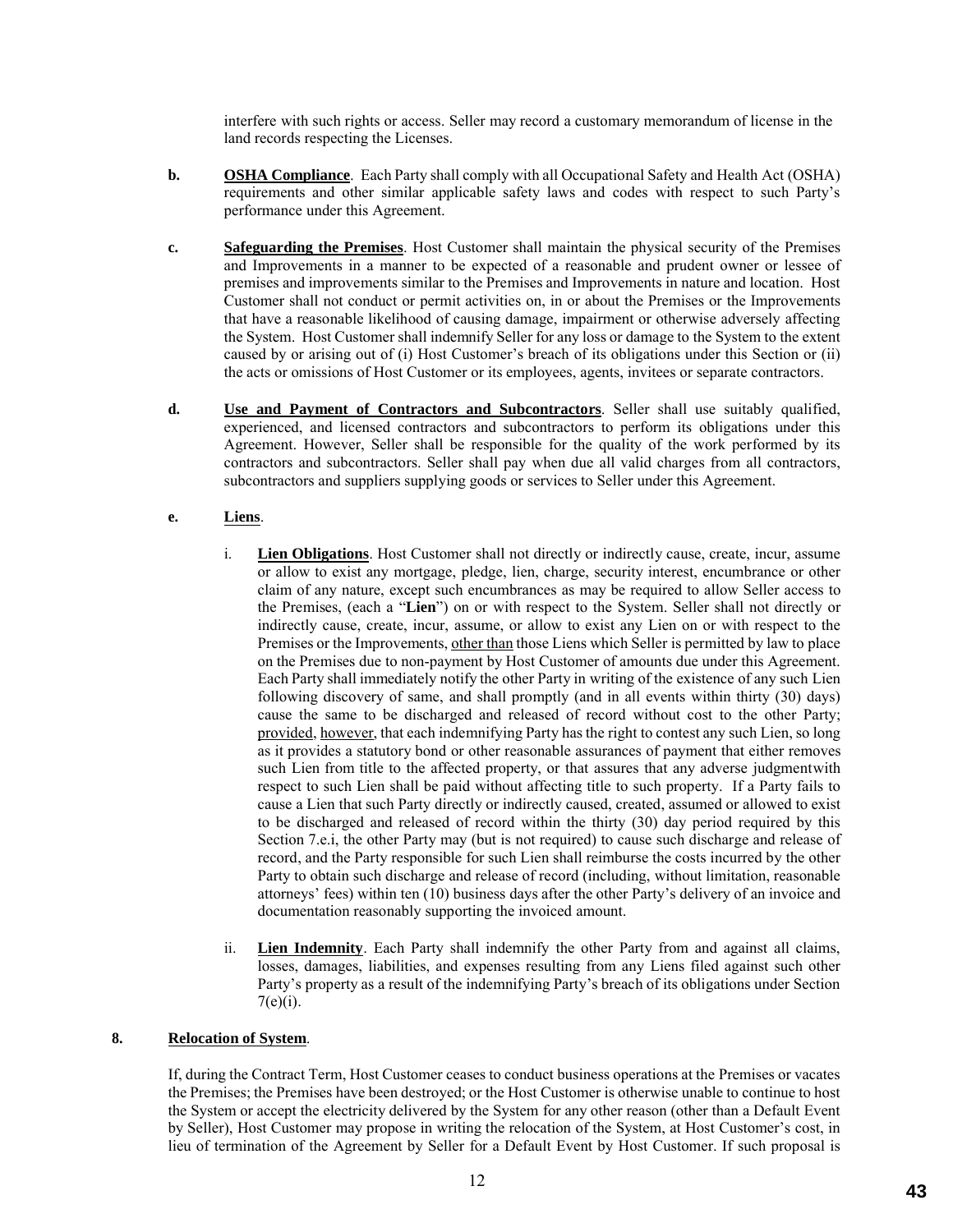practically feasible and preserves the economic value of the agreement for Seller, the Parties shall seek to negotiate in good faith an agreement for the relocation of the System. If the Parties are unable to reach agreement on relocation of the System within sixty (60) days after the date of receipt of Host Customer's proposal, Seller may terminate this Agreement pursuant to Section 14(b)(ii).

### **9. Removal of System upon Termination or Expiration**.

Upon the expiration or earlier termination of this Agreement (provided Host Customer does not exercise its purchase option under Section 17(b)), Seller shall, at its expense (unless expressly provided otherwise in this Agreement), remove all of the tangible property comprising the System from the Premises with a targeted completion date that is no later than ninety (90) days after the expiration or early termination of the Contract Term. The portion of the Premises where the System is located shall be returned to substantially its original condition (excluding ordinary wear and tear), including the removal of System mounting pads or other support structures. Host Customer must provide sufficient access, space and cooperation as reasonably necessary to facilitate System removal. If Seller fails to remove or commence substantial efforts to remove the System by such agreed upon date, Host Customer may, at its option, remove the System to a rented warehouse with Seller paying reasonable rent charges and restore the Premises to its original condition (other than ordinary wear and tear) at Seller's cost.

### **10. System Data**.

- **a. Ownership Rights.** Host Customer acknowledges that the System collects, produces, and delivers to Seller certain data, information, and content (collectively "Equipment Data") through the operation of the System. Seller shall always retain right, title and interest in all Equipment Data associated with, or resulting from, the installation and operation of the System. Seller may use the Equipment Data in any way it elects provided that any such use of the Equipment Data disclosed to any person other than Host Customer or an agent or affiliate of Host Customer shall be anonymized in a manner such that it is not possible to link that data to Host Customer. Seller acknowledges that the System will provide Host Customer with certain operational and performance data, in accordance with System Services as described in **Exhibit 5** attached hereto. Host Customer may use Equipment Data in any way it elects provided that any such use of the Equipment Data disclosed to any person other than Seller or an agent or affiliate of Seller shall not disclose any knowledge, data or information related to the System and/or Seller's use and ownership of the System. Any such disclosure of data collected from Host Customer shall comply with all applicable requirements of law, including those imposed by the Federal Energy Regulatory Commission, North American Electric Reliability Corporation (NERC) and other federal, state, and local regulations.
- **b. Access to Data and Systems**. To facilitate its participation in SGIP and Grid Programs (as defined in Section 11 and Section 12 of this Agreement), Seller may access and use Host Customer's data, including utility account information, usage history, and meter data. Host Customer agrees to provide Seller with available electrical design information about the System, its Premises, and other electrical hardware attached to its Premises, including single-line diagrams and permits. Such information shall not be shared with third parties, except as expressly approved by Host Customer, and in accordance with all applicable laws, rules, and regulations. Host Customer agrees to allow Seller and Seller affiliates, its utility, the California Integrated System Operator (CAISO), governmental bodies, and their affiliates (collectively, "Grid Service Entities") to come to its Premises at agreed-upon times to inspect and modify the System, including, as agreed-to by Host Customer, installing additional hardware on or around the System as required to comply with SGIP or Grid Program requirements. Host Customer agrees to participate in and complete all surveys received from Seller and its Grid Service Entities.

### **11. SGIP Requirements.**

**a. Purpose.** The System is participating in California's Self Generation Incentive Program ("**SGIP**"), and Host Customer authorizes Seller to act as Host Customer's SGIP Services Provider to facilitate Host Customer's participation in SGIP. The State may charge Host Customer an application fee ("**Application Fee**") for participating in the SGIP financial incentive programs. Costs associated with this Application Fee will be paid by Seller. The financial incentives issued by Host Customer's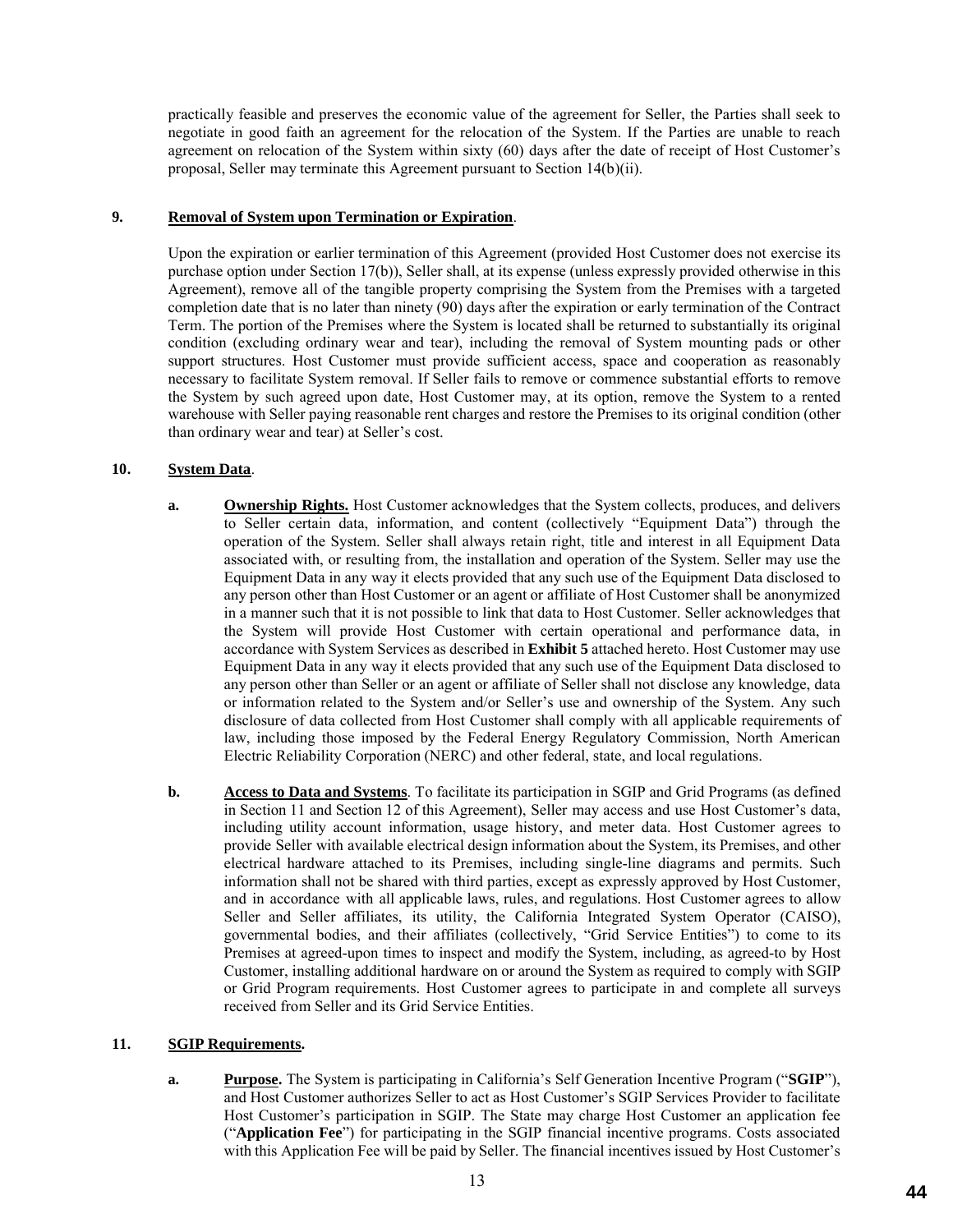SGIP Program Administrator after the System achieves permission to operate from the Utility is called "**SGIP Payments**". Host Customer agrees to assign all title and interest in SGIP Payments to Seller, identifying Seller as Payee to the SGIP Program Administrator, and releases any claim to the SGIP Payments.

- **b. SGIP Payments**. SGIP Payments have two separate components. The first component is a one-time payment totaling 50% of the total SGIP Payments as reflected in **Exhibit 2** ("**Upfront Payment**"). The second component is the Performance Based Payment, the balance of the SGIP Payments paid out at a maximum of 10% per year over five years based on annual kilowatt-hours discharged and complying with all greenhouse gas (GHG) emission reduction, cycling and other system and operational requirements adopted by the California Public Utility Commission. Seller will monitor and manage the capabilities of the System to: a) allow the System to provide back-up power during periods of loss of grid power, and b) comply with cycling requirements for the Performance Based Payment Term, and c) reduce Host Customer electric bills by discharging energy to reduce site peak demand and/or by discharging energy during high priced time-of-use periods, and d) permit participation in Grid Services as described in Section 20. The System must discharge an average of 104 Full Cycles per year for the first five years of operation to qualify for the maximum available SGIP Payments. A "**Full Cycle**" is discharging the full energy capacity of the System, whether during a single full discharge or over multiple partial discharges. Seller will work with Host Customer to ensure that the System functions to meet this SGIP requirement.
- **c. Administration**. Seller will be responsible for administering SGIP matters, including preparing and submitting the SGIP application, liaising with SGIP administrators, preparing and submitting the incentive claim form (including documentation demonstrating utility Permission to Operate, final building inspection, final monitoring schematic/as-built, project cost affidavit and breakdown worksheet, one week dataset and 2 hour test dataset, scheduling of physical inspection) and receiving SGIP funds into a Seller designated account. Seller shall keep Host Customer reasonablyinformed of actions, communications, and events concerning SGIP matters, and shall provide HostCustomer the opportunity to review and comment upon material filings and communications. HostCustomer hereby authorizes Seller, as its Incentive Provider, to act on its behalf and to enroll, register, or otherwise include the System in all eligible financial incentives, including SGIP.
- **d. Further Assurances**. Seller shall execute such documents relating to such incentives as Seller has reviewed and determined reasonable, in its sole discretion, and will work collaboratively with Host Customer to process agreed upon rebate and incentive paperwork. Host Customer agrees to fully and promptly cooperate with Seller in its efforts secure SGIP Payments, including promptly taking any actions and providing all necessary documentation, data, access, authorizations, and any other information required by such incentive programs or by Seller.
- **e. Appointment as SGIP Services Provider.** Host Customer hereby appoints Seller, or another party designated by Seller, to act on its behalf as its sole and exclusive agent and provider for SGIP ("**SGIP Services Provider**"). Host Customer hereby authorizes the SGIP Services Provider to act on its behalf and to enroll, register, or otherwise cause the participation of the System in SGIP, including: (i) receiving notices from its utility and any other third parties regarding SGIP, and (ii) payments to and from its utility and any other third parties regarding SGIP. Host Customer grants to Seller all rights to use the System to provide SGIP Services and to otherwise participate in SGIP. Host Customer understands that such use of the System by Seller (or Seller's affiliates) may override other System operating modes while preserving key capabilities to provide back-up power and cycling requirements for SGIP. Seller will make any relevant notices and documents available to Host Customer.
- **f. SGIP Default.** Host Customer will be in default under this Section 11 if Host Customer fails to perform any obligation under this Section 11. If Host Customer is in default, Seller may take any reasonable action to correct its default or to prevent Seller's loss. If Host Customer defaults under this Section 11, Host Customer will reimburse Seller for any loss of SGIP benefits Seller suffers and for any return of SGIP refunds Seller must make to program administrators.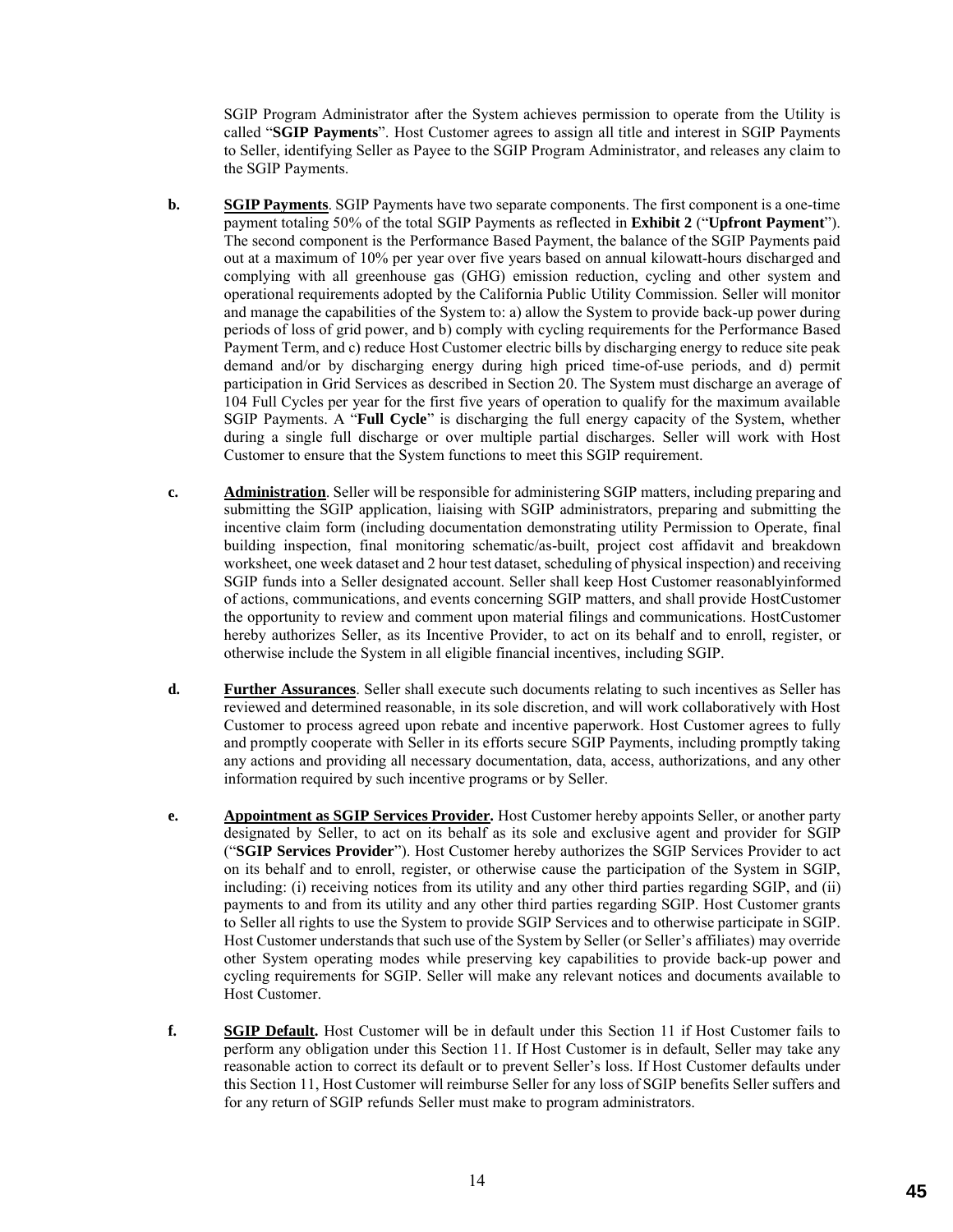# **12. Grid Services**

- **a. Purpose**. In addition to providing the System Services listed in **Exhibit 5** and the SGIP Services described in Section 11, the System can provide certain additional services to the electric grid ("**Grid Services**", in each case provided under a "**Grid Program**"). Such Grid Services are designed to help maintain the reliability of the electrical grid, by reducing the strain placed on the electrical grid during periods of high electricity demand and/or reduce the electrical grid's contribution to GHG emissions. Host Customer authorizes Seller to enroll the System to participatein any Grid Program which may from time to time become available provided that Seller shall operate the System under any such Grid Program in a manner that does not disrupt the provision ofthe System Services described in **Exhibit 5**. In some cases, incentives or payments may be availablefor participation in a Grid Program ("**Grid Payments**"). Seller will notify Host Customer if Seller will enroll the System in any Grid Program, including what, if any, Grid Payments will be paid to Host Customer, and Host Customer will have thirty (30) days to opt the System out of participatingin the Grid Program. If Host Customer does not timely opt out of participating in the Grid Program, the System will be enrolled in the Grid Program and Host Customer agrees to execute all documentsnecessary to have the System participate in the Grid Program.
- **b. Appointment as Grid Services Provider.** Host Customer hereby appoints Seller, or another party designated by Seller, to act on its behalf as its sole and exclusive agent and provider for participation in Grid Programs ("**Grid Services Provider**"). Host Customer hereby authorizes the Grid Services Provider to act on its behalf and to enroll, register, or otherwise cause the participation of the System in any Grid Program, subject to the terms of this section.
- **c. Further Assurances**. Seller shall execute such documents relating to enrollment and participation in Grid Programs as Seller has reviewed and determined reasonable, in its sole discretion, and will work collaboratively with Host Customer to process agreed upon Grid Program paperwork. Host Customer agrees to fully and promptly cooperate with Seller in its efforts to assist Host Customer, including promptly taking any actions and providing all necessary documentation, data, access, authorizations, and any other information required by such Grid Programs or by Seller.

# **13. Utility Bill Cost Savings**

**a. Electricity Bill Cost Savings**. Seller will operate the System to provide System Services described in **Exhibit 5**. These services include Demand Charge Management and Time-of-Use Management which are both expected to reduce the Host Customer's utility electricity bill for load served by the System. All savings to Host Customer's electric bills will accrue to the Host Customer. During the entire term, Host Customer will have access to Tesla Powerhub user interface for observance of battery system performance. Based on Seller's analysis of Host Customer's historical loads and electricity bills for loads at the Premises and modeling of expected System operations, Seller estimates Host Customer's electric bills will be reduced by approximately \$8,523 per year. The Host Customer bills at the site are expected to be reduced by a similar amount each year of the Contract Term.

# **b. Reserved.**

**c. Tariff Change**. Host Customer retains any and all rights to choose its electric tariffs from among the options offered by the Electric Utility now or in the future. However, at least sixty (60) days before changing the electric tariff for the loads that are served by the System, Host Customer must notify Seller of the proposed change so that Seller can advise Host Customer of expected impacts on System operation and expected utility bill cost savings and so that Seller can, if necessary, update System operational algorithms to maximize utility bill cost savings under the new anticipated tariff while still delivering other System Services described in **Exhibit 5**.

### **14. Default, Remedies and Damages**.

**a. Default**. Any Party that fails to perform its responsibilities as listed below or experiences any of the circumstances listed below is deemed a "**Defaulting Party**", the other Party is the "**Non- Defaulting Party**" and each of the following is a "**Default Event**":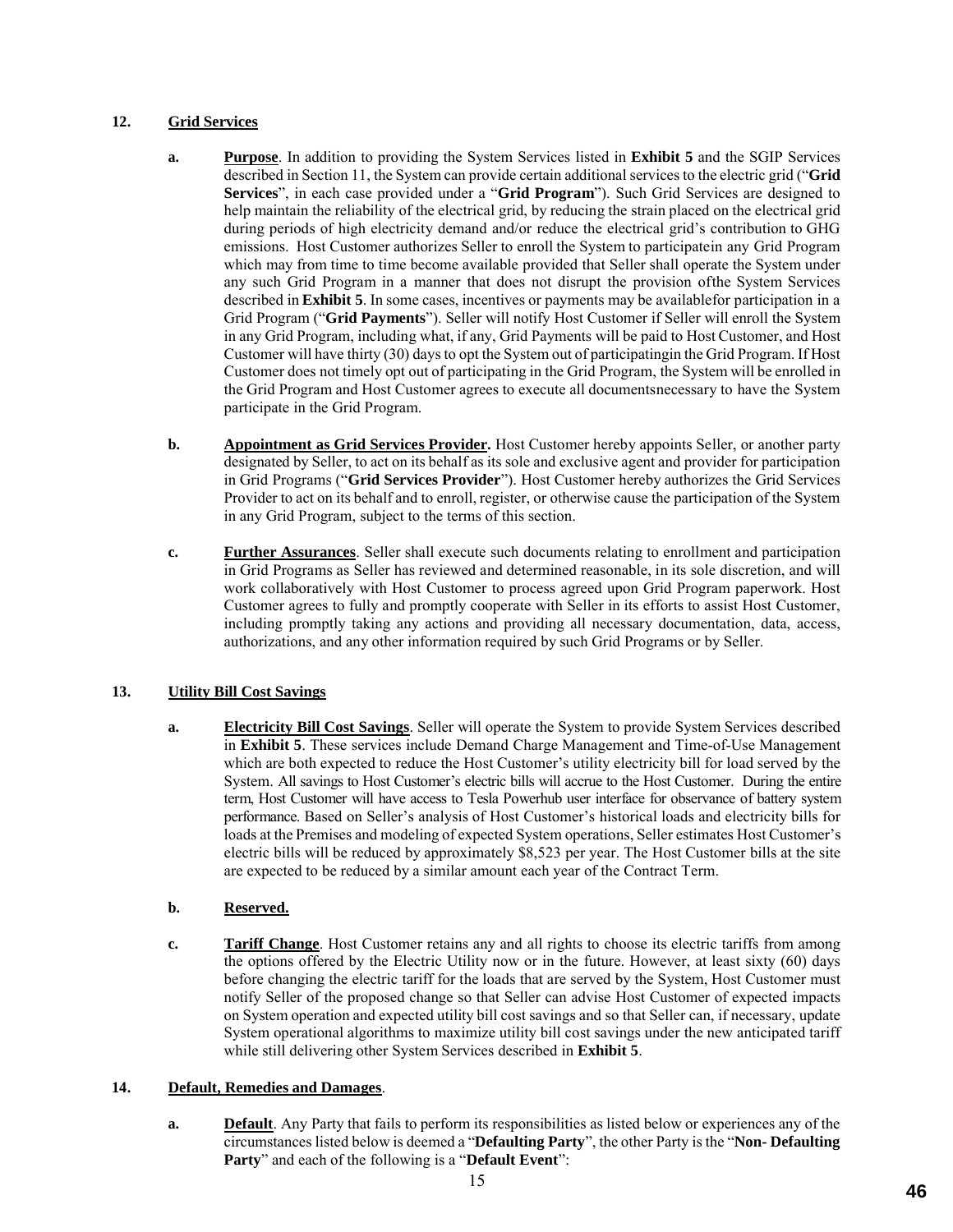- i. failure of a Party to pay any amount due and payable under this Agreement, other than an amount that is subject to a good faith dispute, within ten (10) days following receipt of written notice from the Non-Defaulting Party of such failure to pay ("**Payment Default**");
- ii. failure of a Party to perform any material obligation under this Agreement not addressed elsewhere in this Section 14(a) within thirty (30) days following receipt of written notice from the Non-Defaulting Party demanding such cure; provided, that if the Default Event cannot reasonably be cured within thirty (30) days and the Defaulting Party has demonstrated before the end of that period that it is diligently pursuing such cure, the cure period will be extended for a further reasonable period of time, not to exceed ninety (90) days;
- iii. any representation or warranty given by a Party under this Agreement was incorrect in any material respect when made and is not cured within thirty (30) days following receipt of written notice from the Non-Defaulting Party demanding such cure;
- iv. a Party becomes insolvent or is a party to a bankruptcy, reorganization, insolvency, liquidation, receivership, dissolution, winding-up or relief of debtors, or any general assignment for the benefit of creditors or other similar arrangement or any event occurs or proceedings are taken in any jurisdiction with respect to the Party which has a similar effect (or, if any such actions are initiated by a third party, such action(s) is(are) not dismissed within ninety (90) days); or,
- v. in the case of Host Customer as the Defaulting Party only, Host Customer (A) loses its rights to occupy and enjoy the Premises, unless (I) the Parties agree upon a relocation under Section 8 above, or (II) Host Customer pays the Termination Payment determined under Section 6 of **Exhibit 1** within thirty (30) days after written request by Seller; or (B) prevents Seller from performing any material obligation under this Agreement unless such action by Host Customer is  $(I)$  is permitted under this Agreement, or  $(II)$  is cured within ten  $(10)$  days after written notice thereof from Seller.
- vi. in the case of Host Customer selling its Premises but not assigning this Agreement to new Host Customer that accepts this Agreement and all its obligations and maintains electrical loads on the Premises that allow the System to continue operating.

### **b. Remedies**.

- i. **Suspension**. Upon the occurrence and during the continuation of a Default Event by Host Customer, including a Payment Default, Seller may suspend performance of its obligations under this Agreement until the earlier to occur of the date (a) that Host Customer cures the Default Event in full, or (b) of termination of this Agreement. Seller's rights under this Section 14(b)(i) are in addition to any other remedies available to it under this Agreement, at law or in equity.
- ii. **Termination**. Upon the occurrence and during the continuation of a Default Event, the Non-Defaulting Party may terminate this Agreement, by providing five (5) days prior written notice to the Defaulting Party; provided, that, in the case of a Default Event under Section 14(a)(iv), the Non-Defaulting Party may terminate this Agreement immediately.
- iii. **Damages Upon Termination by Default**. Upon a termination of this Agreement pursuant to Section 14(b)(ii), the Defaulting Party shall pay a termination payment to the Non-Defaulting Party determined as follows (the "**Termination Payment**"):
	- (1) Termination by Seller. If Seller terminates this Agreement for a Default Event by Host Customer, the Termination Payment payable to Seller shall be equal to the sum of (i) the applicable amount set forth in the Termination Payment Schedule set forth in Section 6 of **Exhibit 1,** and (ii) any other amounts previously accrued under this Agreement and then owned by Host Customer to Seller.
	- (2) Termination by Host Customer. If Seller is the Defaulting Party and Host Customer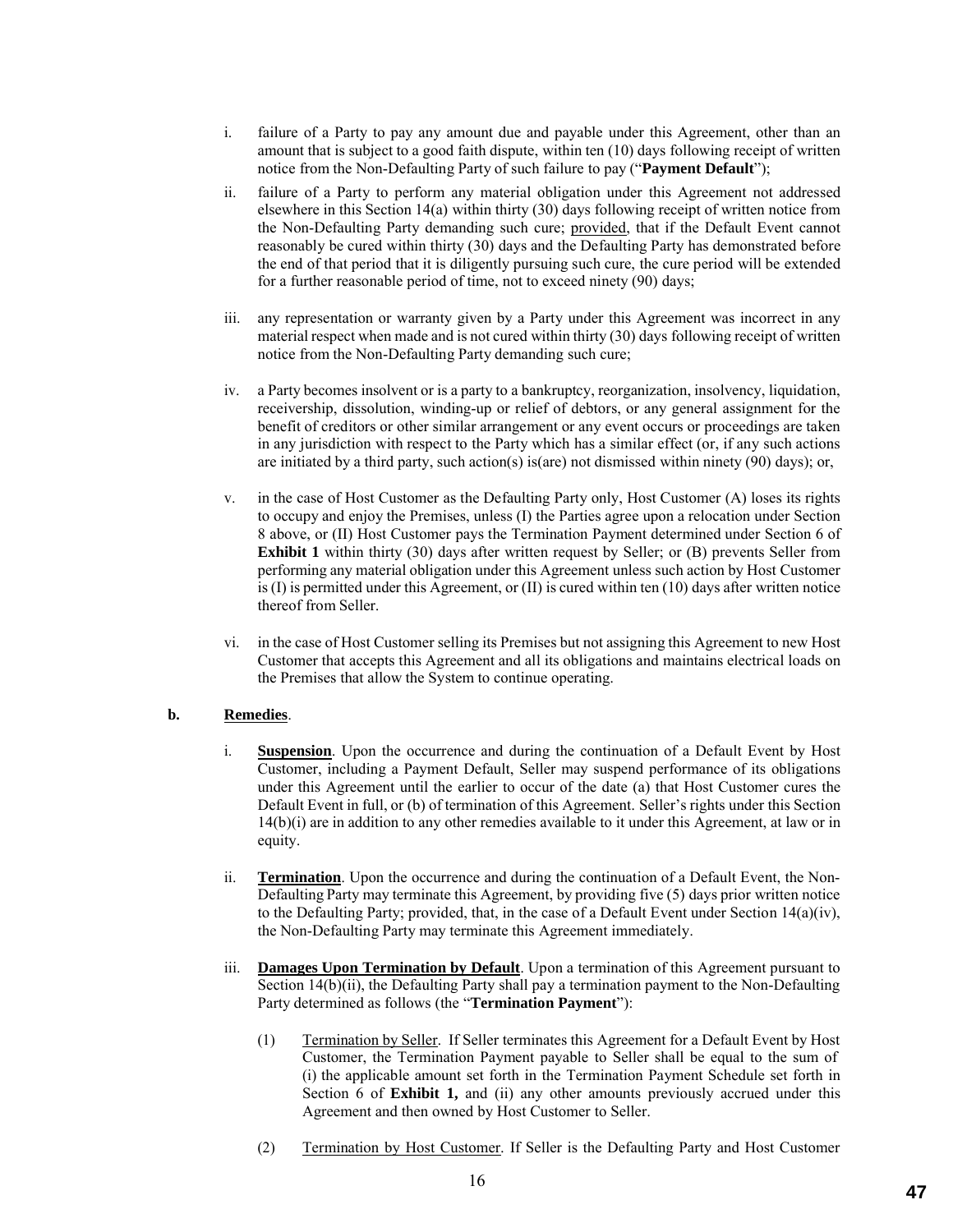terminates this Agreement, the Termination Payment to Host Customer will be equal to the sum of (i) all direct costs reasonably incurred by Host Customer by reason of the termination; and (ii) any and all other amounts previously accrued under this Agreement and then owed by Seller to Host Customer. The Termination Payment determined under this Section 14(b)(iii)(2) cannot be less than zero.

- iv. **Liquidated Damages**. The Parties agree that, if Seller terminates this Agreement before the expiration of the Contract Term pursuant to Section 14(b)(ii), actual damages would be difficult to ascertain, and the Termination Payment determined in accordance with Section 14(b)(iii)(1) is a reasonable approximation of the damages suffered by Seller as a result of early termination of this Agreement and is not a penalty.
- **c. Obligations Following Termination**. If a Party terminates this Agreement pursuant to Section 14(b)(ii), then following such termination, Seller shall remove the equipment constituting the System in compliance with Section 9 above at the sole cost and expense of the Defaulting Party, *provided, however* that Seller shall not be required to remove the System following the occurrence of a Default Event by Host Customer pursuant to Section 14(a)(i), unless Host Customer pre-pays the cost of restoration reasonably estimated by Seller.
	- i. **Reservation of Rights**. Except in the case of a termination under Section 14(b)(ii) and payment of a Termination Payment, if any, determined pursuant to Section 14(b)(ii), nothing in this Section 14 limits either Party's right to pursue any remedy under this Agreement, at law or in equity, including with respect to the pursuit of an action for damages by reason of a breach or Default Event under this Agreement.
	- ii. **Mitigation Obligation**. Regardless of whether this Agreement is terminated for a Default Event, the Non-Defaulting Party must make commercially reasonable efforts to mitigate its damages as the result of such Default Event; provided that such obligation shall not reduce Host Customer's obligation to pay the full Termination Payment set forth in Section 6 of **Exhibit 1** following a Default Event by Host Customer.
	- iii. **No Limitation on Payments**. Nothing in this Section 14 excuses a Party's obligation to make any payment when due under this Agreement, including with respect to payments for electricity that would have been delivered to Host Customer but for a Host Customer breach or Default Event.

#### **15. Representations and Warranties**.

- **a. General Representations and Warranties**. Each Party represents and warrants to the other the following:
	- i. Such Party is duly organized, validly existing and in good standing under the laws of the jurisdiction of its formation; the execution, delivery and performance by such Party of this Agreement have been duly authorized by all necessary corporate, partnership or limited liability company action, as applicable, and do not and will not violate any law; and this Agreement is the valid obligation of such Party, enforceable against such Party in accordance with its terms (except as may be limited by applicable bankruptcy, insolvency, reorganization, moratorium and other similar laws now or hereafter in effect relating to creditors' rights generally)**.**
	- ii. Such Party has obtained all licenses, authorizations, consents and approvals required by any Governmental Authority or other third party and necessary for such Party to own its assets, carry on its business and to execute and deliver this Agreement; and such Party is in compliance with all laws that relate to this Agreement in all material respects**.**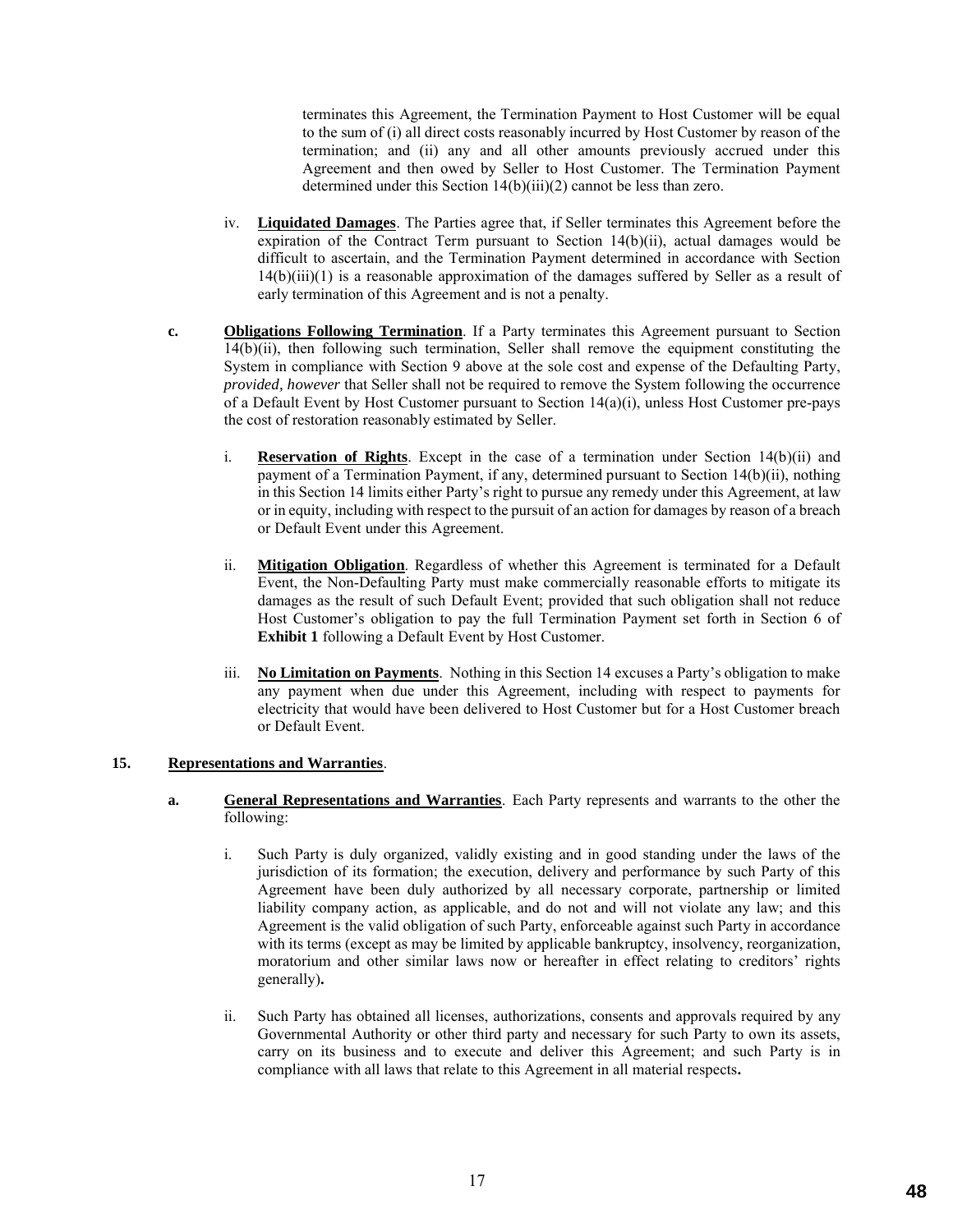- **b. Host Customer's Representations and Warranties**. Host Customer represents and warrants to Seller the following:
	- i. **Licenses**. (a) Host Customer has title to or a leasehold or other valid property interest in the Premises such that Host Customer has the full right, power and authority to grant the Licenses in Section 7(a), (b) such grant of the Licenses does not violate any law, ordinance, rule or other governmental restriction applicable to Host Customer or the Premises and is not inconsistent with and will not result in a breach or default under any agreement by which Host Customer is bound or that affects the Premises, and (c) if Host Customer does not own the Premises or any Improvement on which the System is to be installed, Host Customer has obtained all required consents from the owner of the Premises and/or Improvements, as the case may be, to grant the Licenses to Seller so that Seller may perform its obligations under this Agreement.
	- ii. **Other Agreements**. Neither the execution and delivery of this Agreement by Host Customer nor the performance by Host Customer of any of its obligations under this Agreement conflicts with or will result in a breach or default under any agreement or obligation to which Host Customer is a party or by which Host Customer is bound.
	- iii. **Accuracy of Information**. All information provided by Host Customer to Seller, as it pertains to (a) the Premises, (b) the Improvements on which the System is to be installed, if applicable, (c) Host Customer's planned use of the Premises and any applicable Improvements, and (d) Host Customer's estimated electricity requirements, is accurate in all material respects.
	- iv. **Host Customer Status**. Host Customer is not a public utility or a public utility holding company and is not subject to regulation as a public utility or a public utility holding company.
	- v. **SGIP**. Host Customer understands and will complete all its obligations under Section 11 related to the SGIP program.

### **c. Seller's Warranties**.

- i. If Seller damages any other part of the Premises or any Improvement, Seller shall repair or reimburse Host Customer for such damage, as agreed by the Parties**.**
- ii. Seller warrants that the BESS Services as described in **Exhibit 5** will be performed in accordance with this Agreement and shall be free from material defects in workmanship and materials (the "Services Warranty") during the Initial Term (the "Warranty Period").
- **d. NO OTHER WARRANTY**. THE WARRANTIES SET FORTH IN SECTIONS 15(a) AND 15(c) OF THIS AGREEMENT ARE HOST CUSTOMER'S SOLE AND EXCLUSIVE BASIS FOR ANY CLAIM OR LIABILITY ARISING OUT OF OR IN CONNECTION WITH THIS SECTION 15, WHETHER ARISING IN CONTRACT, TORT (INCLUDING NEGLIGENCE), STRICT LIABILITY OR OTHERWISE. OTHER THAN AS EXPRESSLY SET FORTH IN SECTIONS 15(a) AND 15(c), NO WARRANTY, WHETHER STATUTORY, WRITTEN, ORAL, EXPRESS OR IMPLIED, INCLUDING WITHOUT LIMITATION WARRANTIES OF MERCHANTABILITY AND FITNESS FOR A PARTICULAR PURPOSE, OR WARRANTIES ARISING FROM COURSE OF DEALING OR USAGE OF TRADE, APPLIES UNDER THIS AGREEMENT.

#### **16. Insurance**.

**a. Insurance Coverage**. At all times during the Contract Term, the Parties shall maintain the following insurance, as applicable:

> Seller's Insurance. As of the Effective Date, Seller shall maintain One Million Dollars (\$1,000,000) combined single limit per occurrence for bodily injury and/or property damage, as well as contractual liability coverage and naming Host Customer as an additional insured; (b) employer's liability insurance with minimum coverage of at least One Million Dollars (\$1,000,000); (c) automobile liability insurance on all owned, non-owned and/or hired vehicles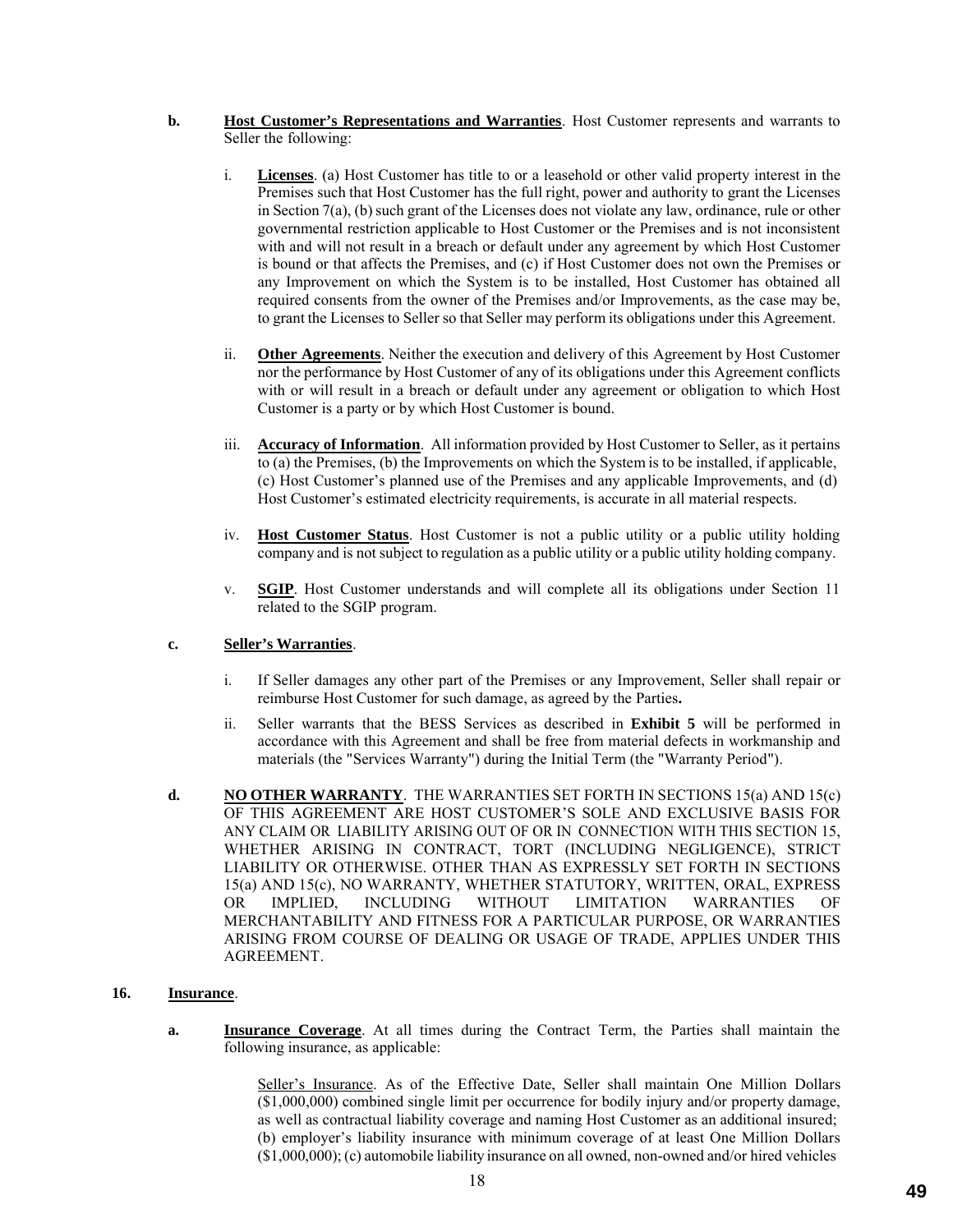used by Seller on Host Customer's Premises and/or directly in connection with the provision of Services in the Agreement with minimum coverage of at least One Million Dollars (\$1,000,000) combined single limit per occurrence for bodily injury and/or property damage, and physical damage insurance for the actual cash value of each such vehicle. Before system equipment is delivered to Host Customer site, Seller shall maintain property insurance of the System for the replacement cost thereof.

- i. Host Customer's Insurance. Host Customer shall maintain commercial general liability insurance with coverage of at least One Million Dollars (\$1,000,000) per occurrence and Two Million Dollars (\$2,000,000) annual aggregate.
- **b. Policy Provisions**. Each Party's insurance policies shall (i) contain a provision whereby the insurer agrees to give the other Party at least thirty (30) days (ten (10) days for non-payment of premiums) written notice before the insurance is cancelled, or terminated, (ii) be written on an occurrence basis, and (iii) be maintained with companies either rated no less than A-VII as to Policy Holder's Rating in the current edition of A.M. Best's Insurance Guide or otherwise reasonably acceptable to the other Party.
- **c. Certificates**. Upon the other Party's request, each Party shall deliver to the other Party certificates of insurance evidencing the above required coverage. A Party's receipt, review or acceptance of such certificate shall in no way limit or relieve the other Party of the duties and responsibilities to maintain insurance as set forth in this Agreement.
- **d. Deductibles**. Each Party shall pay its own insurance deductibles, except in the case of claims (i) resulting from a breach of this Agreement, in which case the breaching Party is responsible for payment of the non-breaching Party's deductible for any responding insurance, and (ii) covered by an indemnity set forth in this Agreement.

## **17. Ownership; Option to Purchase**.

### **a. Ownership of System**.

- i. **Ownership; Personal Property**. Throughout the Contract Term, Seller shall be the legal and beneficial owner of the System, all associated Incentives and Environmental Attributes. The System will remain the personal property of Seller and will not attach to or be deemed a part of, or fixture to, the Premises or any Improvement on which the System is installed. Each of the Seller and Host Customer agree that the Seller is the tax owner of the System and all tax filings and reports shall be filed in a manner consistent with this Agreement. The System will always retain the legal status of personal property as defined under Article 9 of the Uniform Commercial Code.
- ii. **Notice to Host Customer and Lienholders**. Host Customer shall use commercially reasonable efforts to place all parties having a Lien on the Premises or any Improvement on which the System is installed on notice of the ownership of the System and the legal status or classification of the System as personal property. If any mortgage or fixture filing against the Premises could reasonably be construed as prospectively attaching to the System as a fixture of the Premises, Host Customer shall provide a disclaimer or release from such lienholder.
- iii. **Fixture Disclaimer**. If Host Customer is the fee owner of the Premises, Host Customer consents to the filing of a disclaimer of the System as a fixture of the Premises in the office where real estate records are customarily filed in the jurisdiction where the Premises are located. If Host Customer is not the fee owner, Host Customer shall obtain such consent from such owner. For the avoidance of doubt, in either circumstance, Seller has the right to file such disclaimer.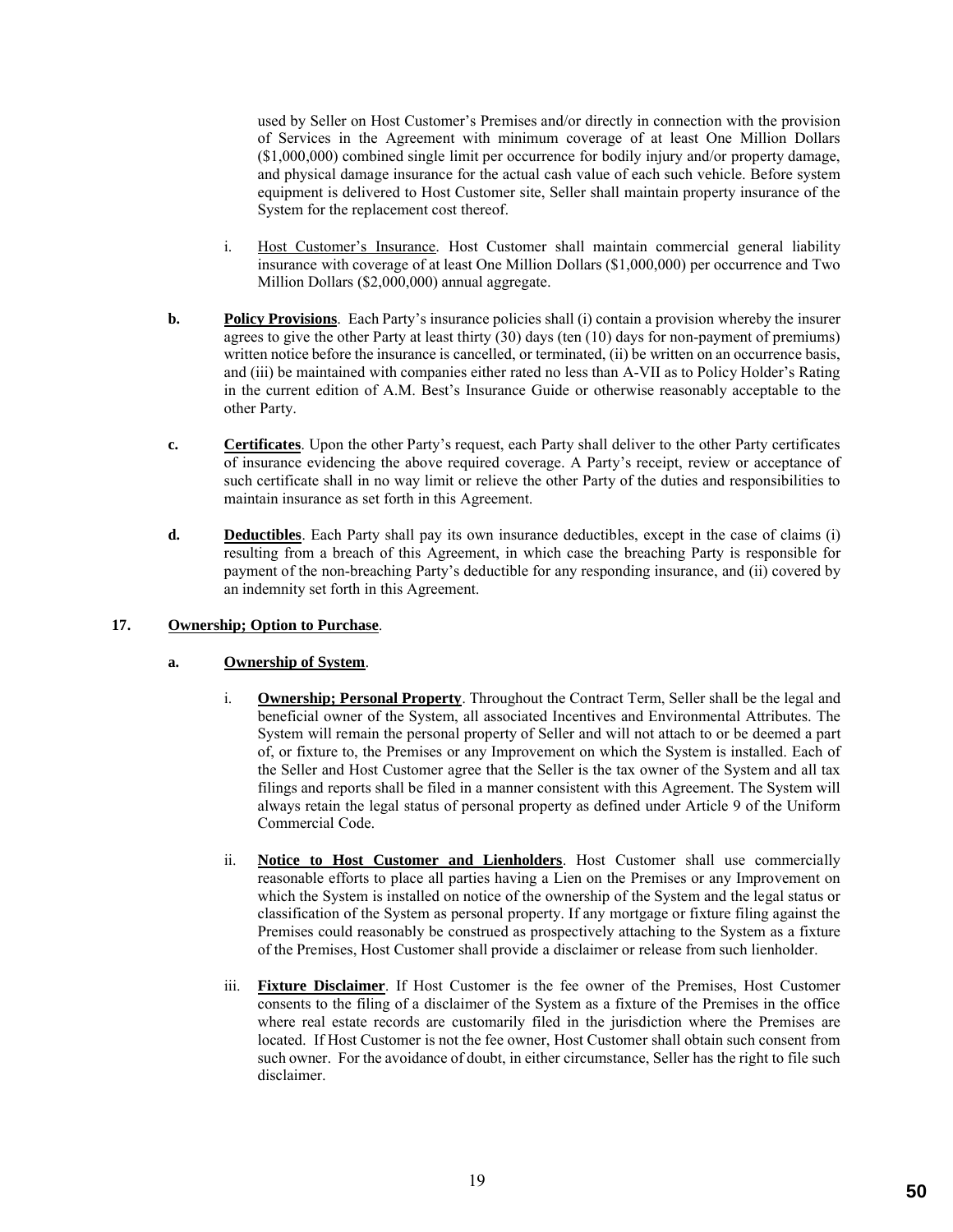- iv. **SNDA**. Upon request, Host Customer shall deliver to Seller a Subordination and Non-Disturbance Agreement (SNDA) in a form mutually acceptable to Seller and the provider of the subordination and non-disturbance agreement from the owner of the Premises (if the Premises are leased by Host Customer), any mortgagee with a Lien on the Premises, and other Persons holding a similar interest in the Premises.
- v. **Eviction Notice**. If Host Customer does not own the Premises or any Improvement on which the System is installed, Host Customer shall provide to Seller immediate written notice of receipt of notice of eviction from the Premises or applicable Improvement or termination of Host Customer's lease of the Premises and/or Improvement.

# **b. Option to Purchase**.

- i. Exercise of Option. Beginning at the end of the sixth (6th) Operating Term Contract Year and at the end of any subsequent Operating Term Contract Year, so long as Host Customer is not in default under this Agreement, Host Customer may purchase the System from Seller on any such date for a purchase price equal to the greater of the Fair Market Value of the System or the Termination Payment on that date as set forth in Section 6 of **Exhibit 1**. Host Customer shall notify Seller of its intent to purchase at least ninety (90) days and not more than one hundred eighty (180) days before the end of the relevant Operating Term Contract Year and the purchase shall be completed before the end of the Operating Term Contract Year.
- ii. Fair Market Value. The "**Fair Market Value**" of the System shall be determined by mutual agreement of the Parties; provided, however, if the Parties cannot agree to a Fair Market Value within thirty (30) days after Host Customer has delivered to Seller a notice of its intent to purchase the System, the Parties shall select a nationally recognized independent appraiser with experience and expertise in the energy storage industry to determine the Fair Market Value of the System. Such appraiser shall act reasonably and in good faith to determine the Fair Market Value of the System on an installed basis and shall set forth such determination in a written opinion delivered to the Parties. The valuation made by the appraiser will be binding upon the Parties in the absence of fraud or manifest error. The costs of the appraisal shall be borne by the Parties equally. If the Host Customer does not conclude the purchase, cost of the appraisal will be born solely by the Host Customer.
- iii. Title Transfer; Warranties; Manuals. Seller shall transfer good title to the System to Host Customer upon Seller's receipt of the purchase price and execution by the Parties of a written instrument or agreement to affect such transfer. The System will be sold "as is, where is, with all faults". Seller will assign to Host Customer any manufacturer's warranties that are in effect as of the date of purchase and which are then assignable pursuant to their terms, but Seller otherwise disclaims all warranties of any kind, express or implied, concerning the System (other than as to title). Seller shall also provide Host Customer all System operation and maintenance manuals and logs in Seller's possession and provide Host Customer basic training on the operation and maintenance of the System upon Host Customer's reasonable request. Upon purchase of the System, Host Customer shall assume complete responsibility for the operation and maintenance of the System and liability for the performance of (and risk of loss for) the System, and, except for any Seller obligations that survive termination under Section 11(d), Seller will have no further liabilities or obligations hereunder for the System.

### **18. Indemnification and Limitations of Liability**.

**a. General**. Each Party (the "**Indemnifying Party**") shall defend, indemnify and hold harmless the other Party, its affiliates and the other Party's and its affiliates' respective directors, officers, shareholders, partners, members, agents and employees (collectively, the "**Indemnified Parties**"), from and against any loss, damage, expense, liability and other claims, including court costs and reasonable attorneys' fees (collectively, "**Liabilities**") resulting from (1) any Claim (as defined in Section 18(b) relating to the Indemnifying Party's breach of any representation or warranty set forth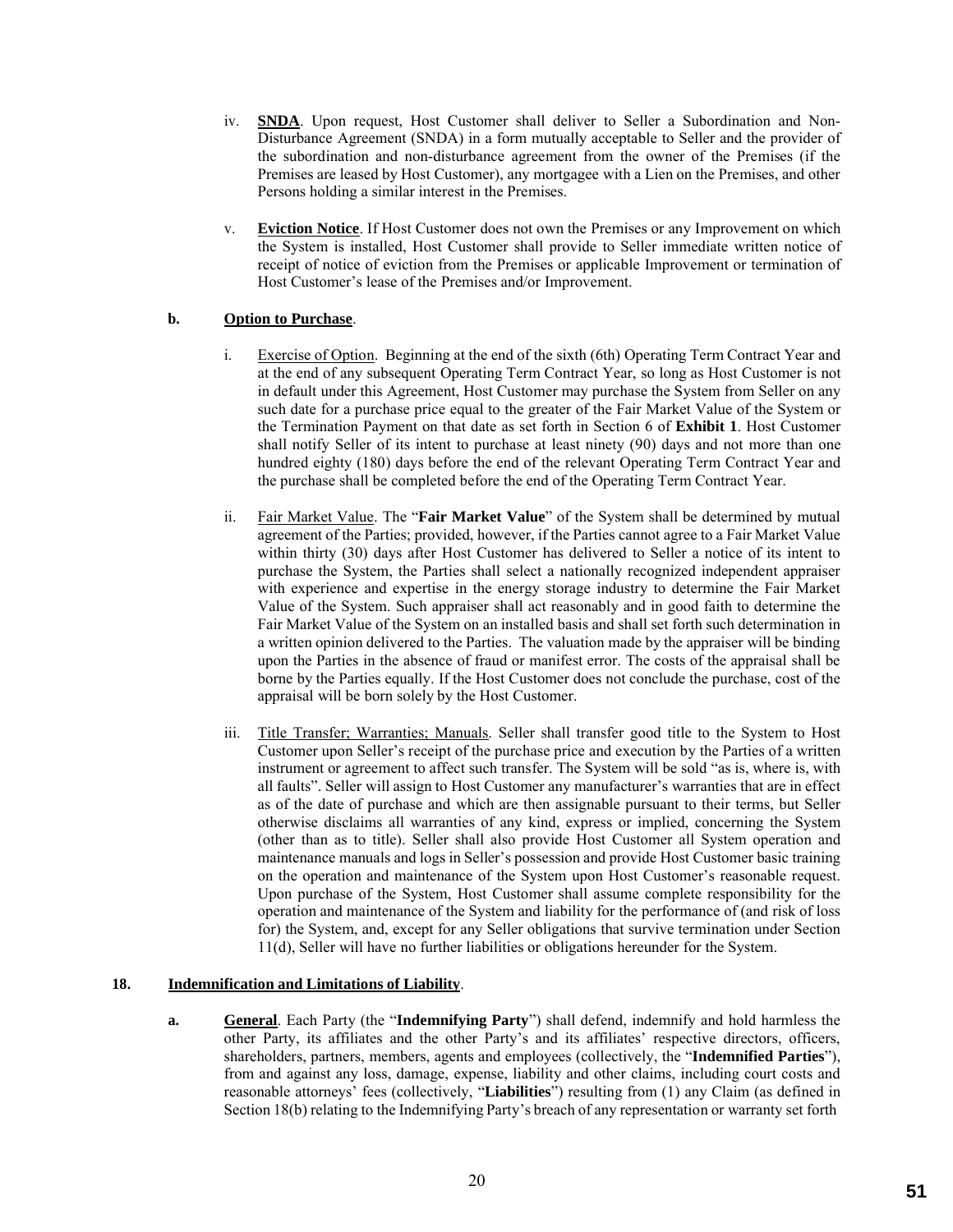in Section 15 and (2) injury to or death of persons, and damage to or loss of property to the extent caused by or arising out of the negligent acts or omissions of, or the willful misconduct of, the Indemnifying Party (or its contractors, agents or employees) in connection with this Agreement; provided, however, that nothing herein will require the Indemnifying Party to indemnify the Indemnified Parties for any Liabilities to the extent caused by or arising out of the negligent acts or omissions of, or the willful misconduct of, an Indemnified Party. This Section 18(a) does not apply to Liabilities arising out of or relating to any form of Hazardous Substances or other environmental contamination, such matters being addressed exclusively by Section 18(c).

**b. Notice and Participation in Third Party Claims**. The Indemnified Party shall give the Indemnifying Party written notice of any Liability asserted by a third party (a "**Claim**"), as soon as possible upon the receipt of information of any possible Claim or of the commencement of such Claim. The Indemnifying Party may assume the defense of any Claim, at its sole cost and expense, with counsel designated by the Indemnifying Party and reasonably satisfactory to the Indemnified Party. The Indemnified Party may, however, select separate counsel if both Parties are defendants in the Claim and such defense or other form of participation is not reasonably available to the Indemnifying Party. The Indemnifying Party shall pay the reasonable attorneys' fees incurred by such separate counsel until such time as the need for separate counsel expires. The Indemnified Party may also, at the sole cost and expense of the Indemnifying Party, assume the defense of any Claim if the Indemnifying Party fails to assume the defense of the Claim within a reasonable time. Neither Party may settle any Claim covered by this Section 18(b) unless it has obtained the prior written consent of the other Party, which consent shall not be unreasonably withheld or delayed. The Indemnifying Party has no liability under this Section 18(b) for any Claim for which such notice is not provided if the failure to give notice prejudices the Indemnifying Party.

### **c. Environmental Indemnification**.

- i. Seller Indemnity. Seller shall indemnify, defend and hold harmless all of Host Customer's Indemnified Parties from and against all Liabilities arising out of or relating to the existence at, on, above, below or near the Premises of any Hazardous Substance (as defined in Section  $18(c)(iii)$ ) to the extent deposited, spilled or otherwise caused by Seller or any of its contractors, agents or employees.
- ii. Host Customer Indemnity. Host Customer shall indemnify, defend and hold harmless all of Seller's Indemnified Parties from and against all Liabilities arising out of or relating to the existence at, on, above, below or near the Premises of any Hazardous Substance, except to the extent deposited, spilled or otherwise caused by Seller or any of its contractors, agents or employees.
- iii. Notice. Each Party shall promptly notify the other Party if it becomes aware of any Hazardous Substance on or about the Premises generally or any deposit, spill or release of any Hazardous Substance. "**Hazardous Substance**" means any chemical, waste or other substance (a) which now or hereafter becomes defined as or included in the definition of "hazardous substances," "hazardous wastes," "hazardous materials," "extremely hazardous wastes," "restricted hazardous wastes," "toxic substances," "toxic pollutants," "pollution," "pollutants," "regulated substances," or words of similar import under any laws pertaining to the environment, health, safety or welfare, (b) which is declared to be hazardous, toxic, or polluting by any Governmental Authority, (c) exposure to which is now or hereafter prohibited, limited or regulated by any Governmental Authority, (d) the storage, use, handling, disposal or release of which is restricted or regulated by any Governmental Authority, or (e) for which remediation or cleanup is required by any Governmental Authority.

### **d. Limitations on Liability**.

i. No Consequential Damages. Except for indemnification of third-party claims pursuant to this Section 18, neither Party nor its directors, officers, shareholders, partners, members, agents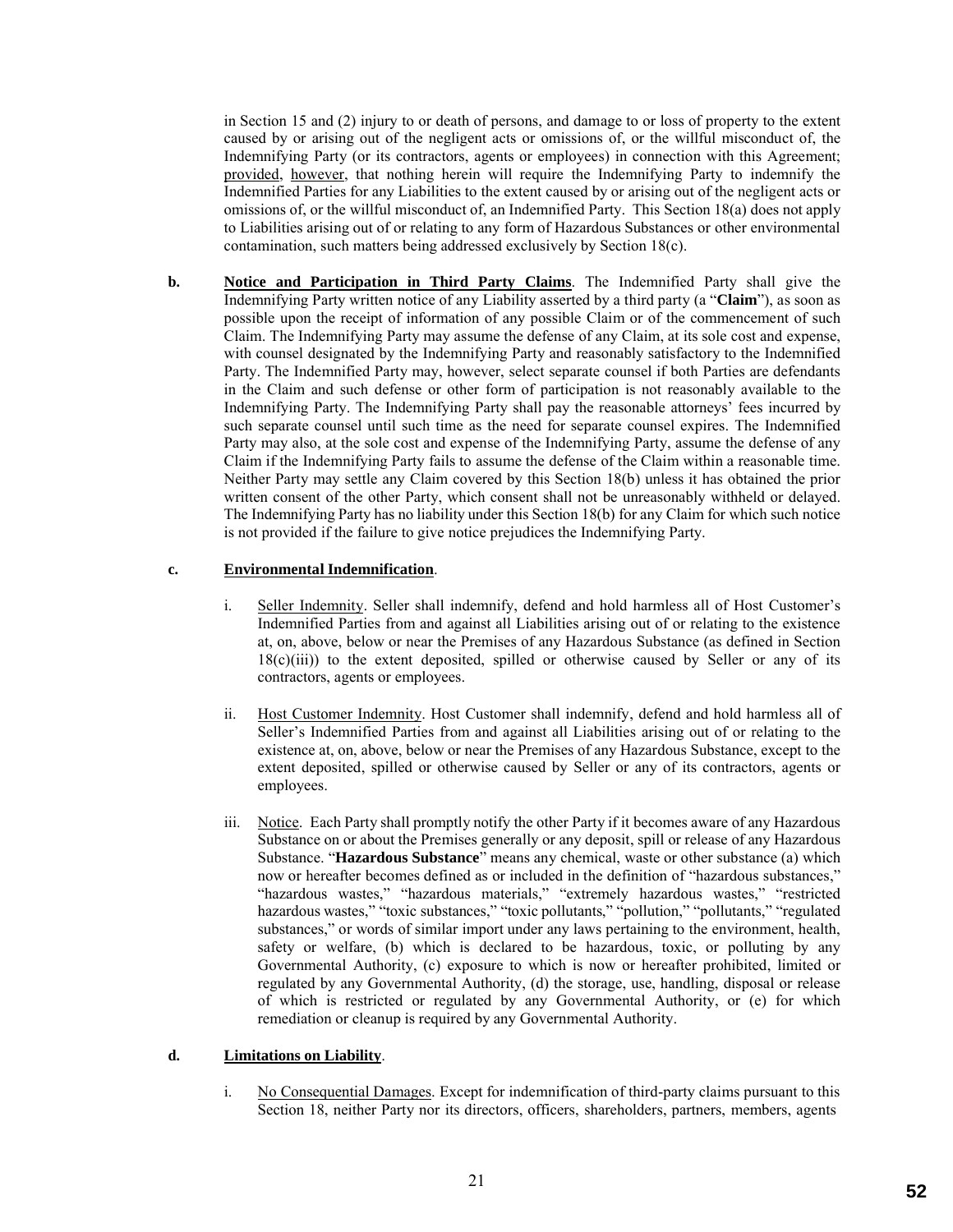and employees, subcontractors or suppliers will be liable for any indirect, special, incidental, exemplary, or consequential loss or damage of any nature (including, without limitation, lost Payments, lost profits, lost business opportunity or any business interruption) arising out of their performance or non-performance hereunder even if advised of such. Notwithstanding the previous sentence, the Termination Payment set forth in Section 6 of **Exhibit 1** shall be deemed to be direct, and not indirect or consequential damages under this Section  $18(d)(i)$ .

- ii. Actual Damages. Except for indemnification of Claims pursuant to this Section 18, and coverages provided by the insurance requirements of this Agreement, except as otherwise limited in Section 19, Seller's aggregate liability under this Agreement arising out of or in connection with the performance or non-performance of this Agreement cannot exceed the total payments made (and, as applicable, projected to be made) by Host Customer and/or the SGIP Administrator under this Agreement. The provisions of this Section 18(d)(ii) will apply whether such liability arises in contract, tort, strict liability or otherwise.
- **e. EXCLUSIVE REMEDIES**. TO THE EXTENT THAT THIS AGREEMENT SETS FORTH SPECIFIC REMEDIES FOR ANY CLAIM OR LIABILITY, SUCH REMEDIES ARE THE AFFECTED PARTY'S SOLE AND EXCLUSIVE REMEDIES FOR SUCH CLAIM OR LIABILITY, WHETHER ARISING IN CONTRACT, TORT (INCLUDING NEGLIGENCE), STRICT LIABILITY OR OTHERWISE.
- **f. Comparative Negligence**. Where negligence is determined to have been joint, contributory or concurrent, each Party shall bear the proportionate cost of any Liability.

# **19. Change in Law**.

- **a. Impacts of Change in Law**. If Seller determines that a Change in Law has occurred or will occur that has or will have a material adverse effect on Seller's rights, entitlement, obligations or costs under this Agreement, then Seller may so notify the Host Customer in writing of such Change in Law. Within thirty (30) days following receipt by the Host Customer of such notice, the Parties shall meet and attempt in good faith to negotiate such amendments to this Agreement as are reasonably necessary to preserve the economic value of this Agreement to both Parties. If the Parties are unable to agree upon such amendments within such thirty (30) day period, then Seller may terminate this Agreement and remove the System and restore the Premises in accordance with Section 9 without either Party having further liability under this Agreement except with respect to liabilities accrued before the date of termination.
- **b. Illegality or Impossibility**. If, in Seller's sole discretion, a Change in Law renders this Agreement, or Seller's performance of this Agreement, either illegal or impossible, then Seller may terminate this Agreement immediately upon notice to Host Customer without either Party having further liability under this Agreement except with respect to liabilities accrued before the date of termination.
- **c. "Change in Law"** means (i) the enactment, adoption, promulgation, modification or repeal after the Effective Date of any applicable law or regulation, (ii) the imposition of any material conditions on the issuance or renewal of any applicable permit after the Effective Date (notwithstanding the general requirements contained in any applicable Permit at the time of application or issue to comply with future laws, ordinances, codes, rules, regulations or similar legislation), or (iii) a change in any utility rate schedule or tariff approved by any Governmental Authority.

### **20. Assignment and Financing.**

**a. Assignment**.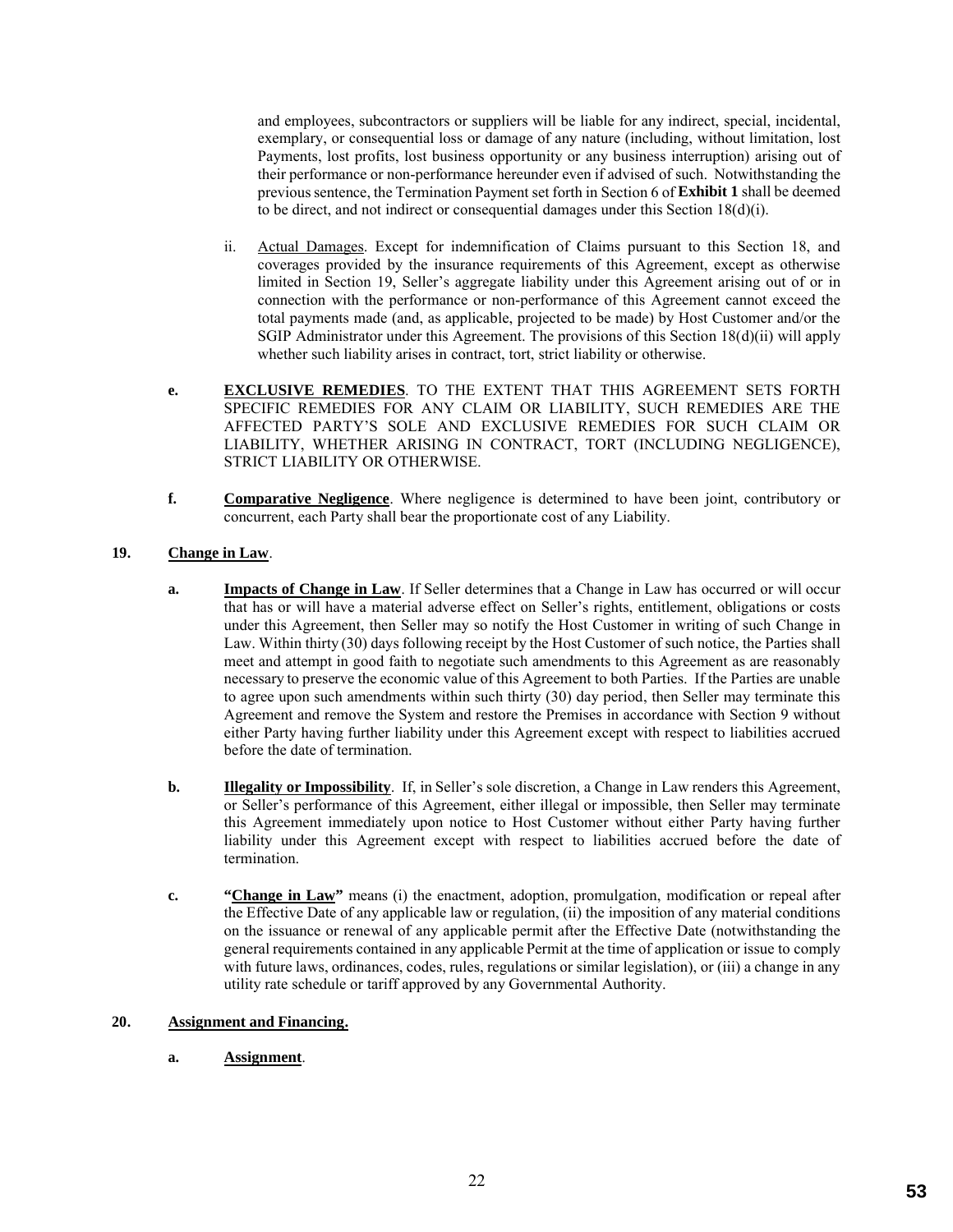- i. Restrictions on Assignment. Subject to the remainder of this Section 20(a), this Agreement may not be assigned in whole or in part by either Party without the prior written consent of the other Party, which consent may not be unreasonably withheld or delayed. Host Customer may not withhold its consent to an assignment proposed by Seller where the proposed assignee has the financial capability and experience necessary to operate and maintain energy storage systems such as the System.
- ii. Permitted Assignments. Notwithstanding Section 20(a)(i):
	- 1. Seller may, without the prior written consent of Host Customer, assign, mortgage, pledge or otherwise directly or indirectly assign its interests in this Agreement to (A) any Financing Party (as defined in Section 20(b)), (B) any entity through which Seller is obtaining financing from a Financing Party, or (C) any affiliate of Seller or any person succeeding to all or substantially all of the assets of Seller; provided, that, Seller is not released from liability hereunder as a result of any assignment to an affiliate unless the assignee assumes Seller's obligations hereunder by binding written instrument; and
	- 2. Host Customer may, and provide prior notice to Seller, assign this Agreement to an affiliate of Host Customer of the Premises; provided, that, Host Customer is not released from liability hereunder by reason of the assignment unless the assignee assumes Host Customer's obligations hereunder by binding written instrument on terms satisfactory to Seller, including as to the assignee's creditworthiness.

Host Customer must assign, and provide prior notice to Seller, this Agreement to an affiliate of Host Customer of the Premises. Host Customer is not released from liability hereunder by reason of the assignment unless the assignee assumes Host Customer's obligations hereunder by binding written instrument on terms satisfactory to Seller, including as to the assignee's creditworthiness.

- iii. Successors and Permitted Assignees. This Agreement is binding on and inures to the benefit of successors and permitted assignees. The restrictions on assignment contained herein do not prohibit or otherwise limit changes in control of Seller.
- **b. Financing**. The Parties acknowledge that Seller may obtain debt or equity financing or other credit support from lenders, investors or other third parties (each a "**Financing Party**") for the installation, construction, ownership, operation, and maintenance of the System. In furtherance of Seller's financing arrangements and in addition to any other rights or entitlements of Seller under this Agreement, Host Customer shall timely execute any consents to assignment (which may include notice, cure, attornment and step-in rights) or estoppels and negotiate any amendments to this Agreement that may be reasonably requested by Seller or the Financing Parties; provided, that such estoppels, consents to assignment or amendments do not alter the fundamental economic terms of this Agreement.
- **c. Termination Requires Consent**. Seller and Host Customer agree that any right of Seller to terminate this Agreement is subject to the prior written consent of any Financing Party.

# **21. Confidentiality**.

**a. Confidential Information**. To the maximum extent permitted by applicable law, if either Party provides confidential information ("**Confidential Information**") to the other or, if in the course of performing under this Agreement or negotiating this Agreement a Party learns Confidential Information of the other Party, the receiving or learning Party shall (i) protect the Confidential Information from disclosure to third parties with the same degree of care accorded its own confidential and proprietary information, and (ii) refrain from using such Confidential Information,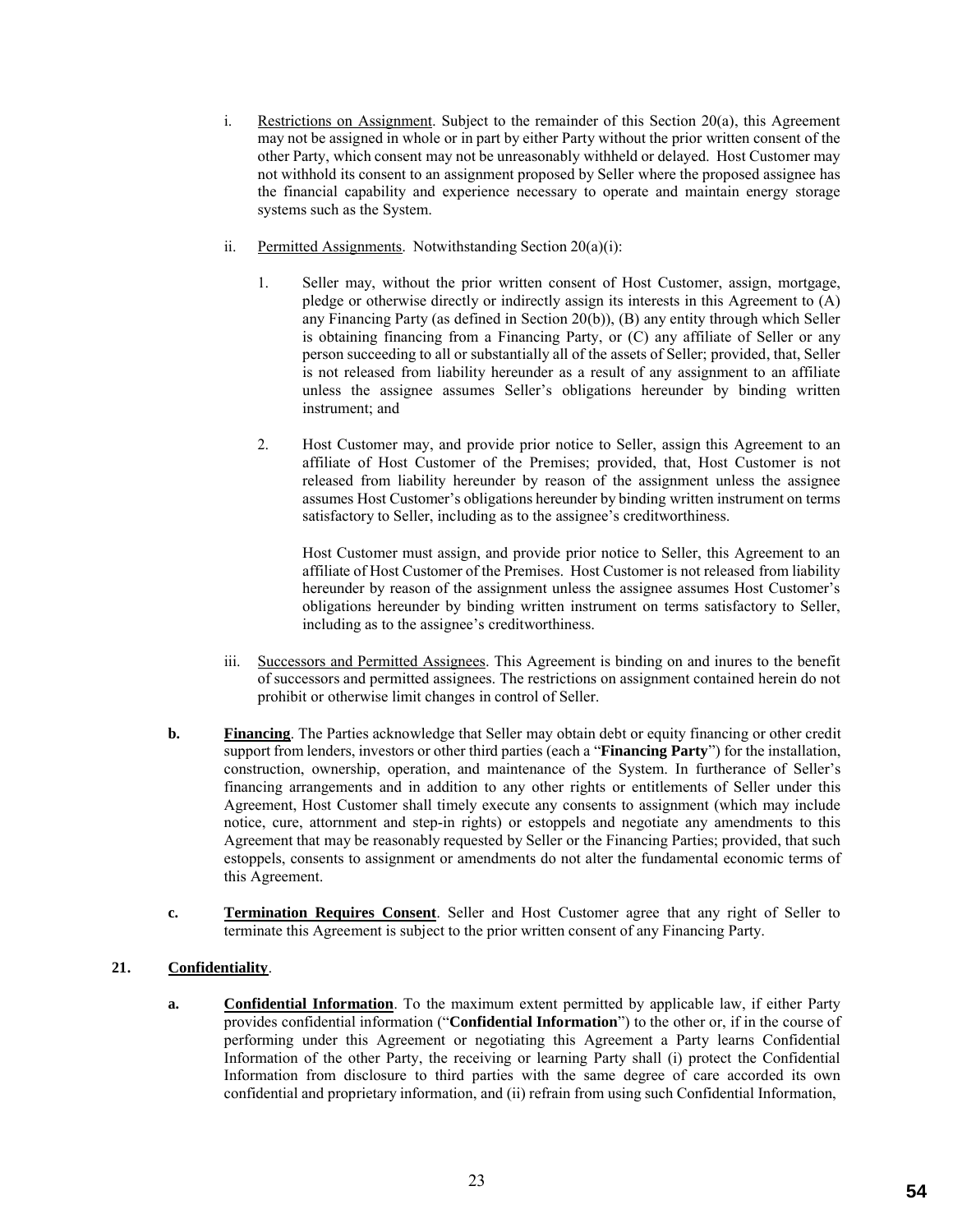except in the negotiation, performance, enforcement and, in the case of Seller, financing, of this Agreement. The terms of this Agreement (but not the fact of its execution or existence) are considered Confidential Information of each Party for purposes of this Section 18(a).

# **b. Permitted Disclosures**. Notwithstanding Section 21(a):

- i. a Party may provide such Confidential Information to its affiliates and to its and its affiliates' respective officers, directors, members, managers, employees, agents, contractors, consultants and Financing Parties (collectively, "**Representatives**"), and potential direct or indirect assignees of this Agreement if such potential assignees are first bound by a written agreement or legal obligation restricting use and disclosure of Confidential Information. Each Party is liable for breaches of this provision by any person to whom that Party discloses Confidential Information**.**
- ii. Confidential Information does not include any information that (a) becomes publicly available other than through breach of this Agreement, (b) is required to be disclosed to a Governmental Authority under applicable law or pursuant to a validly issued subpoena, (c) is independently developed by the receiving Party, (d) is subject to disclosure by Host Customer pursuant to the California Public Records Act, or (d) becomes available to the receiving Party without restriction from a third party under no obligation of confidentiality**.** If disclosure of information is required by a Governmental Authority, the disclosing Party shall, to the extentpermitted by applicable law, notify the other Party of such required disclosure promptly uponbecoming aware of such required disclosure and shall reasonably cooperate with the other Party's efforts to limit the disclosure to the extent permitted by applicable law.
- **c. Miscellaneous**. All Confidential Information remains the property of the disclosing Party and will be returned to the disclosing Party or destroyed (at the receiving Party's option) after the receiving Party's need for it has expired or upon the request of the disclosing Party. Each Party acknowledges that the disclosing Party would be irreparably injured by a breach of this Section 21 by the receiving Party or its Representatives or other person to whom the receiving Party discloses Confidential Information of the disclosing Party and that the disclosing Party may be entitled to equitable relief, including injunctive relief and specific performance, for breaches of this Section 21. To the fullest extent permitted by applicable law, such remedies shall not be deemed to be the exclusive remedies for a breach of this Section 21, but will be in addition to all other remedies available at law or in equity. The obligation of confidentiality will survive termination of this Agreement for a period of two (2) years.
- **d. Goodwill and Publicity**. Neither Party may (a) make any press release or public announcement of the specific terms of this Agreement (except for filings or other statements or releases as may be required by applicable law), or (b) use any name, trade name, service mark or trademark of the other Party in any promotional or advertising material without the prior written consent of the other Party. The Parties shall coordinate and cooperate with each other when making public announcements regarding this Agreement, the System and its use, and each Party may promptly review, comment upon and approve any publicity materials, press releases or other public statements before they are made. Notwithstanding the above, Seller is entitled to place signage on the Premises reflecting its association with the System.

# **22. General Provisions**

**a. Definitions and Interpretation**. Unless otherwise defined or required by the context in which any term appears: (i) the singular includes the plural and vice versa, (ii) the words "herein," "hereof" and "hereunder" refer to this Agreement as a whole and not to any particular section or subsection of this Agreement, (iii) references to any agreement, document or instrument mean such agreement, document or instrument as amended, restated, modified, supplemented or replaced from time to time, and (iv) the words "include," "includes" and "including" mean include, includes and including "without limitation." The captions or headings in this Agreement are strictly for convenience and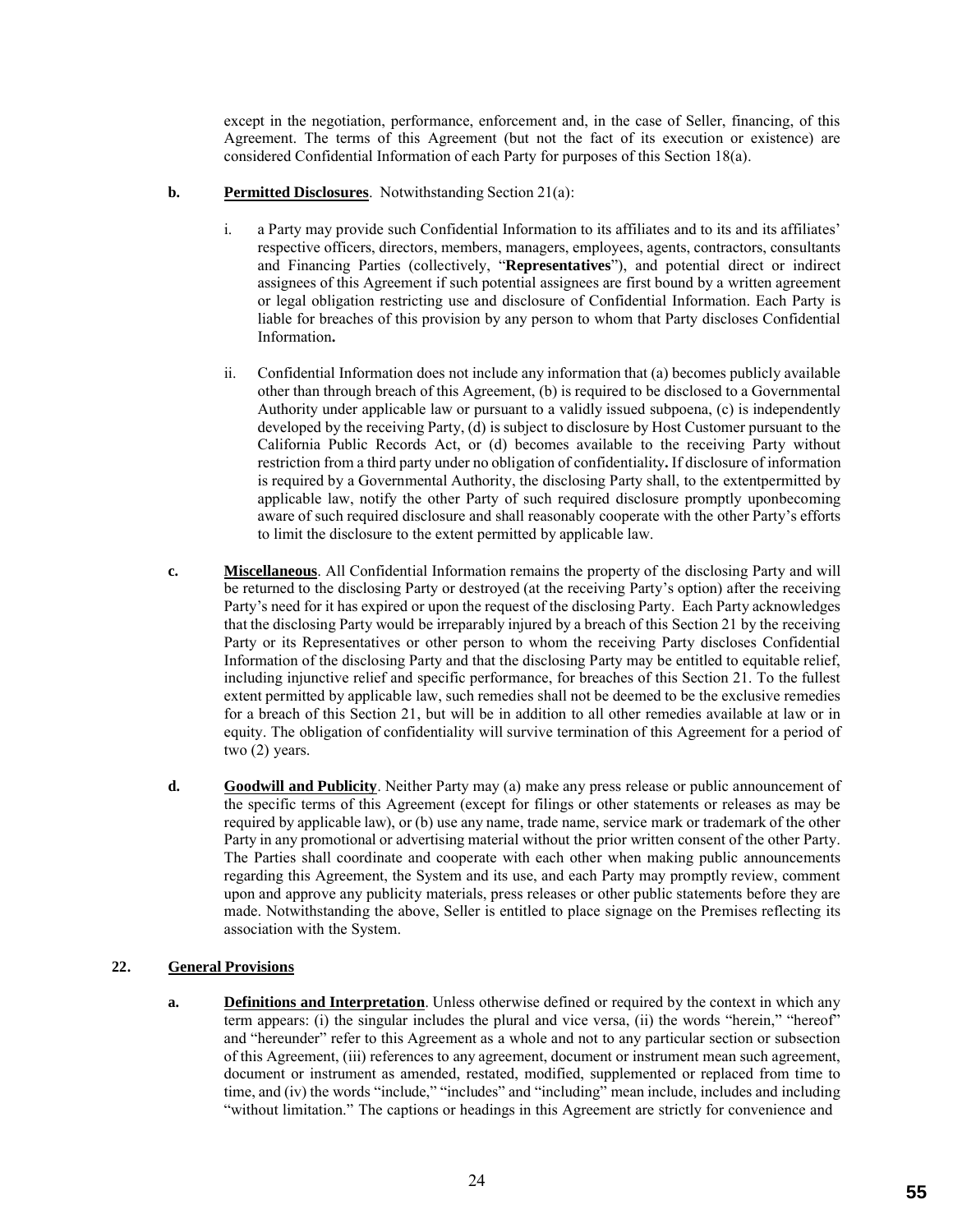will not be considered in interpreting this Agreement. As used in this Agreement, "dollar" and the "\$" sign refer to United States dollars.

- **b. Choice of Law; Dispute Resolution**. The law of the state of California governs all matters arising out of this Agreement without giving effect to conflict of laws principles. Any dispute arising from or relating to this Agreement shall be settled by arbitration in San Francisco, California. The arbitration shall be administered by JAMS in accordance with its arbitration rules, and judgment on any award rendered in such arbitration may be entered in any court of competent jurisdiction. If the Parties agree in writing, a mediator may be consulted before arbitration. The prevailing Party in any dispute arising out of this Agreement is entitled to reasonable attorneys' fees and costs.
- **c. Notices**. All notices under this Agreement shall be in writing and delivered by hand, electronic mail, overnight courier, or regular, certified, or registered mail, return receipt requested, and will be deemed received upon personal delivery, acknowledgment of receipt of electronic transmission, the promised delivery date after deposit with overnight courier, or five (5) days after deposit in the mail. Notices must be sent to the person identified in this Agreement at the addresses set forth in this Agreement or such other address as either Party may specify in writing.
- **d. Survival**. Provisions of this Agreement that should reasonably be considered to survive termination of this Agreement, including, without limitation provisions related to billing and payment and indemnification, will survive termination of this Agreement.
- **e. Further Assurances**. Each Party shall provide such information, execute and deliver any instruments and documents and to take such other actions as may be reasonably requested by the other Party to give full effect to this Agreement and to carry out the intent of this Agreement.
- **f. Waivers**. No provision or right or entitlement under this Agreement may be waived or varied except in writing signed by the Party to be bound. No waiver of any of the provisions of this Agreement will constitute a waiver of any other provision, nor will such waiver constitute a continuing waiver unless otherwise expressly provided.
- **g. Non-Dedication of Facilities**. Nothing in this Agreement may be construed as the dedication by either Party of its facilities or equipment to the public or any part thereof. Neither Party may knowingly take any action that would subject the other Party, or other Party's facilities or equipment, to the jurisdiction of any Governmental Authority as a public utility or similar entity subject to the jurisdiction of the California Public Utilities Commission. Neither Party may assert in any proceeding before a court or regulatory body that the other Party is a public utility by virtue of such other Party's performance under this Agreement. If Seller is reasonably likely to become subject to regulation as a public utility, then the Parties shall use commercially reasonable efforts to restructure their relationship under this Agreement in a manner that preserves their relative economic interests while ensuring that Seller does not become subject to any such regulation. If the Parties are unable to agree upon such restructuring, Seller may terminate this Agreement without further liability under this Agreement except for liabilities accrued before the date of termination and remove the System as allowed by Section 9 of this Agreement.
- **h. Service Contract**. The Parties intend this Agreement to be a "service contract" within the meaning of Section 7701(e)(3) of the Internal Revenue Code of 1986. Host Customer shall not take the position on any tax return or in any other filings suggesting that it is anything other than a purchase of energy services delivered by the System.
- **i. No Partnership**. No provision of this Agreement may be construed or represented as creating a partnership, trust, joint venture, fiduciary or any similar relationship between the Parties. No Party is authorized to act on behalf of the other Party, and neither may be considered the agent of the other.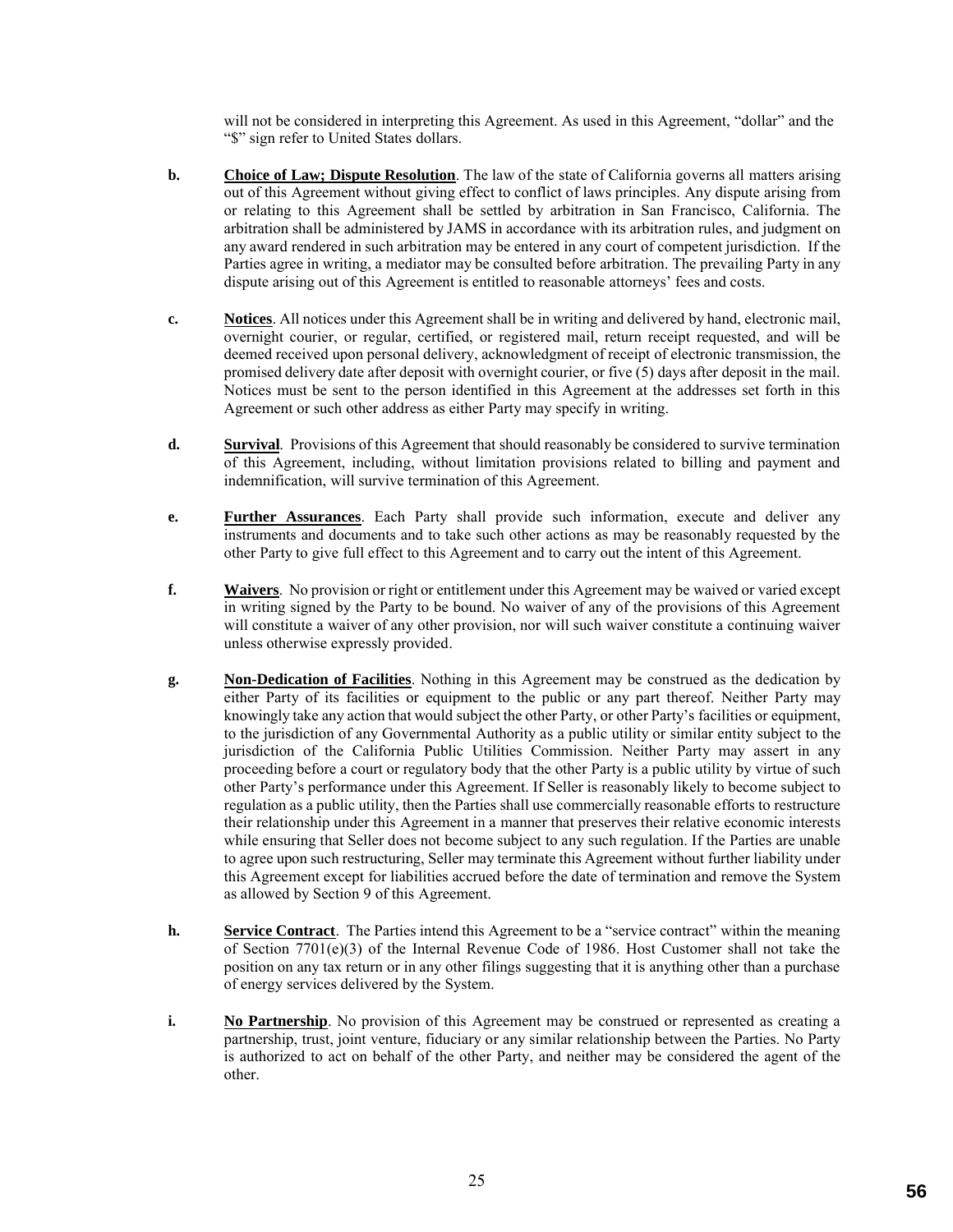- **j. Entire Agreement, Modification, Invalidity, Captions**. This Agreement constitutes the entire agreement of the Parties regarding its subject matter and supersedes all prior proposals, agreements, or other communications between the Parties, oral or written. This Agreement may be modified only by a writing signed by both Parties. If any provision of this Agreement is found unenforceableor invalid, such provision shall not be read to render this Agreement unenforceable or invalid as a whole. In such event, such provision shall be rectified or interpreted to best accomplish its objectives within the limits of applicable law.
- **k. Forward Contract**. The transaction contemplated under this Agreement constitutes a "forward contract" within the meaning of the United States Bankruptcy Code, and the Parties further acknowledge and agree that each Party is a "forward contract merchant" within the meaning of the United States Bankruptcy Code.
- **l. No Third-Party Beneficiaries**. Except as otherwise expressly provided herein, this Agreement and all rights hereunder are intended for the sole benefit of the Parties hereto, and the Financing Parties to the extent provided herein or in any other agreement between a Financing Party and Seller or Host Customer, and do not imply or create any rights on the part of, or obligations to, any other Person.
- **m. Counterparts**. This Agreement may be executed in any number of separate counterparts and each counterpart will be considered an original and together comprise the same Agreement.

End of **Exhibit 4**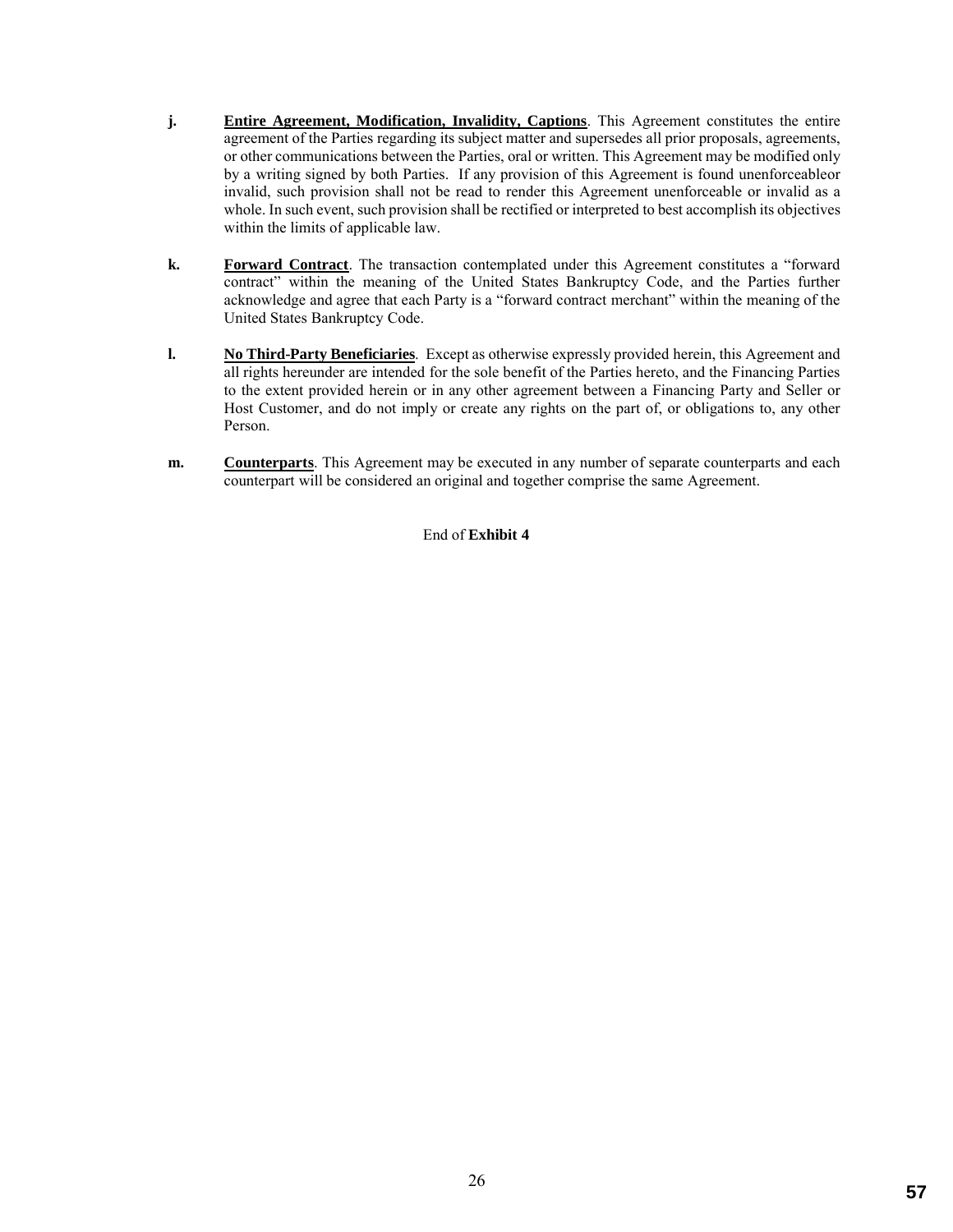# **EXHIBIT 5**

#### **SYSTEM SERVICES**

#### **Energy Services**

#### **Backup Power**.

The System is designed to provide backup power if a power outage occurs during which Host Customer load cannot draw electricity from the grid. The System can only power circuits that the Host Customer has selected and that Seller has approved and connected to the System. The System may be unable to power the entire load at the Premises during a power outage and depending on energy consumption Host Customer may have limited energy andduration of operations for the System. When Seller causes the System to discharge, Seller shall ensure that at least 20% of the System energy capacity remains after such discharge is complete. Upon receiving advance notice of planned grid outage events, Seller will use commercially reasonable efforts to fully charge the System in advance ofplanned grid outage events. Seller will follow Prudent Industry Practices to ensure the System is available to providebackup power as described; provided, however, that Seller cannot guarantee the System will perform in every outage or provide backup power for an entire given outage. **In addition, if Host Customer is powering medical equipment using the System, Host Customer should also provide a secondary power source to the medical equipment and take additional measures should there be an outage and the System is not operational.**

"*Prudent Industry Practices*", as applied to the System, means the practices, methods, acts, equipment, specifications and standards of safety, as the same may change from time to time, as are used or approved by a significant portion of the residential generation or storage industry that operate battery storage systems that are similar in size and type as the System as good, safe and prudent practices for such systems with commensurate standards of safety, performance, dependability and economy, as adjusted for the circumstances existing at the timeany decision is made or action is taken, and following applicable laws, permits and equipment manufacturers' recommendations. Prudent Industry Practices are not intended to be the same as optimum practices, methods or actsto the exclusion of all others, but rather to be within a spectrum of good and proper practices, methods, and acts.

#### **Demand Charge Management**

If Host Customer is on a rate schedule that features demand charges or changes to such a rate schedule, Seller will follow Prudent Industry Practices when operating the System to lower Host Customer's monthly demand charges by discharging energy from the System during periods when the System algorithms anticipate Host Customer will be setting monthly peak demand, subject to the requirements of any utility program. Notwithstanding the foregoing, Seller does not guarantee savings on Host Customer's utility bill or any specified level of performance from Seller's demand charge management.

#### **Time-Of-Use Management**.

If Host Customer is on a time-of-use rate schedule or changes to such a schedule, Seller will follow Prudent Industry Practices when operating the System to lower Host Customer's energy charges by discharging energy from the System during peak price periods, subject to the requirements of any utility program. Notwithstanding the foregoing,Seller does not guarantee savings on Host Customer's utility bill or any specified level of performance from Seller's timeof-use management.

### **Solar Self-Consumption.**

If the System is paired with a solar energy system, Seller will follow Prudent Industry Practices when operating the System, subject to the requirements of any utility program. Notwithstanding the foregoing, Seller does not in any way guarantee that energy generated by Host Customer's solar energy system will be available at a time later than the moment it is produced.

### **System Performance Monitoring**.

Seller will install and maintain metering and monitoring equipment. Seller will remotely monitor, analyze, and store data about the state and performance of the System and use this data, including to: provide the System Services, support any manufacturer warranty claims, ensure and demonstrate compliance with any utility or government

requirements, including but not limited to, compliance with requirements of a utility program and any applicable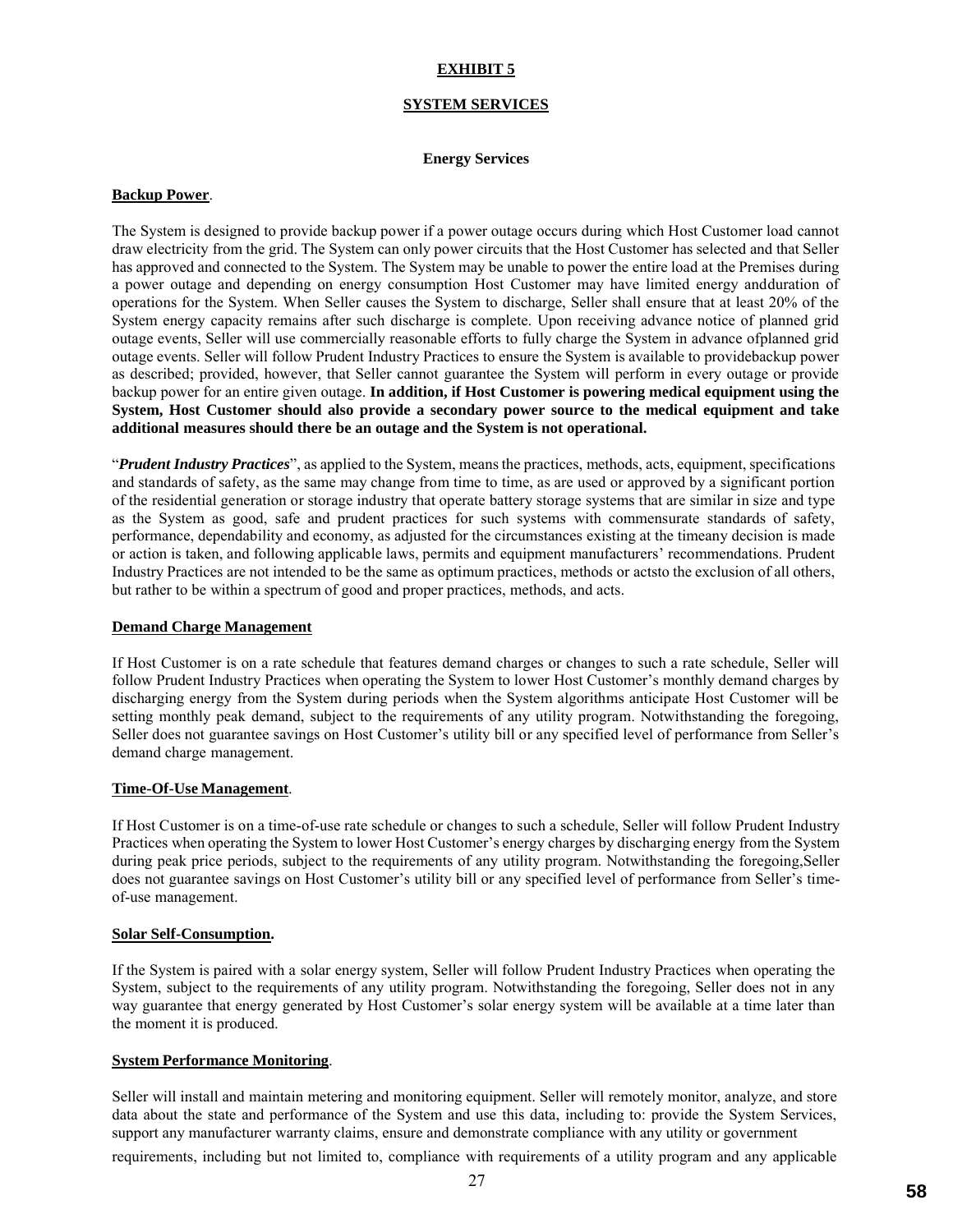incentive programs, and/or determine when repair services are necessary. Seller shall provide problem diagnosis, onsite repair and preventative maintenance for the BESS to ensure continued performance of the BESS throughout the Warranty Term.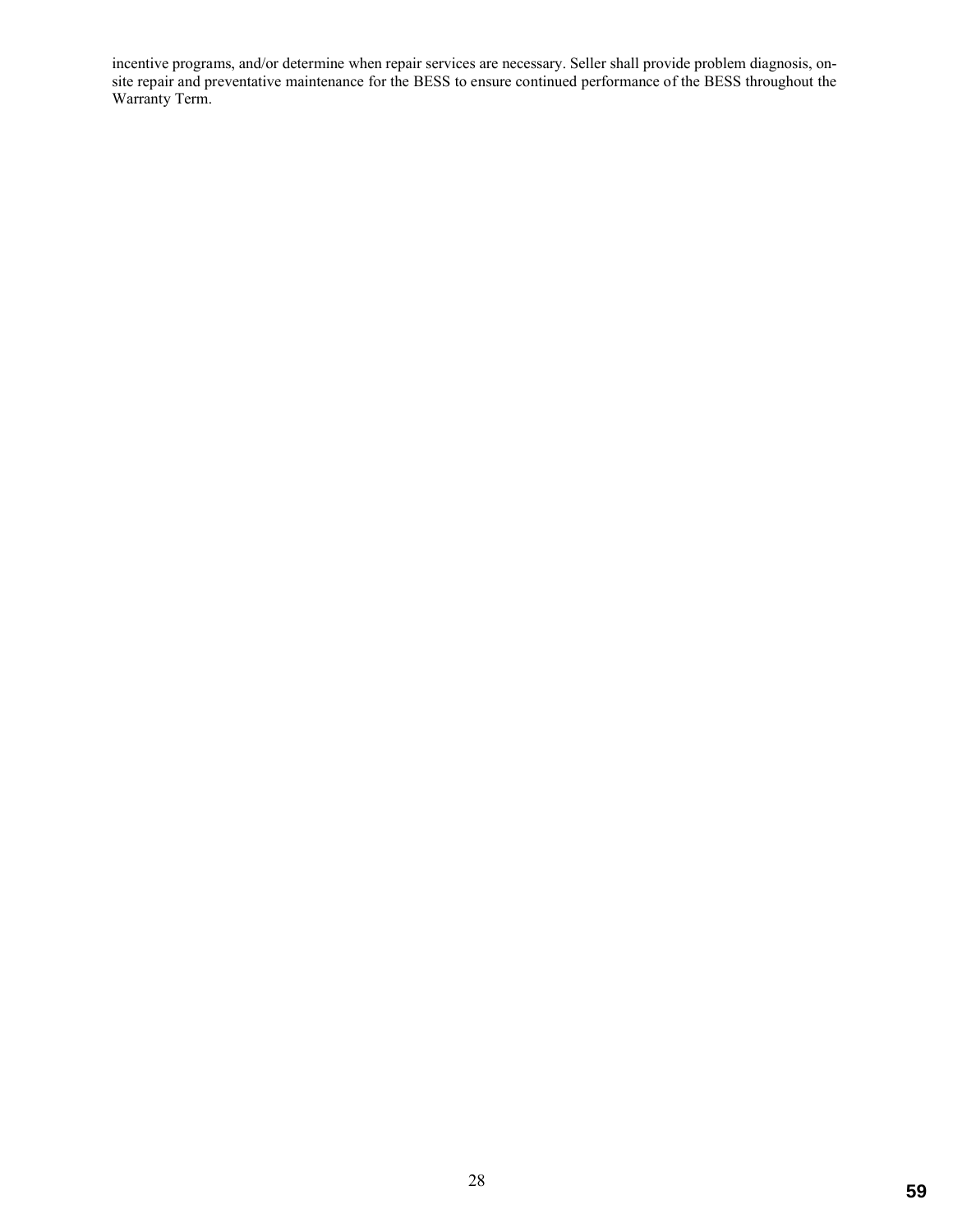# **Amended and Restated Energy Services Agreement**

This Amended and Restated Energy Services Agreement (this "**Agreement**") is entered into by the parties listed below (each a "**Party**" and collectively the "**Parties**") as of the date signed by Seller below (the "**Effective Date**"). This Agreement replaces in its entirety the Energy Services Agreement executed by the Parties on May 11, 2021 as amended on August 10, 2021 and represents the definitive agreement of the Parties.

| <b>Host Customer:</b> |                                           | Seller:                  |                                  |
|-----------------------|-------------------------------------------|--------------------------|----------------------------------|
| Name                  | Nevada Irrigation District Business       | Name                     | <b>GSR-BTM LLC</b>               |
| and                   | Center                                    | and                      | 1515 7 <sup>th</sup> Street #049 |
| Address               | 1036 W Main Street                        | Address                  | Santa Monica, CA 90401           |
|                       | Grass Valley, CA 95945                    |                          | Attention: Phillip Suna          |
|                       | Attention: Doug Roderick                  |                          |                                  |
|                       | Site Address:                             |                          |                                  |
|                       | 13733 Loma Rica Drive                     |                          |                                  |
|                       | Grass Valley, CA 95945                    |                          |                                  |
|                       |                                           |                          |                                  |
| Phone                 | 530-273-6185                              | Phone                    | $(888)$ 465-1784                 |
| Fax                   | None                                      | Fax                      | None                             |
| E-mail                |                                           | E-mail                   | phillip@swellenergy.com          |
| Premises Ownership    | Host Customer $[X]$ owns $[ ]$ leases the | <b>Additional Seller</b> |                                  |
|                       | Premises.                                 | Information              |                                  |
|                       |                                           |                          |                                  |
|                       | List Premises Owner, if different from:   |                          |                                  |
|                       | Host Customer: $n/a$                      |                          |                                  |
|                       |                                           |                          |                                  |
| <b>Tax Status</b>     | Tax-exempt                                |                          |                                  |
| Project Name          | Loma Rica Water Plant                     |                          |                                  |

This Agreement sets forth the terms and conditions of the purchase and sale of the services provided from the battery energy storage system described in **Exhibit 2** (the "**System**") and installed on the real property comprising Host Customer's premises described or depicted in Schedule A to **Exhibit 2** (the "**Premises**"), including any buildings and other improvements on the Premises other than the System (the "**Improvements**").

The exhibits listed below are incorporated by reference and made part of this Agreement.

| Pricing                                          |
|--------------------------------------------------|
| System Description, Delivery Point, and Premises |
| <b>Host Customer Information</b>                 |
| General Terms and Conditions                     |
| Definition of Services                           |
|                                                  |

# **Host Customer: NEVADA IRRIGATION DISTRICT Seller: GSR-BTM LLC**

| Signature:                                                                                         |       |
|----------------------------------------------------------------------------------------------------|-------|
| Name:<br>the control of the control of the control of the control of the control of the control of |       |
| Title:<br><u> 1980 - Johann Johann Storm, meil am der Schwarzer (d. 1980)</u>                      |       |
| Date:                                                                                              | Date: |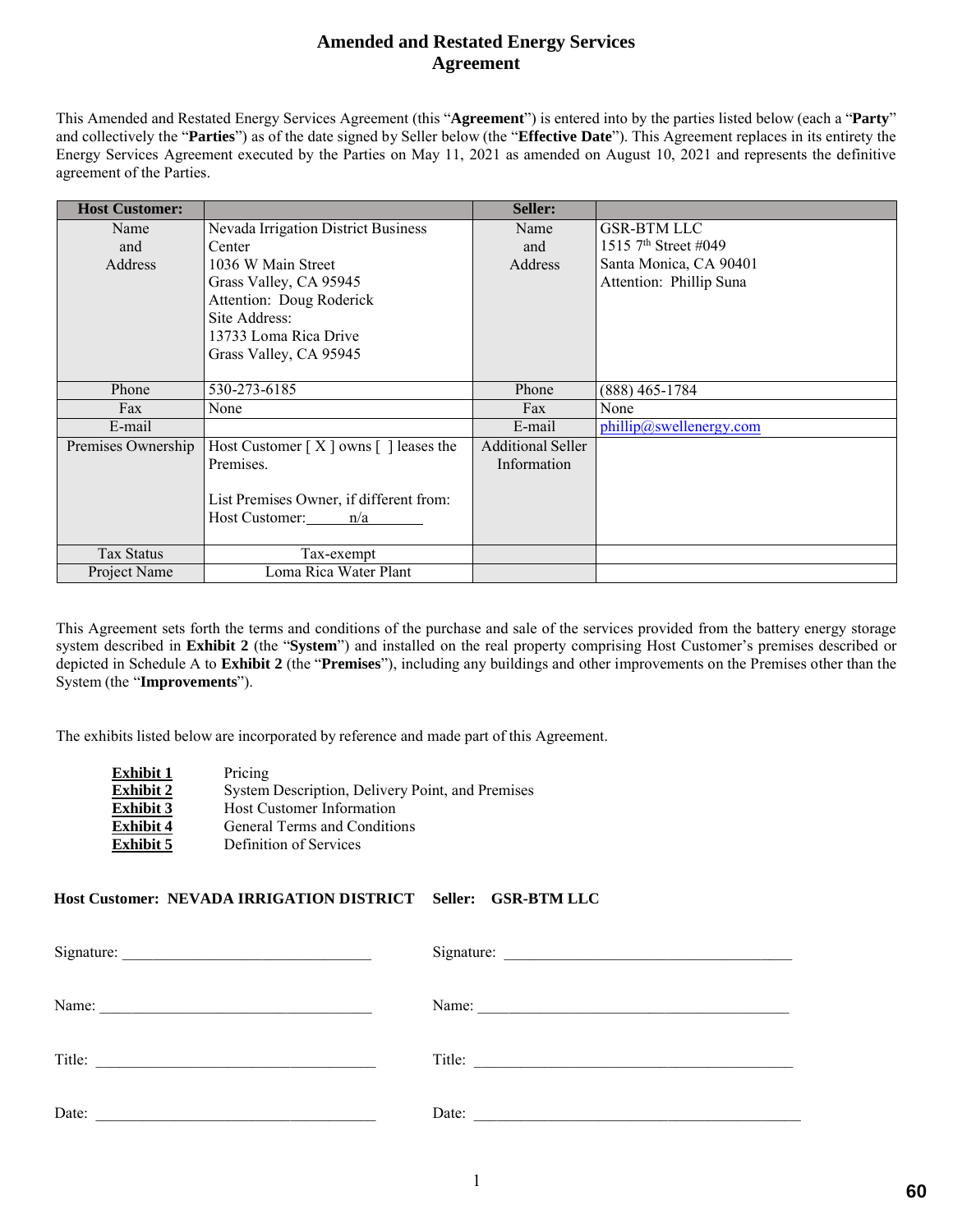# **EXHIBIT 1**

# **Pricing**

- **1. Initial Operating Term**: Ten (10) years, beginning on the Commercial Operation Date (the "**Initial Operating Term**").
- **2. Additional Operating Term**: Up to one (1) additional term of five (5) years at a price to be agreed by the Parties beginning on the expiration of the Initial Operating Term (the "**Additional Operating Term**").
- **3. Contract Price**: Self Generation Incentive Program (SGIP) Payments are assigned by Host Customer to Seller and paid by SGIP Program Administrator directly to Seller in accordance with the General Terms and Conditions of this Agreement. The table below delineates anticipated SGIP Payments to be paid directly to Seller by SGIP Program Administrator and payments paid by Host Customer to Seller. Host Customer shall have no obligation whatsoever to pay Seller amounts under the column titled "From SGIP Program Administrator to Seller." Payments from Host Customer to Seller for shared Grid Service payments, if any, and shared Utility Bill Cost Savings are not components of Contract Price and are addressed in **Exhibit 4**

| <b>Operating Term</b><br><b>Contract Year</b> | \$/year (from SGIP Program<br><b>Administrator to Seller)</b> | \$/year<br>(from Host Customer) |  |  |
|-----------------------------------------------|---------------------------------------------------------------|---------------------------------|--|--|
|                                               | \$219,925.00                                                  | \$0                             |  |  |
|                                               | \$43,985.00                                                   | \$0                             |  |  |
|                                               | \$43,985.00                                                   | \$0                             |  |  |
|                                               | \$43,985.00                                                   | \$0                             |  |  |
|                                               | \$43,985.00                                                   | \$0                             |  |  |
|                                               | \$43,985.00                                                   | \$0                             |  |  |
|                                               | \$0                                                           | \$0                             |  |  |
|                                               | \$0                                                           | \$0                             |  |  |
| q                                             | \$0                                                           | \$0                             |  |  |
| 10                                            | \$0                                                           | \$0                             |  |  |
| <b>Total</b>                                  | \$439,850.00                                                  | \$0                             |  |  |

The first year of the Initial Operating Term shall commence on the Commercial Operation Date, and each subsequent Operating Term Contract Year shall commence on the anniversary of the Commercial Operation Date.

- **4. Contract Price Assumptions**. The Contract Price is based on the following assumptions, revisions to these assumptions may cause consideration of a 'Contract Price Update' described below:
	- a. Interconnection costs for the System will not exceed **\$20,000** in the aggregate.
	- a. All prices in this Agreement are calculated based on an Upfront Payment of \$219,925.00 and a Performance Based Payment of \$43,985.00 paid shortly after the end of each of the first five Contract Years of System operations. The Seller posted the SGIP 5% Deposit for this System in the amount of \$21,992.50. The SGIP Program Administrator will refund this deposit directly to Seller shortly after the Commercial Operation Date.
	- b. The System is sized and configured as defined by **Exhibit 2**.
	- c. Total Eligible Project Cost: SGIP program rules require that this Agreement state the Total Eligible Project Cost. The Total Eligible Project Cost for the BESS as defined by SGIP program rules is \$439,850.00.
- **5. Contract Price Exclusions**. Unless Seller and Host Customer have agreed otherwise in writing, and except as otherwise provided in Section (i) of **Exhibit 2**, Seller is not responsible for unexpected and atypical expenses unforeseen as of the Effective Date. Examples of such expenses may include, but are not limited to, unforeseen groundwork (including excavation and circumvention of underground obstacles), upgrades or repair to customer or utility electrical infrastructure (including client or utility service, transformers, substations, poles, breakers, reclosers, and disconnects) and changes in System design caused or requested by Host Customer, which materially impact installation costs and that are caused by any inaccuracy or ambiguity in information provided by Host Customer including information related to building plans and specifications.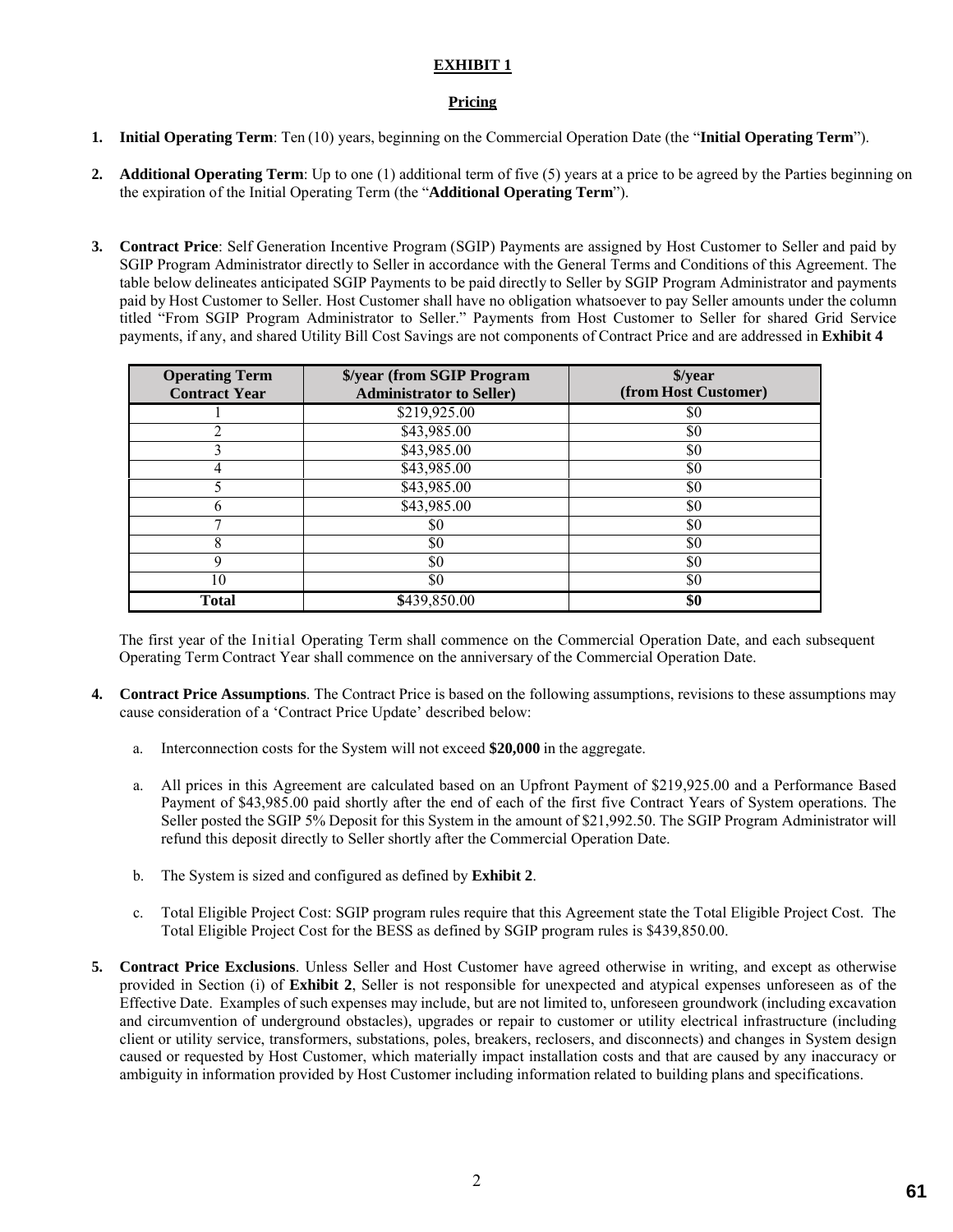- **6. Termination Payment Schedule**. In the event of early Termination of the Agreement by Host Customer for reasons other than a Seller Event of Default or for delay as stated in Section 2(d) of **Exhibit 4**:
	- b. if on or after the Effective Date through SGIP Program Administrator issuance of the final Incentive Claim Form (ICF) approval letter<sup>1</sup>, Host Customer must repay Seller the SGIP 5% Deposit indicated in Section 4(b) and reasonable and documented out-of-pocket and direct overhead costs incurred by Seller to advance development of the System.
	- a. if after SGIP Program Administrator issuance of the final Incentive Claim Form (ICF) approval letter and commencement of the Operating Term, but prior to end of the Contract Term, the Host Customer shall pay Termination Payment that is equal to the amount in the corresponding Operating Term Contract Year listed in the Termination Payment Schedule below plus Seller's actual reasonable cost incurred to remove the System from the Premises. For the avoidance of doubt, Host Customer shall be obligated to pay only the amount corresponding to the year of termination. The Termination Payment obligation shall not be cumulative. Regarding System removal upon early Termination, Seller will provide open book accounting of any third-party costs incurred and shall not apply any margin or markup to such third-party costs.

| <b>Operating Term</b><br><b>Contract Year</b> | <b>Termination Payment (\$)</b> |
|-----------------------------------------------|---------------------------------|
|                                               | \$219,925.00                    |
|                                               | \$175,940.00                    |
|                                               | \$131,955.00                    |
|                                               | \$87,970.00                     |
|                                               | \$43,985.00                     |
|                                               | \$0                             |
|                                               | \$0                             |
| 8                                             | \$0                             |
| Q                                             | \$0                             |
|                                               | SC.                             |

The first year of the Operating Term shall commence on the Commercial Operation Date, and each subsequent Operating Term Contract Year shall commence on the anniversary of the Commercial Operation Date.

<sup>&</sup>lt;sup>1</sup> Per the SGIP Handbook, Seller will submit the final Incentive Claim Form to SGIP Program Administrator after the Project is installed, interconnected and operational. SGIP Administrator may schedule and conduct a site visit before issuing the final ICF approval letter which begins the incentive payment process.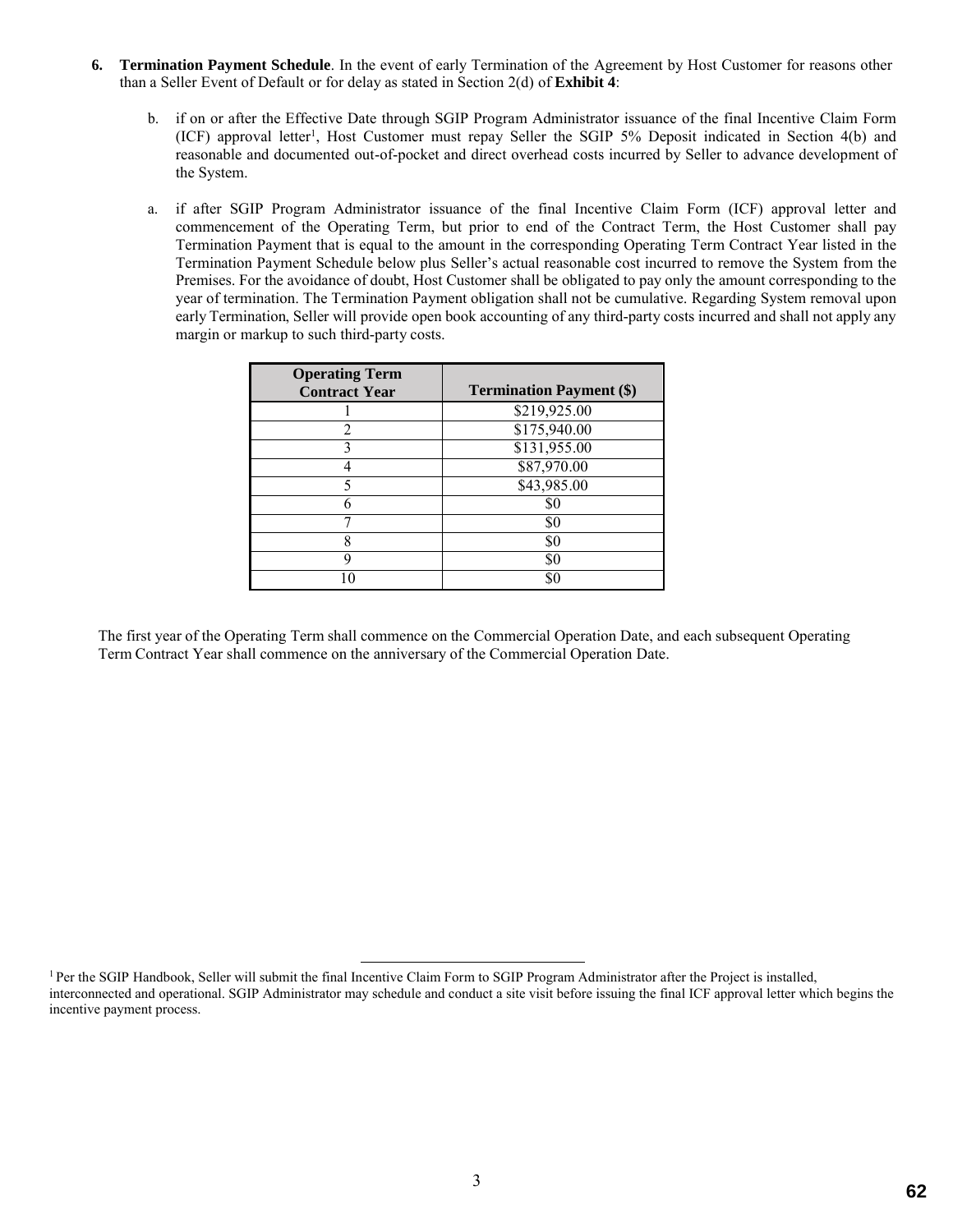# **EXHIBIT 2**

### **System Description, Delivery Point, and Premises**

- **a. System Location:** 13733 Loma Rica Drive Grass Valley, CA 95945
- **b. System Size (AC kW):** 116kW
- **c. Expected First Year Energy Capacity (kWh):** 464 kWh
- **d. Expected Installation: Indoor [ ] Outdoor [X] Location** Near the south side of the existing building on site close to the electrical switchboard located in the dirt not on top of any major utilities. Placement will maintain adequate room for traffic flow and access to building. Bollards to be used to protect equipment.

### **e. Expected Battery Energy Storage System**

| <b>Manufacturer/Model</b> | Quantity |
|---------------------------|----------|
| Tesla Powerpack 4-hr      |          |

- **f. Facility and System Description:** As described in **Exhibit 2**, **Attachment A**
- **g. Description of Delivery Point:** Equipment to tie-in to main service switchboard after existing main disconnect. A relay is to be used on main disconnect to isolate the mains service switchboard from the grid if the existing disconnect can be controlled by a shunt trip and mechanical recloser. Other means might be necessary to isolate the system if the disconnect cannot be remotely controlled.
- **h. Description of back-up power capabilities in the event of loss of grid power including any circuit relocations identified as necessary:** The system is being designed to cover the existing peak demand loads and will backup the main distribution switchboard as it is currently loaded. No additional circuit relocation will be required.
- **i. Description of cost items not included in Contract Price, if any:** None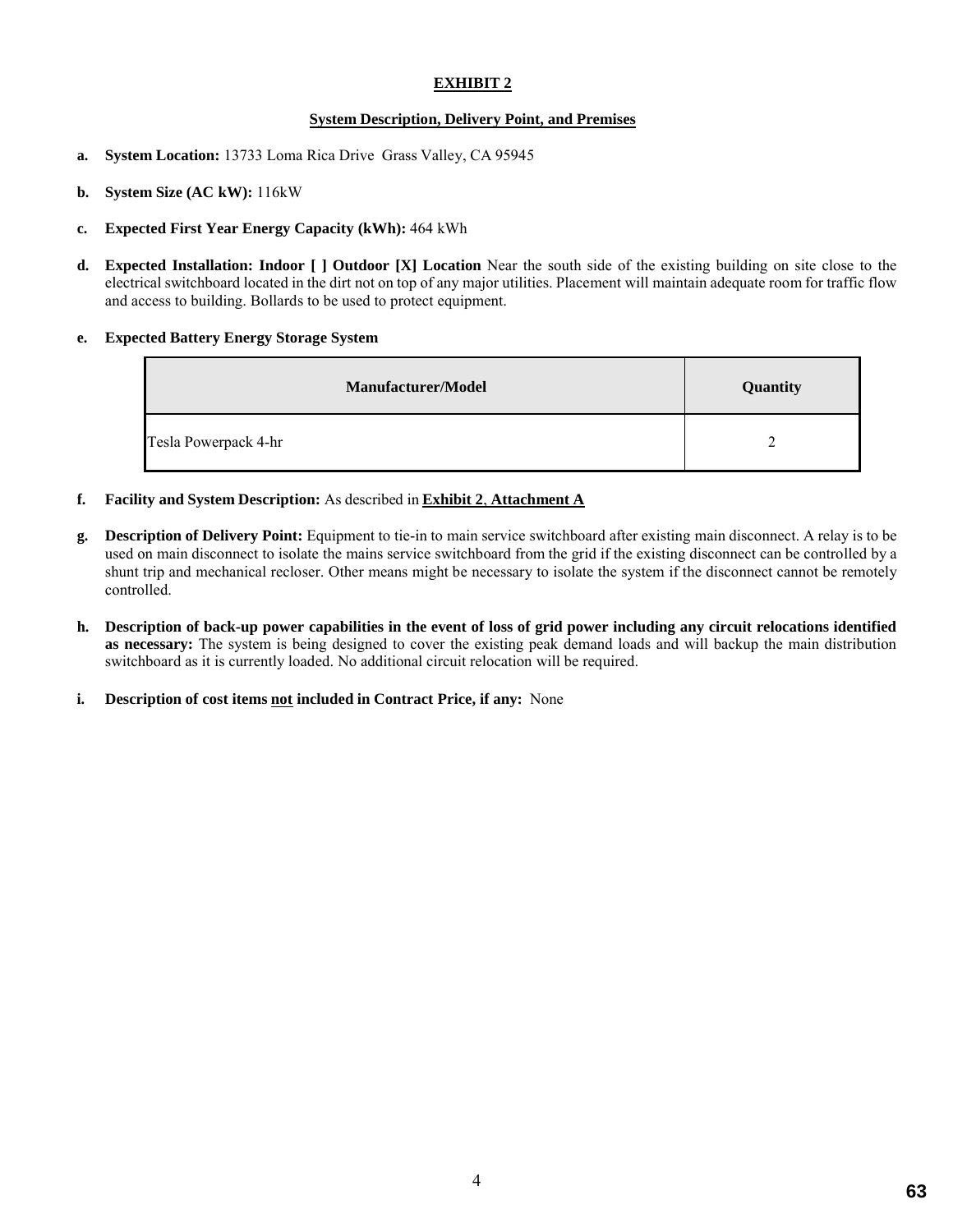#### **EXHIBIT 2, Attachment A:**

## **Facility and System Description**

Pressure filter water treatment plant. Installation of two (2) Tesla Powerpack 4-hr with one (1) Tesla Power Converter cabinet housing two 70kVA Tesla Powerstages. The system is to be controlled by one (1) Tesla Site Controller that will monitor battery output and site demand using two (2) Accuvim IIR meters. Power converter to feed one (1) generation subpanel with circuits to power the controller and meters. The generation subpanel to feed a utility approved fused disconnect located within 10' of the existing meter; disconnect can be used to manually shutdown the battery system. The disconnect will feed the main service switchboard. One (1) SEL 700G relay controlled by the controller will be installed to remotely operate the existing 800A main disconnect for isolation purpose: main disconnect will continue to remain operational as a manual shutofffor the site. All equipment to be installed on concrete pad with seismic anchors to meet code. Equipment to be protected with bollards on all sides exposed to vehicle traffic.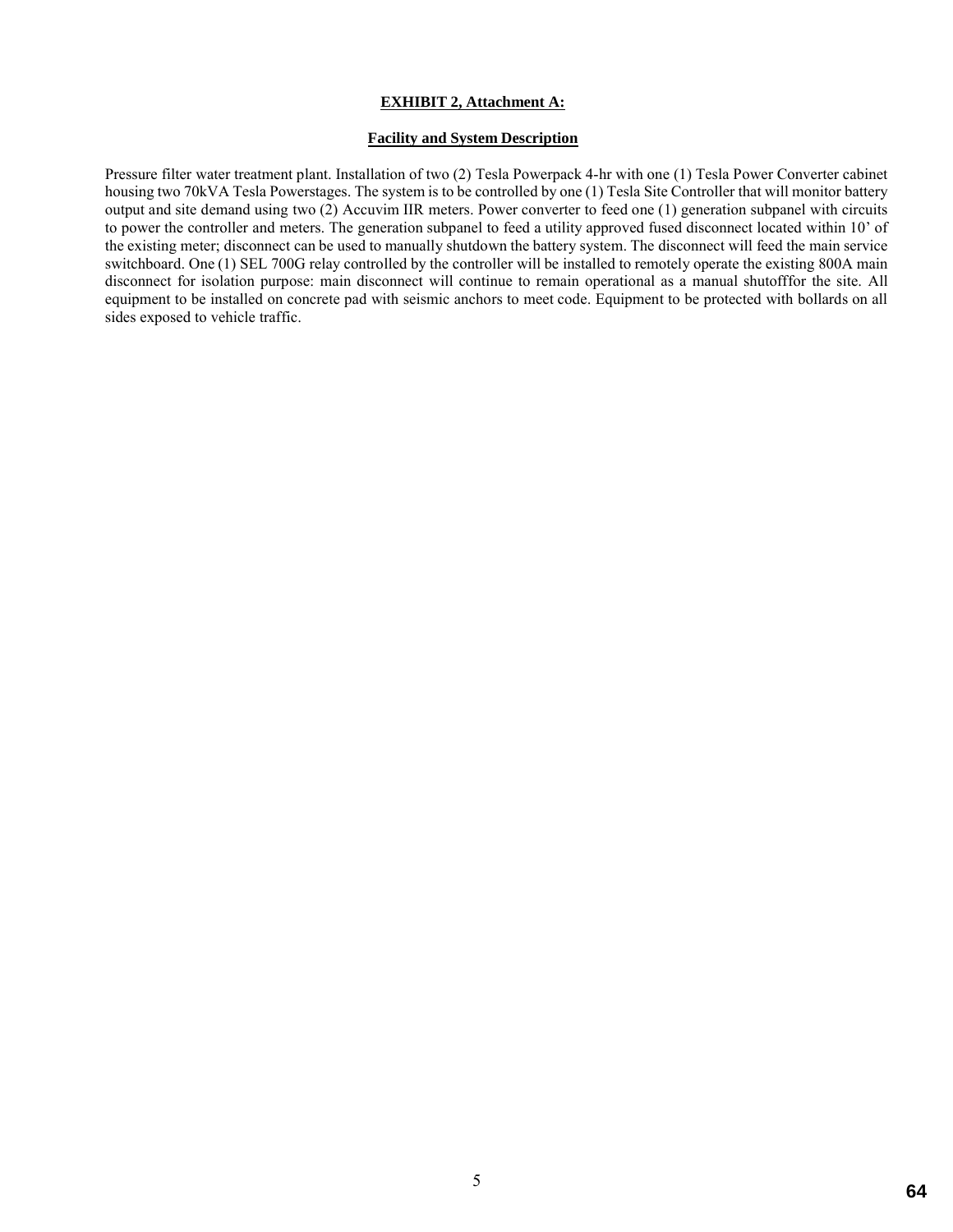# **EXHIBIT 3**

# **Host Customer Information**

Within 10 days following the execution of this Agreement, Host Customer will supply Seller with the following information:

| <b>Host Customer Information</b>        |                                                                         |        |                                                                                                                                                                                                                             |                         |                           |                                                                |            |
|-----------------------------------------|-------------------------------------------------------------------------|--------|-----------------------------------------------------------------------------------------------------------------------------------------------------------------------------------------------------------------------------|-------------------------|---------------------------|----------------------------------------------------------------|------------|
| <b>Name: Host Customer</b>              |                                                                         |        |                                                                                                                                                                                                                             | Tax ID: (if applicable) |                           |                                                                |            |
| Nevada Irrigation District              |                                                                         |        |                                                                                                                                                                                                                             |                         |                           |                                                                |            |
| Previous & Other Names (if applicable): |                                                                         |        |                                                                                                                                                                                                                             |                         | Website: www.nidwater.com |                                                                |            |
| <b>Address: 1036 W Main Street</b>      |                                                                         |        |                                                                                                                                                                                                                             |                         |                           |                                                                |            |
| <b>City, State, Zip Grass Valley</b>    |                                                                         | CA     |                                                                                                                                                                                                                             |                         | 95945                     |                                                                |            |
| <b>Phone Number: 530-273-6185</b>       |                                                                         |        |                                                                                                                                                                                                                             |                         |                           |                                                                |            |
| <b>Entity Type</b><br><b>Check One:</b> | S-Corp                                                                  | C-Corp | Partnership                                                                                                                                                                                                                 | <b>Sole Prop</b>        | <b>LLC</b>                | <b>LLP</b>                                                     | Othe<br>rX |
| Address above                           | <b>Property Address for Battery Installation:</b>                       |        | State:                                                                                                                                                                                                                      | Zip Code:               |                           | <b>Property Owned</b><br>byApplicant<br>X YES<br>NO<br>$\circ$ |            |
| <b>Property Type</b><br>Water treatment |                                                                         |        | If Not Applicant, Name of Property Owner, address, phone number and email.                                                                                                                                                  |                         |                           |                                                                |            |
|                                         |                                                                         |        | Information Requested: Please submit the information required below via electronic format to info@gsr-energy.com.                                                                                                           |                         |                           |                                                                |            |
|                                         | Corporate Records / Formation Documentation                             |        |                                                                                                                                                                                                                             |                         |                           |                                                                |            |
| $\Box$                                  | documents (If applicable).                                              |        | Copy of Articles of Incorporation, Partnership Agreement, Fictitious Name Statement or Organizational formation                                                                                                             |                         |                           |                                                                |            |
| <b>Financial Statements</b>             |                                                                         |        |                                                                                                                                                                                                                             |                         |                           |                                                                |            |
| $\Box$                                  | Statement, Cash Flow).                                                  |        | If readily available, last two (2) years of CPA audited, reviewed, compiled statements (Balance Sheet, Income                                                                                                               |                         |                           |                                                                |            |
| <b>Real Estate Documents</b>            |                                                                         |        |                                                                                                                                                                                                                             |                         |                           |                                                                |            |
| $\Box$                                  | Demonstration of Ownership of Premises or Lease with Premises Fee Owner |        |                                                                                                                                                                                                                             |                         |                           |                                                                |            |
| $\Box$                                  | Copies of Liens or Third-Party Security Interests in the Premises       |        |                                                                                                                                                                                                                             |                         |                           |                                                                |            |
|                                         |                                                                         |        | If Host Customer is not Property Owner, Seller may request Host Customer to provide additional documentation to complete<br>the evaluation process. Seller will notify Host Customer if additional information is required. |                         |                           |                                                                |            |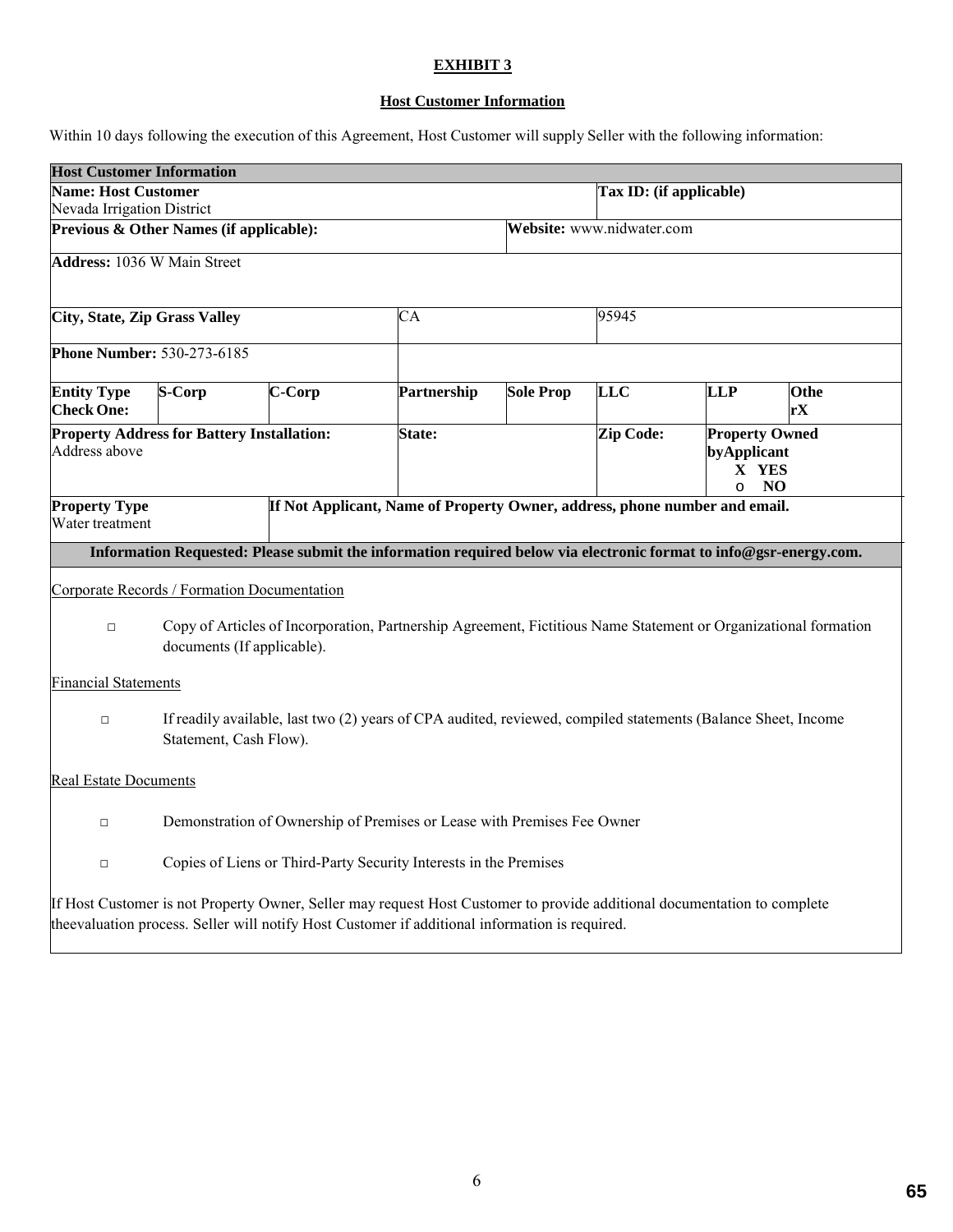# **EXHIBIT 4**

### **General Terms and Conditions**

**1. Purchase and Sale of Services**. Host Customer shall purchase from Seller, and Seller shall sell to Host Customer, the System Services (as defined in this **Exhibit 5**) commencing on Commercial Operation Date and through the Contract Term (as defined in Section 2(a)). Electricity stored by the System shall be delivered to Host Customer at the Delivery Point.

## **2. Term and Termination**.

- **a. Effective Date; Contract Term**. This Agreement is effective as of the Effective Date and the Contract Term consists of two periods, a **Development Term** that starts on the Effective Date and runs up until the Commercial Operation Date and then an **Operating Term** that starts on the Commercial Operation Date. The Initial Operating Term runs for a period of 10 years, unless earlier terminated or extended as providedin this Agreement (collectively, the "**Contract Term**").
- **b. Additional Operating Term**. The Parties may agree in writing to extend this Agreement for one (1) additional 5-year Additional Operating Term at a price to be agreed between the Parties.
- **c. Termination Due to Contract Price Adjustments or Lack of Project Viability**. If, at any time during the Development Term (i) significant additional and unanticipated costs are identified which have not previously been identified pursuant to Section 5 of **Exhibit 1** or which exceed the Contract Price assumptions pursuant to Section 4 of **Exhibit 1**, or Seller determines that the installation of the System will not be technically or financially viable for any other reason, and (ii) the Parties have failed to reach agreement after negotiating a Contract Price adjustment for sixty (60) days following written notice from Seller to Host Customer, either Party may terminate this Agreement by providing ten (10) days' prior written notice to the other Party. Neither Party shall be liable for any damages in connection with such termination. After Commencement of Installation, the Contract Price shall not be subject to further adjustment pursuant to Section 5 of **Exhibit 1** or otherwise.
- **d. Termination by Host Customer for Delay**. Seller will use commercially reasonable efforts to achieve Commencement of Installation at least sixty (60) days prior to the expiration of the SGIP reservation as indicated in the Conditional Reservation Letter for the System, as may be extended by the SGIP Program Administrator. If Seller fails to meet this deadline, Host Customer may terminate this Agreement by providing thirty (30) days' prior written notice to Seller; provided that this Agreement will not terminate pursuant to this Section 2(d) if Seller achieves Commencement of Installation on or before the end of such thirty (30) day notice period. In addition, Host Customer shall not be liable for any damages in connection with such termination.
- **e. Termination for Failure of SGIP**. The state rebate and incentive calculations Seller has provided to Host Customer are estimates. These estimates are based on certain assumptions that may not be applicable based on the circumstances specific to the System. However, actual rebates and incentives may vary based on changes in eligibility requirements, funding availability, and funding rates. No substantial commencement of on-site work shall begin until Seller has received confirmation of a successful SGIP reservation in an amount not less than 100% of the price for materials and labor for installation of the battery storage system. When Seller has received this reservation confirmation, Seller will then request an Incentive Claim Form to be signed by Host Customer. Once the Conditional Reservation Letter is obtained, listing Seller or a financing party determined by Seller as the payee, and the necessary financing is in place to fund the System, Seller will commence work assuming equipment availability. Host Customer shall complete and return any rebate or associated utility program participation paperwork requested by Seller within seven (7) days of receipt. Each Party has the right to terminate this Agreement, without penalty or fee, if Seller determines after the engineering site audit of the Premises that Seller has misestimated the System's total cost. Such termination right will expire at the earlier of (i) one (1) week before the scheduled System installation date and (ii) one (1) month after Seller informs Host Customer in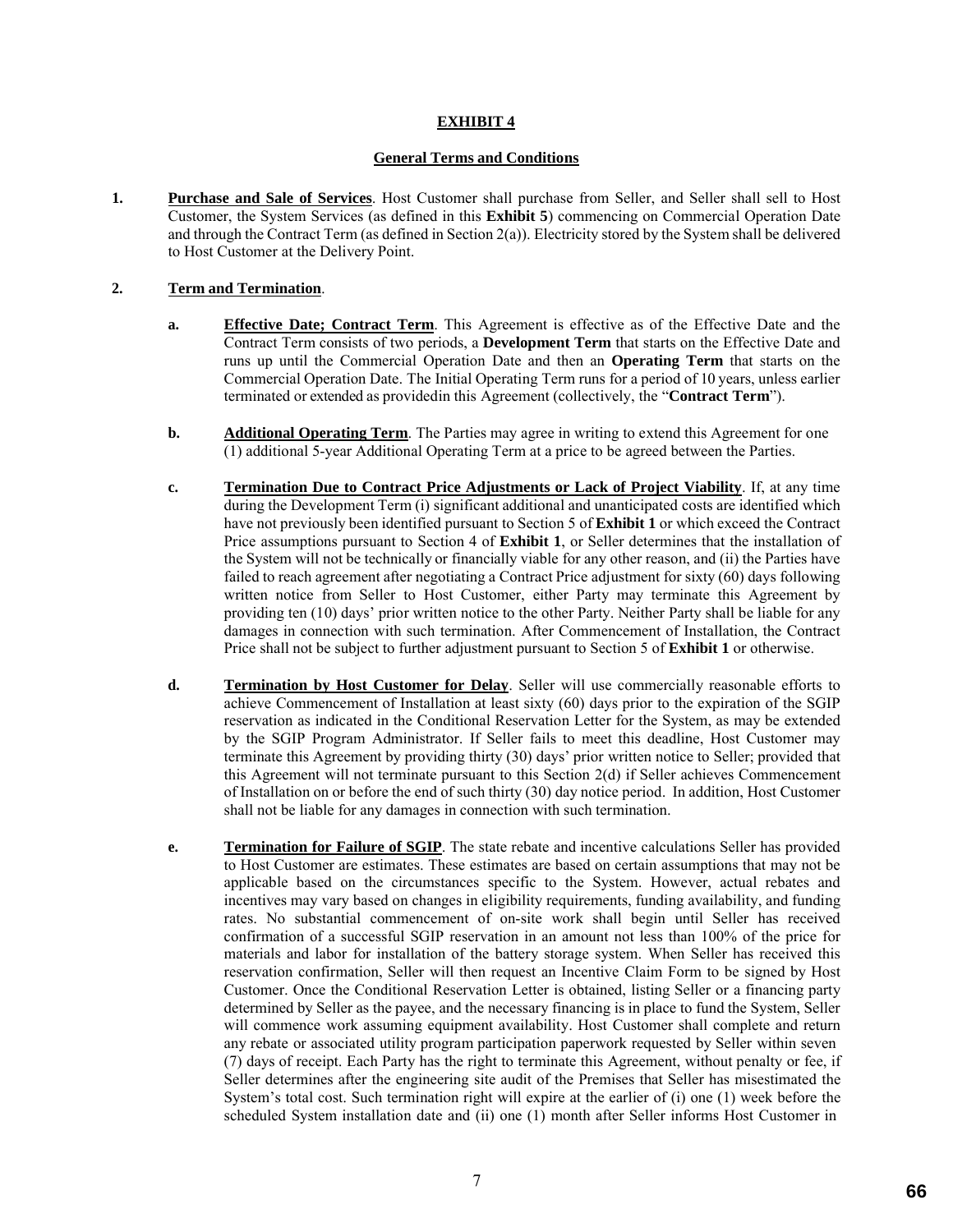writing of the revised cost. Any changes to the System will be documented in a written amendment to this Agreement signed by both Host Customer and Seller. Host Customer authorizes Seller to make corrections to the utility and incentive paperwork to conform to this Agreement or any amendments to this Agreement that are signed by both Parties.

### **3. Billing and Payment; Taxes**.

- **a. Charges**. In accordance with Section 11.a, Host Customer and Seller agree that SGIP Program shall pay Seller as set forth in Section 3 of **Exhibit 1** (the "**Contract Price**"), unless subject to a ContractPrice Update specified in Exhibit 1, Section 4.
- **b. Invoices**. Seller shall invoice Host Customer only if and when some amount is due under this Agreement.
- **c. Payment Terms**. All amounts due under this Agreement are due and payable net thirty (30) days following receipt of invoice. Any undisputed portion of the invoice amount not paid within such thirty (30) day period shall accrue interest at the annual rate of two and one-half percent (2.5%) above the Prime Rate (but not to exceed the maximum rate permitted by law). All payments shall be made in U.S. dollars.
- **d. Taxes**. Seller is responsible for any incremental personal property taxes imposed on the Host dueto installation of the System **("Seller's Taxes**"). Seller shall not be responsible for taxes, if any, assessed on the sale, delivery or consumption of electricity stored by the System.
- **4. Incentives and Environmental Attributes**. As the owner of the System, Seller is entitled to the benefit of, and will retain all ownership interests in the Incentives and Environmental Attributes applicable to the System. Host Customer shall cooperate with Seller in obtaining, securing and transferring all Incentives, if any. Host Customer is not obligated to incur any out-of-pocket costs or expenses in connection with such actions unless reimbursed by Seller. Host Customer shall not make any filing or statements inconsistent with Seller's ownership interests in the Incentives and Environmental Attributes. If any Incentives are paid or delivered directly to Host Customer, Host Customer shall immediately pay or deliver such items or amounts to Seller. For sake of clarity, Seller will be responsible for payment of any deposit required to secure Incentives and if any such deposit is refunded to Host Customer rather than to Seller, Host Customer will immediately pay or deliver such refunded amounts to Seller.

"**Governmental Authority**" means any foreign, federal, state, local or other governmental, regulatory or administrative agency, court, commission, department, board, or other governmental subdivision, legislature, rulemaking board, court, tribunal, arbitrating body or other governmental authority having jurisdiction or effective control over a Party.

"**Incentives**" means (i) a payment paid by a utility or state or local Governmental Authority based in whole or in part on the cost or size of the System such as a rebate, (ii) a performance-based incentive paid as a stream of periodic payments by a utility, state or Governmental Authority based on the production of the System, (iii) investment tax credits, production tax credits, and similar tax credits, grants or other tax benefits(including depreciation deductions) under federal, state or local law, and (iv) any other attributes, commodity, Payments stream or payment in connection with the System (such as ancillary or capacity Payments), in each case of (i) through (iv) relating to the construction, ownership, use or production of energy from the System, provided that Incentives shall not include Environmental Attributes.

"**Environmental Attributes**" means, with respect to the System, any and all presently existing or created in the future credits, benefits, emissions reductions, offsets, and allowances, howsoever entitled, attributable to the operation of the System and its displacement of conventional energy generation.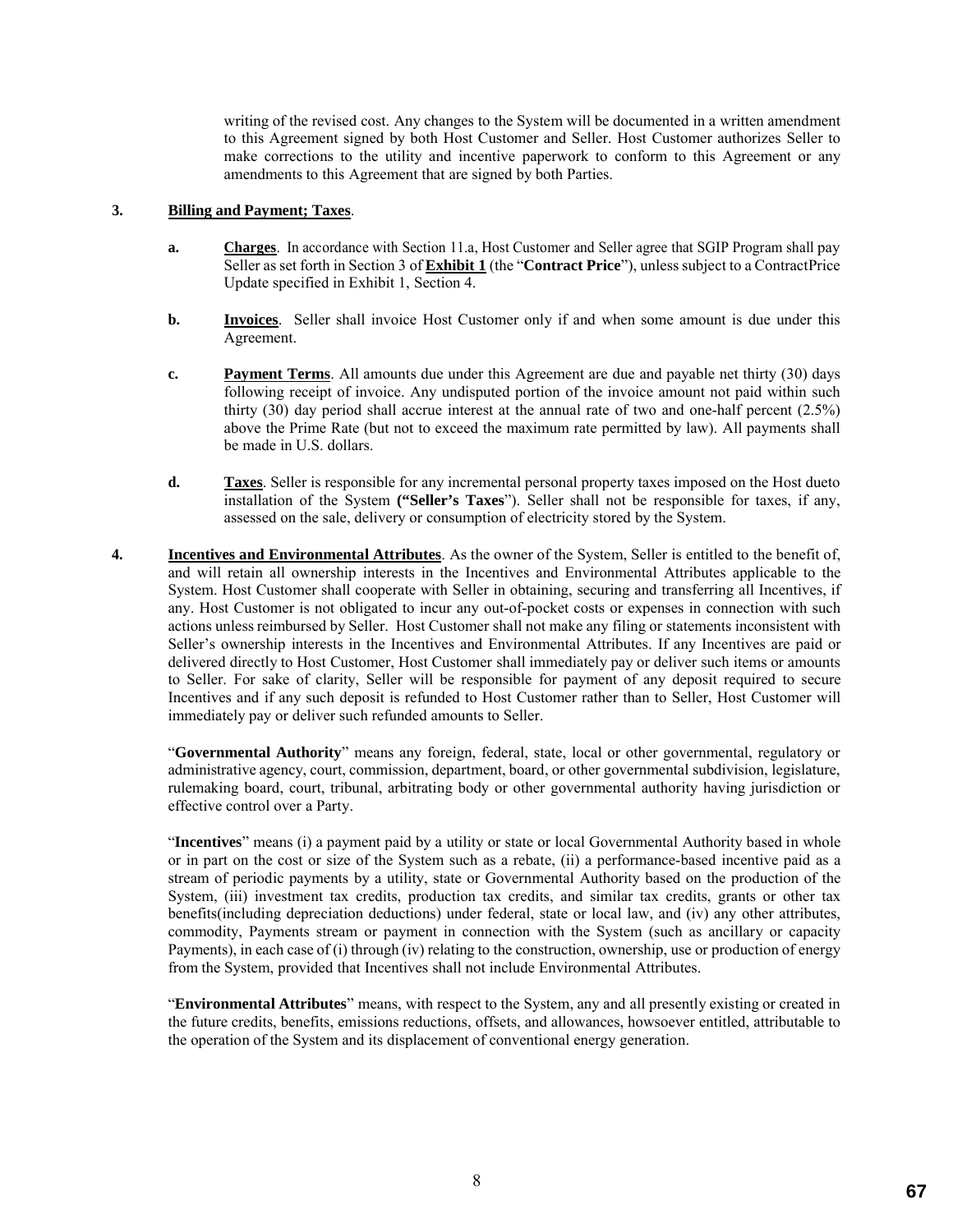## **5. Project Completion**.

- **a. Project Development**. Seller shall diligently pursue the development and installation of the System, subject to Section 2(c) above and the remaining provisions of this Section 5 and Section 6.
- **b. Permits and Approvals**. Seller shall use commercially reasonable efforts to obtain the following at its sole cost and expense (each an "**Approval**"):
	- i. any agreements and approvals from the utility necessary in order to interconnect the System to the utility's electric distribution system.
	- ii. any zoning, land use and building permits required for Seller to construct, install and operate the System; and

Host Customer shall cooperate with Seller's reasonable requests to assist Seller in obtaining such Approvals, including, without limitation the execution of documents required to be provided by Host Customer to the local utility**.** Seller shall not encumber the property or facilities of Host Customer with any agreements or other requirements which would survive the expiration or termination of this Agreement without the first obtaining the express written consent of Host Customer to enter such agreements.

- **c. System Design Approval**. Seller shall provide Host Customer with a copy of the System design for approval before Commencement of Installation. Host Customer shall have thirty (30) days after receipt to approve or disapprove the design. Failure by Host Customer to respond within such thirty (30) day period shall be deemed approval of the design. To disapprove the design, the Host Customer must provide commercially reasonable explanation for such disapproval and clearfeedback on requested changes. Seller shall make commercially reasonable efforts to modify the design and resubmit it for Host Customer's approval. If the Host Customer and Seller cannot reasonably agree on an economically viable System design modification, Seller may terminate thisAgreement under Section 2(c) above.
- **d. Commencement of Installation**. Seller shall exercise commercially reasonable efforts to achieve Commencement of Installation as per **Exhibit 4**, Section 2(a) "**Commencement of Installation**" means the date that Seller or its installation contractor has begun physical installation of the System on the Premises.

# **e. Force Majeure**.

- i. **Force Majeure Event**. If either Party is unable to timely perform any of its obligations (other than payment obligations) under this Agreement in whole or in part due to a Force Majeure Event, that Party will be excused from performing such obligations for the duration of the time that such Party remains affected by the Force Majeure Event; provided, that such Party uses commercially reasonable efforts to mitigate the impact of the Force Majeure Event and resumes performance of its affected obligations as soon as reasonably practical. The Party affected by the Force Majeure Event shall notify the other Party as soon as reasonably practical after the affected Party becomes aware that it is or will be affected by a Force Majeure Event. If the Force Majeure Event occurs during the Operating Term and impacts the ability of the System to deliver electricity to the Delivery Point, the Operating Term will be extended day for day for each day delivery is suspended due to the Force Majeure Event.
- ii. **Extended Force Majeure**. If a Force Majeure Event for which one Party has notified the other Party under paragraph (i) above either: (x) continues for a consecutive period of one hundred eighty  $(180)$  days or more within a twelve  $(12)$  month period; or  $(y)$  is deemed by mutual agreement of the Parties to have rendered repairs to the System impractical; then either Party may terminate this Agreement without either Party having further liability under this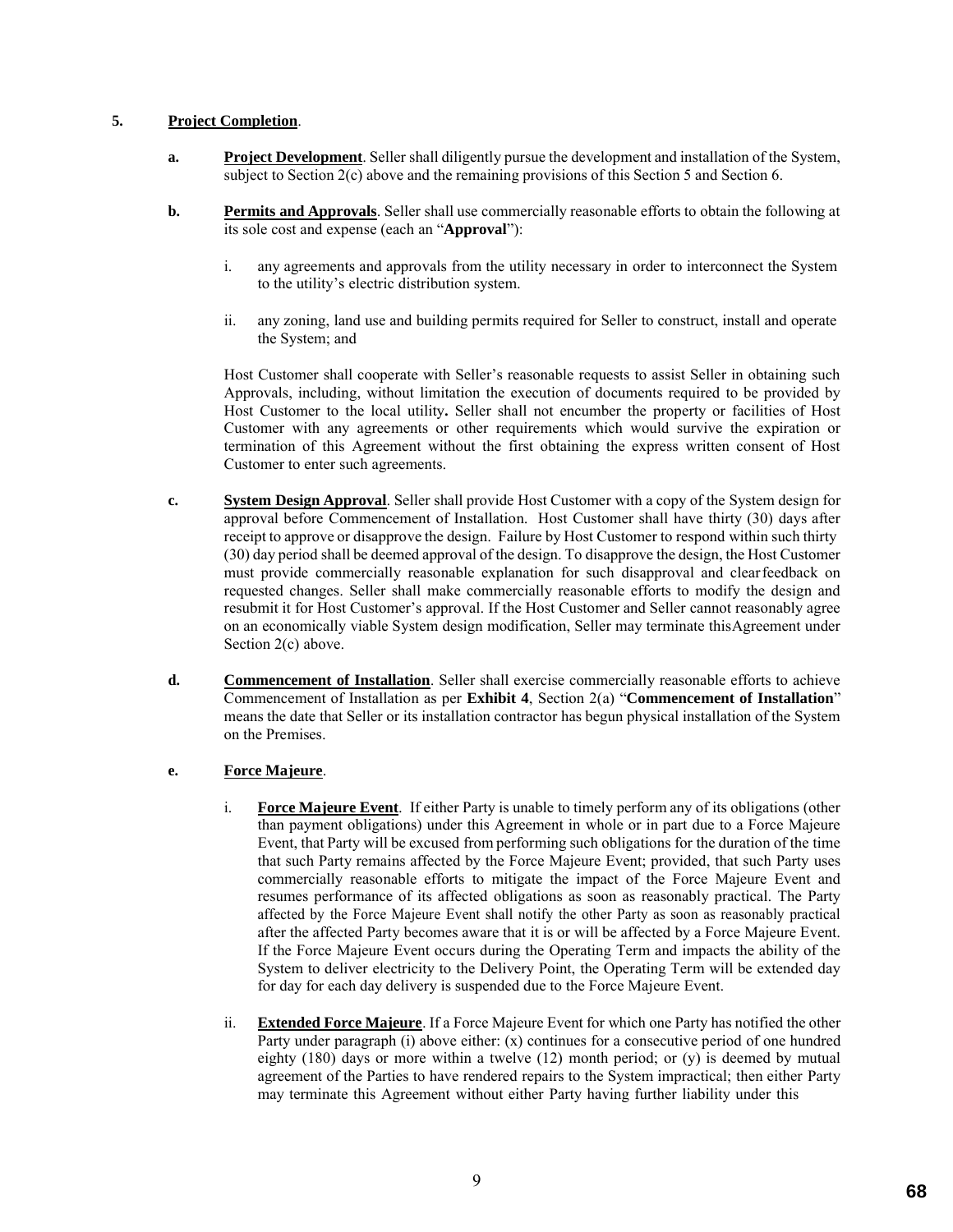Agreement except: (a) liabilities accrued before termination including Seller's responsibility to remove the System as required under Section 9 (but Host Customer shall reimburse Seller for Seller's removal costs if the Force Majeure Event affects Host Customer and Host Customer elects to terminate the Agreement). Notwithstanding the foregoing, if the Force Majeure Event can be corrected through repair or restoration of the System or other actions by Seller and, before expiration of the initial one hundred eighty (180) day period, Seller provides written evidence to Host Customer that it is diligently pursuing such actions, then Host Customer shall not have the right to terminate this Agreement so long as Seller continues to diligently pursue such actions.

- iii. "**Force Majeure Event**" means any event or circumstance beyond the reasonable control of and without the fault or negligence of the affected Party, including, without limitation, failure or interruption of the production, delivery or acceptance of electricity due to: an act of god; war (declared or undeclared); sabotage; piracy; riot; insurrection; civil unrest or disturbance; pandemic including COVID-19, but only to the extent of direct impacts of COVID-19 (including travel restrictions, quarantine restrictions, supply chain disruptions, and labor force disruptions) of which such Party was not aware, and should not reasonably have been aware, as of the Effective Date; military or guerilla action; terrorism; economic sanction or embargo; civil strike, work stoppage, slow-down, or lock-out, including those related to disease or pandemic; explosion; fire; earthquake; abnormal weather condition or actions of the elements; hurricane; flood; lightning; wind; drought; animals; the binding order of any Governmental Authority; the failure to act on the part of any Governmental Authority (including, without limitation delays in permitting not caused by actions or omissions of the Party seeking such permit); unavailability of electricity from the utility grid; and failure or unavailability of equipment, supplies or products outside of Seller's control or due to a Force Majeure Event.
- iv. **Extension of Time**. If Seller is delayed in achieving Commencement of Installation due to a Force Majeure Event, the requirement of achievement of Commencement of Installation will be automatically extended day for day to account for the impact of the delay.
- **f. Commercial Operation**. Seller shall notify Host Customer in writing when it has achieved Commercial Operation (the date of such notice, the "**Commercial Operation Date**")."**Commercial Operation**" means that the System is mechanically complete, capable of providing electricity to the Delivery Point at the nameplate capacity specified in **Exhibit 2** and has permissionto operate from the relevant Governmental Authority. Seller shall provide Host Customer with documentation to evidence that the System is ready to begin Commercial Operation upon Host Customer's reasonable request.

## **6. Installation, Operation and Maintenance**.

- **a. System Ownership.** Seller will own System and will use System solely as described in this agreement to provide the System Services as described in **Exhibit 5**. The BESS shall comply with all applicable rules, regulation, and local building codes. The Seller, as owner of the BESS, shall ensure that the manufacturer warranty covers the entire BESS for a minimum of ten (10) years.
- **b. Seller's General Obligations Regarding the System**. Subject to the terms and conditions of this Agreement, Seller shall design, engineer, install, commission, monitor, own, operate and maintain the System, in each case in a good and workmanlike manner and in accordance with applicable law and prudent industry practices in the state of California. The System shall comply with all applicable rules, regulation, and local building codes.
- **c. System Repair and Maintenance**. Seller may suspend delivery of electricity from the System to the Delivery Point for the purpose of maintaining and repairing the System; provided that Seller shall use commercially reasonable efforts to minimize any interruption in service to the Host Customer. Scheduled and unscheduled maintenance and repairs shall be undertaken at Seller's sole cost and expense, except that Host Customer shall reimburse Seller for the reasonable cost of any repairs or maintenance resulting from damage caused by Host Customer, its agents, employees or contractors.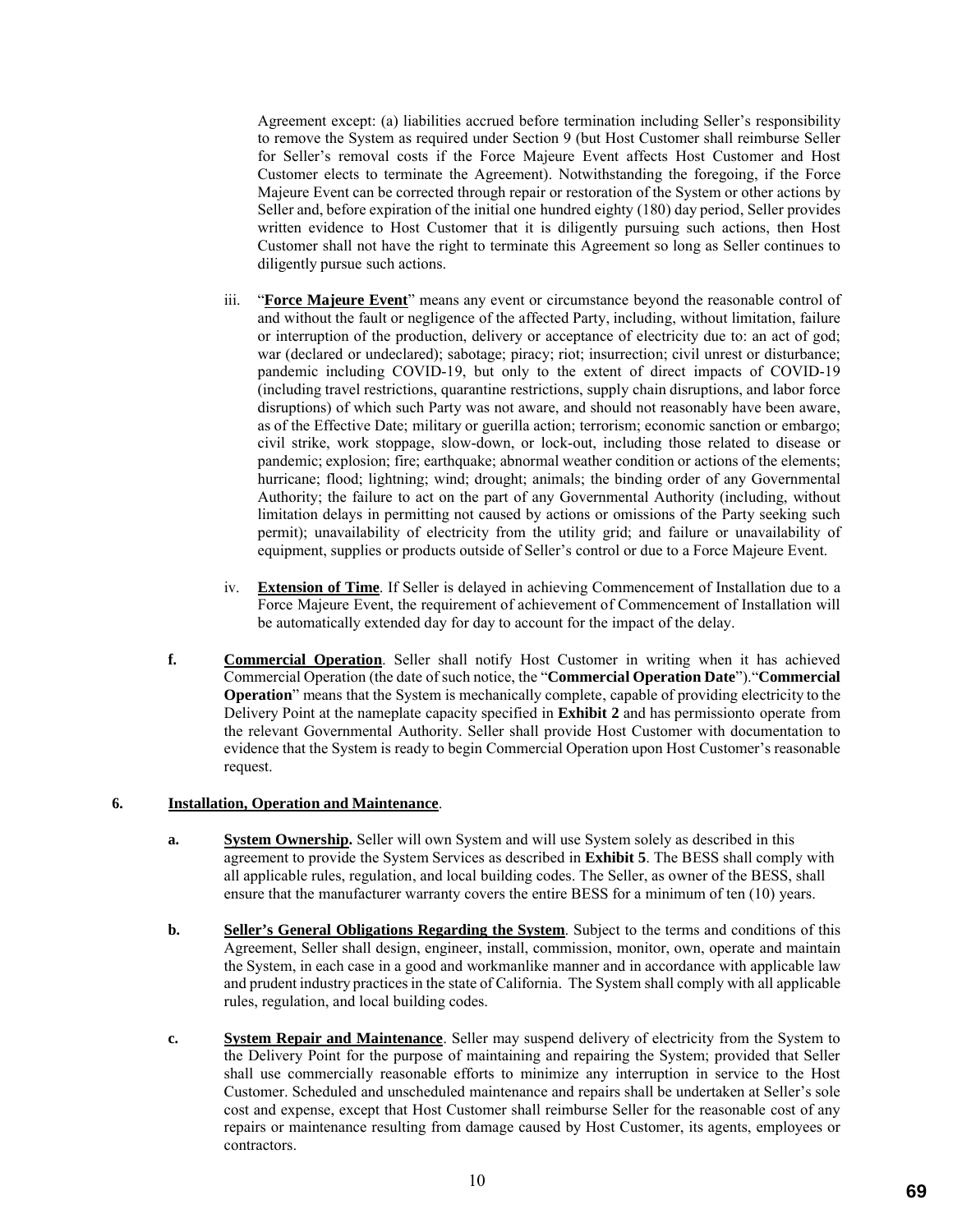- **d. Maintenance of Premises**. Host Customer shall, at its sole cost and expense, maintain the Premises and Improvements in good condition and repair. Host Customer, to the extent within its reasonable control, (i) shall ensure that the Premises always remains interconnected to the local utility grid; and (ii) shall not permit cessation of electric service to the Premises from the local utility. Host Customer is fully responsible for, and shall properly maintain in full working order and good repair,the electrical infrastructure on the Host Customer's side of the Delivery Point, including all of HostCustomer's equipment that utilizes the System's outputs. Host Customer shall use commercially reasonable efforts to cooperate with Seller to comply with any technical standard of the utility providing electrical power to the Host Customer, and does not need to receive permission to operatefrom the utility.
- **e. Alteration of Premises**. Not less than thirty (30) days before making any alterations or repairs to the Premises (except for emergency repairs) or any Improvement which may adversely affect the operation and maintenance of the System, Host Customer shall inform Seller in writing and, thereafter, shall use commercially reasonable efforts to conduct such repairs, alterations or Improvements in compliance with any reasonable request made by Seller within ten (10) days after having received such written request to mitigate any adverse effect. If any repair, alteration, or Improvement result in a permanent and material adverse economic impact on the System, Host Customer may request relocation of the System under Section 8 hereof. If a temporary disconnection or removal of the System is necessary to perform such alterations or repairs, Seller shall perform such work, and any re-connection or re-installation of the System, at Host Customer'scost, subject to Sections 6(b) and 6(c). Seller shall make any alterations and repairs in a good and workmanlike manner, in compliance with all applicable laws, codes and permits.
- **f. Malfunctions and Emergencies**: Each Party shall notify the other Party within twenty-four (24) hours following the discovery of any emergency condition affecting, material malfunction in, or damage to, the System or its operation. In the event of any System emergency condition, or any damage or loss of the use of the Premises or the System, or event or condition that could reasonably be expected to result in physical damages to the Premises, Seller, or if necessary, Host Customer, shall undertake appropriate and necessary repairs or corrective action in an expeditious and safe manner.
- **g. Disconnection.** Host Customer shall not cause or allow a disconnection of the System from its utility's electrical facilities, including as a result of non-payment of bills from its utility unless directed to do so by Seller or in response to an emergency situation per Section 6(d).

### **7. Miscellaneous Rights and Obligations of the Parties**.

**a. Access Rights**. Host Customer hereby grants to Seller and to Seller's agents, employees, contractors and the utility (i) a non-exclusive license running with the Premises (the "**Non-Exclusive License**") for access to, on, over, under and across the Premises from the Effective Date until the date that is ninety (90) days following the date of expiration or earlier termination of this Agreement (the "**License Term**"), for the purposes of performing all of Seller's obligations and enforcing all of Seller's rights set forth in this Agreement and otherwise as required by Seller to perform this Agreement. During the Contract Term, Host Customer shall provide Seller, its employees, contractors and subcontractors with reasonable access to the Premises at mutually agreed upon times to allow Seller to perform (i) the installation work, (ii) System operations and maintenance and (iii) System removal, including ingress and egress rights to the Premises and access to electrical panels and conduits to interconnect or disconnect the System with the Premises electrical wiring. All such rights of access shall be coordinated with Host Customer. At Host Customer's request, Seller's access shall be limited to times when a Host Customer agent or employee is present. Host Customer shall provide reasonably sufficient space for the temporary storage and staging of tools, materials and equipment during the installation and/or removal of the System. During the License Term, Host Customer shall preserve and protect Seller's rights under the Licenses and Seller's access to the Premises and shall not interfere, or permit any third parties under Host Customer's control to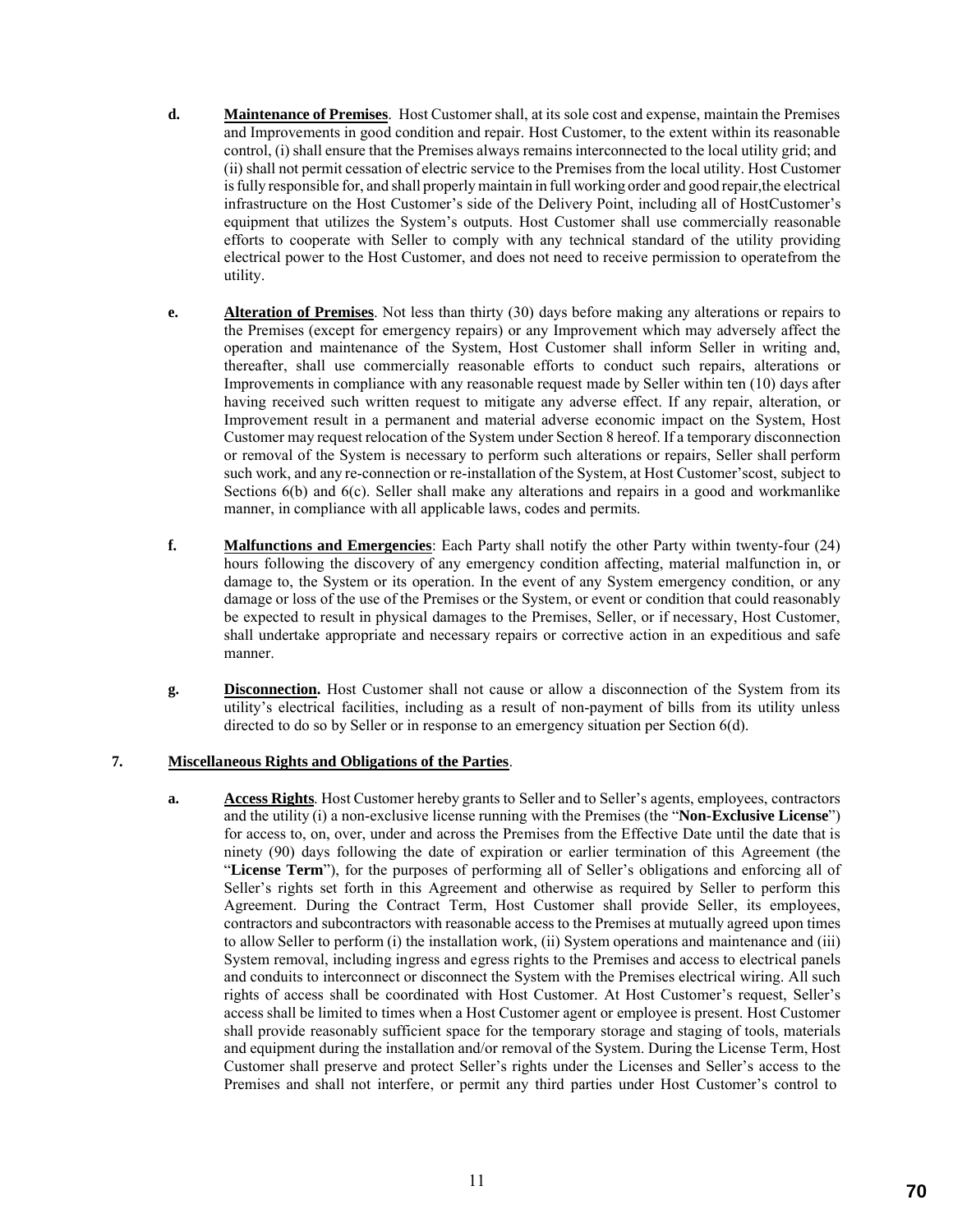interfere with such rights or access. Seller may record a customary memorandum of license in the land records respecting the Licenses.

- **b. OSHA Compliance**. Each Party shall comply with all Occupational Safety and Health Act (OSHA) requirements and other similar applicable safety laws and codes with respect to such Party's performance under this Agreement.
- **c. Safeguarding the Premises**. Host Customer shall maintain the physical security of the Premises and Improvements in a manner to be expected of a reasonable and prudent owner or lessee of premises and improvements similar to the Premises and Improvements in nature and location. Host Customer shall not conduct or permit activities on, in or about the Premises or the Improvements that have a reasonable likelihood of causing damage, impairment or otherwise adversely affecting the System. Host Customer shall indemnify Seller for any loss or damage to the System to the extent caused by or arising out of (i) Host Customer's breach of its obligations under this Section or (ii) the acts or omissions of Host Customer or its employees, agents, invitees or separate contractors.
- **d. Use and Payment of Contractors and Subcontractors**. Seller shall use suitably qualified, experienced, and licensed contractors and subcontractors to perform its obligations under this Agreement. However, Seller shall be responsible for the quality of the work performed by its contractors and subcontractors. Seller shall pay when due all valid charges from all contractors, subcontractors and suppliers supplying goods or services to Seller under this Agreement.

# **e. Liens**.

- i. **Lien Obligations**. Host Customer shall not directly or indirectly cause, create, incur, assume or allow to exist any mortgage, pledge, lien, charge, security interest, encumbrance or other claim of any nature, except such encumbrances as may be required to allow Seller access to the Premises, (each a "**Lien**") on or with respect to the System. Seller shall not directly or indirectly cause, create, incur, assume, or allow to exist any Lien on or with respect to the Premises or the Improvements, other than those Liens which Seller is permitted by law to place on the Premises due to non-payment by Host Customer of amounts due under this Agreement. Each Party shall immediately notify the other Party in writing of the existence of any such Lien following discovery of same, and shall promptly (and in all events within thirty (30) days) cause the same to be discharged and released of record without cost to the other Party; provided, however, that each indemnifying Party has the right to contest any such Lien, so long as it provides a statutory bond or other reasonable assurances of payment that either removes such Lien from title to the affected property, or that assures that any adverse judgmentwith respect to such Lien shall be paid without affecting title to such property. If a Party fails to cause a Lien that such Party directly or indirectly caused, created, assumed or allowed to exist to be discharged and released of record within the thirty (30) day period required by this Section 7e.i, the other Party may (but is not required) to cause such discharge and release of record, and the Party responsible for such Lien shall reimburse the costs incurred by the other Party to obtain such discharge and release of record (including, without limitation, reasonable attorneys' fees) within ten (10) business days after the other Party's delivery of an invoice and documentation reasonably supporting the invoiced amount.
- ii. **Lien Indemnity**. Each Party shall indemnify the other Party from and against all claims, losses, damages, liabilities, and expenses resulting from any Liens filed against such other Party's property as a result of the indemnifying Party's breach of its obligations under Section  $7(e)(i)$ .

### **8. Relocation of System**.

If, during the Contract Term, Host Customer ceases to conduct business operations at the Premises or vacates the Premises; the Premises have been destroyed; or the Host Customer is otherwise unable to continue to host the System or accept the electricity delivered by the System for any other reason (other than a Default Event by Seller), Host Customer may propose in writing the relocation of the System, at Host Customer's cost, in lieu of termination of the Agreement by Seller for a Default Event by Host Customer. If such proposal is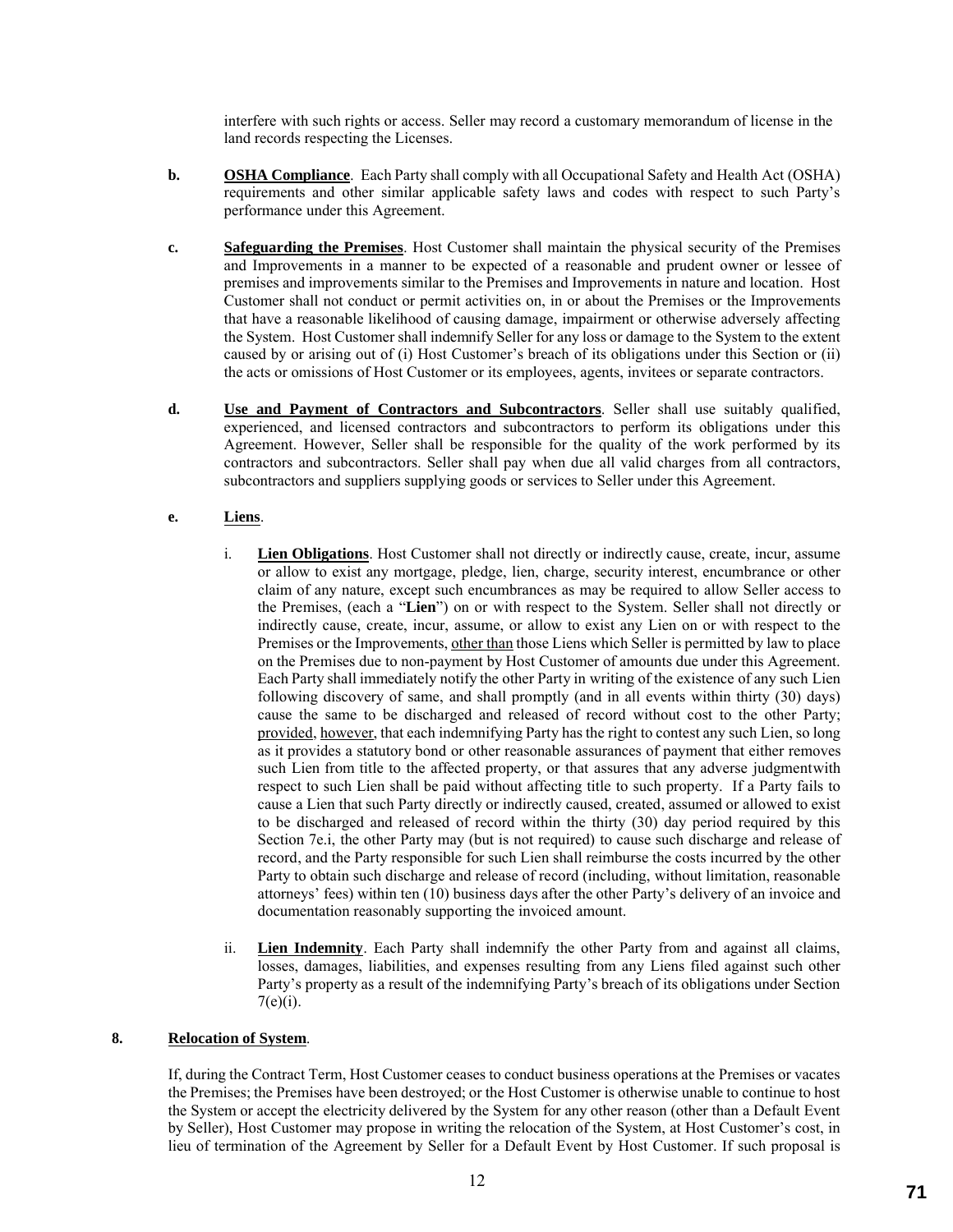practically feasible and preserves the economic value of the agreement for Seller, the Parties shall seek to negotiate in good faith an agreement for the relocation of the System. If the Parties are unable to reach agreement on relocation of the System within sixty (60) days after the date of receipt of Host Customer's proposal, Seller may terminate this Agreement pursuant to Section 14(b)(ii).

## **9. Removal of System upon Termination or Expiration**.

Upon the expiration or earlier termination of this Agreement (provided Host Customer does not exercise its purchase option under Section 17(b)), Seller shall, at its expense (unless expressly provided otherwise in this Agreement), remove all of the tangible property comprising the System from the Premises with a targeted completion date that is no later than ninety (90) days after the expiration or early termination of the Contract Term. The portion of the Premises where the System is located shall be returned to substantially its original condition (excluding ordinary wear and tear), including the removal of System mounting pads or other support structures. Host Customer must provide sufficient access, space and cooperation as reasonably necessary to facilitate System removal. If Seller fails to remove or commence substantial efforts to remove the System by such agreed upon date, Host Customer may, at its option, remove the System to a rented warehouse with Seller paying reasonable rent charges and restore the Premises to its original condition (other than ordinary wear and tear) at Seller's cost.

### **10. System Data**.

- **a. Ownership Rights.** Host Customer acknowledges that the System collects, produces, and delivers to Seller certain data, information, and content (collectively "Equipment Data") through the operation of the System. Seller shall always retain right, title and interest in all Equipment Data associated with, or resulting from, the installation and operation of the System. Seller may use the Equipment Data in any way it elects provided that any such use of the Equipment Data disclosed to any person other than Host Customer or an agent or affiliate of Host Customer shall be anonymized in a manner such that it is not possible to link that data to Host Customer. Seller acknowledges that the System will provide Host Customer with certain operational and performance data, in accordance with System Services as described in **Exhibit 5** attached hereto. Host Customer may use Equipment Data in any way it elects provided that any such use of the Equipment Data disclosed to any person other than Seller or an agent or affiliate of Seller shall not disclose any knowledge, data or information related to the System and/or Seller's use and ownership of the System. Any such disclosure of data collected from Host Customer shall comply with all applicable requirements of law, including those imposed by the Federal Energy Regulatory Commission, North American Electric Reliability Corporation (NERC) and other federal, state, and local regulations.
- **b. Access to Data and Systems**. To facilitate its participation in SGIP and Grid Programs (as defined in Section 11 and Section 12 of this Agreement), Seller may access and use Host Customer's data, including utility account information, usage history, and meter data. Host Customer agrees to provide Seller with available electrical design information about the System, its Premises, and other electrical hardware attached to its Premises, including single-line diagrams and permits. Such information shall not be shared with third parties, except as expressly approved by Host Customer, and in accordance with all applicable laws, rules, and regulations. Host Customer agrees to allow Seller and Seller affiliates, its utility, the California Integrated System Operator (CAISO), governmental bodies, and their affiliates (collectively, "Grid Service Entities") to come to its Premises at agreed-upon times to inspect and modify the System, including, as agreed-to by Host Customer, installing additional hardware on or around the System as required to comply with SGIP or Grid Program requirements. Host Customer agrees to participate in and complete all surveys received from Seller and its Grid Service Entities.

### **11. SGIP Requirements.**

**a. Purpose.** The System is participating in California's Self Generation Incentive Program ("**SGIP**"), and Host Customer authorizes Seller to act as Host Customer's SGIP Services Provider to facilitate Host Customer's participation in SGIP. The State may charge Host Customer an application fee ("**Application Fee**") for participating in the SGIP financial incentive programs. Costs associated with this Application Fee will be paid by Seller. The financial incentives issued by Host Customer's SGIP Program Administrator after the System achieves permission to operate from the Utility is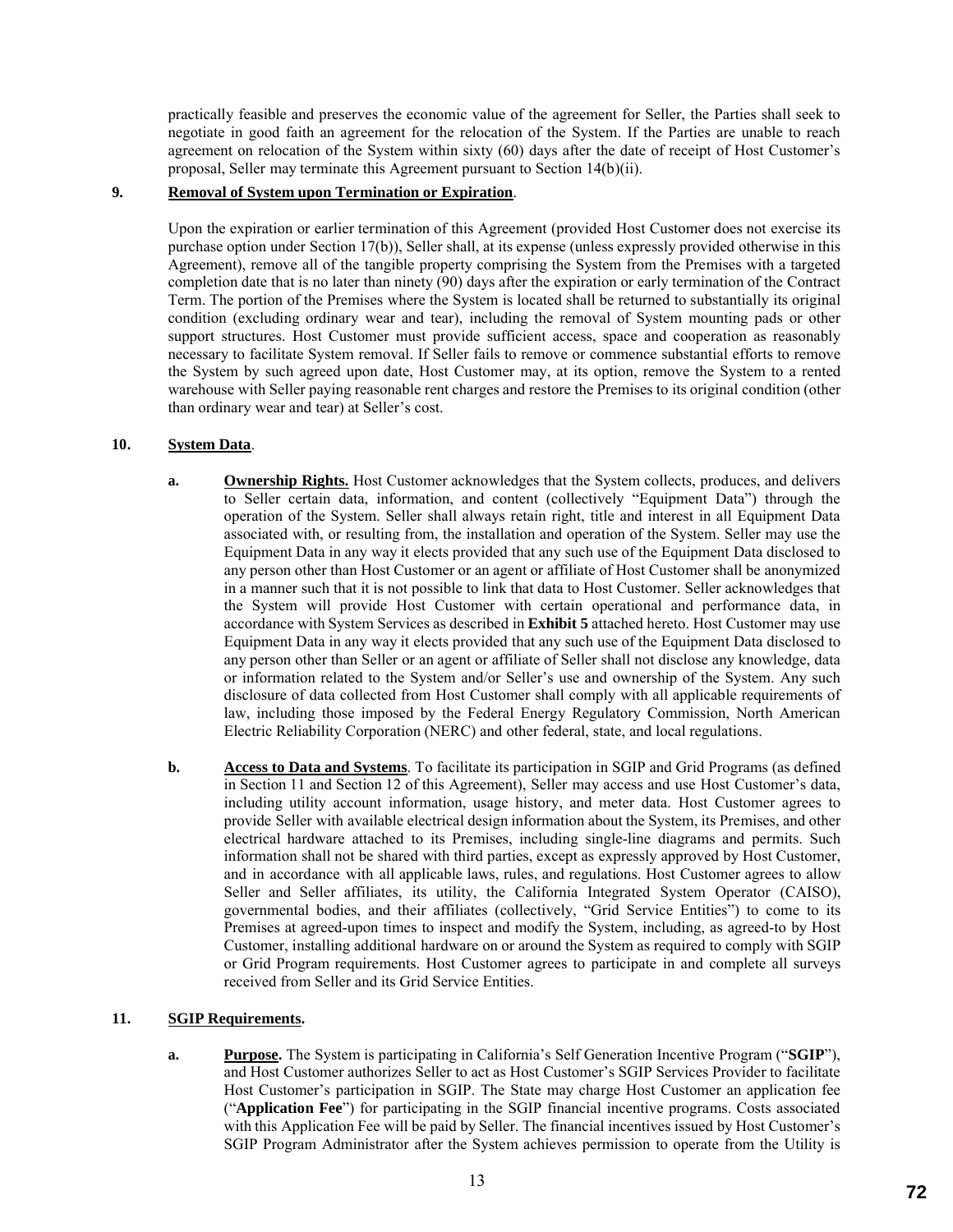called "**SGIP Payments**". Host Customer agrees to assign all title and interest in SGIP Payments to Seller, identifying Seller as Payee to the SGIP Program Administrator, and releases any claim to the SGIP Payments.

- **b. SGIP Payments**. SGIP Payments have two separate components. The first component is a one-time payment totaling 50% of the total SGIP Payments as reflected in **Exhibit 2** ("**Upfront Payment**"). The second component is the Performance Based Payment, the balance of the SGIP Payments paid out at a maximum of 10% per year over five years based on annual kilowatt-hours discharged and complying with all greenhouse gas (GHG) emission reduction, cycling and other system and operational requirements adopted by the California Public Utility Commission. Seller will monitor and manage the capabilities of the System to: a) allow the System to provide back-up power during periods of loss of grid power, and b) comply with cycling requirements for the Performance Based Payment Term, and c) reduce Host Customer electric bills by discharging energy to reduce site peak demand and/or by discharging energy during high priced time-of-use periods, and d) permit participation in Grid Services as described in Section 20. The System must discharge an average of 104 Full Cycles per year for the first five years of operation to qualify for the maximum available SGIP Payments. A "**Full Cycle**" is discharging the full energy capacity of the System, whether during a single full discharge or over multiple partial discharges. Seller will work with Host Customer to ensure that the System functions to meet this SGIP requirement.
- **c. Administration**. Seller will be responsible for administering SGIP matters, including preparing and submitting the SGIP application, liaising with SGIP administrators, preparing and submitting the incentive claim form (including documentation demonstrating utility Permission to Operate, final building inspection, final monitoring schematic/as-built, project cost affidavit and breakdown worksheet, one week dataset and 2 hour test dataset, scheduling of physical inspection) and receiving SGIP funds into a Seller designated account. Seller shall keep Host Customer reasonablyinformed of actions, communications, and events concerning SGIP matters, and shall provide HostCustomer the opportunity to review and comment upon material filings and communications. HostCustomer hereby authorizes Seller, as its Incentive Provider, to act on its behalf and to enroll, register, or otherwise include the System in all eligible financial incentives, including SGIP.
- **d. Further Assurances**. Seller shall execute such documents relating to such incentives as Seller has reviewed and determined reasonable, in its sole discretion, and will work collaboratively with Host Customer to process agreed upon rebate and incentive paperwork. Host Customer agrees to fully and promptly cooperate with Seller in its efforts secure SGIP Payments, including promptly taking any actions and providing all necessary documentation, data, access, authorizations, and any other information required by such incentive programs or by Seller.
- **e. Appointment as SGIP Services Provider.** Host Customer hereby appoints Seller, or another party designated by Seller, to act on its behalf as its sole and exclusive agent and provider for SGIP ("**SGIP Services Provider**"). Host Customer hereby authorizes the SGIP Services Provider to act on its behalf and to enroll, register, or otherwise cause the participation of the System in SGIP, including: (i) receiving notices from its utility and any other third parties regarding SGIP, and (ii) payments to and from its utility and any other third parties regarding SGIP. Host Customer grants to Seller all rights to use the System to provide SGIP Services and to otherwise participate in SGIP. Host Customer understands that such use of the System by Seller (or Seller's affiliates) may override other System operating modes while preserving key capabilities to provide back-up power and cycling requirements for SGIP. Seller will make any relevant notices and documents available to Host Customer.
- **f. SGIP Default.** Host Customer will be in default under this Section 11 if Host Customer fails to perform any obligation under this Section 11. If Host Customer is in default, Seller may take any reasonable action to correct its default or to prevent Seller's loss. If Host Customer defaults under this Section 11, Host Customer will reimburse Seller for any loss of SGIP benefits Seller suffers and for any return of SGIP refunds Seller must make to program administrators.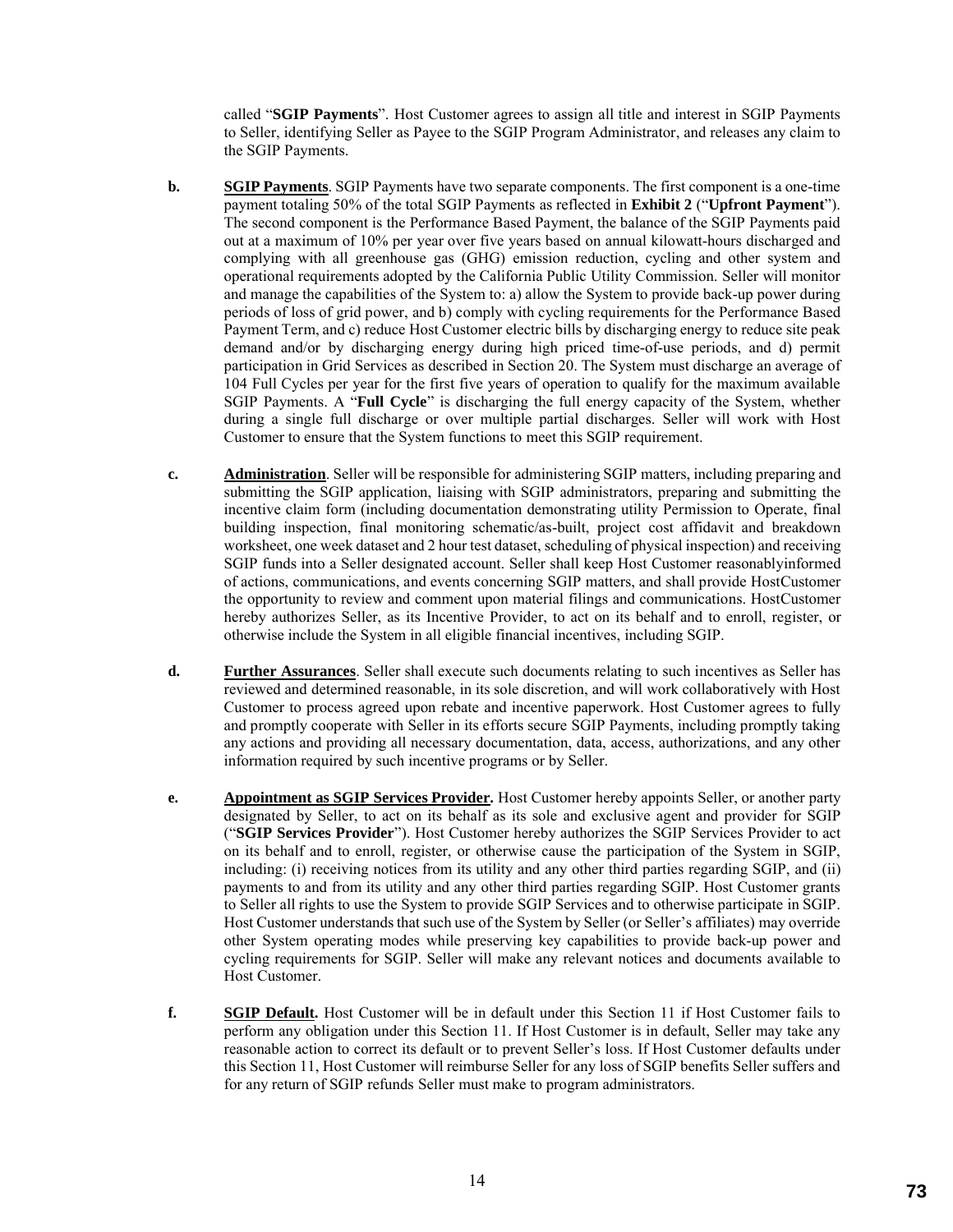# **12. Grid Services**

- **a. Purpose**. In addition to providing the System Services listed in **Exhibit 5** and the SGIP Services described in Section 11, the System can provide certain additional services to the electric grid ("**Grid Services**", in each case provided under a "**Grid Program**"). Such Grid Services are designed to help maintain the reliability of the electrical grid, by reducing the strain placed on the electrical grid during periods of high electricity demand and/or reduce the electrical grid's contribution to GHG emissions. Host Customer authorizes Seller to enroll the System to participatein any Grid Program which may from time to time become available provided that Seller shall operate the System under any such Grid Program in a manner that does not disrupt the provision ofthe System Services described in **Exhibit 5**. In some cases, incentives or payments may be availablefor participation in a Grid Program ("**Grid Payments**"). Seller will notify Host Customer if Seller will enroll the System in any Grid Program, including what, if any, Grid Payments will be paid to Host Customer, and Host Customer will have thirty (30) days to opt the System out of participatingin the Grid Program. If Host Customer does not timely opt out of participating in the Grid Program, the System will be enrolled in the Grid Program and Host Customer agrees to execute all documentsnecessary to have the System participate in the Grid Program.
- **b. Appointment as Grid Services Provider.** Host Customer hereby appoints Seller, or another party designated by Seller, to act on its behalf as its sole and exclusive agent and provider for participation in Grid Programs ("**Grid Services Provider**"). Host Customer hereby authorizes the Grid Services Provider to act on its behalf and to enroll, register, or otherwise cause the participation of the System in any Grid Program, subject to the terms of this section.
- **c. Further Assurances**. Seller shall execute such documents relating to enrollment and participation in Grid Programs as Seller has reviewed and determined reasonable, in its sole discretion, and will work collaboratively with Host Customer to process agreed upon Grid Program paperwork. Host Customer agrees to fully and promptly cooperate with Seller in its efforts to assist Host Customer, including promptly taking any actions and providing all necessary documentation, data, access, authorizations, and any other information required by such Grid Programs or by Seller.

# **13. Utility Bill Cost Savings**

**a. Electricity Bill Cost Savings**. Seller will operate the System to provide System Services described in **Exhibit 5**. These services include Demand Charge Management and Time-of-Use Management which are both expected to reduce the Host Customer's utility electricity bill for load served by the System. All savings to Host Customer's electric bills will accrue to the Host Customer. During the entire term, Host Customer will have access to Tesla Powerhub user interface for observance of battery system performance. Based on Seller's analysis of Host Customer's historical loads and electricity bills for loads at the Premises and modeling of expected System operations, Seller estimates Host Customer's electric bills will be reduced by approximately \$7,246 per year. The Host Customer bills at the site are expected to be reduced by a similar amount each year of the Contract Term.

# **a. Reserved.**

**b. Tariff Change**. Host Customer retains any and all rights to choose its electric tariffs from among the options offered by the Electric Utility now or in the future. However, at least sixty (60) days before changing the electric tariff for the loads that are served by the System, Host Customer must notify Seller of the proposed change so that Seller can advise Host Customer of expected impacts on System operation and expected utility bill cost savings and so that Seller can, if necessary, update System operational algorithms to maximize utility bill cost savings under the new anticipated tariff while still delivering other System Services described in **Exhibit 5**.

## **14. Default, Remedies and Damages**.

**a. Default**. Any Party that fails to perform its responsibilities as listed below or experiences any of the circumstances listed below is deemed a "**Defaulting Party**", the other Party is the "**Non- Defaulting Party**" and each of the following is a "**Default Event**":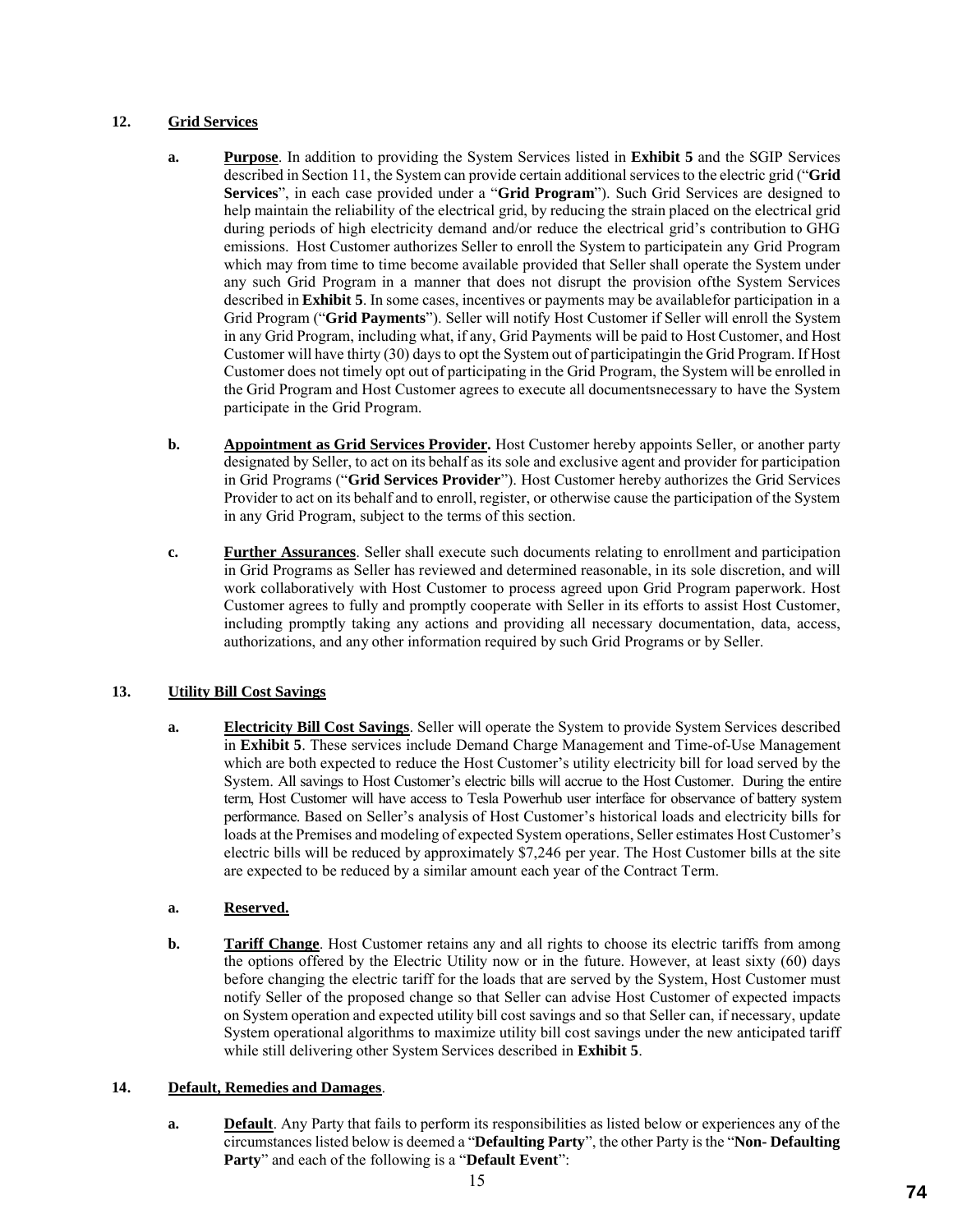- i. failure of a Party to pay any amount due and payable under this Agreement, other than an amount that is subject to a good faith dispute, within ten (10) days following receipt of written notice from the Non-Defaulting Party of such failure to pay ("**Payment Default**");
- ii. failure of a Party to perform any material obligation under this Agreement not addressed elsewhere in this Section 14(a) within thirty (30) days following receipt of written notice from the Non-Defaulting Party demanding such cure; provided, that if the Default Event cannot reasonably be cured within thirty (30) days and the Defaulting Party has demonstrated before the end of that period that it is diligently pursuing such cure, the cure period will be extended for a further reasonable period of time, not to exceed ninety (90) days;
- iii. any representation or warranty given by a Party under this Agreement was incorrect in any material respect when made and is not cured within thirty (30) days following receipt of written notice from the Non-Defaulting Party demanding such cure;
- iv. a Party becomes insolvent or is a party to a bankruptcy, reorganization, insolvency, liquidation, receivership, dissolution, winding-up or relief of debtors, or any general assignment for the benefit of creditors or other similar arrangement or any event occurs or proceedings are taken in any jurisdiction with respect to the Party which has a similar effect (or, if any such actions are initiated by a third party, such action(s) is(are) not dismissed within ninety (90) days); or,
- v. in the case of Host Customer as the Defaulting Party only, Host Customer (A) loses its rights to occupy and enjoy the Premises, unless (I) the Parties agree upon a relocation under Section 8 above, or (II) Host Customer pays the Termination Payment determined under Section 6 of **Exhibit 1** within thirty (30) days after written request by Seller; or (B) prevents Seller from performing any material obligation under this Agreement unless such action by Host Customer is  $(I)$  is permitted under this Agreement, or  $(II)$  is cured within ten  $(10)$  days after written notice thereof from Seller.
- vi. in the case of Host Customer selling its Premises but not assigning this Agreement to new Host Customer that accepts this Agreement and all its obligations and maintains electrical loads on the Premises that allow the System to continue operating.

## **b. Remedies**.

- i. **Suspension**. Upon the occurrence and during the continuation of a Default Event by Host Customer, including a Payment Default, Seller may suspend performance of its obligations under this Agreement until the earlier to occur of the date (a) that Host Customer cures the Default Event in full, or (b) of termination of this Agreement. Seller's rights under this Section 14(b)(i) are in addition to any other remedies available to it under this Agreement, at law or in equity.
- ii. **Termination**. Upon the occurrence and during the continuation of a Default Event, the Non-Defaulting Party may terminate this Agreement, by providing five (5) days prior written notice to the Defaulting Party; provided, that, in the case of a Default Event under Section 14(a)(iv), the Non-Defaulting Party may terminate this Agreement immediately.
- iii. **Damages Upon Termination by Default**. Upon a termination of this Agreement pursuant to Section 14(b)(ii), the Defaulting Party shall pay a termination payment to the Non-Defaulting Party determined as follows (the "**Termination Payment**"):
	- (1) Termination by Seller. If Seller terminates this Agreement for a Default Event by Host Customer, the Termination Payment payable to Seller shall be equal to the sum of (i) the applicable amount set forth in the Termination Payment Schedule set forth in Section 6 of **Exhibit 1,** and (ii) any other amounts previously accrued under this Agreement and then owned by Host Customer to Seller.
	- (2) Termination by Host Customer. If Seller is the Defaulting Party and Host Customer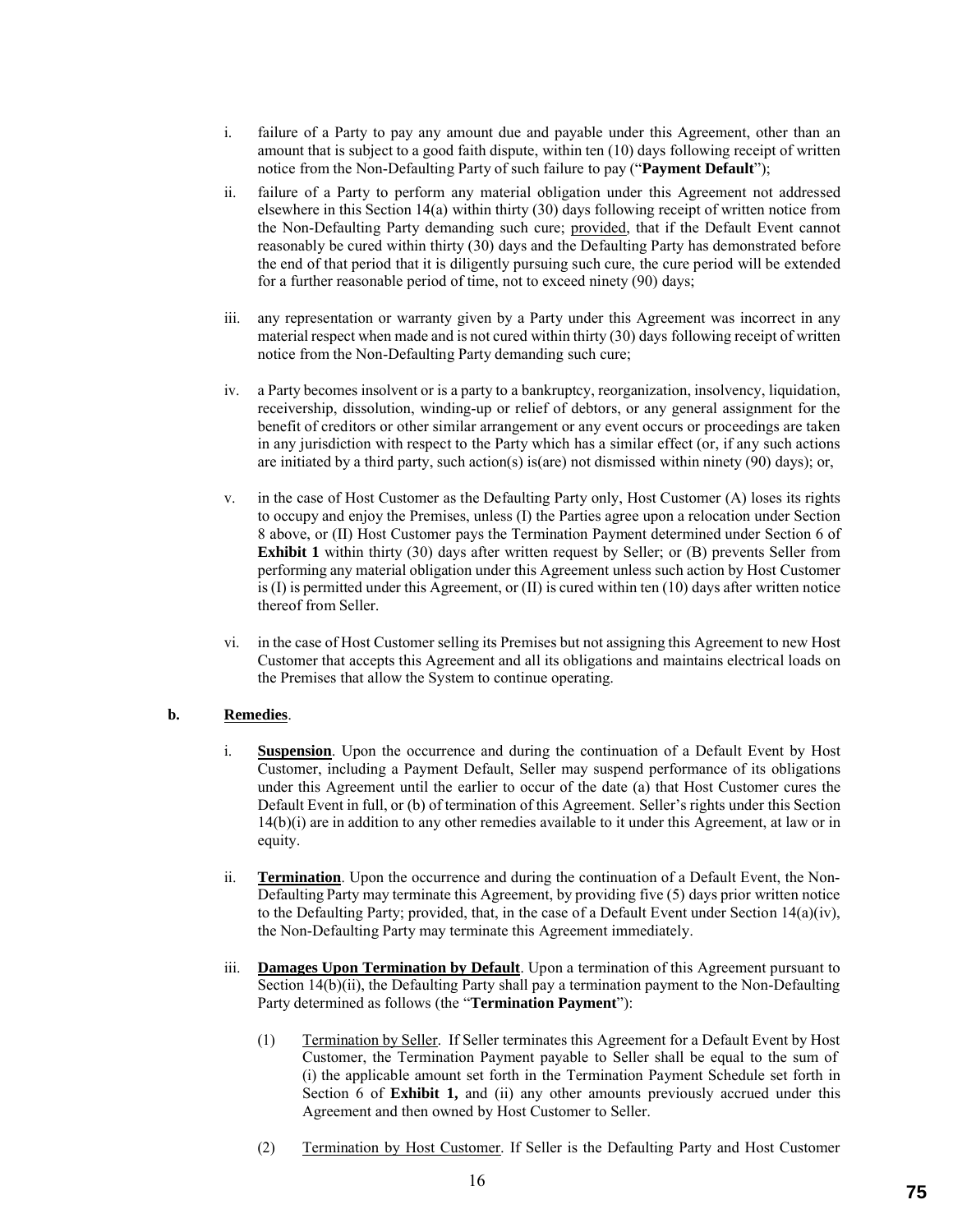terminates this Agreement, the Termination Payment to Host Customer will be equal to the sum of (i) all direct costs reasonably incurred by Host Customer by reason of the termination; and (ii) any and all other amounts previously accrued under this Agreement and then owed by Seller to Host Customer. The Termination Payment determined under this Section 14(b)(iii)(2) cannot be less than zero.

- iv. **Liquidated Damages**. The Parties agree that, if Seller terminates this Agreement before the expiration of the Contract Term pursuant to Section 14(b)(ii), actual damages would be difficult to ascertain, and the Termination Payment determined in accordance with Section 14(b)(iii)(1) is a reasonable approximation of the damages suffered by Seller as a result of early termination of this Agreement and is not a penalty.
- **c. Obligations Following Termination**. If a Party terminates this Agreement pursuant to Section 14(b)(ii), then following such termination, Seller shall remove the equipment constituting the System in compliance with Section 9 above at the sole cost and expense of the Defaulting Party, *provided, however* that Seller shall not be required to remove the System following the occurrence of a Default Event by Host Customer pursuant to Section 14(a)(i), unless Host Customer pre-pays the cost of restoration reasonably estimated by Seller.
	- i. **Reservation of Rights**. Except in the case of a termination under Section 14(b)(ii) and payment of a Termination Payment, if any, determined pursuant to Section 14(b)(ii), nothing in this Section 14 limits either Party's right to pursue any remedy under this Agreement, at law or in equity, including with respect to the pursuit of an action for damages by reason of a breach or Default Event under this Agreement.
	- ii. **Mitigation Obligation**. Regardless of whether this Agreement is terminated for a Default Event, the Non-Defaulting Party must make commercially reasonable efforts to mitigate its damages as the result of such Default Event; provided that such obligation shall not reduce Host Customer's obligation to pay the full Termination Payment set forth in Section 6 of **Exhibit 1** following a Default Event by Host Customer.
	- iii. **No Limitation on Payments**. Nothing in this Section 14 excuses a Party's obligation to make any payment when due under this Agreement, including with respect to payments for electricity that would have been delivered to Host Customer but for a Host Customer breach or Default Event.

### **15. Representations and Warranties**.

- **a. General Representations and Warranties**. Each Party represents and warrants to the other the following:
	- i. Such Party is duly organized, validly existing and in good standing under the laws of the jurisdiction of its formation; the execution, delivery and performance by such Party of this Agreement have been duly authorized by all necessary corporate, partnership or limited liability company action, as applicable, and do not and will not violate any law; and this Agreement is the valid obligation of such Party, enforceable against such Party in accordance with its terms (except as may be limited by applicable bankruptcy, insolvency, reorganization, moratorium and other similar laws now or hereafter in effect relating to creditors' rights generally)**.**
	- ii. Such Party has obtained all licenses, authorizations, consents and approvals required by any Governmental Authority or other third party and necessary for such Party to own its assets, carry on its business and to execute and deliver this Agreement; and such Party is in compliance with all laws that relate to this Agreement in all material respects**.**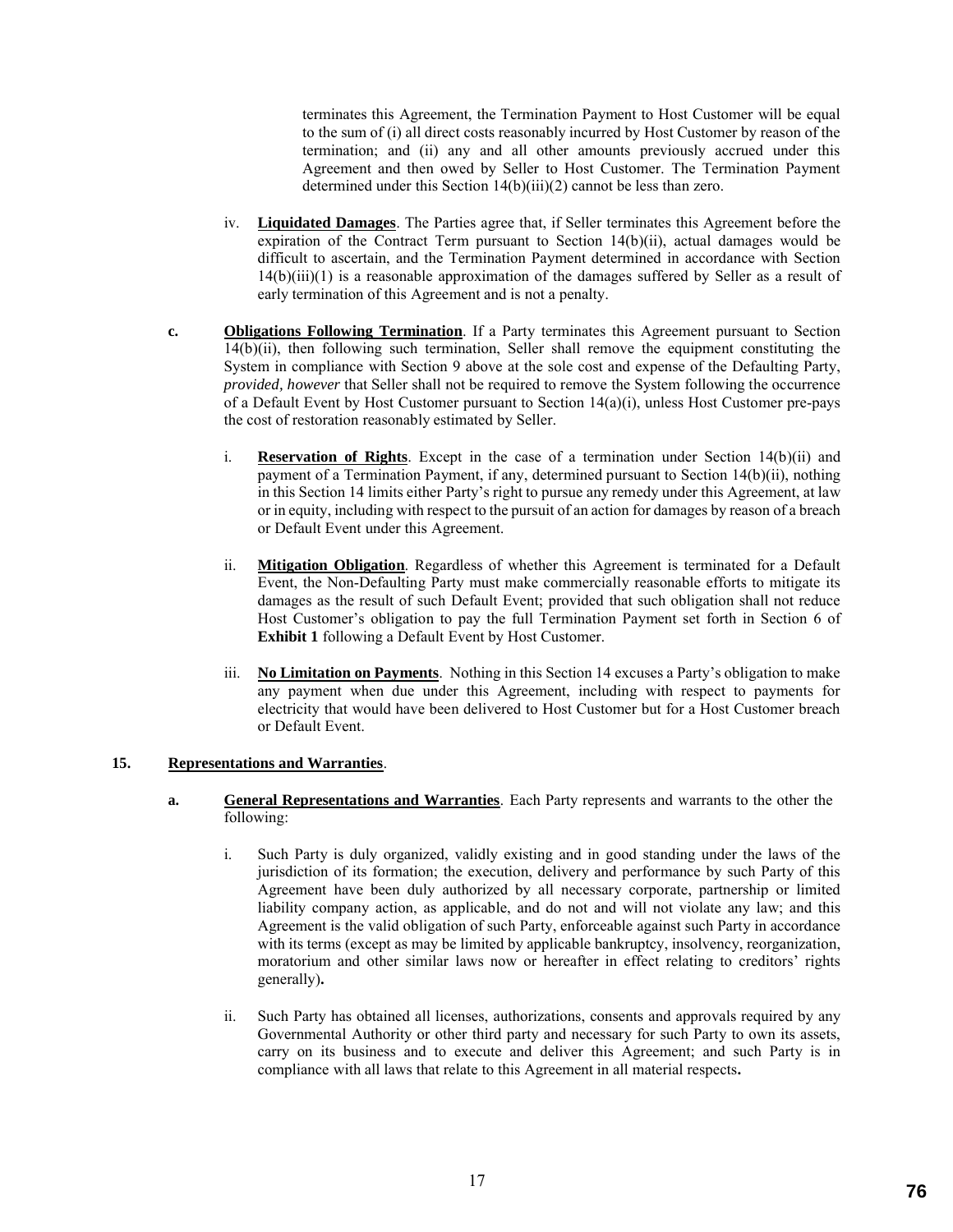- **b. Host Customer's Representations and Warranties**. Host Customer represents and warrants to Seller the following:
	- i. **Licenses**. (a) Host Customer has title to or a leasehold or other valid property interest in the Premises such that Host Customer has the full right, power and authority to grant the Licenses in Section 7(a), (b) such grant of the Licenses does not violate any law, ordinance, rule or other governmental restriction applicable to Host Customer or the Premises and is not inconsistent with and will not result in a breach or default under any agreement by which Host Customer is bound or that affects the Premises, and (c) if Host Customer does not own the Premises or any Improvement on which the System is to be installed, Host Customer has obtained all required consents from the owner of the Premises and/or Improvements, as the case may be, to grant the Licenses to Seller so that Seller may perform its obligations under this Agreement.
	- ii. **Other Agreements**. Neither the execution and delivery of this Agreement by Host Customer nor the performance by Host Customer of any of its obligations under this Agreement conflicts with or will result in a breach or default under any agreement or obligation to which Host Customer is a party or by which Host Customer is bound.
	- iii. **Accuracy of Information**. All information provided by Host Customer to Seller, as it pertains to (a) the Premises, (b) the Improvements on which the System is to be installed, if applicable, (c) Host Customer's planned use of the Premises and any applicable Improvements, and (d) Host Customer's estimated electricity requirements, is accurate in all material respects.
	- iv. **Host Customer Status**. Host Customer is not a public utility or a public utility holding company and is not subject to regulation as a public utility or a public utility holding company.
	- v. **SGIP**. Host Customer understands and will complete all its obligations under Section 11 related to the SGIP program.

# **c. Seller's Warranties**.

- i. If Seller damages any other part of the Premises or any Improvement, Seller shall repair or reimburse Host Customer for such damage, as agreed by the Parties**.**
- ii. Seller warrants that the BESS Services as described in **Exhibit 5** will be performed in accordance with this Agreement and shall be free from material defects in workmanship and materials (the "Services Warranty") during the Initial Term (the "Warranty Period").
- **d. NO OTHER WARRANTY**. THE WARRANTIES SET FORTH IN SECTIONS 15(a) AND 15(c) OF THIS AGREEMENT ARE HOST CUSTOMER'S SOLE AND EXCLUSIVE BASIS FOR ANY CLAIM OR LIABILITY ARISING OUT OF OR IN CONNECTION WITH THIS SECTION 15, WHETHER ARISING IN CONTRACT, TORT (INCLUDING NEGLIGENCE), STRICT LIABILITY OR OTHERWISE. OTHER THAN AS EXPRESSLY SET FORTH IN SECTIONS 15(a) AND 15(c), NO WARRANTY, WHETHER STATUTORY, WRITTEN, ORAL, EXPRESS OR IMPLIED, INCLUDING WITHOUT LIMITATION WARRANTIES OF MERCHANTABILITY AND FITNESS FOR A PARTICULAR PURPOSE, OR WARRANTIES ARISING FROM COURSE OF DEALING OR USAGE OF TRADE, APPLIES UNDER THIS AGREEMENT.

### **16. Insurance**.

**a. Insurance Coverage**. At all times during the Contract Term, the Parties shall maintain the following insurance, as applicable:

> Seller's Insurance. As of the Effective Date, Seller shall maintain One Million Dollars (\$1,000,000) combined single limit per occurrence for bodily injury and/or property damage, as well as contractual liability coverage and naming Host Customer as an additional insured; (b) employer's liability insurance with minimum coverage of at least One Million Dollars (\$1,000,000); (c) automobile liability insurance on all owned, non-owned and/or hired vehicles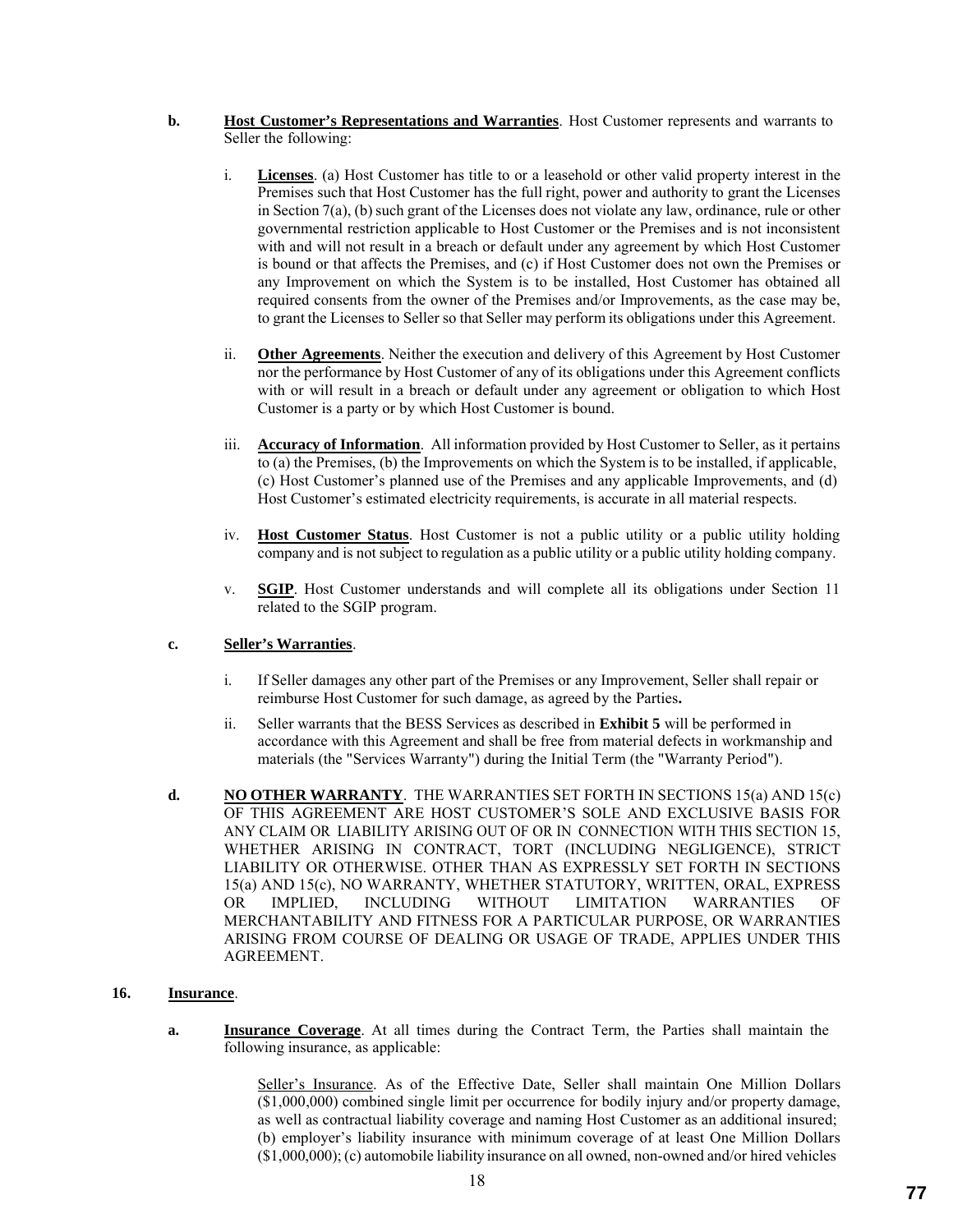used by Seller on Host Customer's Premises and/or directly in connection with the provision of Services in the Agreement with minimum coverage of at least One Million Dollars (\$1,000,000) combined single limit per occurrence for bodily injury and/or property damage, and physical damage insurance for the actual cash value of each such vehicle. Before system equipment is delivered to Host Customer site, Seller shall maintain property insurance of the System for the replacement cost thereof.

- i. Host Customer's Insurance. Host Customer shall maintain commercial general liability insurance with coverage of at least One Million Dollars (\$1,000,000) per occurrence and Two Million Dollars (\$2,000,000) annual aggregate.
- **b. Policy Provisions**. Each Party's insurance policies shall (i) contain a provision whereby the insurer agrees to give the other Party at least thirty (30) days (ten (10) days for non-payment of premiums) written notice before the insurance is cancelled, or terminated, (ii) be written on an occurrence basis, and (iii) be maintained with companies either rated no less than A-VII as to Policy Holder's Rating in the current edition of A.M. Best's Insurance Guide or otherwise reasonably acceptable to the other Party.
- **c. Certificates**. Upon the other Party's request, each Party shall deliver to the other Party certificates of insurance evidencing the above required coverage. A Party's receipt, review or acceptance of such certificate shall in no way limit or relieve the other Party of the duties and responsibilities to maintain insurance as set forth in this Agreement.
- **d. Deductibles**. Each Party shall pay its own insurance deductibles, except in the case of claims (i) resulting from a breach of this Agreement, in which case the breaching Party is responsible for payment of the non-breaching Party's deductible for any responding insurance, and (ii) covered by an indemnity set forth in this Agreement.

## **17. Ownership; Option to Purchase**.

## **a. Ownership of System**.

- i. **Ownership; Personal Property**. Throughout the Contract Term, Seller shall be the legal and beneficial owner of the System, all associated Incentives and Environmental Attributes. The System will remain the personal property of Seller and will not attach to or be deemed a part of, or fixture to, the Premises or any Improvement on which the System is installed. Each of the Seller and Host Customer agree that the Seller is the tax owner of the System and all tax filings and reports shall be filed in a manner consistent with this Agreement. The System will always retain the legal status of personal property as defined under Article 9 of the Uniform Commercial Code.
- ii. **Notice to Host Customer and Lienholders**. Host Customer shall use commercially reasonable efforts to place all parties having a Lien on the Premises or any Improvement on which the System is installed on notice of the ownership of the System and the legal status or classification of the System as personal property. If any mortgage or fixture filing against the Premises could reasonably be construed as prospectively attaching to the System as a fixture of the Premises, Host Customer shall provide a disclaimer or release from such lienholder.
- iii. **Fixture Disclaimer**. If Host Customer is the fee owner of the Premises, Host Customer consents to the filing of a disclaimer of the System as a fixture of the Premises in the office where real estate records are customarily filed in the jurisdiction where the Premises are located. If Host Customer is not the fee owner, Host Customer shall obtain such consent from such owner. For the avoidance of doubt, in either circumstance, Seller has the right to file such disclaimer.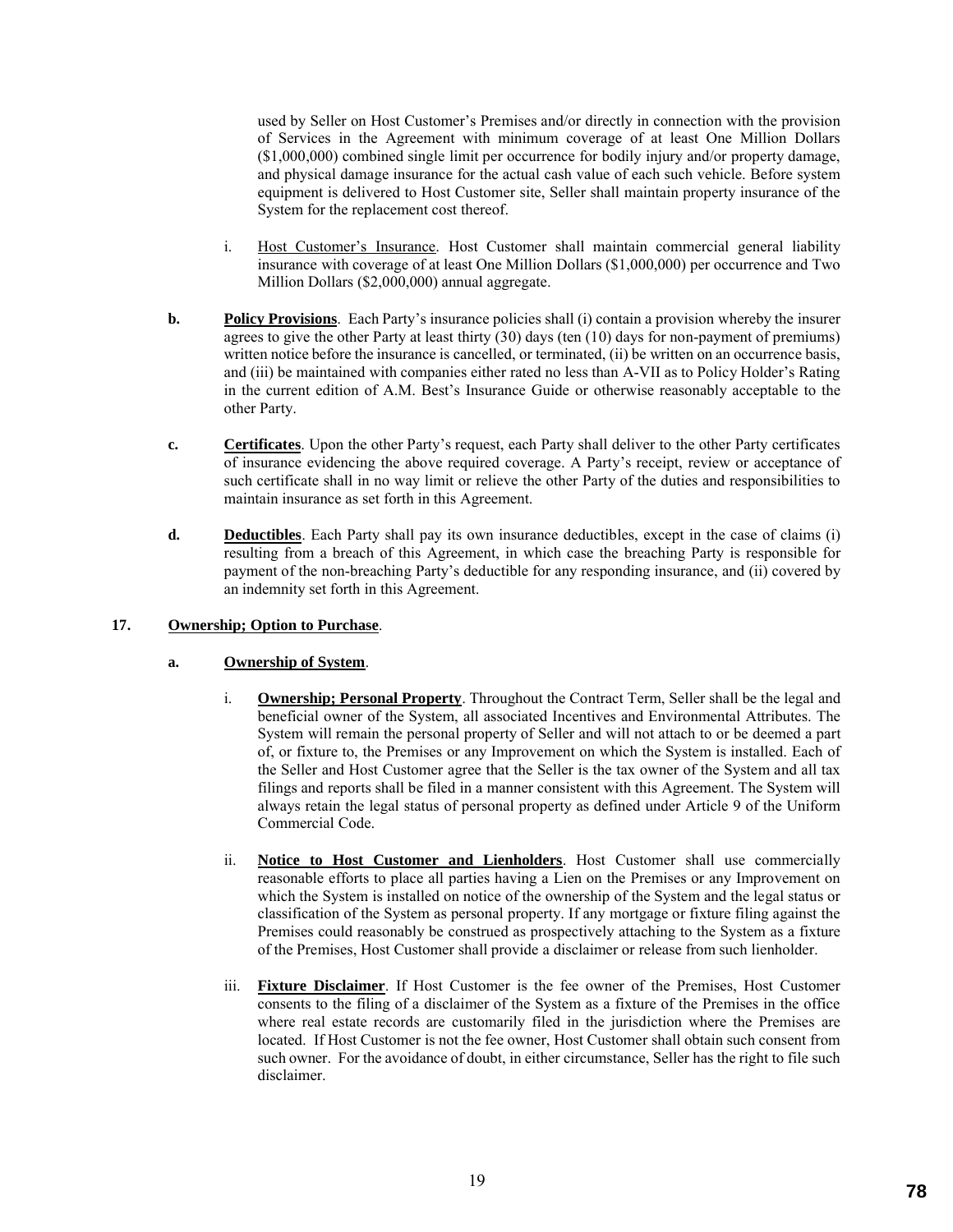- iv. **SNDA**. Upon request, Host Customer shall deliver to Seller a Subordination and Non-Disturbance Agreement (SNDA) in a form mutually acceptable to Seller and the provider of the subordination and non-disturbance agreement from the owner of the Premises (if the Premises are leased by Host Customer), any mortgagee with a Lien on the Premises, and other Persons holding a similar interest in the Premises.
- v. **Eviction Notice**. If Host Customer does not own the Premises or any Improvement on which the System is installed, Host Customer shall provide to Seller immediate written notice of receipt of notice of eviction from the Premises or applicable Improvement or termination of Host Customer's lease of the Premises and/or Improvement.

# **b. Option to Purchase**.

- i. Exercise of Option. Beginning at the end of the sixth (6th) Operating Term Contract Year and at the end of any subsequent Operating Term Contract Year, so long as Host Customer is not in default under this Agreement, Host Customer may purchase the System from Seller on any such date for a purchase price equal to the greater of the Fair Market Value of the System or the Termination Payment on that date as set forth in Section 6 of **Exhibit 1**. Host Customer shall notify Seller of its intent to purchase at least ninety (90) days and not more than one hundred eighty (180) days before the end of the relevant Operating Term Contract Year and the purchase shall be completed before the end of the Operating Term Contract Year.
- ii. Fair Market Value. The "**Fair Market Value**" of the System shall be determined by mutual agreement of the Parties; provided, however, if the Parties cannot agree to a Fair Market Value within thirty (30) days after Host Customer has delivered to Seller a notice of its intent to purchase the System, the Parties shall select a nationally recognized independent appraiser with experience and expertise in the energy storage industry to determine the Fair Market Value of the System. Such appraiser shall act reasonably and in good faith to determine the Fair Market Value of the System on an installed basis and shall set forth such determination in a written opinion delivered to the Parties. The valuation made by the appraiser will be binding upon the Parties in the absence of fraud or manifest error. The costs of the appraisal shall be borne by the Parties equally. If the Host Customer does not conclude the purchase, cost of the appraisal will be born solely by the Host Customer.
- iii. Title Transfer; Warranties; Manuals. Seller shall transfer good title to the System to Host Customer upon Seller's receipt of the purchase price and execution by the Parties of a written instrument or agreement to affect such transfer. The System will be sold "as is, where is, with all faults". Seller will assign to Host Customer any manufacturer's warranties that are in effect as of the date of purchase and which are then assignable pursuant to their terms, but Seller otherwise disclaims all warranties of any kind, express or implied, concerning the System (other than as to title). Seller shall also provide Host Customer all System operation and maintenance manuals and logs in Seller's possession and provide Host Customer basic training on the operation and maintenance of the System upon Host Customer's reasonable request. Upon purchase of the System, Host Customer shall assume complete responsibility for the operation and maintenance of the System and liability for the performance of (and risk of loss for) the System, and, except for any Seller obligations that survive termination under Section 11(d), Seller will have no further liabilities or obligations hereunder for the System.

## **18. Indemnification and Limitations of Liability**.

**a. General**. Each Party (the "**Indemnifying Party**") shall defend, indemnify and hold harmless the other Party, its affiliates and the other Party's and its affiliates' respective directors, officers, shareholders, partners, members, agents and employees (collectively, the "**Indemnified Parties**"), from and against any loss, damage, expense, liability and other claims, including court costs and reasonable attorneys' fees (collectively, "**Liabilities**") resulting from (1) any Claim (as defined in Section 18(b) relating to the Indemnifying Party's breach of any representation or warranty set forth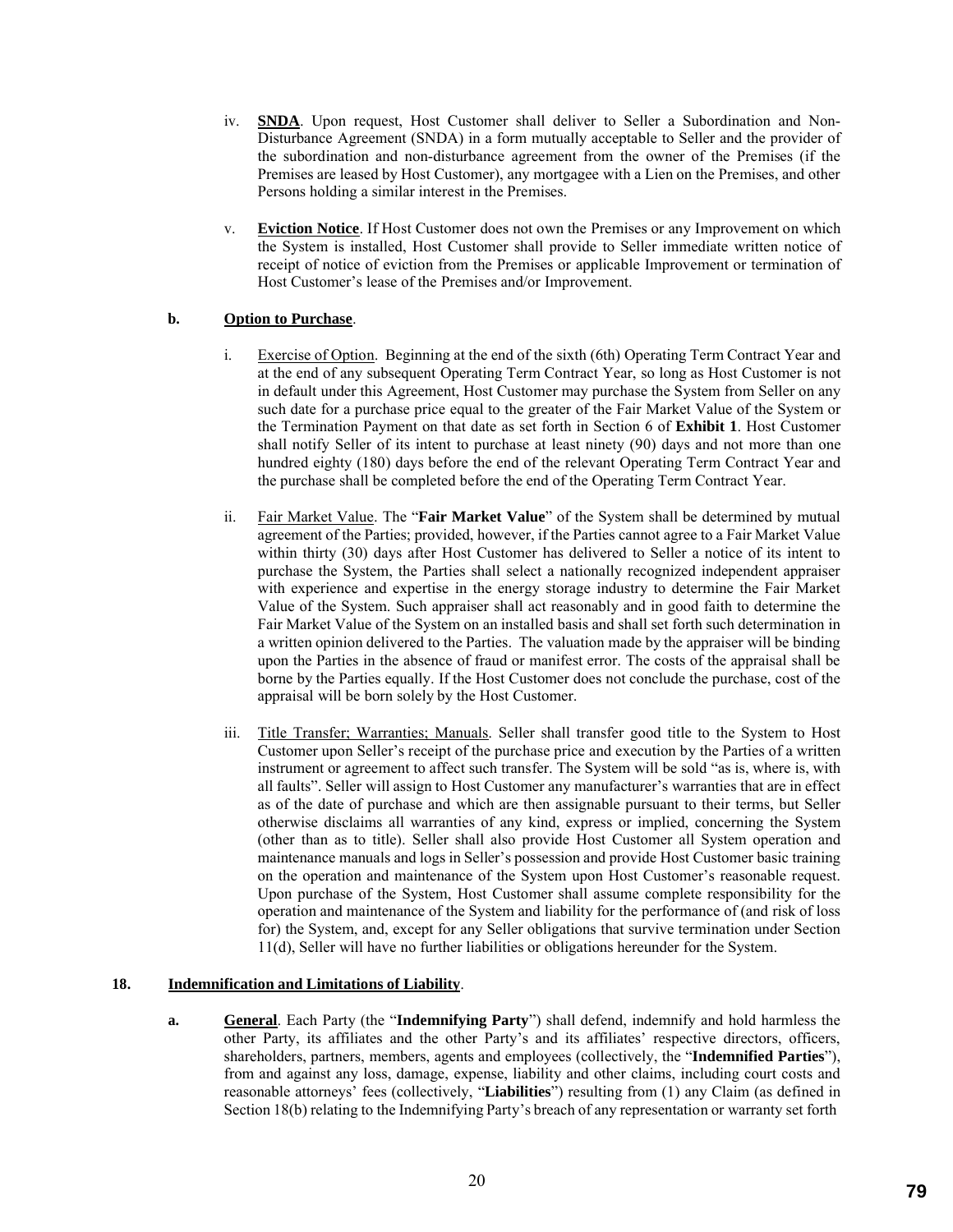in Section 15 and (2) injury to or death of persons, and damage to or loss of property to the extent caused by or arising out of the negligent acts or omissions of, or the willful misconduct of, the Indemnifying Party (or its contractors, agents or employees) in connection with this Agreement; provided, however, that nothing herein will require the Indemnifying Party to indemnify the Indemnified Parties for any Liabilities to the extent caused by or arising out of the negligent acts or omissions of, or the willful misconduct of, an Indemnified Party. This Section 18(a) does not apply to Liabilities arising out of or relating to any form of Hazardous Substances or other environmental contamination, such matters being addressed exclusively by Section 18(c).

**b. Notice and Participation in Third Party Claims**. The Indemnified Party shall give the Indemnifying Party written notice of any Liability asserted by a third party (a "**Claim**"), as soon as possible upon the receipt of information of any possible Claim or of the commencement of such Claim. The Indemnifying Party may assume the defense of any Claim, at its sole cost and expense, with counsel designated by the Indemnifying Party and reasonably satisfactory to the Indemnified Party. The Indemnified Party may, however, select separate counsel if both Parties are defendants in the Claim and such defense or other form of participation is not reasonably available to the Indemnifying Party. The Indemnifying Party shall pay the reasonable attorneys' fees incurred by such separate counsel until such time as the need for separate counsel expires. The Indemnified Party may also, at the sole cost and expense of the Indemnifying Party, assume the defense of any Claim if the Indemnifying Party fails to assume the defense of the Claim within a reasonable time. Neither Party may settle any Claim covered by this Section 18(b) unless it has obtained the prior written consent of the other Party, which consent shall not be unreasonably withheld or delayed. The Indemnifying Party has no liability under this Section 18(b) for any Claim for which such notice is not provided if the failure to give notice prejudices the Indemnifying Party.

## **c. Environmental Indemnification**.

- i. Seller Indemnity. Seller shall indemnify, defend and hold harmless all of Host Customer's Indemnified Parties from and against all Liabilities arising out of or relating to the existence at, on, above, below or near the Premises of any Hazardous Substance (as defined in Section  $18(c)(iii)$ ) to the extent deposited, spilled or otherwise caused by Seller or any of its contractors, agents or employees.
- ii. Host Customer Indemnity. Host Customer shall indemnify, defend and hold harmless all of Seller's Indemnified Parties from and against all Liabilities arising out of or relating to the existence at, on, above, below or near the Premises of any Hazardous Substance, except to the extent deposited, spilled or otherwise caused by Seller or any of its contractors, agents or employees.
- iii. Notice. Each Party shall promptly notify the other Party if it becomes aware of any Hazardous Substance on or about the Premises generally or any deposit, spill or release of any Hazardous Substance. "**Hazardous Substance**" means any chemical, waste or other substance (a) which now or hereafter becomes defined as or included in the definition of "hazardous substances," "hazardous wastes," "hazardous materials," "extremely hazardous wastes," "restricted hazardous wastes," "toxic substances," "toxic pollutants," "pollution," "pollutants," "regulated substances," or words of similar import under any laws pertaining to the environment, health, safety or welfare, (b) which is declared to be hazardous, toxic, or polluting by any Governmental Authority, (c) exposure to which is now or hereafter prohibited, limited or regulated by any Governmental Authority, (d) the storage, use, handling, disposal or release of which is restricted or regulated by any Governmental Authority, or (e) for which remediation or cleanup is required by any Governmental Authority.

## **d. Limitations on Liability**.

i. No Consequential Damages. Except for indemnification of third-party claims pursuant to this Section 18, neither Party nor its directors, officers, shareholders, partners, members, agents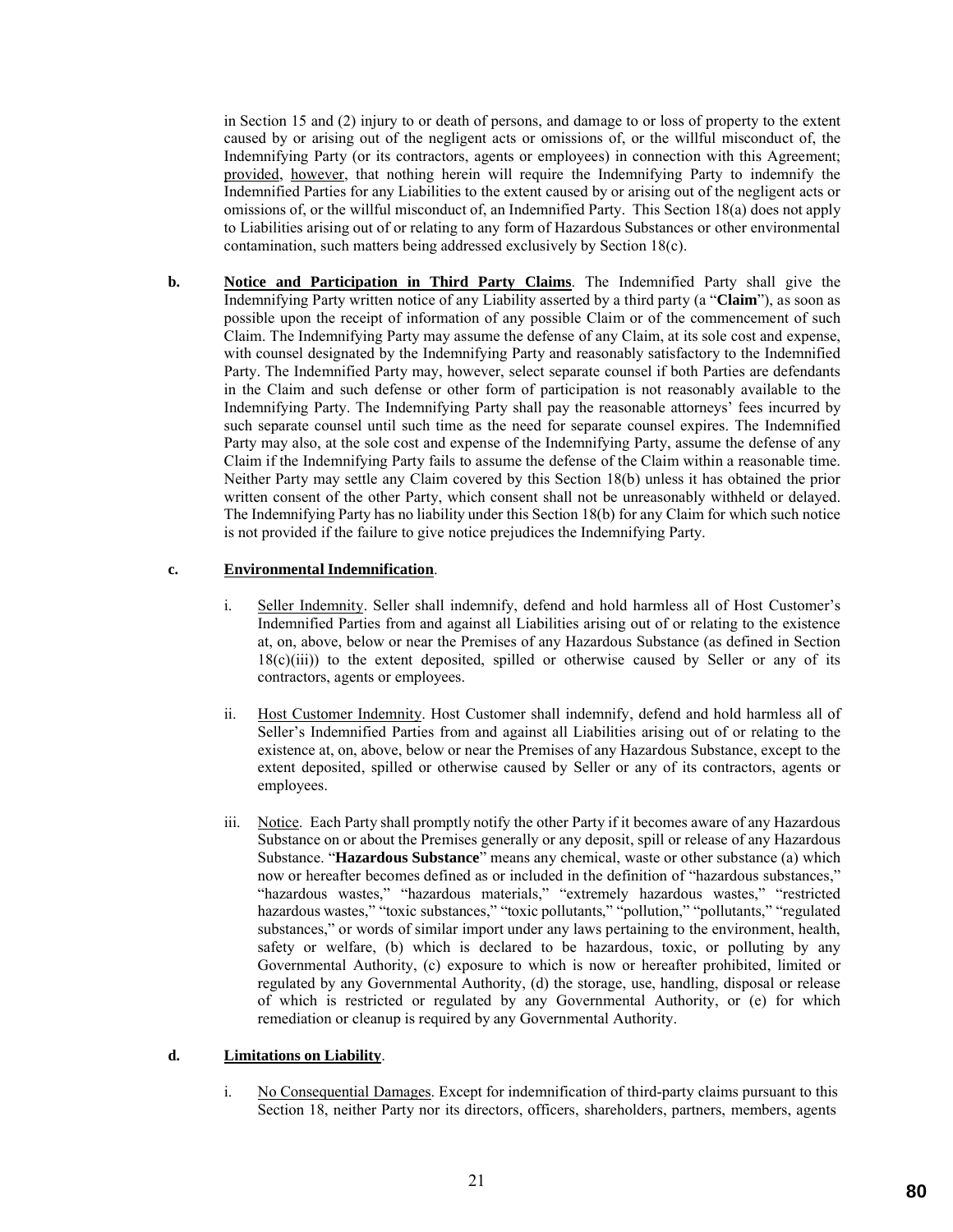and employees, subcontractors or suppliers will be liable for any indirect, special, incidental, exemplary, or consequential loss or damage of any nature (including, without limitation, lost Payments, lost profits, lost business opportunity or any business interruption) arising out of their performance or non-performance hereunder even if advised of such. Notwithstanding the previous sentence, the Termination Payment set forth in Section 6 of **Exhibit 1** shall be deemed to be direct, and not indirect or consequential damages under this Section  $18(d)(i)$ .

- ii. Actual Damages. Except for indemnification of Claims pursuant to this Section 18, and coverages provided by the insurance requirements of this Agreement, except as otherwise limited in Section 19, Seller's aggregate liability under this Agreement arising out of or in connection with the performance or non-performance of this Agreement cannot exceed the total payments made (and, as applicable, projected to be made) by Host Customer and/or the SGIP Administrator under this Agreement. The provisions of this Section 18(d)(ii) will apply whether such liability arises in contract, tort, strict liability or otherwise.
- **e. EXCLUSIVE REMEDIES**. TO THE EXTENT THAT THIS AGREEMENT SETS FORTH SPECIFIC REMEDIES FOR ANY CLAIM OR LIABILITY, SUCH REMEDIES ARE THE AFFECTED PARTY'S SOLE AND EXCLUSIVE REMEDIES FOR SUCH CLAIM OR LIABILITY, WHETHER ARISING IN CONTRACT, TORT (INCLUDING NEGLIGENCE), STRICT LIABILITY OR OTHERWISE.
- **f. Comparative Negligence**. Where negligence is determined to have been joint, contributory or concurrent, each Party shall bear the proportionate cost of any Liability.

# **19. Change in Law**.

- **a. Impacts of Change in Law**. If Seller determines that a Change in Law has occurred or will occur that has or will have a material adverse effect on Seller's rights, entitlement, obligations or costs under this Agreement, then Seller may so notify the Host Customer in writing of such Change in Law. Within thirty (30) days following receipt by the Host Customer of such notice, the Parties shall meet and attempt in good faith to negotiate such amendments to this Agreement as are reasonably necessary to preserve the economic value of this Agreement to both Parties. If the Parties are unable to agree upon such amendments within such thirty (30) day period, then Seller may terminate this Agreement and remove the System and restore the Premises in accordance with Section 9 without either Party having further liability under this Agreement except with respect to liabilities accrued before the date of termination.
- **b. Illegality or Impossibility**. If, in Seller's sole discretion, a Change in Law renders this Agreement, or Seller's performance of this Agreement, either illegal or impossible, then Seller may terminate this Agreement immediately upon notice to Host Customer without either Party having further liability under this Agreement except with respect to liabilities accrued before the date of termination.
- **c. "Change in Law"** means (i) the enactment, adoption, promulgation, modification or repeal after the Effective Date of any applicable law or regulation, (ii) the imposition of any material conditions on the issuance or renewal of any applicable permit after the Effective Date (notwithstanding the general requirements contained in any applicable Permit at the time of application or issue to comply with future laws, ordinances, codes, rules, regulations or similar legislation), or (iii) a change in any utility rate schedule or tariff approved by any Governmental Authority.

## **20. Assignment and Financing.**

**a. Assignment**.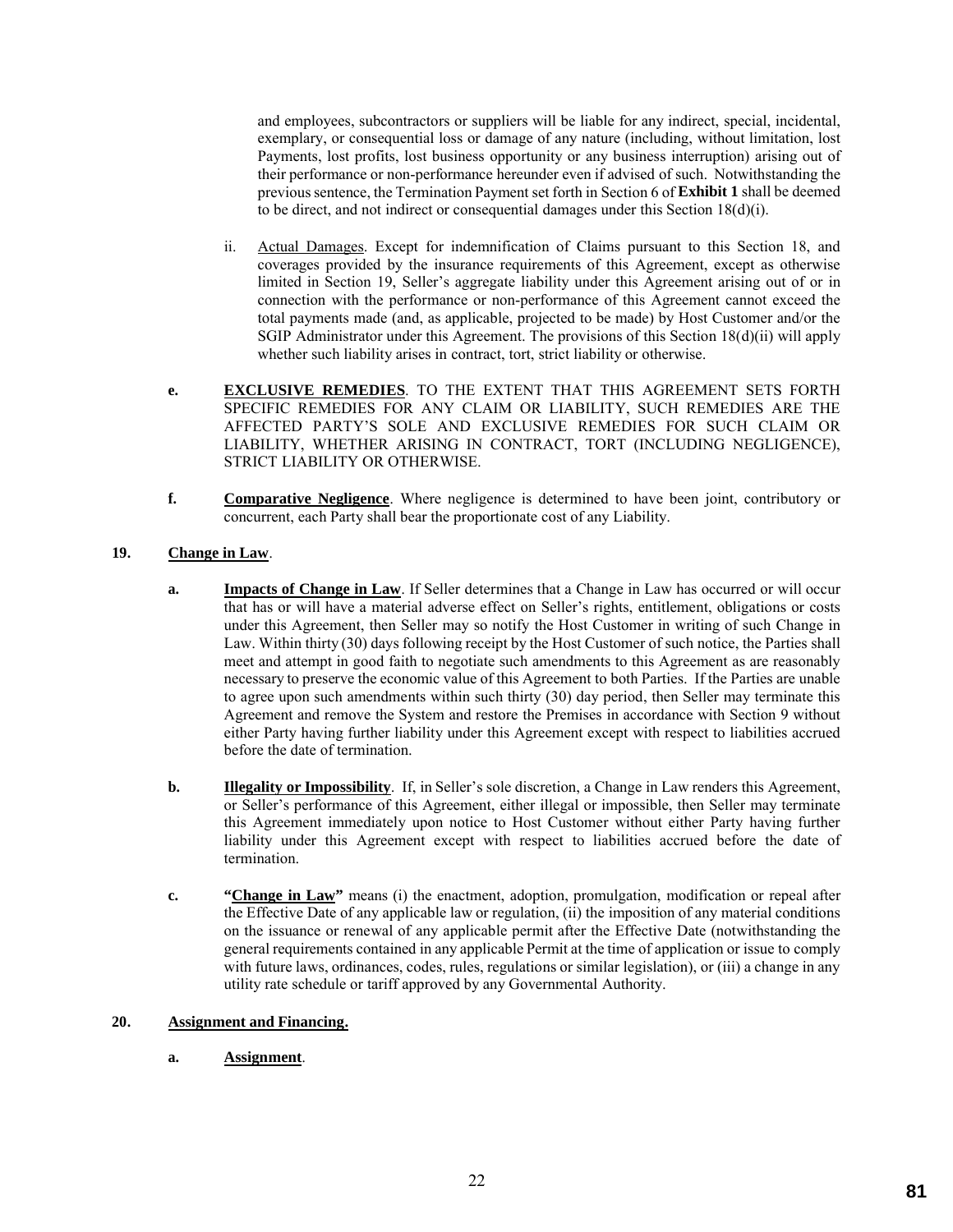- i. Restrictions on Assignment. Subject to the remainder of this Section 20(a), this Agreement may not be assigned in whole or in part by either Party without the prior written consent of the other Party, which consent may not be unreasonably withheld or delayed. Host Customer may not withhold its consent to an assignment proposed by Seller where the proposed assignee has the financial capability and experience necessary to operate and maintain energy storage systems such as the System.
- ii. Permitted Assignments. Notwithstanding Section 20(a)(i):
	- 1. Seller may, without the prior written consent of Host Customer, assign, mortgage, pledge or otherwise directly or indirectly assign its interests in this Agreement to (A) any Financing Party (as defined in Section 20(b)), (B) any entity through which Seller is obtaining financing from a Financing Party, or (C) any affiliate of Seller or any person succeeding to all or substantially all of the assets of Seller; provided, that, Seller is not released from liability hereunder as a result of any assignment to an affiliate unless the assignee assumes Seller's obligations hereunder by binding written instrument; and
	- 2. Host Customer may, and provide prior notice to Seller, assign this Agreement to an affiliate of Host Customer of the Premises; provided, that, Host Customer is not released from liability hereunder by reason of the assignment unless the assignee assumes Host Customer's obligations hereunder by binding written instrument on terms satisfactory to Seller, including as to the assignee's creditworthiness.

Host Customer must assign, and provide prior notice to Seller, this Agreement to an affiliate of Host Customer of the Premises. Host Customer is not released from liability hereunder by reason of the assignment unless the assignee assumes Host Customer's obligations hereunder by binding written instrument on terms satisfactory to Seller, including as to the assignee's creditworthiness.

- iii. Successors and Permitted Assignees. This Agreement is binding on and inures to the benefit of successors and permitted assignees. The restrictions on assignment contained herein do not prohibit or otherwise limit changes in control of Seller.
- **b. Financing**. The Parties acknowledge that Seller may obtain debt or equity financing or other credit support from lenders, investors or other third parties (each a "**Financing Party**") for the installation, construction, ownership, operation, and maintenance of the System. In furtherance of Seller's financing arrangements and in addition to any other rights or entitlements of Seller under this Agreement, Host Customer shall timely execute any consents to assignment (which may include notice, cure, attornment and step-in rights) or estoppels and negotiate any amendments to this Agreement that may be reasonably requested by Seller or the Financing Parties; provided, that such estoppels, consents to assignment or amendments do not alter the fundamental economic terms of this Agreement.
- **c. Termination Requires Consent**. Seller and Host Customer agree that any right of Seller to terminate this Agreement is subject to the prior written consent of any Financing Party.

# **21. Confidentiality**.

**a. Confidential Information**. To the maximum extent permitted by applicable law, if either Party provides confidential information ("**Confidential Information**") to the other or, if in the course of performing under this Agreement or negotiating this Agreement a Party learns Confidential Information of the other Party, the receiving or learning Party shall (i) protect the Confidential Information from disclosure to third parties with the same degree of care accorded its own confidential and proprietary information, and (ii) refrain from using such Confidential Information,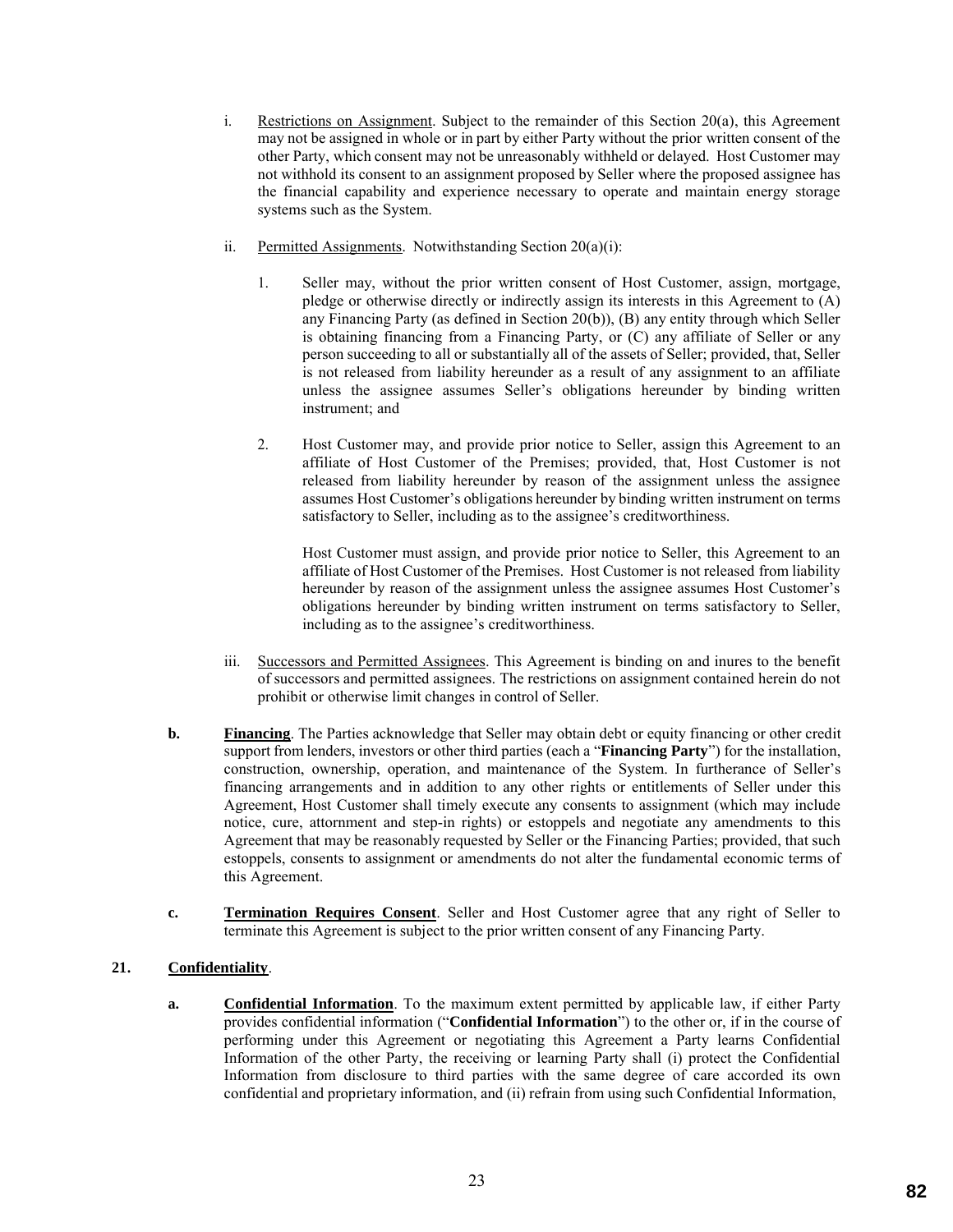except in the negotiation, performance, enforcement and, in the case of Seller, financing, of this Agreement. The terms of this Agreement (but not the fact of its execution or existence) are considered Confidential Information of each Party for purposes of this Section 18(a).

# **b. Permitted Disclosures**. Notwithstanding Section 21(a):

- i. a Party may provide such Confidential Information to its affiliates and to its and its affiliates' respective officers, directors, members, managers, employees, agents, contractors, consultants and Financing Parties (collectively, "**Representatives**"), and potential direct or indirect assignees of this Agreement if such potential assignees are first bound by a written agreement or legal obligation restricting use and disclosure of Confidential Information. Each Party is liable for breaches of this provision by any person to whom that Party discloses Confidential Information**.**
- ii. Confidential Information does not include any information that (a) becomes publicly available other than through breach of this Agreement, (b) is required to be disclosed to a Governmental Authority under applicable law or pursuant to a validly issued subpoena, (c) is independently developed by the receiving Party, (d) is subject to disclosure by Host Customer pursuant to the California Public Records Act, or (d) becomes available to the receiving Party without restriction from a third party under no obligation of confidentiality**.** If disclosure of information is required by a Governmental Authority, the disclosing Party shall, to the extentpermitted by applicable law, notify the other Party of such required disclosure promptly uponbecoming aware of such required disclosure and shall reasonably cooperate with the other Party's efforts to limit the disclosure to the extent permitted by applicable law.
- **c. Miscellaneous**. All Confidential Information remains the property of the disclosing Party and will be returned to the disclosing Party or destroyed (at the receiving Party's option) after the receiving Party's need for it has expired or upon the request of the disclosing Party. Each Party acknowledges that the disclosing Party would be irreparably injured by a breach of this Section 21 by the receiving Party or its Representatives or other person to whom the receiving Party discloses Confidential Information of the disclosing Party and that the disclosing Party may be entitled to equitable relief, including injunctive relief and specific performance, for breaches of this Section 21. To the fullest extent permitted by applicable law, such remedies shall not be deemed to be the exclusive remedies for a breach of this Section 21, but will be in addition to all other remedies available at law or in equity. The obligation of confidentiality will survive termination of this Agreement for a period of two (2) years.
- **d. Goodwill and Publicity**. Neither Party may (a) make any press release or public announcement of the specific terms of this Agreement (except for filings or other statements or releases as may be required by applicable law), or (b) use any name, trade name, service mark or trademark of the other Party in any promotional or advertising material without the prior written consent of the other Party. The Parties shall coordinate and cooperate with each other when making public announcements regarding this Agreement, the System and its use, and each Party may promptly review, comment upon and approve any publicity materials, press releases or other public statements before they are made. Notwithstanding the above, Seller is entitled to place signage on the Premises reflecting its association with the System.

## **22. General Provisions**

**a. Definitions and Interpretation**. Unless otherwise defined or required by the context in which any term appears: (i) the singular includes the plural and vice versa, (ii) the words "herein," "hereof" and "hereunder" refer to this Agreement as a whole and not to any particular section or subsection of this Agreement, (iii) references to any agreement, document or instrument mean such agreement, document or instrument as amended, restated, modified, supplemented or replaced from time to time, and (iv) the words "include," "includes" and "including" mean include, includes and including "without limitation." The captions or headings in this Agreement are strictly for convenience and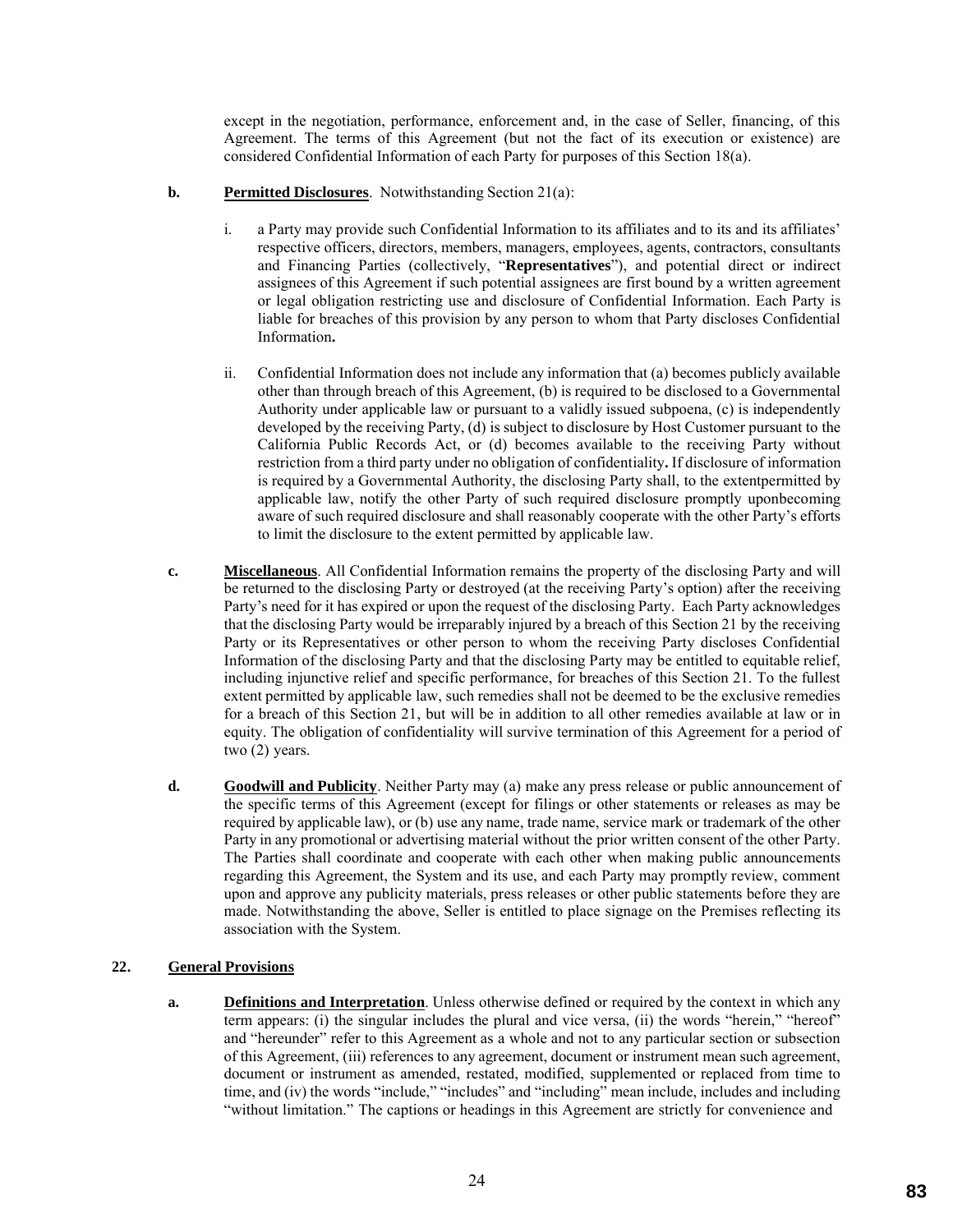will not be considered in interpreting this Agreement. As used in this Agreement, "dollar" and the "\$" sign refer to United States dollars.

- **b. Choice of Law; Dispute Resolution**. The law of the state of California governs all matters arising out of this Agreement without giving effect to conflict of laws principles. Any dispute arising from or relating to this Agreement shall be settled by arbitration in San Francisco, California. The arbitration shall be administered by JAMS in accordance with its arbitration rules, and judgment on any award rendered in such arbitration may be entered in any court of competent jurisdiction. If the Parties agree in writing, a mediator may be consulted before arbitration. The prevailing Party in any dispute arising out of this Agreement is entitled to reasonable attorneys' fees and costs.
- **c. Notices**. All notices under this Agreement shall be in writing and delivered by hand, electronic mail, overnight courier, or regular, certified, or registered mail, return receipt requested, and will be deemed received upon personal delivery, acknowledgment of receipt of electronic transmission, the promised delivery date after deposit with overnight courier, or five (5) days after deposit in the mail. Notices must be sent to the person identified in this Agreement at the addresses set forth in this Agreement or such other address as either Party may specify in writing.
- **d. Survival**. Provisions of this Agreement that should reasonably be considered to survive termination of this Agreement, including, without limitation provisions related to billing and payment and indemnification, will survive termination of this Agreement.
- **e. Further Assurances**. Each Party shall provide such information, execute and deliver any instruments and documents and to take such other actions as may be reasonably requested by the other Party to give full effect to this Agreement and to carry out the intent of this Agreement.
- **f. Waivers**. No provision or right or entitlement under this Agreement may be waived or varied except in writing signed by the Party to be bound. No waiver of any of the provisions of this Agreement will constitute a waiver of any other provision, nor will such waiver constitute a continuing waiver unless otherwise expressly provided.
- **g. Non-Dedication of Facilities**. Nothing in this Agreement may be construed as the dedication by either Party of its facilities or equipment to the public or any part thereof. Neither Party may knowingly take any action that would subject the other Party, or other Party's facilities or equipment, to the jurisdiction of any Governmental Authority as a public utility or similar entity subject to the jurisdiction of the California Public Utilities Commission. Neither Party may assert in any proceeding before a court or regulatory body that the other Party is a public utility by virtue of such other Party's performance under this Agreement. If Seller is reasonably likely to become subject to regulation as a public utility, then the Parties shall use commercially reasonable efforts to restructure their relationship under this Agreement in a manner that preserves their relative economic interests while ensuring that Seller does not become subject to any such regulation. If the Parties are unable to agree upon such restructuring, Seller may terminate this Agreement without further liability under this Agreement except for liabilities accrued before the date of termination and remove the System as allowed by Section 9 of this Agreement.
- **h. Service Contract**. The Parties intend this Agreement to be a "service contract" within the meaning of Section 7701(e)(3) of the Internal Revenue Code of 1986. Host Customer shall not take the position on any tax return or in any other filings suggesting that it is anything other than a purchase of energy services delivered by the System.
- **i. No Partnership**. No provision of this Agreement may be construed or represented as creating a partnership, trust, joint venture, fiduciary or any similar relationship between the Parties. No Party is authorized to act on behalf of the other Party, and neither may be considered the agent of the other.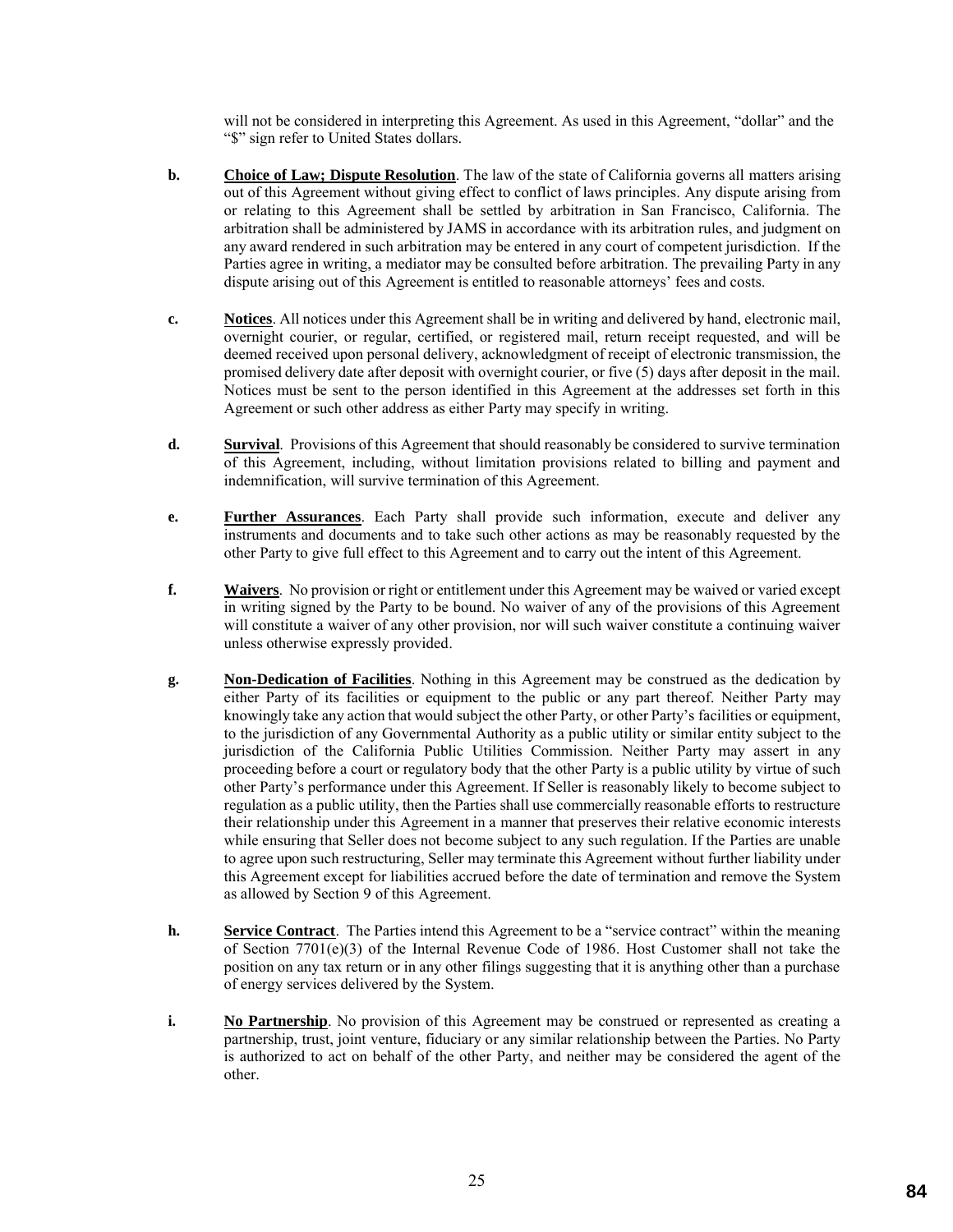- **j. Entire Agreement, Modification, Invalidity, Captions**. This Agreement constitutes the entire agreement of the Parties regarding its subject matter and supersedes all prior proposals, agreements, or other communications between the Parties, oral or written. This Agreement may be modified only by a writing signed by both Parties. If any provision of this Agreement is found unenforceableor invalid, such provision shall not be read to render this Agreement unenforceable or invalid as a whole. In such event, such provision shall be rectified or interpreted to best accomplish its objectives within the limits of applicable law.
- **k. Forward Contract**. The transaction contemplated under this Agreement constitutes a "forward contract" within the meaning of the United States Bankruptcy Code, and the Parties further acknowledge and agree that each Party is a "forward contract merchant" within the meaning of the United States Bankruptcy Code.
- **l. No Third-Party Beneficiaries**. Except as otherwise expressly provided herein, this Agreement and all rights hereunder are intended for the sole benefit of the Parties hereto, and the Financing Parties to the extent provided herein or in any other agreement between a Financing Party and Seller or Host Customer, and do not imply or create any rights on the part of, or obligations to, any other Person.
- **m. Counterparts**. This Agreement may be executed in any number of separate counterparts and each counterpart will be considered an original and together comprise the same Agreement.

End of **Exhibit 4**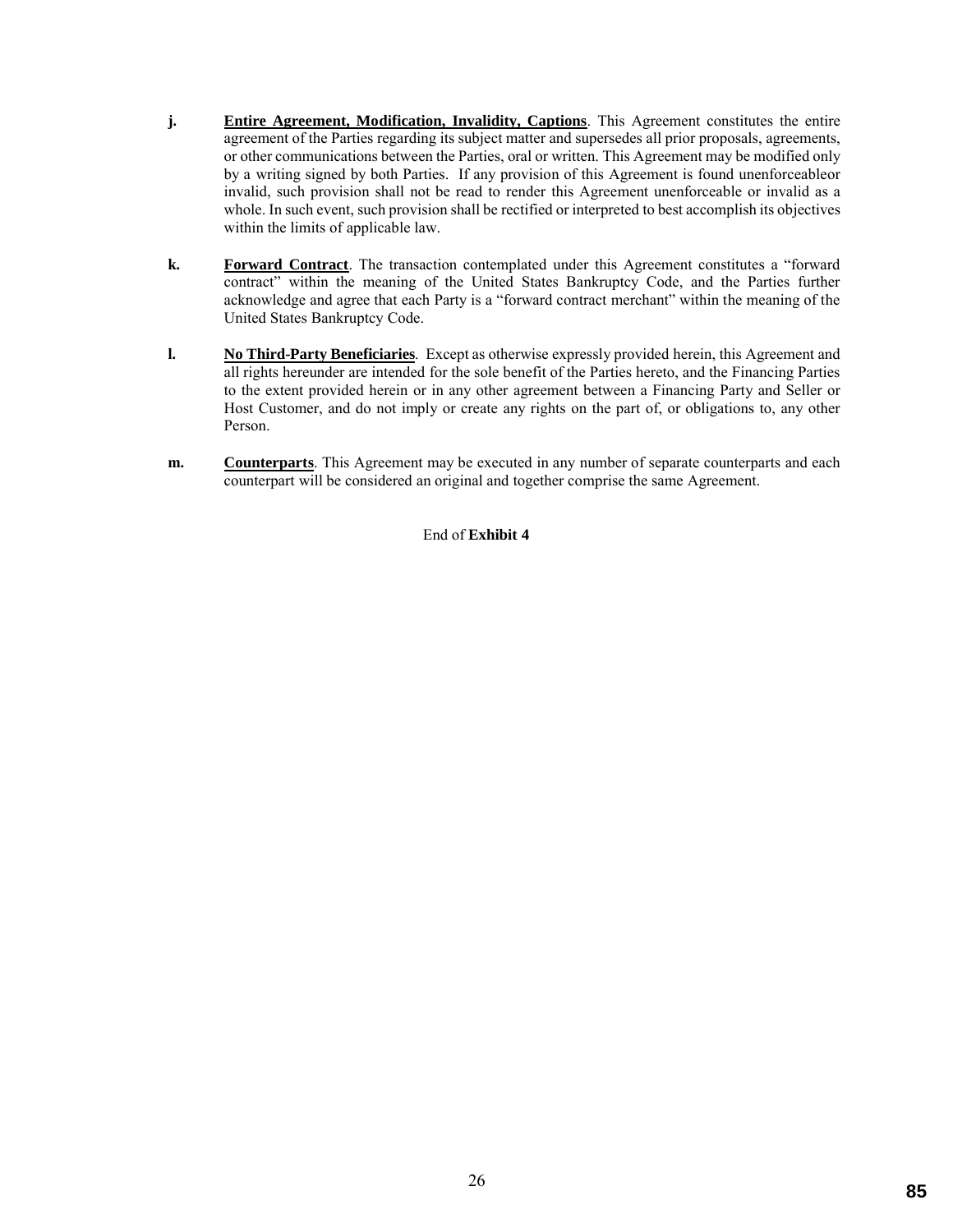## **EXHIBIT 5**

### **SYSTEM SERVICES**

### **Energy Services**

#### **Backup Power**.

The System is designed to provide backup power if a power outage occurs during which Host Customer load cannot draw electricity from the grid. The System can only power circuits that the Host Customer has selected and that Seller has approved and connected to the System. The System may be unable to power the entire load at the Premises during a power outage and depending on energy consumption Host Customer may have limited energy andduration of operations for the System. When Seller causes the System to discharge, Seller shall ensure that at least 20% of the System energy capacity remains after such discharge is complete. Upon receiving advance notice of planned grid outage events, Seller will use commercially reasonable efforts to fully charge the System in advance ofplanned grid outage events. Seller will follow Prudent Industry Practices to ensure the System is available to providebackup power as described; provided, however, that Seller cannot guarantee the System will perform in every outage or provide backup power for an entire given outage. **In addition, if Host Customer is powering medical equipment using the System, Host Customer should also provide a secondary power source to the medical equipment and take additional measures should there be an outage and the System is not operational.**

"*Prudent Industry Practices*", as applied to the System, means the practices, methods, acts, equipment, specifications and standards of safety, as the same may change from time to time, as are used or approved by a significant portion of the residential generation or storage industry that operate battery storage systems that are similar in size and type as the System as good, safe and prudent practices for such systems with commensurate standards of safety, performance, dependability and economy, as adjusted for the circumstances existing at the timeany decision is made or action is taken, and following applicable laws, permits and equipment manufacturers' recommendations. Prudent Industry Practices are not intended to be the same as optimum practices, methods or actsto the exclusion of all others, but rather to be within a spectrum of good and proper practices, methods, and acts.

#### **Demand Charge Management**

If Host Customer is on a rate schedule that features demand charges or changes to such a rate schedule, Seller will follow Prudent Industry Practices when operating the System to lower Host Customer's monthly demand charges by discharging energy from the System during periods when the System algorithms anticipate Host Customer will be setting monthly peak demand, subject to the requirements of any utility program. Notwithstanding the foregoing, Seller does not guarantee savings on Host Customer's utility bill or any specified level of performance from Seller's demand charge management.

### **Time-Of-Use Management**.

If Host Customer is on a time-of-use rate schedule or changes to such a schedule, Seller will follow Prudent Industry Practices when operating the System to lower Host Customer's energy charges by discharging energy from the System during peak price periods, subject to the requirements of any utility program. Notwithstanding the foregoing, Seller does not guarantee savings on Host Customer's utility bill or any specified level of performance from Seller's timeof-use management.

### **Solar Self-Consumption.**

If the System is paired with a solar energy system, Seller will follow Prudent Industry Practices when operating the System, subject to the requirements of any utility program. Notwithstanding the foregoing, Seller does not in any way guarantee that energy generated by Host Customer's solar energy system will be available at a time later than the moment it is produced.

### **System Performance Monitoring**.

Seller will install and maintain metering and monitoring equipment. Seller will remotely monitor, analyze, and store data about the state and performance of the System and use this data, including to: provide the System Services, support any manufacturer warranty claims, ensure and demonstrate compliance with any utility or government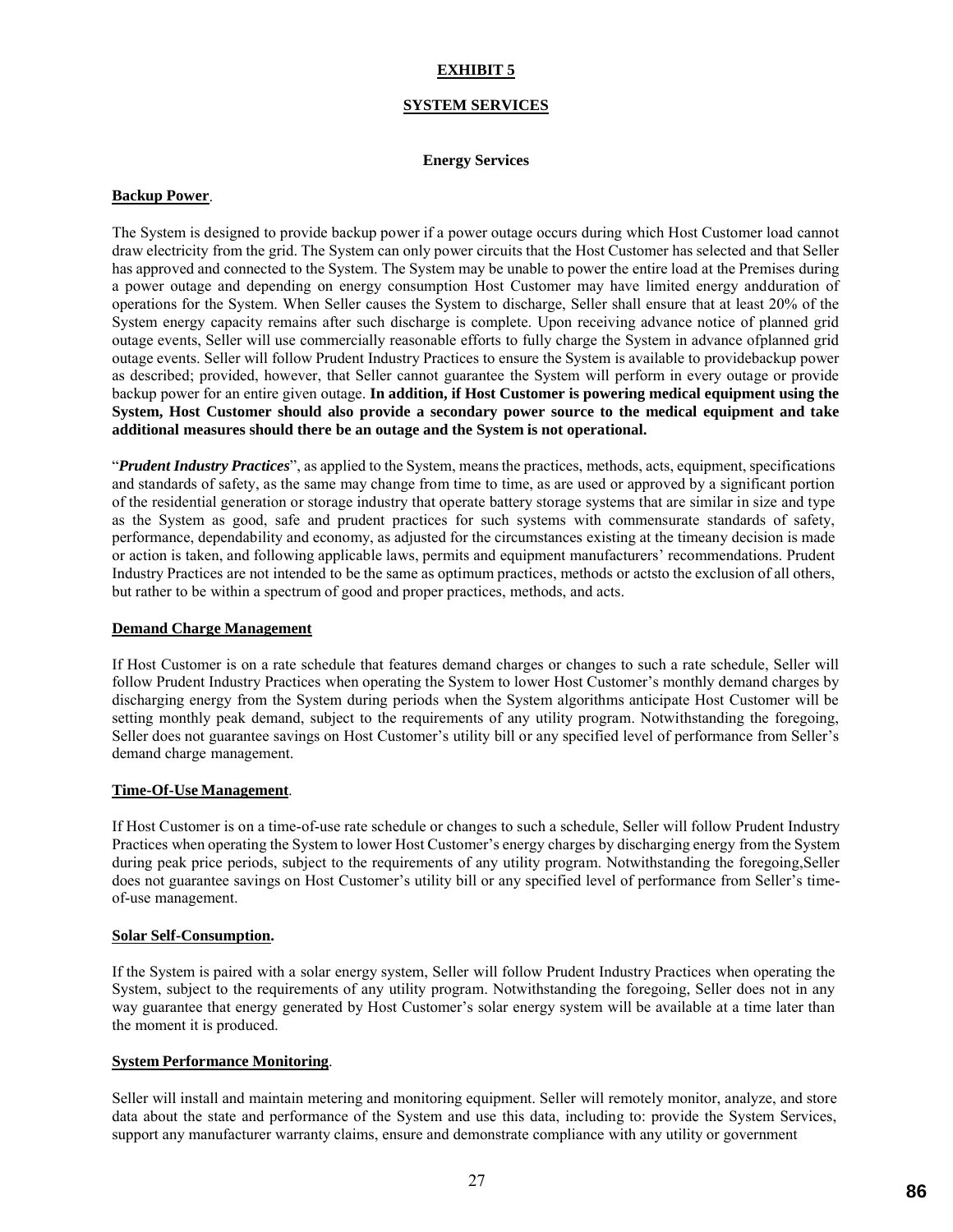requirements, including but not limited to, compliance with requirements of a utility program and any applicable incentive programs, and/or determine when repair services are necessary. Seller shall provide problem diagnosis, on-site repair and preventative maintenance for the BESS to ensure continued performance of the BESS throughout the Warranty Term.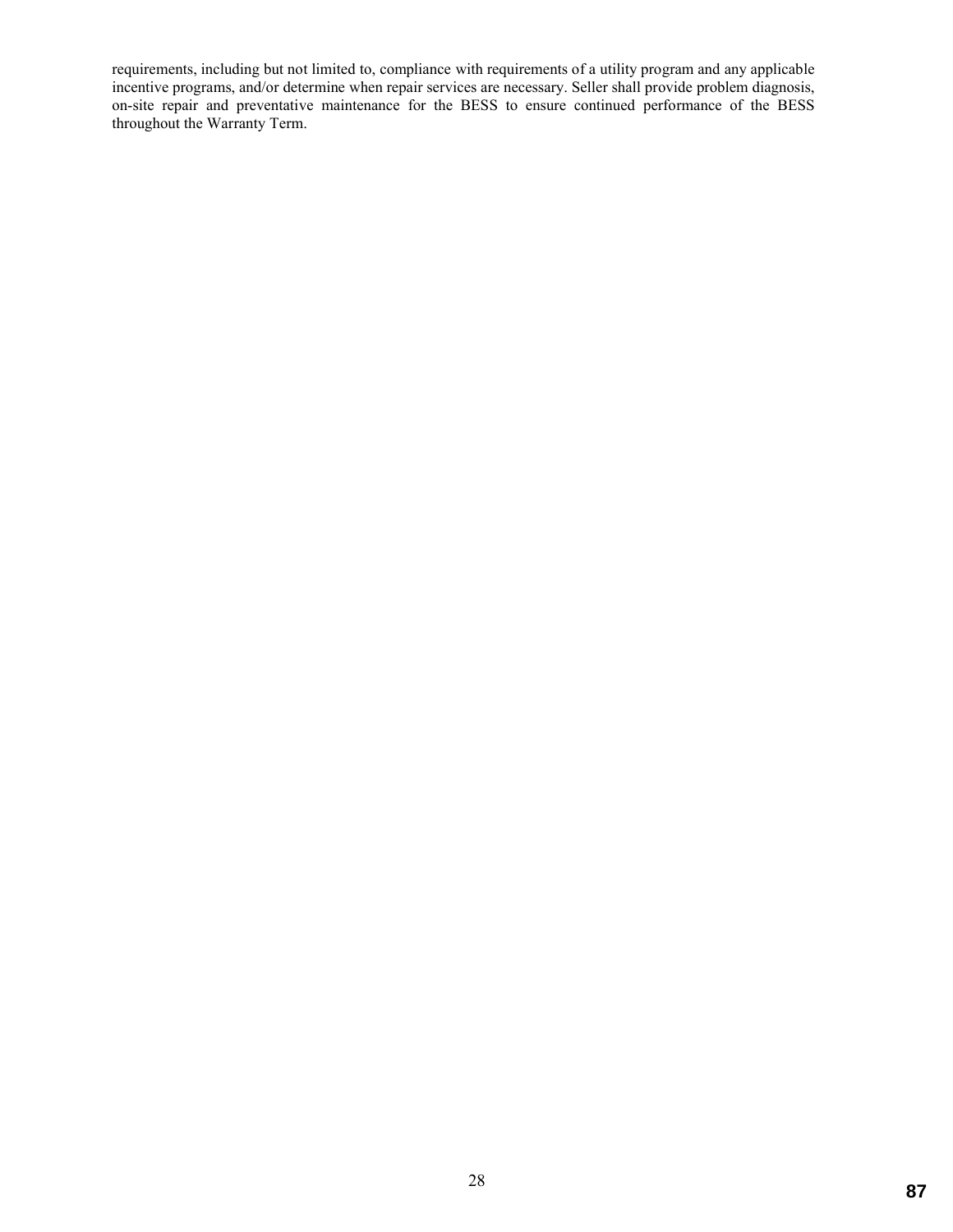# **Amended and Restated Energy Services Agreement**

This Amended and Restated Energy Services Agreement (this "**Agreement**") is entered into by the parties listed below (each a "**Party**" and collectively the "**Parties**") as of the date signed by Seller below (the "**Effective Date**"). This Agreement replaces in its entirety the Energy Services Agreement executed by the Parties on May 11, 2021 as amended on August 10, 2021 and represents the definitive agreement of the Parties.

| <b>Host Customer:</b> |                                           | Seller:                  |                                  |
|-----------------------|-------------------------------------------|--------------------------|----------------------------------|
| Name                  | Nevada Irrigation District Business       | Name                     | <b>GSR-BTM LLC</b>               |
| and                   | Center                                    | and                      | 1515 7 <sup>th</sup> Street #049 |
| Address               | 1036 W Main Street                        | Address                  | Santa Monica, CA 90401           |
|                       | Grass Valley, CA 95945                    |                          | Attention: Phillip Suna          |
|                       | Attention: Doug Roderick                  |                          |                                  |
|                       | Site Address                              |                          |                                  |
|                       | 17620 Norlene Way                         |                          |                                  |
|                       | Grass Valley, CA 95959                    |                          |                                  |
|                       |                                           |                          |                                  |
| Phone                 | 530-273-6185                              | Phone                    | $(888)$ 465-1784                 |
| Fax                   | None                                      | Fax                      | None                             |
| E-mail                |                                           | E-mail                   | phillip@swellenergy.com          |
| Premises Ownership    | Host Customer $[X]$ owns $[ ]$ leases the | <b>Additional Seller</b> |                                  |
|                       | Premises.                                 | Information              |                                  |
|                       |                                           |                          |                                  |
|                       | List Premises Owner, if different from:   |                          |                                  |
|                       | Host Customer: n/a                        |                          |                                  |
|                       |                                           |                          |                                  |
| <b>Tax Status</b>     | Tax-exempt                                |                          |                                  |
| Project Name          | Norlene Pump House                        |                          |                                  |

This Agreement sets forth the terms and conditions of the purchase and sale of the services provided from the battery energy storage system described in **Exhibit 2** (the "**System**") and installed on the real property comprising Host Customer's premises described or depicted in Schedule A to **Exhibit 2** (the "**Premises**"), including any buildings and other improvements on the Premises other than the System (the "**Improvements**").

The exhibits listed below are incorporated by reference and made part of this Agreement.

| Exhibit 1 | Pricing                                          |
|-----------|--------------------------------------------------|
| Exhibit 2 | System Description, Delivery Point, and Premises |
| Exhibit 3 | <b>Host Customer Information</b>                 |
| Exhibit 4 | General Terms and Conditions                     |
| Exhibit 5 | Definition of Services                           |

# **Host Customer: NEVADA IRRIGATION DISTRICT Seller: GSR-BTM LLC**

| Signature:                                                                                         |       |
|----------------------------------------------------------------------------------------------------|-------|
| Name:<br>the control of the control of the control of the control of the control of the control of |       |
| Title:<br><u> 1980 - Johann Johann Storm, meil am der Schwarzer (d. 1980)</u>                      |       |
| Date:                                                                                              | Date: |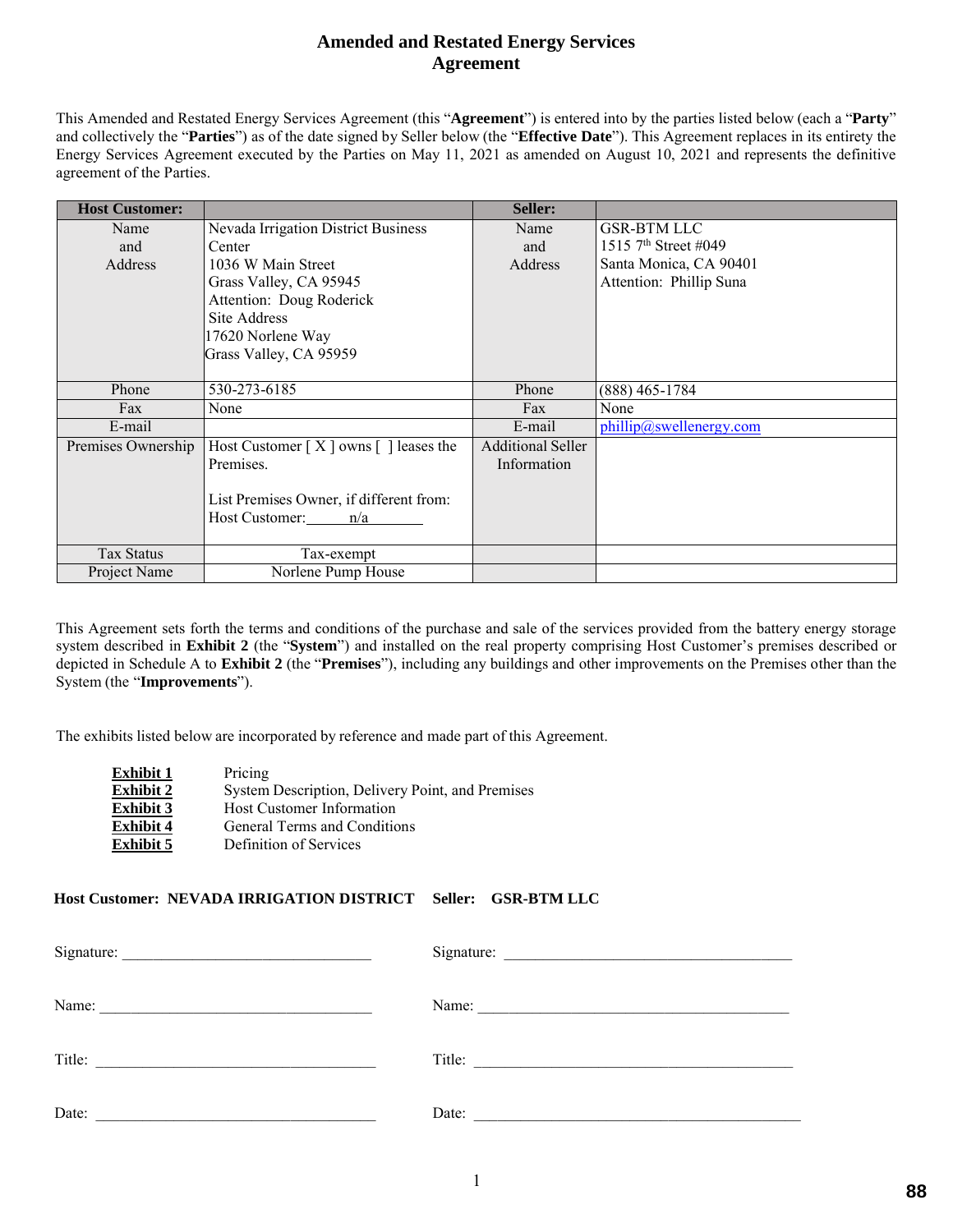# **EXHIBIT 1**

# **Pricing**

- **1. Initial Operating Term**: Ten (10) years, beginning on the Commercial Operation Date (the "**Initial Operating Term**").
- **2. Additional Operating Term**: Up to one (1) additional term of five (5) years at a price to be agreed by the Parties beginning on the expiration of the Initial Operating Term (the "**Additional Operating Term**").
- **3. Contract Price**: Self Generation Incentive Program (SGIP) Payments are assigned by Host Customer to Seller and paid by SGIP Program Administrator directly to Seller in accordance with the General Terms and Conditions of this Agreement. The table below delineates anticipated SGIP Payments to be paid directly to Seller by SGIP Program Administrator and payments paid by Host Customer to Seller. Host Customer shall have no obligation whatsoever to pay Seller amounts under the column titled "From SGIP Program Administrator to Seller." Payments from Host Customer to Seller for shared Grid Service payments, if any, and shared Utility Bill Cost Savings are not components of Contract Price and are addressed in **Exhibit 4**

| <b>Operating Term</b><br><b>Contract Year</b> | \$/year (from SGIP Program<br><b>Administrator to Seller)</b> | \$/year<br>(from Host Customer) |  |  |
|-----------------------------------------------|---------------------------------------------------------------|---------------------------------|--|--|
|                                               | \$219,825.00                                                  | \$0                             |  |  |
|                                               | \$43,965.00                                                   | \$0                             |  |  |
|                                               | \$43,965.00                                                   | \$0                             |  |  |
|                                               | \$43,965.00                                                   | \$0                             |  |  |
|                                               | \$43,965.00                                                   | \$0                             |  |  |
|                                               | \$43,965.00                                                   | \$0                             |  |  |
|                                               | \$0                                                           | \$0                             |  |  |
| 8                                             | \$0                                                           | \$0                             |  |  |
| q                                             | \$0                                                           | \$0                             |  |  |
| 10                                            | \$0                                                           | \$0                             |  |  |
| <b>Total</b>                                  | \$439,650.00                                                  | \$0                             |  |  |

The first year of the Initial Operating Term shall commence on the Commercial Operation Date, and each subsequent Operating Term Contract Year shall commence on the anniversary of the Commercial Operation Date.

- **4. Contract Price Assumptions**. The Contract Price is based on the following assumptions, revisions to these assumptions may cause consideration of a 'Contract Price Update' described below:
	- a. Interconnection costs for the System will not exceed **\$20,000** in the aggregate.
	- b. All prices in this Agreement are calculated based on an Upfront Payment of \$219,825.00 and a Performance Based Payment of \$43,965.00 paid shortly after the end of each of the first five Contract Years of System operations. The Seller posted the SGIP 5% Deposit for this System in the amount of \$21,982.50. The SGIP Program Administrator will refund this deposit directly to Seller shortly after the Commercial Operation Date.
	- c. The System is sized and configured as defined by **Exhibit 2**.
	- d. Total Eligible Project Cost: SGIP program rules require that this Agreement state the Total Eligible Project Cost. The Total Eligible Project Cost for the BESS as defined by SGIP program rules is \$439,650.00
- **5. Contract Price Exclusions**. Unless Seller and Host Customer have agreed otherwise in writing, and except as otherwise provided in Section (i) of **Exhibit 2**, Seller is not responsible for unexpected and atypical expenses unforeseen as of the Effective Date. Examples of such expenses may include, but are not limited to, unforeseen groundwork (including excavation and circumvention of underground obstacles), upgrades or repair to customer or utility electrical infrastructure (including client or utility service, transformers, substations, poles, breakers, reclosers, and disconnects) and changes in System design caused or requested by Host Customer, which materially impact installation costs and that are caused by any inaccuracy or ambiguity in information provided by Host Customer including information related to building plans and specifications.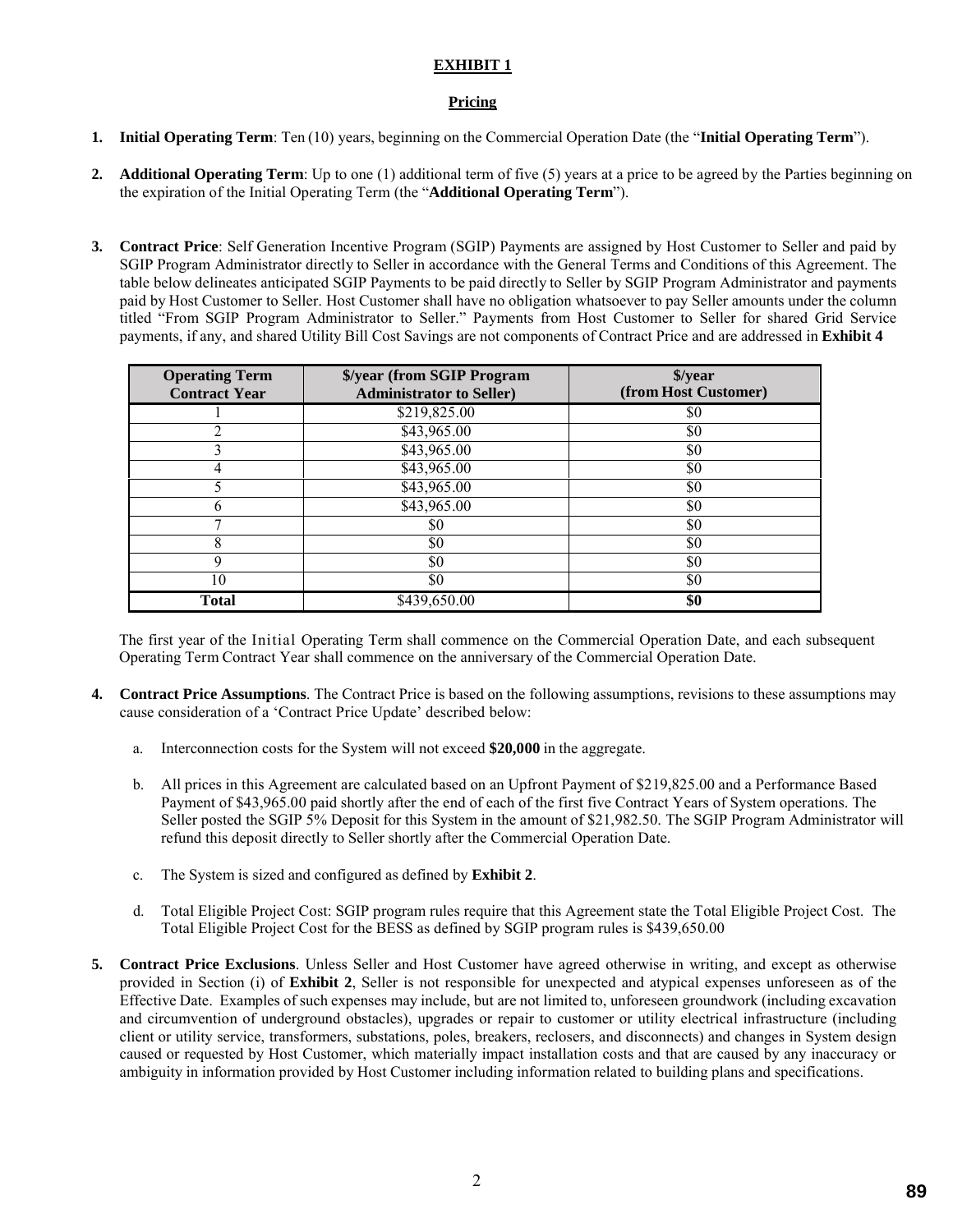- **6. Termination Payment Schedule**. In the event of early Termination of the Agreement by Host Customer for reasons other than a Seller Event of Default or for delay as stated in Section 2(d) of **Exhibit 4**:
	- a. if on or after the Effective Date through SGIP Program Administrator issuance of the final Incentive Claim Form (ICF) approval letter<sup>1</sup>, Host Customer must repay Seller the SGIP 5% Deposit indicated in Section 4(b) and reasonable and documented out-of-pocket and direct overhead costs incurred by Seller to advance development of the System.
	- b. if after SGIP Program Administrator issuance of the final Incentive Claim Form (ICF) approval letter and commencement of the Operating Term, but prior to end of the Contract Term, the Host Customer shall pay Termination Payment that is equal to the amount in the corresponding Operating Term Contract Year listed in the Termination Payment Schedule below plus Seller's actual reasonable cost incurred to remove the System from the Premises. For the avoidance of doubt, Host Customer shall be obligated to pay only the amount corresponding to the year of termination. The Termination Payment obligation shall not be cumulative. Regarding System removal upon early Termination, Seller will provide open book accounting of any third-party costs incurred and shall not apply any margin or markup to such third-party costs.

| <b>Operating Term</b><br><b>Contract Year</b> | <b>Termination Payment (\$)</b> |
|-----------------------------------------------|---------------------------------|
|                                               | \$219,825.00                    |
|                                               | \$175,860.00                    |
|                                               | \$131,895.00                    |
|                                               | \$87,930.00                     |
|                                               | \$43,965.00                     |
|                                               | \$0                             |
|                                               | \$0                             |
| Ջ                                             | \$0                             |
| Q                                             | \$0                             |
|                                               | \$C                             |

The first year of the Operating Term shall commence on the Commercial Operation Date, and each subsequent Operating Term Contract Year shall commence on the anniversary of the Commercial Operation Date.

<sup>&</sup>lt;sup>1</sup> Per the SGIP Handbook, Seller will submit the final Incentive Claim Form to SGIP Program Administrator after the Project is installed, interconnected and operational. SGIP Administrator may schedule and conduct a site visit before issuing the final ICF approval letter which begins the incentive payment process.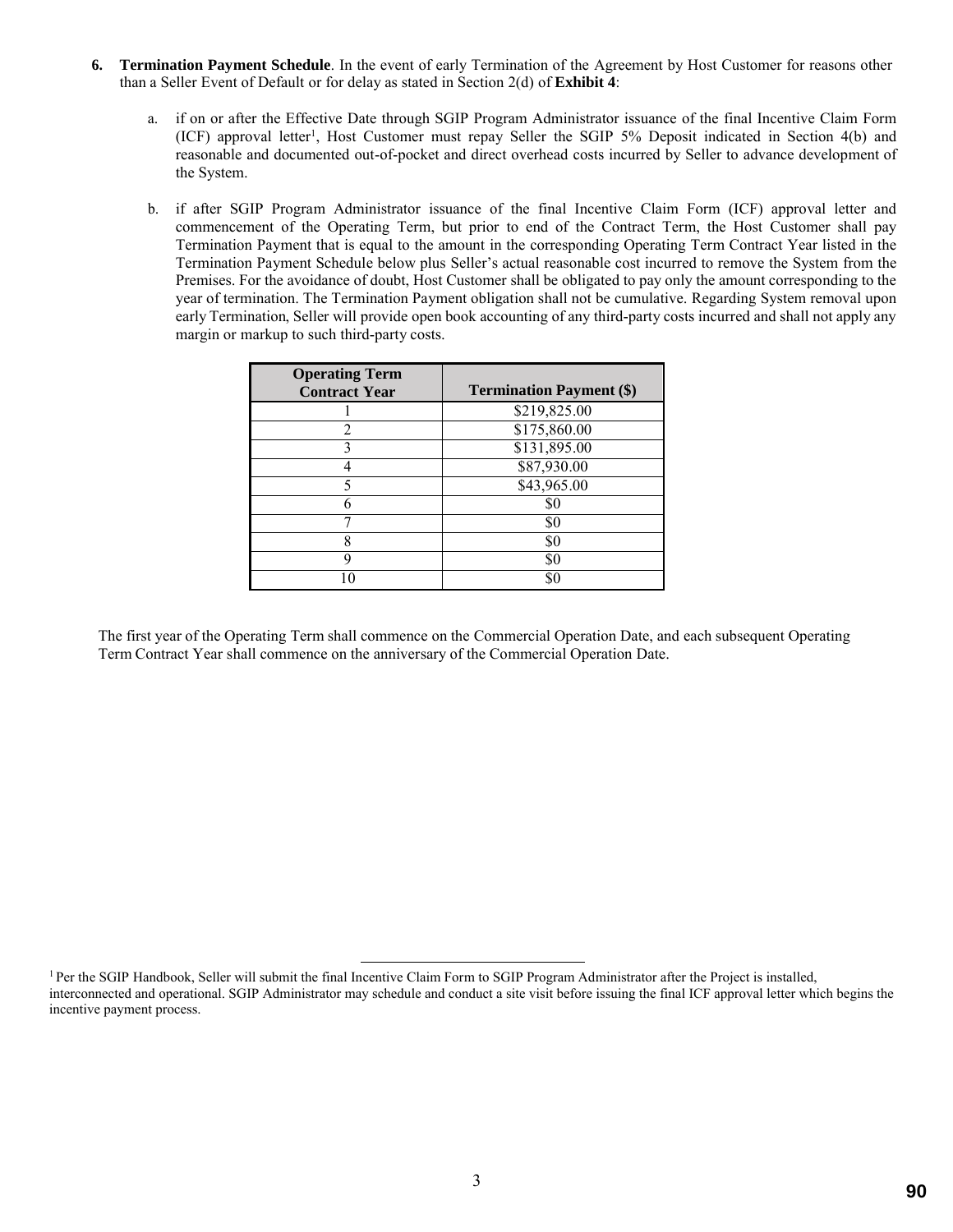# **EXHIBIT 2**

### **System Description, Delivery Point, and Premises**

- **a. System Location:** 17620 Norlene Way Grass Valley, CA 95959
- **b. System Size (AC kW):** 116kW
- **c. Expected First Year Energy Capacity (kWh):** 464 kWh
- **d. Expected Installation: Indoor [ ] Outdoor [X] Location** Near the south side of the existing building on site close to the electrical switchboard located in the dirt not on top of any major utilities. Placement will maintain adequate room for traffic flow and access to building. Bollards to be used to protect equipment.

### **e. Expected Battery Energy Storage System**

| <b>Manufacturer/Model</b> | Quantity |
|---------------------------|----------|
| Tesla Powerpack 4-hr      |          |

- **f. Facility and System Description:** See **Exhibit 2**, **Attachment A**
- **g. Description of Delivery Point:** Equipment to tie-in to main service switchboard after existing main disconnect. A relay is to be used on main disconnect to isolate the mains service switchboard from the grid if the existing disconnect can be controlled by a shunt trip and mechanical recloser. Other means might be necessary to isolate the system if the disconnect cannot be remotely controlled.
- **h. Description of back-up power capabilities in the event of loss of grid power including any circuit relocations identified as necessary:** The system is being designed to cover the existing peak demand loads and will backup the main distribution switchboard as it is currently loaded. No additional circuit relocation will be required.
- **i. Description of cost items not included in Contract Price, if any:** None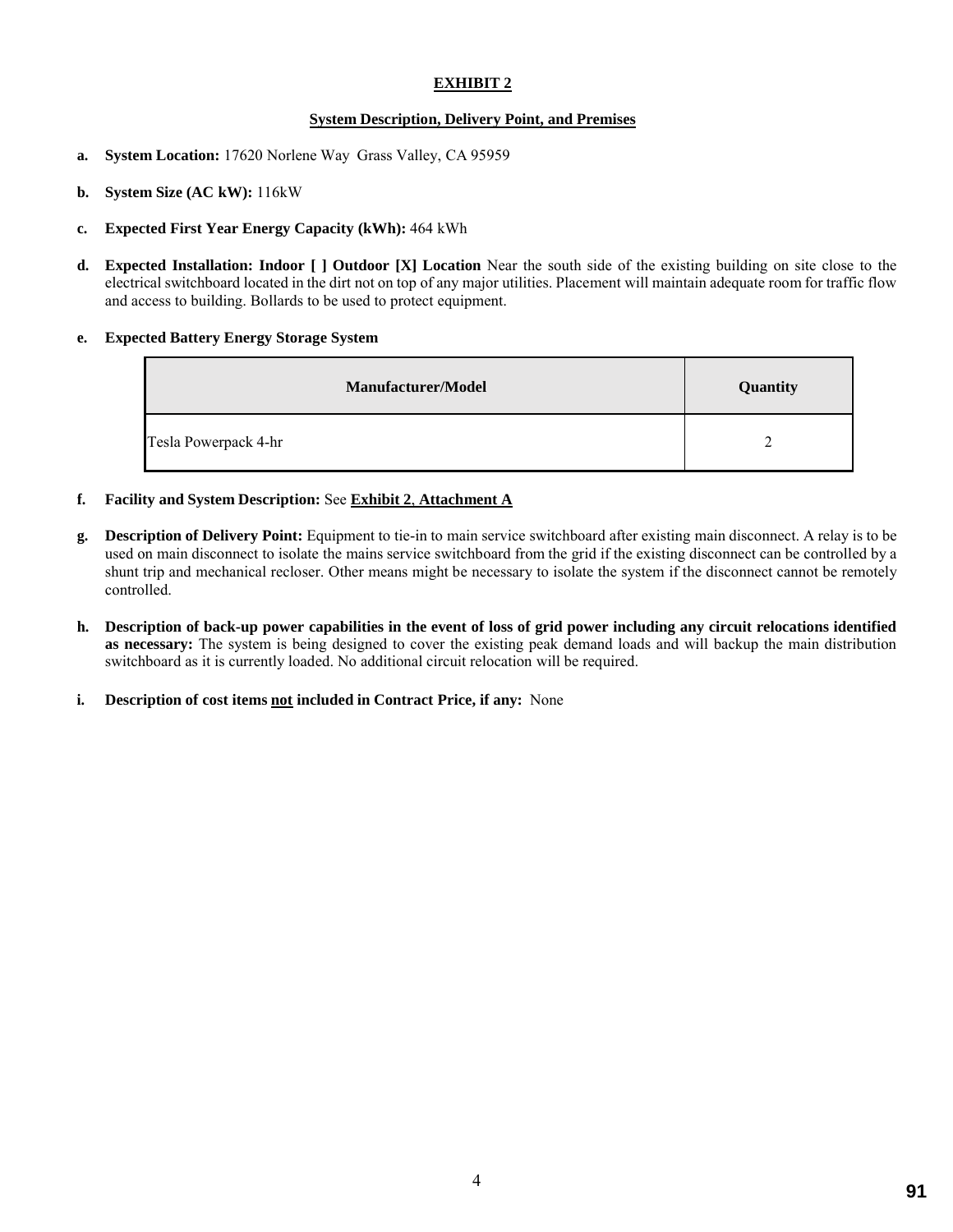### **EXHIBIT 2, Attachment A:**

### **Facility and System Description**

Pump Station. Installation of two (2) Tesla Powerpack 4-hr with one (1) Tesla Power Converter cabinet housing two 70kVA Tesla Powerstages. The system is to be controlled by one (1) Tesla Site Controller that will monitor battery output and site demand using two (2) Accuvim IIR meters. Power converter to feed one (1) generation subpanel with circuits to power the controller and meters. The generation subpanel to feed a utility approved fused disconnect located within 10' of the existing meter; disconnect can be used to manually shutdown the battery system. The disconnect will feed the main service switchboard. One (1) SEL 700G relay controlled by the controller will be installed to remotely operate the existing 800A main disconnect for isolation purpose: main disconnect will continue to remain operational as a manual shutoff for the site. All equipment to be installed on concrete pad with seismic anchors to meet code. Equipment to be protected with bollards on all sides exposed to vehicle traffic.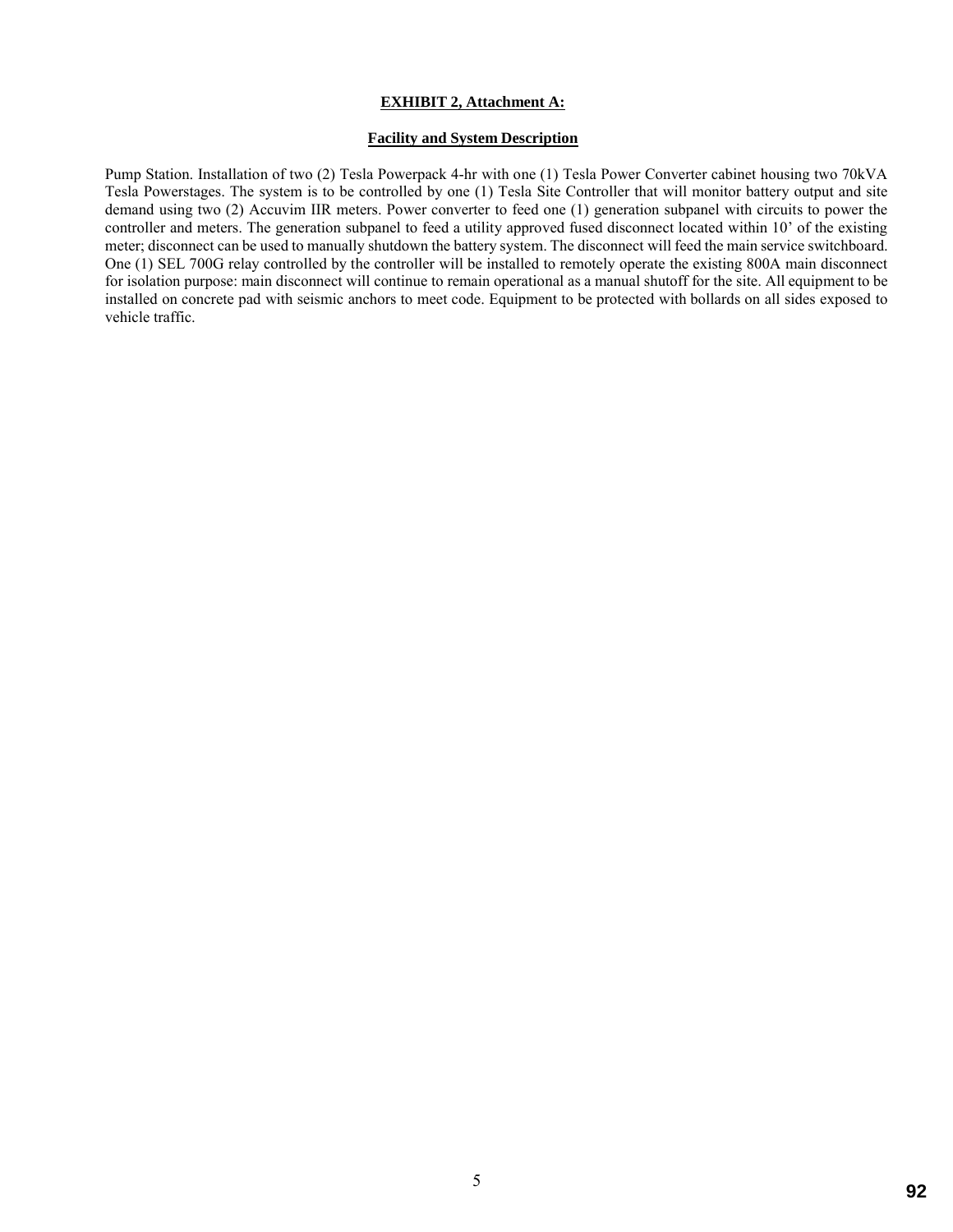# **EXHIBIT 3**

# **Host Customer Information**

Within 10 days following the execution of this Agreement, Host Customer will supply Seller with the following information:

| <b>Host Customer Information</b>                                                                                                                        |                                                                                               |        |                                                                                                                                                                                                                             |                  |                                                                                    |            |                      |  |
|---------------------------------------------------------------------------------------------------------------------------------------------------------|-----------------------------------------------------------------------------------------------|--------|-----------------------------------------------------------------------------------------------------------------------------------------------------------------------------------------------------------------------------|------------------|------------------------------------------------------------------------------------|------------|----------------------|--|
| <b>Name: Host Customer</b>                                                                                                                              |                                                                                               |        |                                                                                                                                                                                                                             |                  | Tax ID: (if applicable)                                                            |            |                      |  |
| Nevada Irrigation District                                                                                                                              |                                                                                               |        |                                                                                                                                                                                                                             |                  |                                                                                    |            |                      |  |
|                                                                                                                                                         | Previous & Other Names (if applicable):                                                       |        |                                                                                                                                                                                                                             |                  | Website: www.nidwater.com                                                          |            |                      |  |
| <b>Address: 1036 W Main Street</b>                                                                                                                      |                                                                                               |        |                                                                                                                                                                                                                             |                  |                                                                                    |            |                      |  |
| <b>City, State, Zip Grass Valley</b>                                                                                                                    |                                                                                               | CA     |                                                                                                                                                                                                                             |                  | 95945                                                                              |            |                      |  |
| <b>Phone Number: 530-273-6185</b>                                                                                                                       |                                                                                               |        |                                                                                                                                                                                                                             |                  |                                                                                    |            |                      |  |
| <b>Entity Type</b><br><b>Check One:</b>                                                                                                                 | S-Corp                                                                                        | C-Corp | Partnership                                                                                                                                                                                                                 | <b>Sole Prop</b> | <b>LLC</b>                                                                         | <b>LLP</b> | Other<br>$\mathbf x$ |  |
| Address above                                                                                                                                           | <b>Property Address for Battery Installation:</b><br><b>State:</b>                            |        |                                                                                                                                                                                                                             | <b>Zip Code:</b> | <b>Property Owned by</b><br><b>Applicant</b><br>X YES<br>N <sub>O</sub><br>$\circ$ |            |                      |  |
| <b>Property Type</b>                                                                                                                                    | If Not Applicant, Name of Property Owner, address, phone number and email.<br>Water treatment |        |                                                                                                                                                                                                                             |                  |                                                                                    |            |                      |  |
|                                                                                                                                                         |                                                                                               |        | Information Requested: Please submit the information required below via electronic format to info@gsr-energy.com.                                                                                                           |                  |                                                                                    |            |                      |  |
|                                                                                                                                                         | Corporate Records / Formation Documentation                                                   |        |                                                                                                                                                                                                                             |                  |                                                                                    |            |                      |  |
| Copy of Articles of Incorporation, Partnership Agreement, Fictitious Name Statement or Organizational formation<br>$\Box$<br>documents (If applicable). |                                                                                               |        |                                                                                                                                                                                                                             |                  |                                                                                    |            |                      |  |
| <b>Financial Statements</b>                                                                                                                             |                                                                                               |        |                                                                                                                                                                                                                             |                  |                                                                                    |            |                      |  |
| If readily available, last two (2) years of CPA audited, reviewed, compiled statements (Balance Sheet, Income<br>$\Box$<br>Statement, Cash Flow).       |                                                                                               |        |                                                                                                                                                                                                                             |                  |                                                                                    |            |                      |  |
| <b>Real Estate Documents</b>                                                                                                                            |                                                                                               |        |                                                                                                                                                                                                                             |                  |                                                                                    |            |                      |  |
| $\Box$                                                                                                                                                  | Demonstration of Ownership of Premises or Lease with Premises Fee Owner                       |        |                                                                                                                                                                                                                             |                  |                                                                                    |            |                      |  |
| Copies of Liens or Third-Party Security Interests in the Premises<br>$\Box$                                                                             |                                                                                               |        |                                                                                                                                                                                                                             |                  |                                                                                    |            |                      |  |
|                                                                                                                                                         |                                                                                               |        | If Host Customer is not Property Owner, Seller may request Host Customer to provide additional documentation to complete the<br>evaluation process. Seller will notify Host Customer if additional information is required. |                  |                                                                                    |            |                      |  |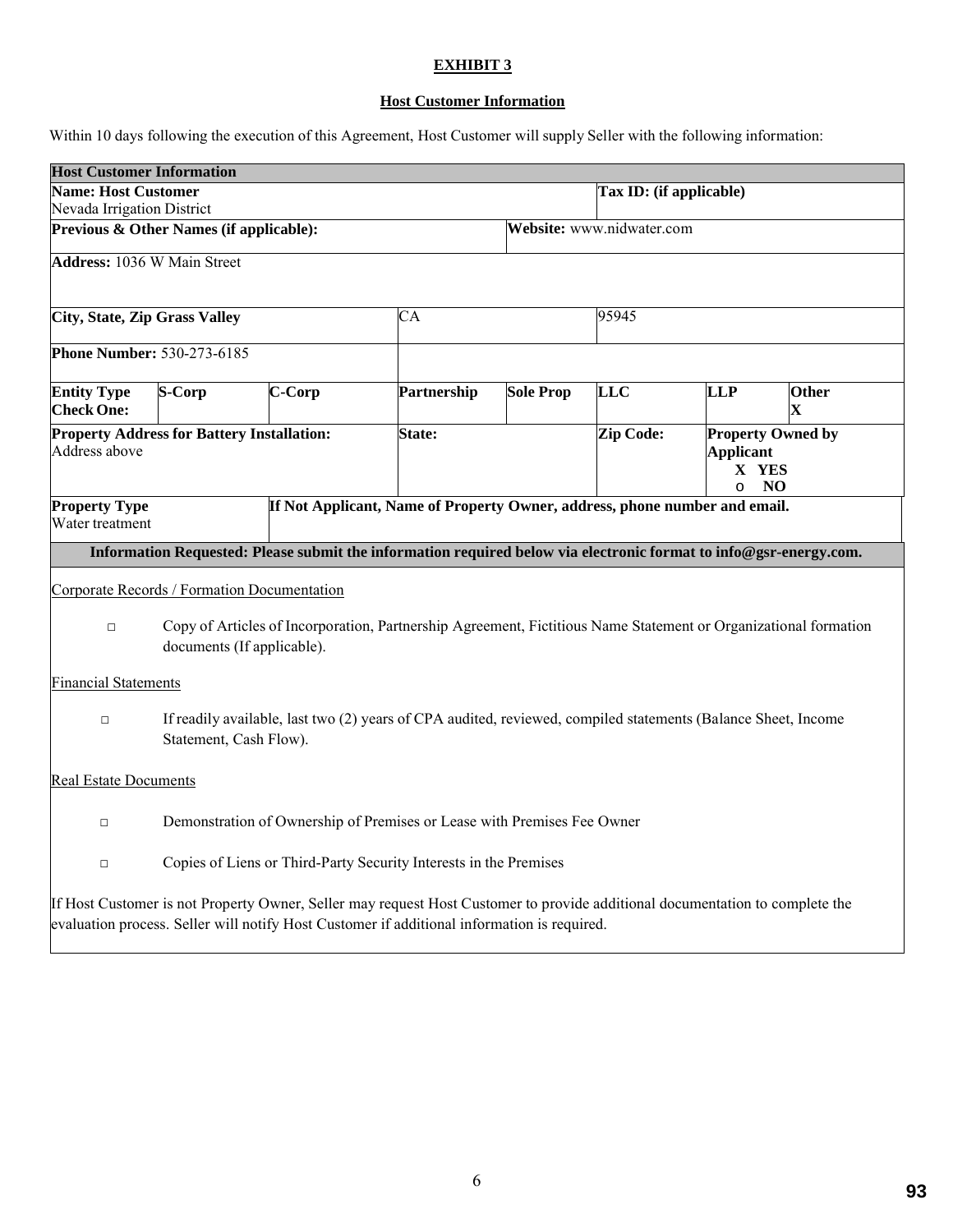# **EXHIBIT 4**

### **General Terms and Conditions**

**1. Purchase and Sale of Services**. Host Customer shall purchase from Seller, and Seller shall sell to Host Customer, the System Services (as defined in this **Exhibit 5**) commencing on Commercial Operation Date and through the Contract Term (as defined in Section 2(a)). Electricity stored by the System shall be delivered to Host Customer at the Delivery Point.

## **2. Term and Termination**.

- **a. Effective Date; Contract Term**. This Agreement is effective as of the Effective Date and the Contract Term consists of two periods, a **Development Term** that starts on the Effective Date and runs up until the Commercial Operation Date and then an **Operating Term** that starts on the Commercial Operation Date. The Initial Operating Term runs for a period of 10 years, unless earlier terminated or extended as providedin this Agreement (collectively, the "**Contract Term**").
- **b. Additional Operating Term**. The Parties may agree in writing to extend this Agreement for one (1) additional 5-year Additional Operating Term at a price to be agreed between the Parties.
- **c. Termination Due to Contract Price Adjustments or Lack of Project Viability**. If, at any time during the Development Term (i) significant additional and unanticipated costs are identified which have not previously been identified pursuant to Section 5 of **Exhibit 1** or which exceed the Contract Price assumptions pursuant to Section 4 of **Exhibit 1**, or Seller determines that the installation of the System will not be technically or financially viable for any other reason, and (ii) the Parties have failed to reach agreement after negotiating a Contract Price adjustment for sixty (60) days following written notice from Seller to Host Customer, either Party may terminate this Agreement by providing ten (10) days' prior written notice to the other Party. Neither Party shall be liable for any damages in connection with such termination. After Commencement of Installation, the Contract Price shall not be subject to further adjustment pursuant to Section 5 of **Exhibit 1** or otherwise.
- **d. Termination by Host Customer for Delay**. Seller will use commercially reasonable efforts to achieve Commencement of Installation at least sixty (60) days prior to the expiration of the SGIP reservation as indicated in the Conditional Reservation Letter for the System, as may be extended by the SGIP Program Administrator. If Seller fails to meet this deadline, Host Customer may terminate this Agreement by providing thirty (30) days' prior written notice to Seller; provided that this Agreement will not terminate pursuant to this Section 2(d) if Seller achieves Commencement of Installation on or before the end of such thirty (30) day notice period. In addition, Host Customer shall not be liable for any damages in connection with such termination.
- **e. Termination for Failure of SGIP**. The state rebate and incentive calculations Seller has provided to Host Customer are estimates. These estimates are based on certain assumptions that may not be applicable based on the circumstances specific to the System. However, actual rebates and incentives may vary based on changes in eligibility requirements, funding availability, and funding rates. No substantial commencement of on-site work shall begin until Seller has received confirmation of a successful SGIP reservation in an amount not less than 100% of the price for materials and labor for installation of the battery storage system. When Seller has received this reservation confirmation, Seller will then request an Incentive Claim Form to be signed by Host Customer. Once the Conditional Reservation Letter is obtained, listing Seller or a financing party determined by Seller as the payee, and the necessary financing is in place to fund the System, Seller will commence work assuming equipment availability. Host Customer shall complete and return any rebate or associated utility program participation paperwork requested by Seller within seven (7) days of receipt. Each Party has the right to terminate this Agreement, without penalty or fee, if Seller determines after the engineering site audit of the Premises that Seller has misestimated the System's total cost. Such termination right will expire at the earlier of (i) one (1) week before the scheduled System installation date and (ii) one (1) month after Seller informs Host Customer in writing of the revised cost. Any changes to the System will be documented in a written amendment to this Agreement signed by both Host Customer and Seller. Host Customer authorizes Seller to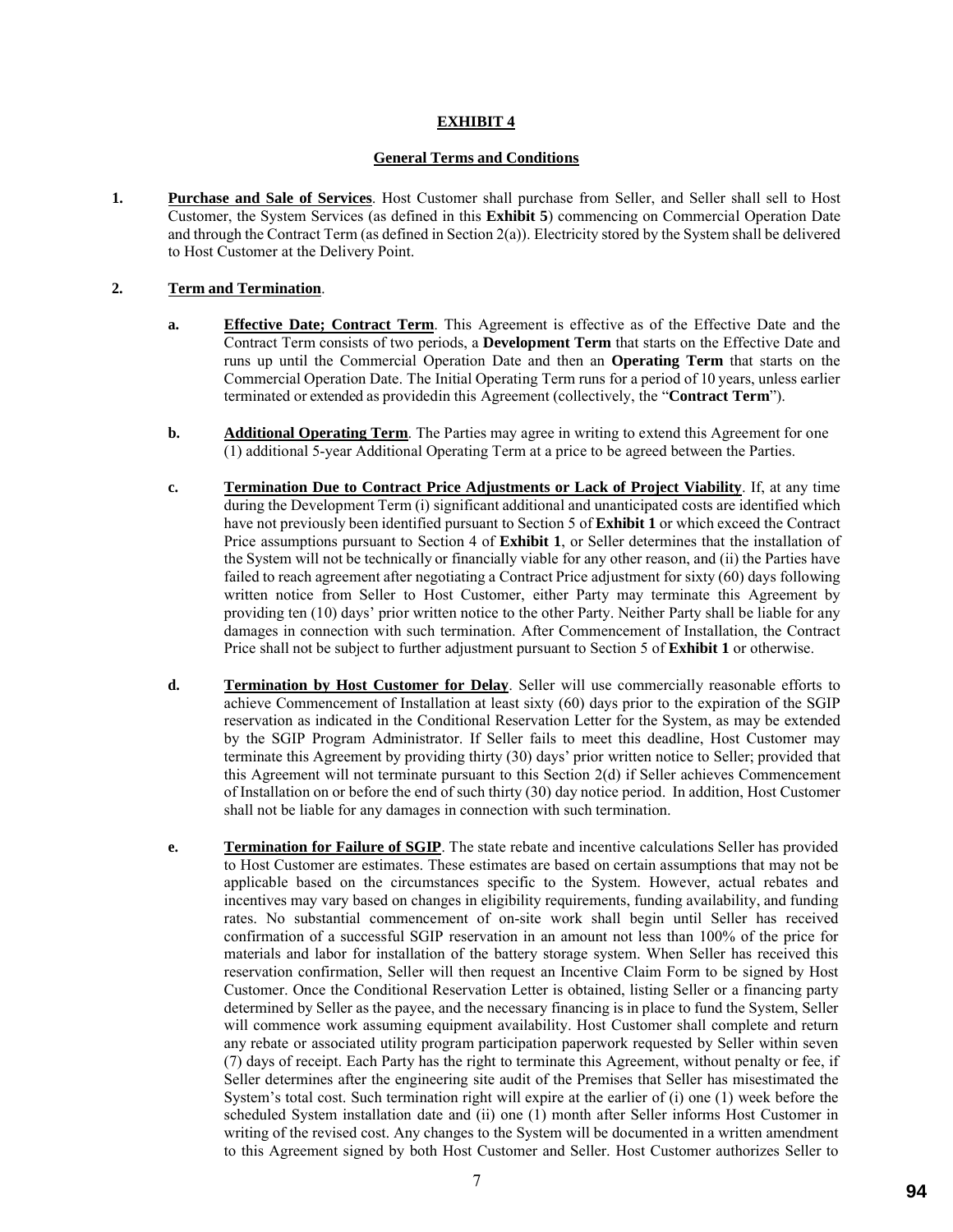make corrections to the utility and incentive paperwork to conform to this Agreement or any amendments to this Agreement that are signed by both Parties.

### **3. Billing and Payment; Taxes**.

- **a. Charges**. In accordance with Section 11.a, Host Customer and Seller agree that SGIP Program shall pay Seller as set forth in Section 3 of **Exhibit 1** (the "**Contract Price**"), unless subject to a ContractPrice Update specified in Exhibit 1, Section 4.
- **b. Invoices**. Seller shall invoice Host Customer only if and when some amount is due under this Agreement.
- **c. Payment Terms**. All amounts due under this Agreement are due and payable net thirty (30) days following receipt of invoice. Any undisputed portion of the invoice amount not paid within such thirty (30) day period shall accrue interest at the annual rate of two and one-half percent (2.5%) above the Prime Rate (but not to exceed the maximum rate permitted by law). All payments shall be made in U.S. dollars.
- **d. Taxes**. Seller is responsible for any incremental personal property taxes imposed on the Host dueto installation of the System **("Seller's Taxes**"). Seller shall not be responsible for taxes, if any, assessed on the sale, delivery or consumption of electricity stored by the System.
- **4. Incentives and Environmental Attributes**. As the owner of the System, Seller is entitled to the benefit of, and will retain all ownership interests in the Incentives and Environmental Attributes applicable to the System. Host Customer shall cooperate with Seller in obtaining, securing and transferring all Incentives, if any. Host Customer is not obligated to incur any out-of-pocket costs or expenses in connection with such actions unless reimbursed by Seller. Host Customer shall not make any filing or statements inconsistent with Seller's ownership interests in the Incentives and Environmental Attributes. If any Incentives are paid or delivered directly to Host Customer, Host Customer shall immediately pay or deliver such items or amounts to Seller. For sake of clarity, Seller will be responsible for payment of any deposit required to secure Incentives and if any such deposit is refunded to Host Customer rather than to Seller, Host Customer will immediately pay or deliver such refunded amounts to Seller.

"**Governmental Authority**" means any foreign, federal, state, local or other governmental, regulatory or administrative agency, court, commission, department, board, or other governmental subdivision, legislature, rulemaking board, court, tribunal, arbitrating body or other governmental authority having jurisdiction or effective control over a Party.

"**Incentives**" means (i) a payment paid by a utility or state or local Governmental Authority based in whole or in part on the cost or size of the System such as a rebate, (ii) a performance-based incentive paid as a stream of periodic payments by a utility, state or Governmental Authority based on the production of the System, (iii) investment tax credits, production tax credits, and similar tax credits, grants or other tax benefits(including depreciation deductions) under federal, state or local law, and (iv) any other attributes, commodity, Payments stream or payment in connection with the System (such as ancillary or capacity Payments), in each case of (i) through (iv) relating to the construction, ownership, use or production of energy from the System, provided that Incentives shall not include Environmental Attributes.

"**Environmental Attributes**" means, with respect to the System, any and all presently existing or created in the future credits, benefits, emissions reductions, offsets, and allowances, howsoever entitled, attributable to the operation of the System and its displacement of conventional energy generation.

## **5. Project Completion**.

- **a. Project Development**. Seller shall diligently pursue the development and installation of the System, subject to Section 2(c) above and the remaining provisions of this Section 5 and Section 6.
- **b. Permits and Approvals**. Seller shall use commercially reasonable efforts to obtain the following at its sole cost and expense (each an "**Approval**"):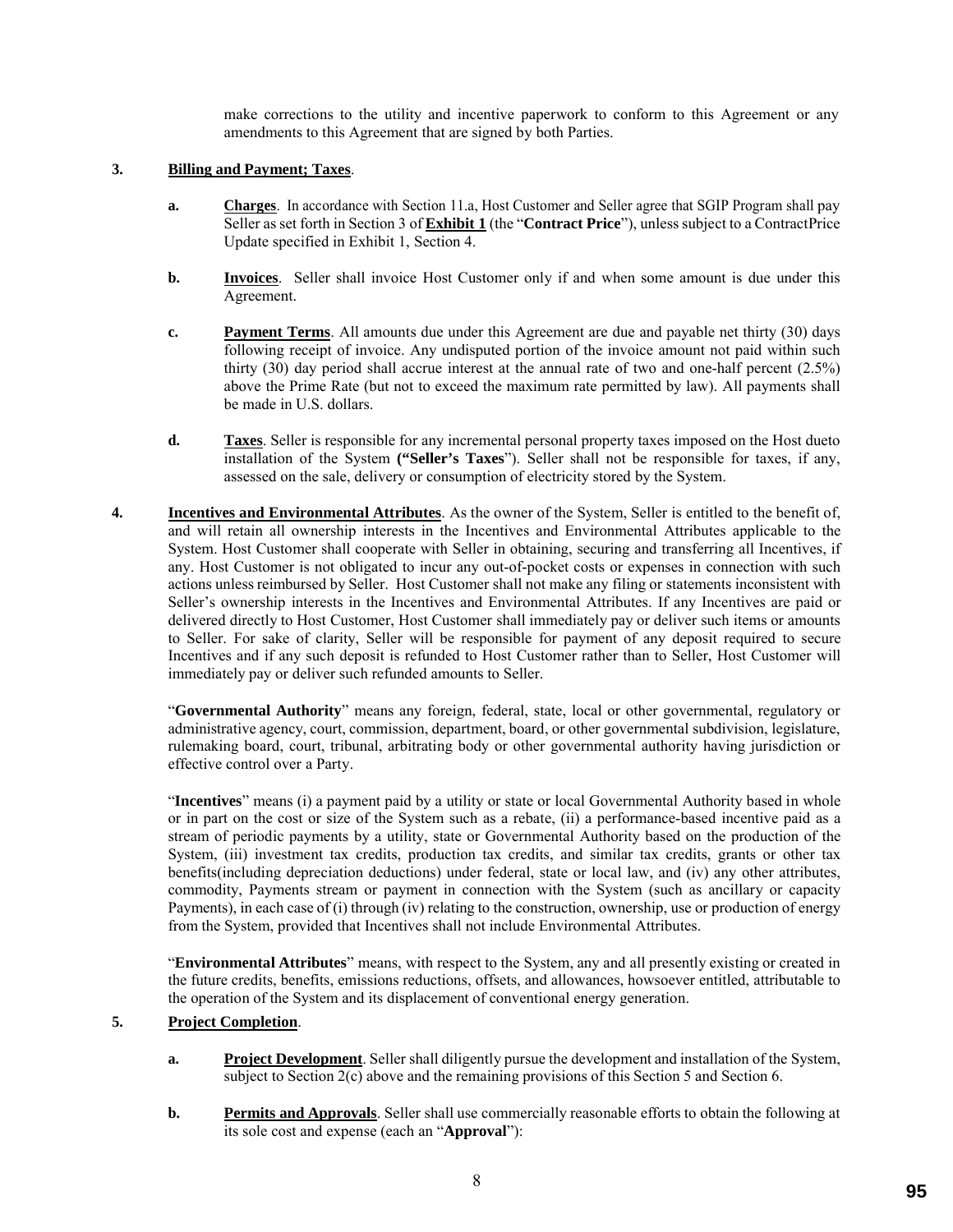- i. any agreements and approvals from the utility necessary in order to interconnect the System to the utility's electric distribution system.
- ii. any zoning, land use and building permits required for Seller to construct, install and operate the System; and

Host Customer shall cooperate with Seller's reasonable requests to assist Seller in obtaining such Approvals, including, without limitation the execution of documents required to be provided by Host Customer to the local utility**.** Seller shall not encumber the property or facilities of Host Customer with any agreements or other requirements which would survive the expiration or termination of this Agreement without the first obtaining the express written consent of Host Customer to enter such agreements.

- **c. System Design Approval**. Seller shall provide Host Customer with a copy of the System design for approval before Commencement of Installation. Host Customer shall have thirty (30) days after receipt to approve or disapprove the design. Failure by Host Customer to respond within such thirty (30) day period shall be deemed approval of the design. To disapprove the design, the Host Customer must provide commercially reasonable explanation for such disapproval and clearfeedback on requested changes. Seller shall make commercially reasonable efforts to modify the design and resubmit it for Host Customer's approval. If the Host Customer and Seller cannot reasonably agree on an economically viable System design modification, Seller may terminate thisAgreement under Section 2(c) above.
- **d. Commencement of Installation**. Seller shall exercise commercially reasonable efforts to achieve Commencement of Installation as per **Exhibit 4**, Section 2(a) "**Commencement of Installation**" means the date that Seller or its installation contractor has begun physical installation of the System on the Premises.

### **e. Force Majeure**.

- i. **Force Majeure Event**. If either Party is unable to timely perform any of its obligations (other than payment obligations) under this Agreement in whole or in part due to a Force Majeure Event, that Party will be excused from performing such obligations for the duration of the time that such Party remains affected by the Force Majeure Event; provided, that such Party uses commercially reasonable efforts to mitigate the impact of the Force Majeure Event and resumes performance of its affected obligations as soon as reasonably practical. The Party affected by the Force Majeure Event shall notify the other Party as soon as reasonably practical after the affected Party becomes aware that it is or will be affected by a Force Majeure Event. If the Force Majeure Event occurs during the Operating Term and impacts the ability of the System to deliver electricity to the Delivery Point, the Operating Term will be extended day for day for each day delivery is suspended due to the Force Majeure Event.
- ii. **Extended Force Majeure**. If a Force Majeure Event for which one Party has notified the other Party under paragraph (i) above either: (x) continues for a consecutive period of one hundred eighty  $(180)$  days or more within a twelve  $(12)$  month period; or  $(y)$  is deemed by mutual agreement of the Parties to have rendered repairs to the System impractical; then either Party may terminate this Agreement without either Party having further liability under this Agreement except: (a) liabilities accrued before termination including Seller's responsibility to remove the System as required under Section 9 (but Host Customer shall reimburse Seller for Seller's removal costs if the Force Majeure Event affects Host Customer and Host Customer elects to terminate the Agreement). Notwithstanding the foregoing, if the Force Majeure Event can be corrected through repair or restoration of the System or other actions by Seller and, before expiration of the initial one hundred eighty (180) day period, Seller provides written evidence to Host Customer that it is diligently pursuing such actions, then Host Customer shall not have the right to terminate this Agreement so long as Seller continues to diligently pursue such actions.
- iii. "**Force Majeure Event**" means any event or circumstance beyond the reasonable control of and without the fault or negligence of the affected Party, including, without limitation, failure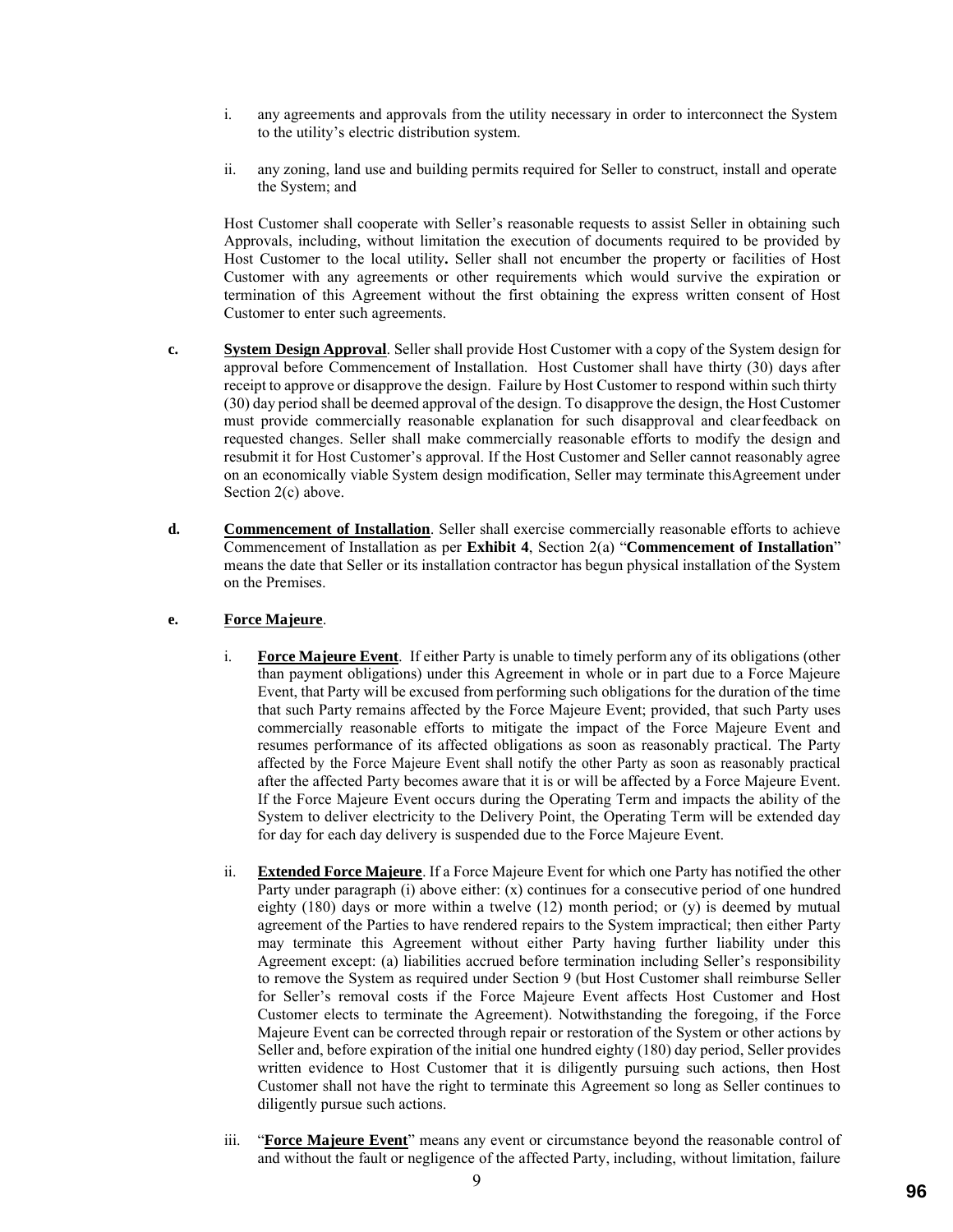or interruption of the production, delivery or acceptance of electricity due to: an act of god; war (declared or undeclared); sabotage; piracy; riot; insurrection; civil unrest or disturbance; pandemic including COVID-19, but only to the extent of direct impacts of COVID-19 (including travel restrictions, quarantine restrictions, supply chain disruptions, and labor force disruptions) of which such Party was not aware, and should not reasonably have been aware, as of the Effective Date; military or guerilla action; terrorism; economic sanction or embargo; civil strike, work stoppage, slow-down, or lock-out, including those related to disease or pandemic; explosion; fire; earthquake; abnormal weather condition or actions of the elements; hurricane; flood; lightning; wind; drought; animals; the binding order of any Governmental Authority; the failure to act on the part of any Governmental Authority (including, without limitation delays in permitting not caused by actions or omissions of the Party seeking such permit); unavailability of electricity from the utility grid; and failure or unavailability of equipment, supplies or products outside of Seller's control or due to a Force Majeure Event.

- iv. **Extension of Time**. If Seller is delayed in achieving Commencement of Installation due to a Force Majeure Event, the requirement of achievement of Commencement of Installation will be automatically extended day for day to account for the impact of the delay.
- **f. Commercial Operation**. Seller shall notify Host Customer in writing when it has achieved Commercial Operation (the date of such notice, the "**Commercial Operation Date**")."**Commercial Operation**" means that the System is mechanically complete, capable of providing electricity to the Delivery Point at the nameplate capacity specified in **Exhibit 2** and has permissionto operate from the relevant Governmental Authority. Seller shall provide Host Customer with documentation to evidence that the System is ready to begin Commercial Operation upon Host Customer's reasonable request.

## **6. Installation, Operation and Maintenance**.

- **a. System Ownership.** Seller will own System and will use System solely as described in this agreement to provide the System Services as described in **Exhibit 5**. The BESS shall comply with all applicable rules, regulation, and local building codes. The Seller, as owner of the BESS, shall ensure that the manufacturer warranty covers the entire BESS for a minimum of ten (10) years.
- **b. Seller's General Obligations Regarding the System**. Subject to the terms and conditions of this Agreement, Seller shall design, engineer, install, commission, monitor, own, operate and maintain the System, in each case in a good and workmanlike manner and in accordance with applicable law and prudent industry practices in the state of California. The System shall comply with all applicable rules, regulation, and local building codes.
- **c. System Repair and Maintenance**. Seller may suspend delivery of electricity from the System to the Delivery Point for the purpose of maintaining and repairing the System; provided that Seller shall use commercially reasonable efforts to minimize any interruption in service to the Host Customer. Scheduled and unscheduled maintenance and repairs shall be undertaken at Seller's sole cost and expense, except that Host Customer shall reimburse Seller for the reasonable cost of any repairs or maintenance resulting from damage caused by Host Customer, its agents, employees or contractors.
- **d. Maintenance of Premises**. Host Customer shall, at its sole cost and expense, maintain the Premises and Improvements in good condition and repair. Host Customer, to the extent within its reasonable control, (i) shall ensure that the Premises always remains interconnected to the local utility grid; and (ii) shall not permit cessation of electric service to the Premises from the local utility. Host Customer is fully responsible for, and shall properly maintain in full working order and good repair,the electrical infrastructure on the Host Customer's side of the Delivery Point, including all of HostCustomer's equipment that utilizes the System's outputs. Host Customer shall use commercially reasonable efforts to cooperate with Seller to comply with any technical standard of the utility providing electrical power to the Host Customer, and does not need to receive permission to operatefrom the utility.
- **e. Alteration of Premises**. Not less than thirty (30) days before making any alterations or repairs to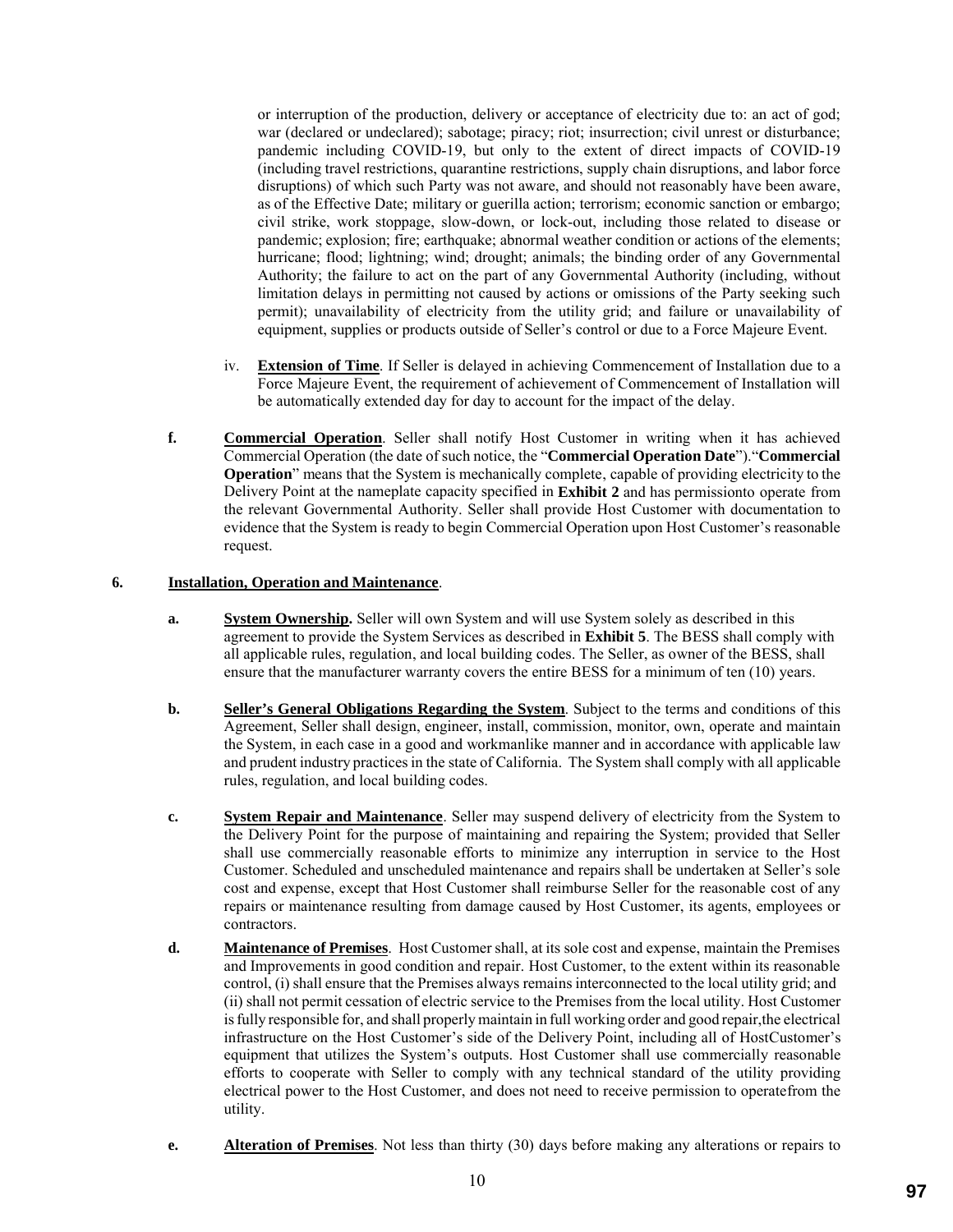the Premises (except for emergency repairs) or any Improvement which may adversely affect the operation and maintenance of the System, Host Customer shall inform Seller in writing and, thereafter, shall use commercially reasonable efforts to conduct such repairs, alterations or Improvements in compliance with any reasonable request made by Seller within ten (10) days after having received such written request to mitigate any adverse effect. If any repair, alteration, or Improvement result in a permanent and material adverse economic impact on the System, Host Customer may request relocation of the System under Section 8 hereof. If a temporary disconnection or removal of the System is necessary to perform such alterations or repairs, Seller shall perform such work, and any re-connection or re-installation of the System, at Host Customer'scost, subject to Sections 6(b) and 6(c). Seller shall make any alterations and repairs in a good and workmanlike manner, in compliance with all applicable laws, codes and permits.

- **f. Malfunctions and Emergencies**: Each Party shall notify the other Party within twenty-four (24) hours following the discovery of any emergency condition affecting, material malfunction in, or damage to, the System or its operation. In the event of any System emergency condition, or any damage or loss of the use of the Premises or the System, or event or condition that could reasonably be expected to result in physical damages to the Premises, Seller, or if necessary, Host Customer, shall undertake appropriate and necessary repairs or corrective action in an expeditious and safe manner.
- **g. Disconnection.** Host Customer shall not cause or allow a disconnection of the System from its utility's electrical facilities, including as a result of non-payment of bills from its utility unless directed to do so by Seller or in response to an emergency situation per Section 6(d).

## **7. Miscellaneous Rights and Obligations of the Parties**.

- **a. Access Rights**. Host Customer hereby grants to Seller and to Seller's agents, employees, contractors and the utility (i) a non-exclusive license running with the Premises (the "**Non-Exclusive License**") for access to, on, over, under and across the Premises from the Effective Date until the date that is ninety (90) days following the date of expiration or earlier termination of this Agreement (the "**License Term**"), for the purposes of performing all of Seller's obligations and enforcing all of Seller's rights set forth in this Agreement and otherwise as required by Seller to perform this Agreement. During the Contract Term, Host Customer shall provide Seller, its employees, contractors and subcontractors with reasonable access to the Premises at mutually agreed upon times to allow Seller to perform (i) the installation work, (ii) System operations and maintenance and (iii) System removal, including ingress and egress rights to the Premises and access to electrical panels and conduits to interconnect or disconnect the System with the Premises electrical wiring. All such rights of access shall be coordinated with Host Customer. At Host Customer's request, Seller's access shall be limited to times when a Host Customer agent or employee is present. Host Customer shall provide reasonably sufficient space for the temporary storage and staging of tools, materials and equipment during the installation and/or removal of the System. During the License Term, Host Customer shall preserve and protect Seller's rights under the Licenses and Seller's access to the Premises and shall not interfere, or permit any third parties under Host Customer's control to interfere with such rights or access. Seller may record a customary memorandum of license in the land records respecting the Licenses.
- **b. OSHA Compliance**. Each Party shall comply with all Occupational Safety and Health Act (OSHA) requirements and other similar applicable safety laws and codes with respect to such Party's performance under this Agreement.
- **c. Safeguarding the Premises**. Host Customer shall maintain the physical security of the Premises and Improvements in a manner to be expected of a reasonable and prudent owner or lessee of premises and improvements similar to the Premises and Improvements in nature and location. Host Customer shall not conduct or permit activities on, in or about the Premises or the Improvements that have a reasonable likelihood of causing damage, impairment or otherwise adversely affecting the System. Host Customer shall indemnify Seller for any loss or damage to the System to the extent caused by or arising out of (i) Host Customer's breach of its obligations under this Section or (ii) the acts or omissions of Host Customer or its employees, agents, invitees or separate contractors.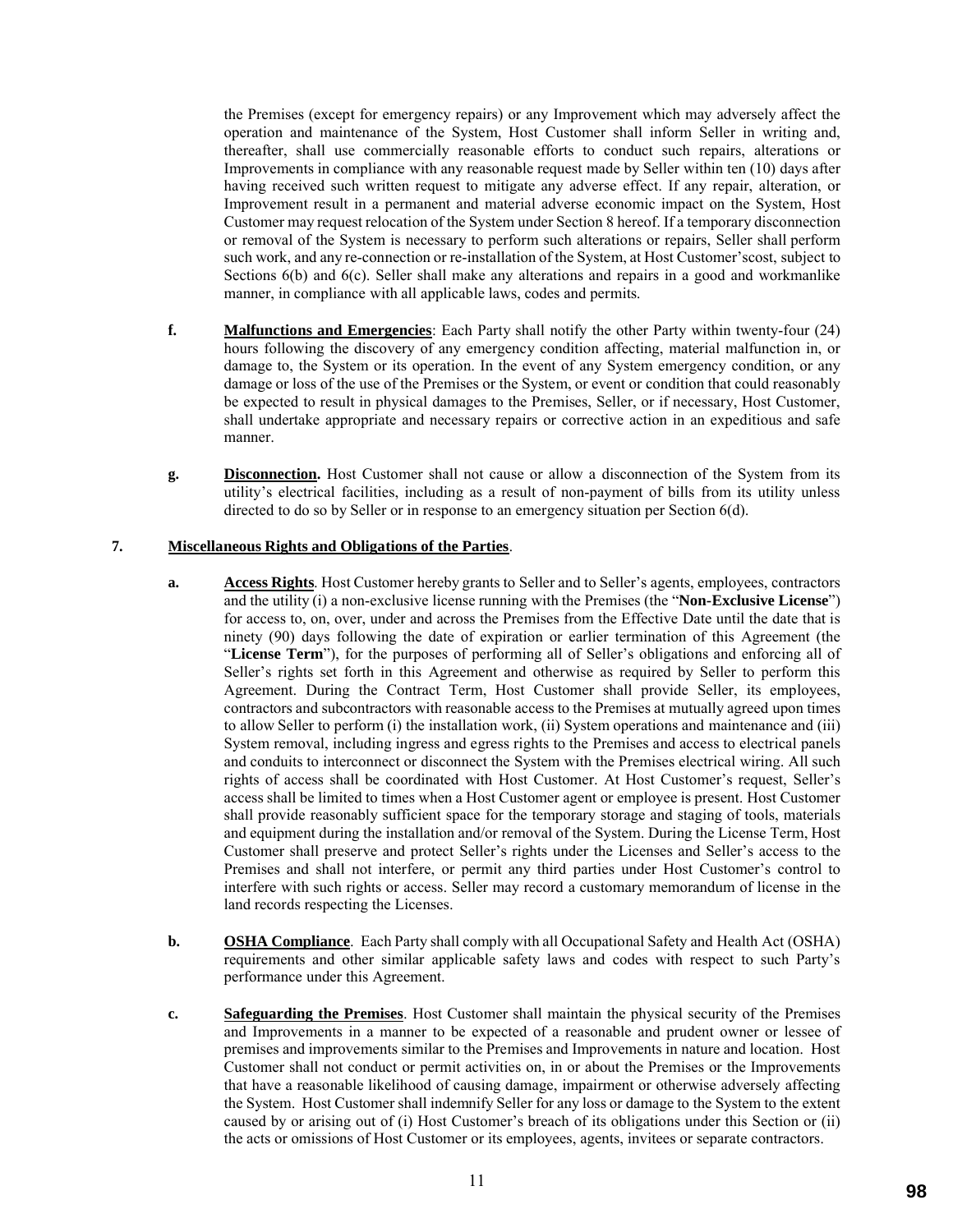**d. Use and Payment of Contractors and Subcontractors**. Seller shall use suitably qualified, experienced, and licensed contractors and subcontractors to perform its obligations under this Agreement. However, Seller shall be responsible for the quality of the work performed by its contractors and subcontractors. Seller shall pay when due all valid charges from all contractors, subcontractors and suppliers supplying goods or services to Seller under this Agreement.

# **e. Liens**.

- i. **Lien Obligations**. Host Customer shall not directly or indirectly cause, create, incur, assume or allow to exist any mortgage, pledge, lien, charge, security interest, encumbrance or other claim of any nature, except such encumbrances as may be required to allow Seller access to the Premises, (each a "**Lien**") on or with respect to the System. Seller shall not directly or indirectly cause, create, incur, assume, or allow to exist any Lien on or with respect to the Premises or the Improvements, other than those Liens which Seller is permitted by law to place on the Premises due to non-payment by Host Customer of amounts due under this Agreement. Each Party shall immediately notify the other Party in writing of the existence of any such Lien following discovery of same, and shall promptly (and in all events within thirty (30) days) cause the same to be discharged and released of record without cost to the other Party; provided, however, that each indemnifying Party has the right to contest any such Lien, so long as it provides a statutory bond or other reasonable assurances of payment that either removes such Lien from title to the affected property, or that assures that any adverse judgmentwith respect to such Lien shall be paid without affecting title to such property. If a Party fails to cause a Lien that such Party directly or indirectly caused, created, assumed or allowed to exist to be discharged and released of record within the thirty (30) day period required by this Section 7.e.i, the other Party may (but is not required) to cause such discharge and release of record, and the Party responsible for such Lien shall reimburse the costs incurred by the other Party to obtain such discharge and release of record (including, without limitation, reasonable attorneys' fees) within ten (10) business days after the other Party's delivery of an invoice and documentation reasonably supporting the invoiced amount.
- ii. **Lien Indemnity**. Each Party shall indemnify the other Party from and against all claims, losses, damages, liabilities, and expenses resulting from any Liens filed against such other Party's property as a result of the indemnifying Party's breach of its obligations under Section  $7(e)(i)$ .

# **8. Relocation of System**.

If, during the Contract Term, Host Customer ceases to conduct business operations at the Premises or vacates the Premises; the Premises have been destroyed; or the Host Customer is otherwise unable to continue to host the System or accept the electricity delivered by the System for any other reason (other than a Default Event by Seller), Host Customer may propose in writing the relocation of the System, at Host Customer's cost, in lieu of termination of the Agreement by Seller for a Default Event by Host Customer. If such proposal is practically feasible and preserves the economic value of the agreement for Seller, the Parties shall seek to negotiate in good faith an agreement for the relocation of the System. If the Parties are unable to reach agreement on relocation of the System within sixty (60) days after the date of receipt of Host Customer's proposal, Seller may terminate this Agreement pursuant to Section 14(b)(ii).

# **9. Removal of System upon Termination or Expiration**.

Upon the expiration or earlier termination of this Agreement (provided Host Customer does not exercise its purchase option under Section 17(b)), Seller shall, at its expense (unless expressly provided otherwise in this Agreement), remove all of the tangible property comprising the System from the Premises with a targeted completion date that is no later than ninety (90) days after the expiration or early termination of the Contract Term. The portion of the Premises where the System is located shall be returned to substantially its original condition (excluding ordinary wear and tear), including the removal of System mounting pads or other support structures. Host Customer must provide sufficient access, space and cooperation as reasonably necessary to facilitate System removal. If Seller fails to remove or commence substantial efforts to remove the System by such agreed upon date, Host Customer may, at its option, remove the System to a rented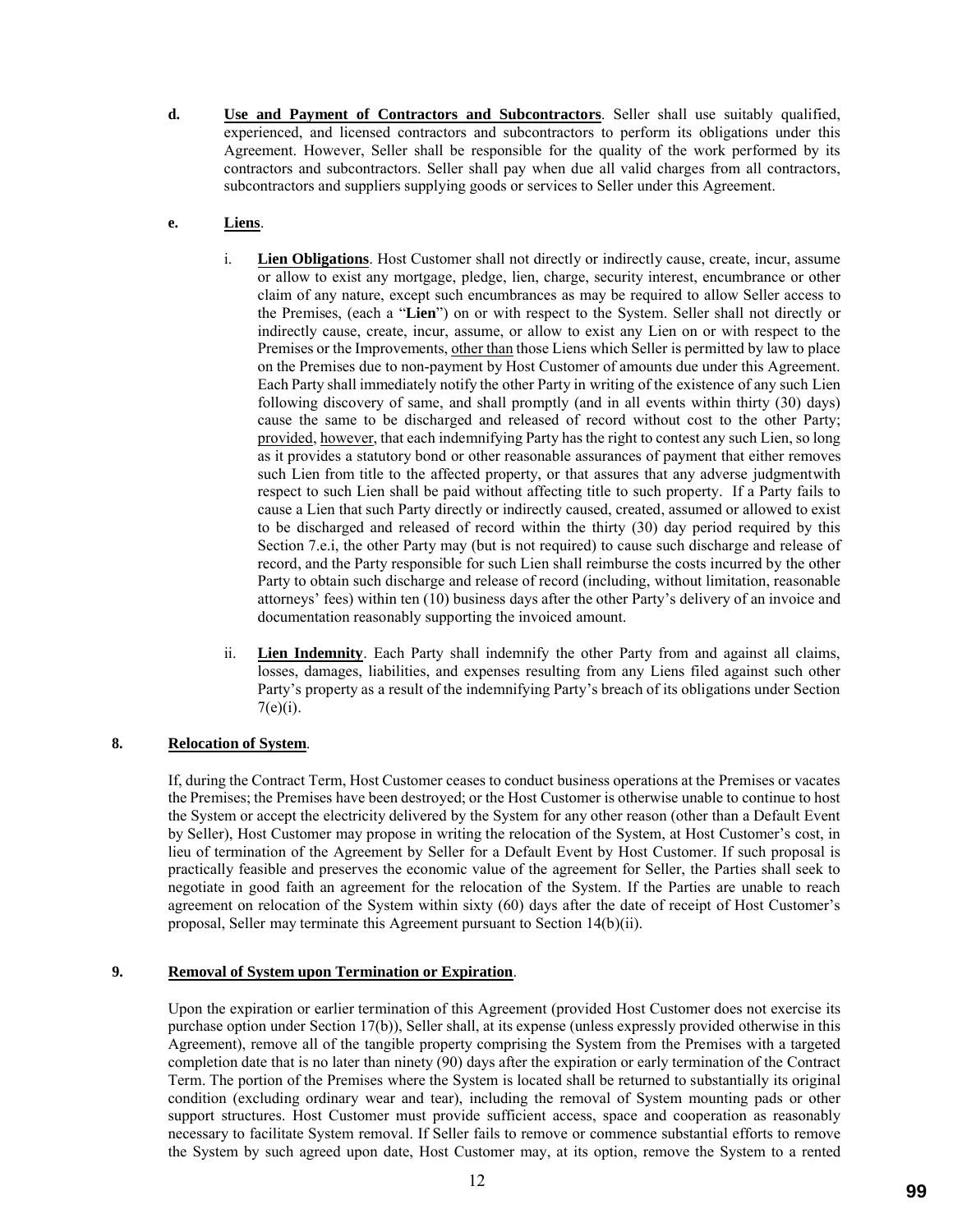warehouse with Seller paying reasonable rent charges and restore the Premises to its original condition (other than ordinary wear and tear) at Seller's cost.

### **10. System Data**.

- **a. Ownership Rights.** Host Customer acknowledges that the System collects, produces, and delivers to Seller certain data, information, and content (collectively "Equipment Data") through the operation of the System. Seller shall always retain right, title and interest in all Equipment Data associated with, or resulting from, the installation and operation of the System. Seller may use the Equipment Data in any way it elects provided that any such use of the Equipment Data disclosed to any person other than Host Customer or an agent or affiliate of Host Customer shall be anonymized in a manner such that it is not possible to link that data to Host Customer. Seller acknowledges that the System will provide Host Customer with certain operational and performance data, in accordance with System Services as described in **Exhibit 5** attached hereto. Host Customer may use Equipment Data in any way it elects provided that any such use of the Equipment Data disclosed to any person other than Seller or an agent or affiliate of Seller shall not disclose any knowledge, data or information related to the System and/or Seller's use and ownership of the System. Any such disclosure of data collected from Host Customer shall comply with all applicable requirements of law, including those imposed by the Federal Energy Regulatory Commission, North American Electric Reliability Corporation (NERC) and other federal, state, and local regulations.
- **b. Access to Data and Systems**. To facilitate its participation in SGIP and Grid Programs (as defined in Section 11 and Section 12 of this Agreement), Seller may access and use Host Customer's data, including utility account information, usage history, and meter data. Host Customer agrees to provide Seller with available electrical design information about the System, its Premises, and other electrical hardware attached to its Premises, including single-line diagrams and permits. Such information shall not be shared with third parties, except as expressly approved by Host Customer, and in accordance with all applicable laws, rules, and regulations. Host Customer agrees to allow Seller and Seller affiliates, its utility, the California Integrated System Operator (CAISO), governmental bodies, and their affiliates (collectively, "Grid Service Entities") to come to its Premises at agreed-upon times to inspect and modify the System, including, as agreed-to by Host Customer, installing additional hardware on or around the System as required to comply with SGIP or Grid Program requirements. Host Customer agrees to participate in and complete all surveys received from Seller and its Grid Service Entities.

## **11. SGIP Requirements.**

- **a. Purpose.** The System is participating in California's Self Generation Incentive Program ("**SGIP**"), and Host Customer authorizes Seller to act as Host Customer's SGIP Services Provider to facilitate Host Customer's participation in SGIP. The State may charge Host Customer an application fee ("**Application Fee**") for participating in the SGIP financial incentive programs. Costs associated with this Application Fee will be paid by Seller. The financial incentives issued by Host Customer's SGIP Program Administrator after the System achieves permission to operate from the Utility is called "**SGIP Payments**". Host Customer agrees to assign all title and interest in SGIP Payments to Seller, identifying Seller as Payee to the SGIP Program Administrator, and releases any claim to the SGIP Payments.
- **b. SGIP Payments**. SGIP Payments have two separate components. The first component is a one-time payment totaling 50% of the total SGIP Payments as reflected in **Exhibit 2** ("**Upfront Payment**"). The second component is the Performance Based Payment, the balance of the SGIP Payments paid out at a maximum of 10% per year over five years based on annual kilowatt-hours discharged and complying with all greenhouse gas (GHG) emission reduction, cycling and other system and operational requirements adopted by the California Public Utility Commission. Seller will monitor and manage the capabilities of the System to: a) allow the System to provide back-up power during periods of loss of grid power, and b) comply with cycling requirements for the Performance Based Payment Term, and c) reduce Host Customer electric bills by discharging energy to reduce site peak demand and/or by discharging energy during high priced time-of-use periods, and d) permit participation in Grid Services as described in Section 20. The System must discharge an average of 104 Full Cycles per year for the first five years of operation to qualify for the maximum available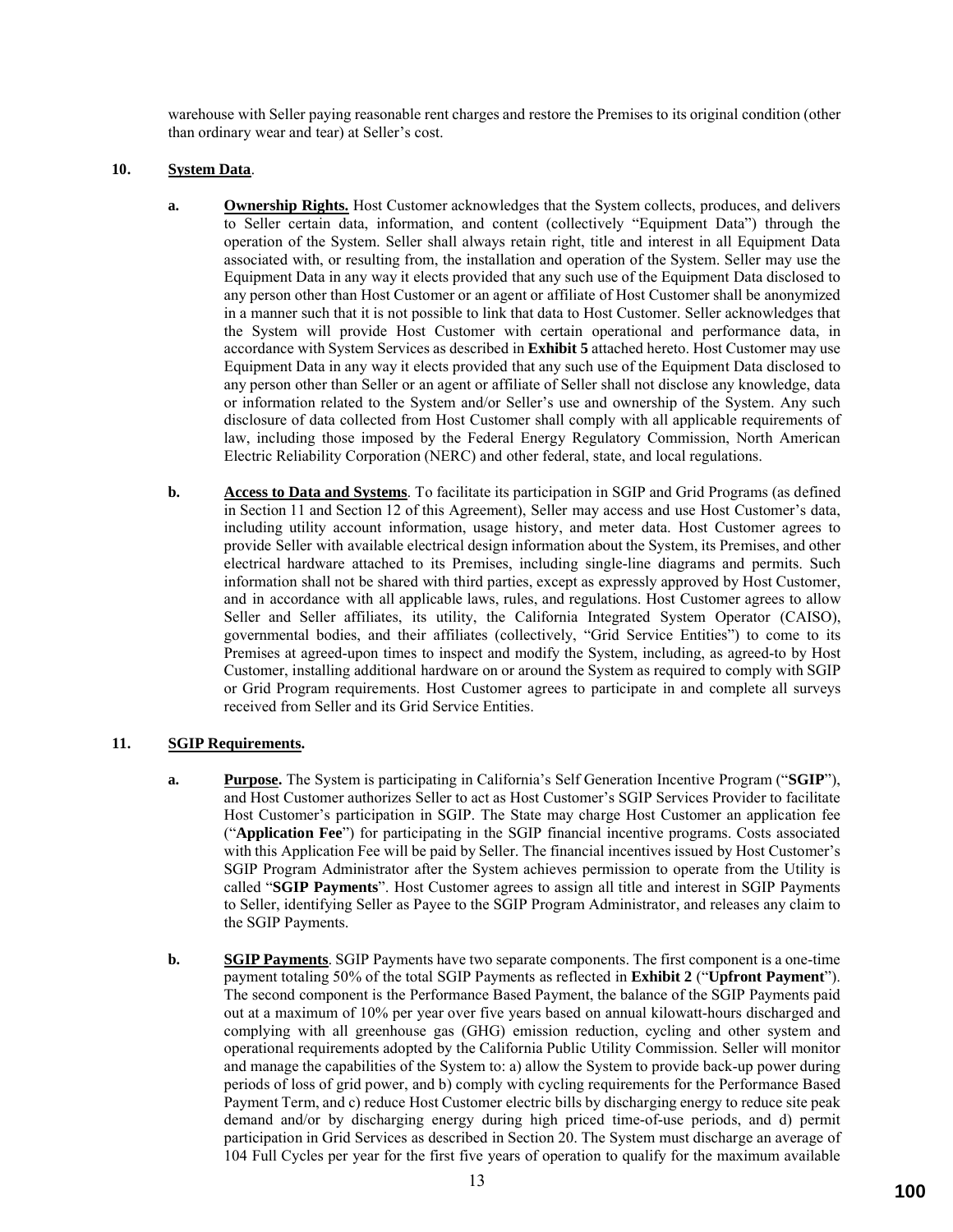SGIP Payments. A "**Full Cycle**" is discharging the full energy capacity of the System, whether during a single full discharge or over multiple partial discharges. Seller will work with Host Customer to ensure that the System functions to meet this SGIP requirement.

- **c. Administration**. Seller will be responsible for administering SGIP matters, including preparing and submitting the SGIP application, liaising with SGIP administrators, preparing and submitting the incentive claim form (including documentation demonstrating utility Permission to Operate, final building inspection, final monitoring schematic/as-built, project cost affidavit and breakdown worksheet, one week dataset and 2 hour test dataset, scheduling of physical inspection) and receiving SGIP funds into a Seller designated account. Seller shall keep Host Customer reasonablyinformed of actions, communications, and events concerning SGIP matters, and shall provide HostCustomer the opportunity to review and comment upon material filings and communications. HostCustomer hereby authorizes Seller, as its Incentive Provider, to act on its behalf and to enroll, register, or otherwise include the System in all eligible financial incentives, including SGIP.
- **d. Further Assurances**. Seller shall execute such documents relating to such incentives as Seller has reviewed and determined reasonable, in its sole discretion, and will work collaboratively with Host Customer to process agreed upon rebate and incentive paperwork. Host Customer agrees to fully and promptly cooperate with Seller in its efforts secure SGIP Payments, including promptly taking any actions and providing all necessary documentation, data, access, authorizations, and any other information required by such incentive programs or by Seller.
- **e. Appointment as SGIP Services Provider.** Host Customer hereby appoints Seller, or another party designated by Seller, to act on its behalf as its sole and exclusive agent and provider for SGIP ("**SGIP Services Provider**"). Host Customer hereby authorizes the SGIP Services Provider to act on its behalf and to enroll, register, or otherwise cause the participation of the System in SGIP, including: (i) receiving notices from its utility and any other third parties regarding SGIP, and (ii) payments to and from its utility and any other third parties regarding SGIP. Host Customer grants to Seller all rights to use the System to provide SGIP Services and to otherwise participate in SGIP. Host Customer understands that such use of the System by Seller (or Seller's affiliates) may override other System operating modes while preserving key capabilities to provide back-up power and cycling requirements for SGIP. Seller will make any relevant notices and documents available to Host Customer.
- **f. SGIP Default.** Host Customer will be in default under this Section 11 if Host Customer fails to perform any obligation under this Section 11. If Host Customer is in default, Seller may take any reasonable action to correct its default or to prevent Seller's loss. If Host Customer defaults under this Section 11, Host Customer will reimburse Seller for any loss of SGIP benefits Seller suffers and for any return of SGIP refunds Seller must make to program administrators.

# **12. Grid Services**

**a. Purpose**. In addition to providing the System Services listed in **Exhibit 5** and the SGIP Services described in Section 11, the System can provide certain additional services to the electric grid ("**Grid Services**", in each case provided under a "**Grid Program**"). Such Grid Services are designed to help maintain the reliability of the electrical grid, by reducing the strain placed on the electrical grid during periods of high electricity demand and/or reduce the electrical grid's contribution to GHG emissions. Host Customer authorizes Seller to enroll the System to participatein any Grid Program which may from time to time become available provided that Seller shall operate the System under any such Grid Program in a manner that does not disrupt the provision ofthe System Services described in **Exhibit 5**. In some cases, incentives or payments may be availablefor participation in a Grid Program ("**Grid Payments**"). Seller will notify Host Customer if Seller will enroll the System in any Grid Program, including what, if any, Grid Payments will be paid to Host Customer, and Host Customer will have thirty (30) days to opt the System out of participatingin the Grid Program. If Host Customer does not timely opt out of participating in the Grid Program, the System will be enrolled in the Grid Program and Host Customer agrees to execute all documentsnecessary to have the System participate in the Grid Program.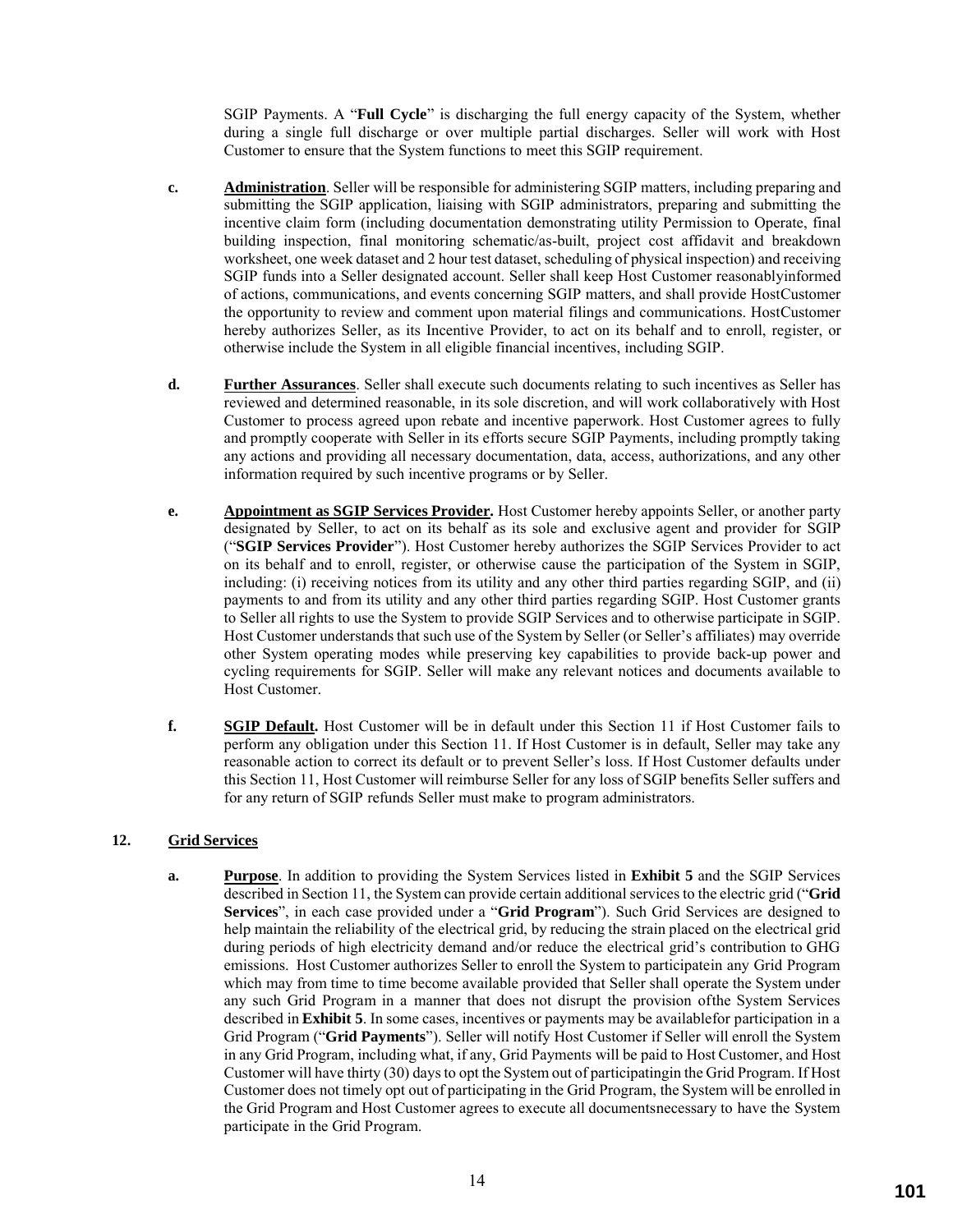- **b. Appointment as Grid Services Provider.** Host Customer hereby appoints Seller, or another party designated by Seller, to act on its behalf as its sole and exclusive agent and provider for participation in Grid Programs ("**Grid Services Provider**"). Host Customer hereby authorizes the Grid Services Provider to act on its behalf and to enroll, register, or otherwise cause the participation of the System in any Grid Program, subject to the terms of this section.
- **c. Further Assurances**. Seller shall execute such documents relating to enrollment and participation in Grid Programs as Seller has reviewed and determined reasonable, in its sole discretion, and will work collaboratively with Host Customer to process agreed upon Grid Program paperwork. Host Customer agrees to fully and promptly cooperate with Seller in its efforts to assist Host Customer, including promptly taking any actions and providing all necessary documentation, data, access, authorizations, and any other information required by such Grid Programs or by Seller.

# **13. Utility Bill Cost Savings**

**a. Electricity Bill Cost Savings**. Seller will operate the System to provide System Services described in **Exhibit 5**. These services include Demand Charge Management and Time-of-Use Management which are both expected to reduce the Host Customer's utility electricity bill for load served by the System. All savings to Host Customer's electric bills will accrue to the Host Customer. During the entire term, Host Customer will have access to Tesla Powerhub user interface for observance of battery system performance. Based on Seller's analysis of Host Customer's historical loads and electricity bills for loads at the Premises and modeling of expected System operations, Seller estimates Host Customer's electric bills will be reduced by approximately \$5,775per year. The Host Customer bills at the site are expected to be reduced by a similar amount each year of the Contract Term.

# **b. Reserved.**

**c. Tariff Change**. Host Customer retains any and all rights to choose its electric tariffs from among the options offered by the Electric Utility now or in the future. However, at least sixty (60) days before changing the electric tariff for the loads that are served by the System, Host Customer must notify Seller of the proposed change so that Seller can advise Host Customer of expected impacts on System operation and expected utility bill cost savings and so that Seller can, if necessary, update System operational algorithms to maximize utility bill cost savings under the new anticipated tariff while still delivering other System Services described in **Exhibit 5**.

## **14. Default, Remedies and Damages**.

- **a. Default**. Any Party that fails to perform its responsibilities as listed below or experiences any of the circumstances listed below is deemed a "**Defaulting Party**", the other Party is the "**Non- Defaulting Party**" and each of the following is a "**Default Event**":
	- i. failure of a Party to pay any amount due and payable under this Agreement, other than an amount that is subject to a good faith dispute, within ten (10) days following receipt of written notice from the Non-Defaulting Party of such failure to pay ("**Payment Default**");
	- ii. failure of a Party to perform any material obligation under this Agreement not addressed elsewhere in this Section 14(a) within thirty (30) days following receipt of written notice from the Non-Defaulting Party demanding such cure; provided, that if the Default Event cannot reasonably be cured within thirty (30) days and the Defaulting Party has demonstrated before the end of that period that it is diligently pursuing such cure, the cure period will be extended for a further reasonable period of time, not to exceed ninety (90) days;
	- iii. any representation or warranty given by a Party under this Agreement was incorrect in any material respect when made and is not cured within thirty (30) days following receipt of written notice from the Non-Defaulting Party demanding such cure;
	- iv. a Party becomes insolvent or is a party to a bankruptcy, reorganization, insolvency, liquidation, receivership, dissolution, winding-up or relief of debtors, or any general assignment for the benefit of creditors or other similar arrangement or any event occurs or proceedings are taken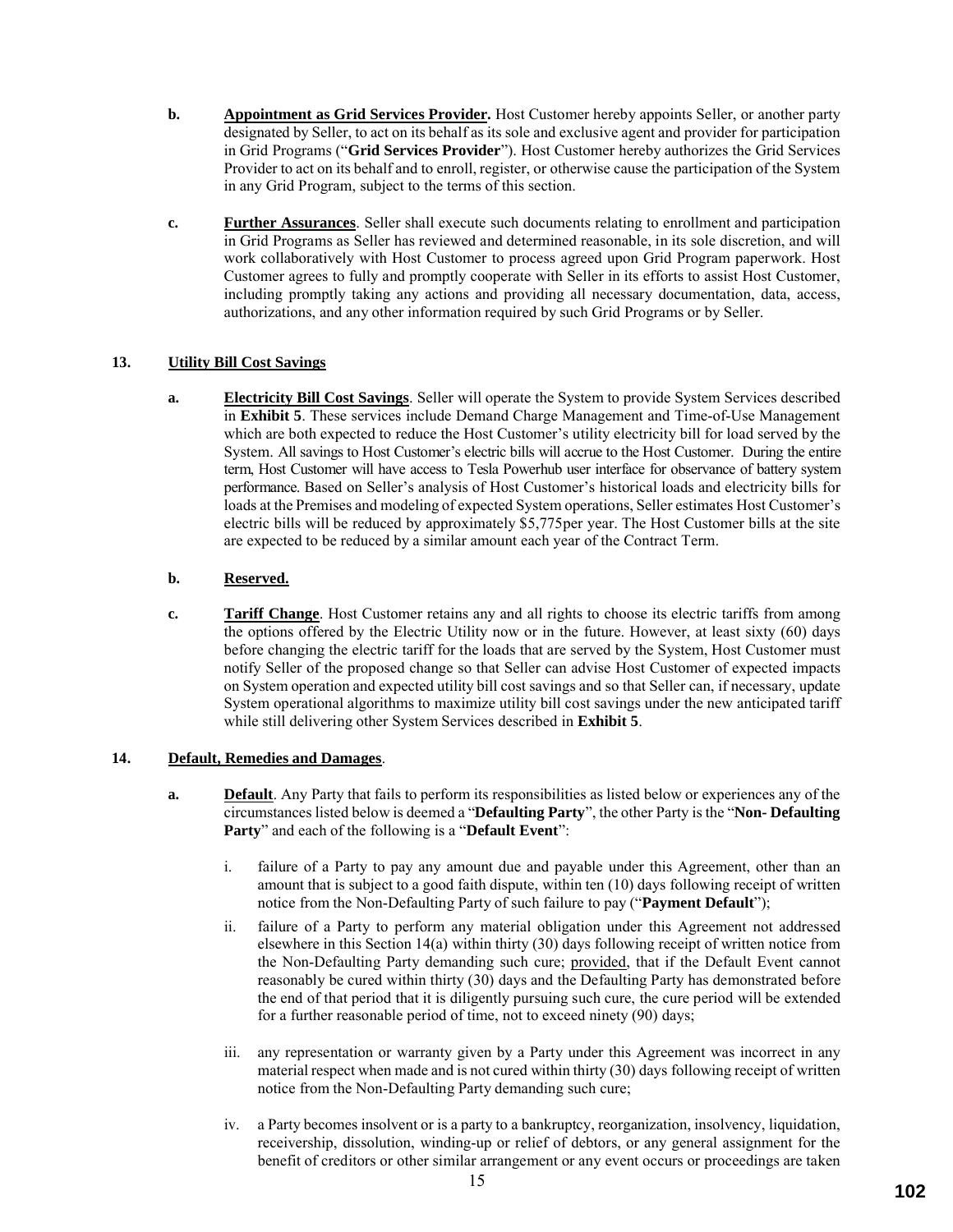in any jurisdiction with respect to the Party which has a similar effect (or, if any such actions are initiated by a third party, such action(s) is(are) not dismissed within ninety (90) days); or,

- v. in the case of Host Customer as the Defaulting Party only, Host Customer (A) loses its rights to occupy and enjoy the Premises, unless (I) the Parties agree upon a relocation under Section 8 above, or (II) Host Customer pays the Termination Payment determined under Section 6 of **Exhibit 1** within thirty (30) days after written request by Seller; or (B) prevents Seller from performing any material obligation under this Agreement unless such action by Host Customer is  $(I)$  is permitted under this Agreement, or  $(II)$  is cured within ten  $(10)$  days after written notice thereof from Seller.
- vi. in the case of Host Customer selling its Premises but not assigning this Agreement to new Host Customer that accepts this Agreement and all its obligations and maintains electrical loads on the Premises that allow the System to continue operating.

### **b. Remedies**.

- i. **Suspension**. Upon the occurrence and during the continuation of a Default Event by Host Customer, including a Payment Default, Seller may suspend performance of its obligations under this Agreement until the earlier to occur of the date (a) that Host Customer cures the Default Event in full, or (b) of termination of this Agreement. Seller's rights under this Section 14(b)(i) are in addition to any other remedies available to it under this Agreement, at law or in equity.
- ii. **Termination**. Upon the occurrence and during the continuation of a Default Event, the Non-Defaulting Party may terminate this Agreement, by providing five (5) days prior written notice to the Defaulting Party; provided, that, in the case of a Default Event under Section  $14(a)(iv)$ , the Non-Defaulting Party may terminate this Agreement immediately.
- iii. **Damages Upon Termination by Default**. Upon a termination of this Agreement pursuant to Section 14(b)(ii), the Defaulting Party shall pay a termination payment to the Non-Defaulting Party determined as follows (the "**Termination Payment**"):
	- (1) Termination by Seller. If Seller terminates this Agreement for a Default Event by Host Customer, the Termination Payment payable to Seller shall be equal to the sum of (i) the applicable amount set forth in the Termination Payment Schedule set forth in Section 6 of **Exhibit 1,** and (ii) any other amounts previously accrued under this Agreement and then owned by Host Customer to Seller.
	- (2) Termination by Host Customer. If Seller is the Defaulting Party and Host Customer terminates this Agreement, the Termination Payment to Host Customer will be equal to the sum of (i) all direct costs reasonably incurred by Host Customer by reason of the termination; and (ii) any and all other amounts previously accrued under this Agreement and then owed by Seller to Host Customer. The Termination Payment determined under this Section 14(b)(iii)(2) cannot be less than zero.
- iv. **Liquidated Damages**. The Parties agree that, if Seller terminates this Agreement before the expiration of the Contract Term pursuant to Section 14(b)(ii), actual damages would be difficult to ascertain, and the Termination Payment determined in accordance with Section  $14(b)(iii)(1)$  is a reasonable approximation of the damages suffered by Seller as a result of early termination of this Agreement and is not a penalty.
- **c. Obligations Following Termination**. If a Party terminates this Agreement pursuant to Section 14(b)(ii), then following such termination, Seller shall remove the equipment constituting the System in compliance with Section 9 above at the sole cost and expense of the Defaulting Party, *provided, however* that Seller shall not be required to remove the System following the occurrence of a Default Event by Host Customer pursuant to Section 14(a)(i), unless Host Customer pre-pays the cost of restoration reasonably estimated by Seller.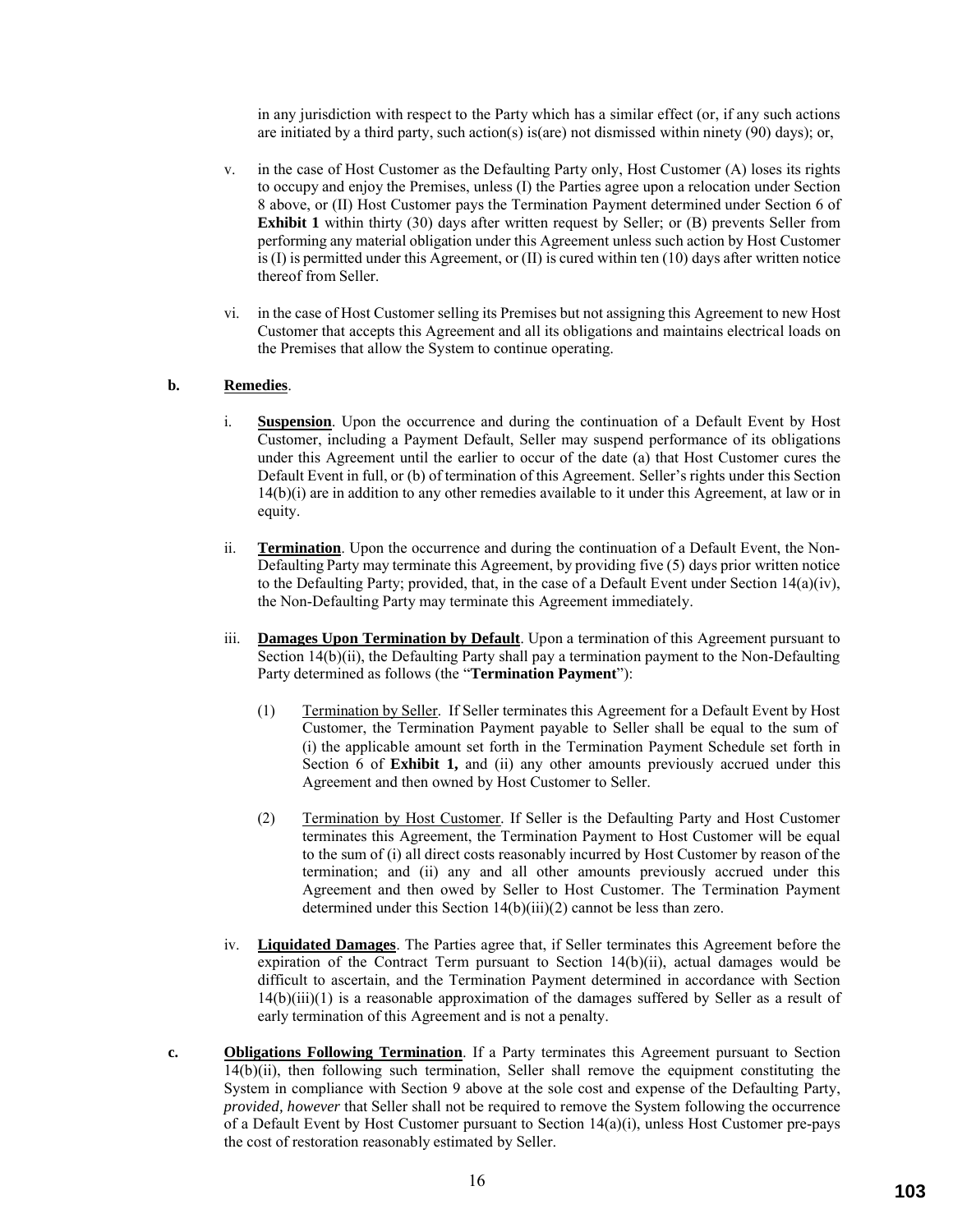- i. **Reservation of Rights**. Except in the case of a termination under Section 14(b)(ii) and payment of a Termination Payment, if any, determined pursuant to Section 14(b)(ii), nothing in this Section 14 limits either Party's right to pursue any remedy under this Agreement, at law or in equity, including with respect to the pursuit of an action for damages by reason of a breach or Default Event under this Agreement.
- ii. **Mitigation Obligation**. Regardless of whether this Agreement is terminated for a Default Event, the Non-Defaulting Party must make commercially reasonable efforts to mitigate its damages as the result of such Default Event; provided that such obligation shall not reduce Host Customer's obligation to pay the full Termination Payment set forth in Section 6 of **Exhibit 1** following a Default Event by Host Customer.
- iii. **No Limitation on Payments**. Nothing in this Section 14 excuses a Party's obligation to make any payment when due under this Agreement, including with respect to payments for electricity that would have been delivered to Host Customer but for a Host Customer breach or Default Event.

## **15. Representations and Warranties**.

- **a. General Representations and Warranties**. Each Party represents and warrants to the other the following:
	- i. Such Party is duly organized, validly existing and in good standing under the laws of the jurisdiction of its formation; the execution, delivery and performance by such Party of this Agreement have been duly authorized by all necessary corporate, partnership or limited liability company action, as applicable, and do not and will not violate any law; and this Agreement is the valid obligation of such Party, enforceable against such Party in accordance with its terms (except as may be limited by applicable bankruptcy, insolvency, reorganization, moratorium and other similar laws now or hereafter in effect relating to creditors' rights generally)**.**
	- ii. Such Party has obtained all licenses, authorizations, consents and approvals required by any Governmental Authority or other third party and necessary for such Party to own its assets, carry on its business and to execute and deliver this Agreement; and such Party is in compliance with all laws that relate to this Agreement in all material respects**.**
- **b. Host Customer's Representations and Warranties**. Host Customer represents and warrants to Seller the following:
	- i. **Licenses**. (a) Host Customer has title to or a leasehold or other valid property interest in the Premises such that Host Customer has the full right, power and authority to grant the Licenses in Section 7(a), (b) such grant of the Licenses does not violate any law, ordinance, rule or other governmental restriction applicable to Host Customer or the Premises and is not inconsistent with and will not result in a breach or default under any agreement by which Host Customer is bound or that affects the Premises, and (c) if Host Customer does not own the Premises or any Improvement on which the System is to be installed, Host Customer has obtained all required consents from the owner of the Premises and/or Improvements, as the case may be, to grant the Licenses to Seller so that Seller may perform its obligations under this Agreement.
	- ii. **Other Agreements**. Neither the execution and delivery of this Agreement by Host Customer nor the performance by Host Customer of any of its obligations under this Agreement conflicts with or will result in a breach or default under any agreement or obligation to which Host Customer is a party or by which Host Customer is bound.
	- iii. **Accuracy of Information**. All information provided by Host Customer to Seller, as it pertains to (a) the Premises, (b) the Improvements on which the System is to be installed, if applicable, (c) Host Customer's planned use of the Premises and any applicable Improvements, and (d) Host Customer's estimated electricity requirements, is accurate in all material respects.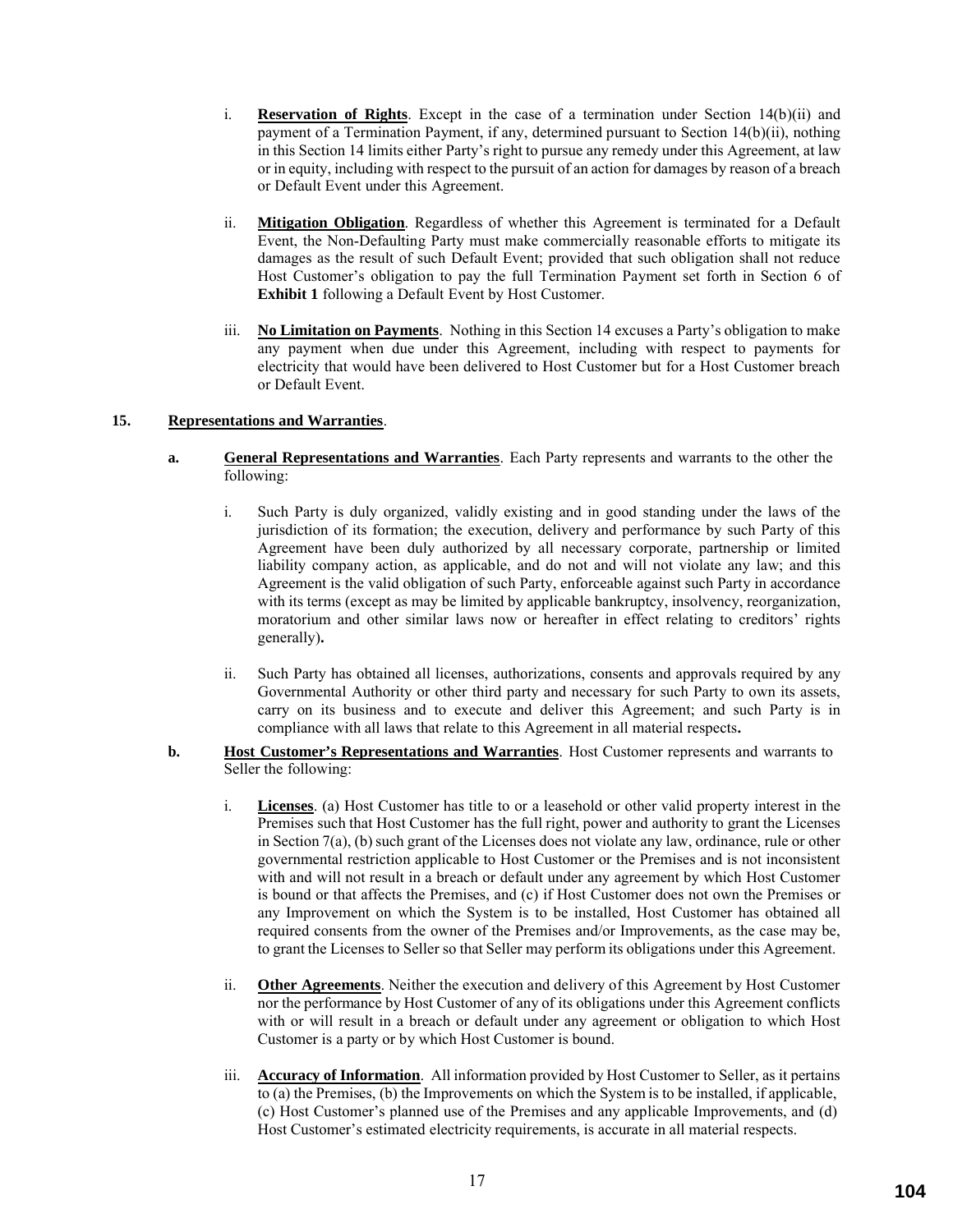- iv. **Host Customer Status**. Host Customer is not a public utility or a public utility holding company and is not subject to regulation as a public utility or a public utility holding company.
- v. **SGIP**. Host Customer understands and will complete all its obligations under Section 11 related to the SGIP program.

### **c. Seller's Warranties**.

- i. If Seller damages any other part of the Premises or any Improvement, Seller shall repair or reimburse Host Customer for such damage, as agreed by the Parties**.**
- ii. Seller warrants that the BESS Services as described in **Exhibit 5** will be performed in accordance with this Agreement and shall be free from material defects in workmanship and materials (the "Services Warranty") during the Initial Term (the "Warranty Period").
- **d. NO OTHER WARRANTY**. THE WARRANTIES SET FORTH IN SECTIONS 15(a) AND 15(c) OF THIS AGREEMENT ARE HOST CUSTOMER'S SOLE AND EXCLUSIVE BASIS FOR ANY CLAIM OR LIABILITY ARISING OUT OF OR IN CONNECTION WITH THIS SECTION 15, WHETHER ARISING IN CONTRACT, TORT (INCLUDING NEGLIGENCE), STRICT LIABILITY OR OTHERWISE. OTHER THAN AS EXPRESSLY SET FORTH IN SECTIONS 15(a) AND 15(c), NO WARRANTY, WHETHER STATUTORY, WRITTEN, ORAL, EXPRESS OR IMPLIED, INCLUDING WITHOUT LIMITATION WARRANTIES OF OR IMPLIED, INCLUDING WITHOUT LIMITATION WARRANTIES OF MERCHANTABILITY AND FITNESS FOR A PARTICULAR PURPOSE, OR WARRANTIES ARISING FROM COURSE OF DEALING OR USAGE OF TRADE, APPLIES UNDER THIS AGREEMENT.

### **16. Insurance**.

**a. Insurance Coverage**. At all times during the Contract Term, the Parties shall maintain the following insurance, as applicable:

> Seller's Insurance. As of the Effective Date, Seller shall maintain One Million Dollars (\$1,000,000) combined single limit per occurrence for bodily injury and/or property damage, as well as contractual liability coverage and naming Host Customer as an additional insured; (b) employer's liability insurance with minimum coverage of at least One Million Dollars (\$1,000,000); (c) automobile liability insurance on all owned, non-owned and/or hired vehicles used by Seller on Host Customer's Premises and/or directly in connection with the provision of Services in the Agreement with minimum coverage of at least One Million Dollars (\$1,000,000) combined single limit per occurrence for bodily injury and/or property damage, and physical damage insurance for the actual cash value of each such vehicle. Before system equipment is delivered to Host Customer site, Seller shall maintain property insurance of the System for the replacement cost thereof.

- i. Host Customer's Insurance. Host Customer shall maintain commercial general liability insurance with coverage of at least One Million Dollars (\$1,000,000) per occurrence and Two Million Dollars (\$2,000,000) annual aggregate.
- **b. Policy Provisions**. Each Party's insurance policies shall (i) contain a provision whereby the insurer agrees to give the other Party at least thirty (30) days (ten (10) days for non-payment of premiums) written notice before the insurance is cancelled, or terminated, (ii) be written on an occurrence basis, and (iii) be maintained with companies either rated no less than A-VII as to Policy Holder's Rating in the current edition of A.M. Best's Insurance Guide or otherwise reasonably acceptable to the other Party.
- **c. Certificates**. Upon the other Party's request, each Party shall deliver to the other Party certificates of insurance evidencing the above required coverage. A Party's receipt, review or acceptance of such certificate shall in no way limit or relieve the other Party of the duties and responsibilities to maintain insurance as set forth in this Agreement.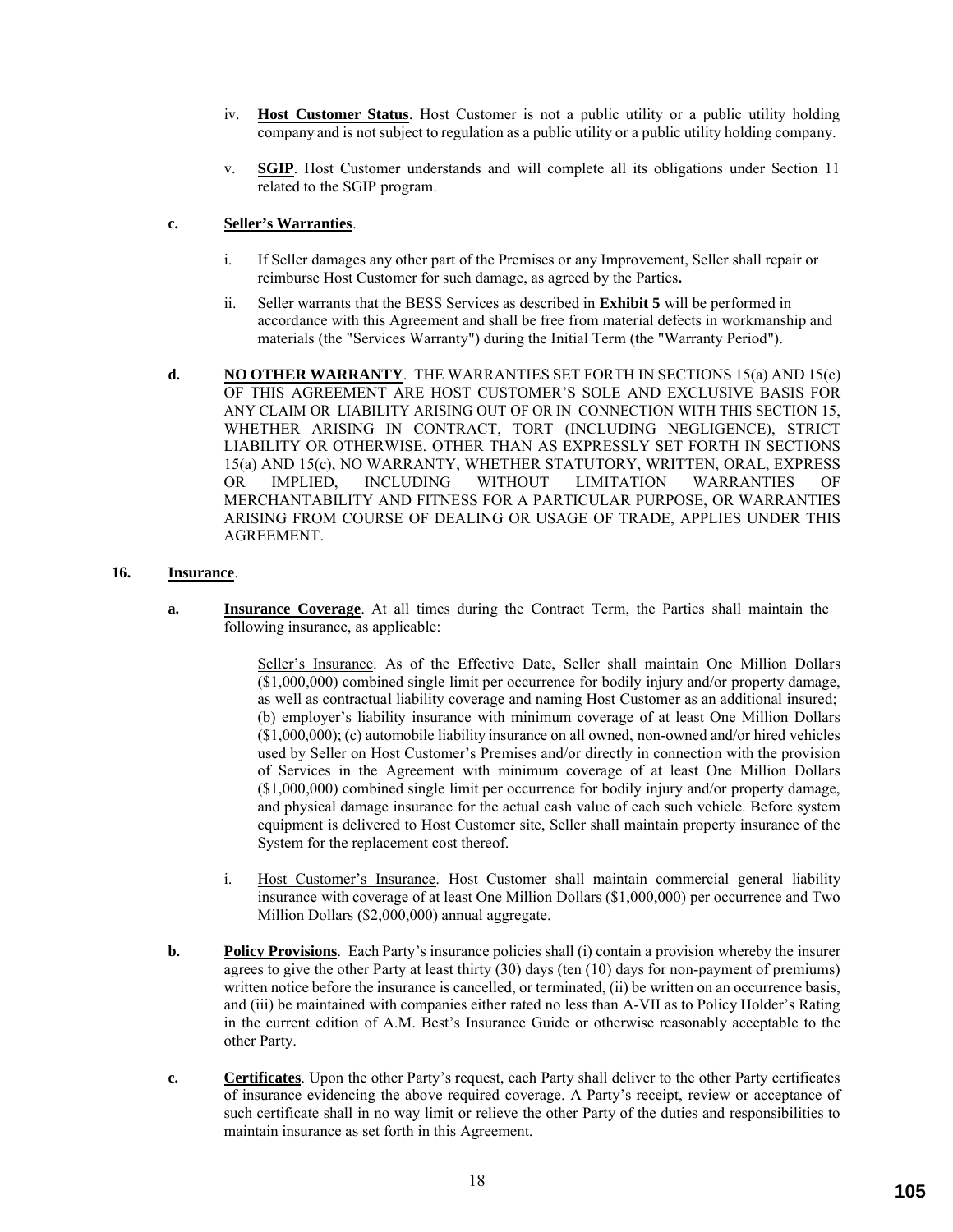**d. Deductibles**. Each Party shall pay its own insurance deductibles, except in the case of claims (i) resulting from a breach of this Agreement, in which case the breaching Party is responsible for payment of the non-breaching Party's deductible for any responding insurance, and (ii) covered by an indemnity set forth in this Agreement.

## **17. Ownership; Option to Purchase**.

# **a. Ownership of System**.

- i. **Ownership; Personal Property**. Throughout the Contract Term, Seller shall be the legal and beneficial owner of the System, all associated Incentives and Environmental Attributes. The System will remain the personal property of Seller and will not attach to or be deemed a part of, or fixture to, the Premises or any Improvement on which the System is installed. Each of the Seller and Host Customer agree that the Seller is the tax owner of the System and all tax filings and reports shall be filed in a manner consistent with this Agreement. The System will always retain the legal status of personal property as defined under Article 9 of the Uniform Commercial Code.
- ii. **Notice to Host Customer and Lienholders**. Host Customer shall use commercially reasonable efforts to place all parties having a Lien on the Premises or any Improvement on which the System is installed on notice of the ownership of the System and the legal status or classification of the System as personal property. If any mortgage or fixture filing against the Premises could reasonably be construed as prospectively attaching to the System as a fixture of the Premises, Host Customer shall provide a disclaimer or release from such lienholder.
- iii. **Fixture Disclaimer**. If Host Customer is the fee owner of the Premises, Host Customer consents to the filing of a disclaimer of the System as a fixture of the Premises in the office where real estate records are customarily filed in the jurisdiction where the Premises are located. If Host Customer is not the fee owner, Host Customer shall obtain such consent from such owner. For the avoidance of doubt, in either circumstance, Seller has the right to file such disclaimer.
- iv. **SNDA**. Upon request, Host Customer shall deliver to Seller a Subordination and Non-Disturbance Agreement (SNDA) in a form mutually acceptable to Seller and the provider of the subordination and non-disturbance agreement from the owner of the Premises (if the Premises are leased by Host Customer), any mortgagee with a Lien on the Premises, and other Persons holding a similar interest in the Premises.
- v. **Eviction Notice**. If Host Customer does not own the Premises or any Improvement on which the System is installed, Host Customer shall provide to Seller immediate written notice of receipt of notice of eviction from the Premises or applicable Improvement or termination of Host Customer's lease of the Premises and/or Improvement.

## **b. Option to Purchase**.

- i. Exercise of Option. Beginning at the end of the sixth (6th) Operating Term Contract Year and at the end of any subsequent Operating Term Contract Year, so long as Host Customer is not in default under this Agreement, Host Customer may purchase the System from Seller on any such date for a purchase price equal to the greater of the Fair Market Value of the System or the Termination Payment on that date as set forth in Section 6 of **Exhibit 1**. Host Customer shall notify Seller of its intent to purchase at least ninety (90) days and not more than one hundred eighty (180) days before the end of the relevant Operating Term Contract Year and the purchase shall be completed before the end of the Operating Term Contract Year.
- ii. Fair Market Value. The "**Fair Market Value**" of the System shall be determined by mutual agreement of the Parties; provided, however, if the Parties cannot agree to a Fair Market Value within thirty (30) days after Host Customer has delivered to Seller a notice of its intent to purchase the System, the Parties shall select a nationally recognized independent appraiser with experience and expertise in the energy storage industry to determine the Fair Market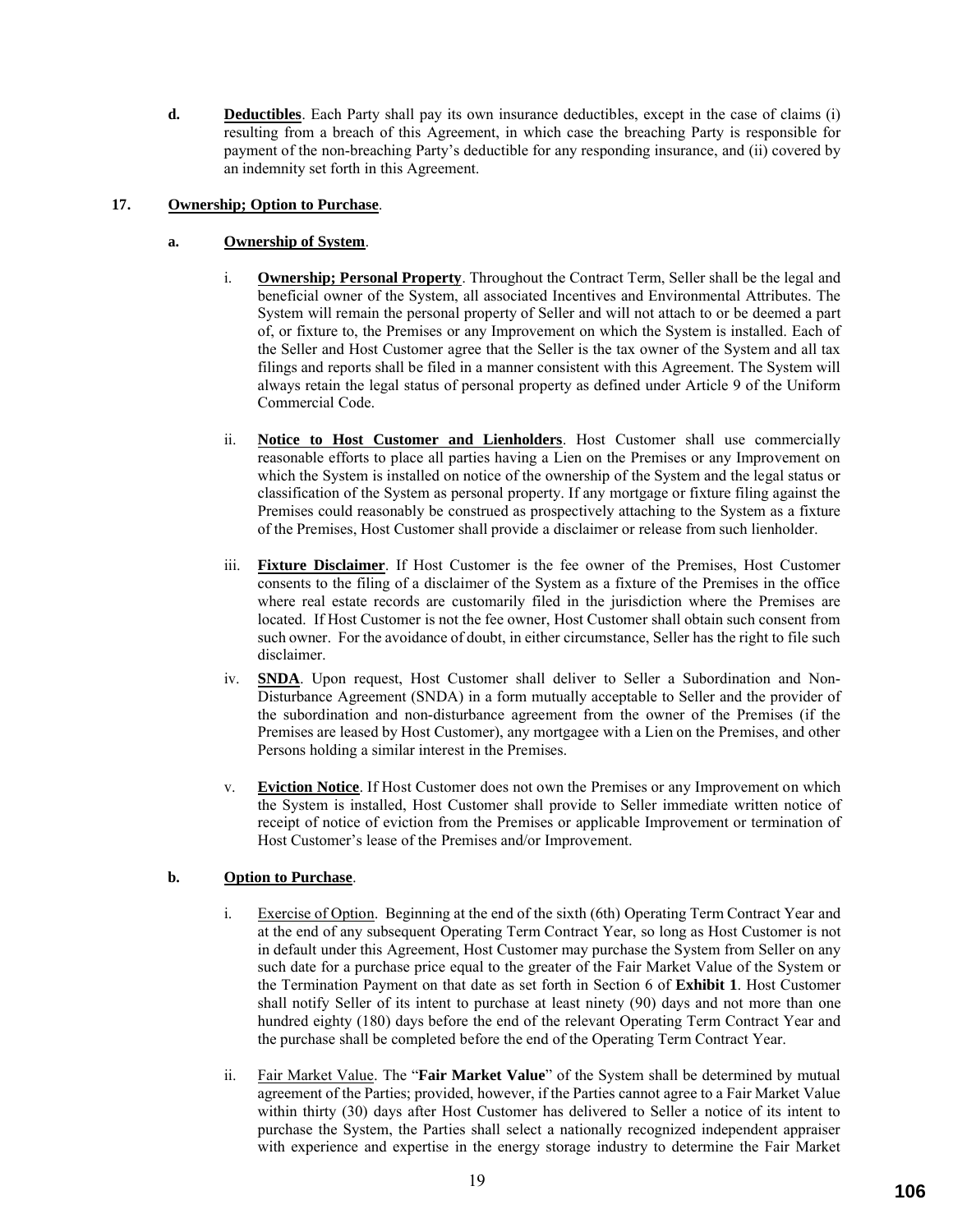Value of the System. Such appraiser shall act reasonably and in good faith to determine the Fair Market Value of the System on an installed basis and shall set forth such determination in a written opinion delivered to the Parties. The valuation made by the appraiser will be binding upon the Parties in the absence of fraud or manifest error. The costs of the appraisal shall be borne by the Parties equally. If the Host Customer does not conclude the purchase, cost of the appraisal will be born solely by the Host Customer.

iii. Title Transfer; Warranties; Manuals. Seller shall transfer good title to the System to Host Customer upon Seller's receipt of the purchase price and execution by the Parties of a written instrument or agreement to affect such transfer. The System will be sold "as is, where is, with all faults". Seller will assign to Host Customer any manufacturer's warranties that are in effect as of the date of purchase and which are then assignable pursuant to their terms, but Seller otherwise disclaims all warranties of any kind, express or implied, concerning the System (other than as to title). Seller shall also provide Host Customer all System operation and maintenance manuals and logs in Seller's possession and provide Host Customer basic training on the operation and maintenance of the System upon Host Customer's reasonable request. Upon purchase of the System, Host Customer shall assume complete responsibility for the operation and maintenance of the System and liability for the performance of (and risk of loss for) the System, and, except for any Seller obligations that survive termination under Section 11(d), Seller will have no further liabilities or obligations hereunder for the System.

## **18. Indemnification and Limitations of Liability**.

- **a. General**. Each Party (the "**Indemnifying Party**") shall defend, indemnify and hold harmless the other Party, its affiliates and the other Party's and its affiliates' respective directors, officers, shareholders, partners, members, agents and employees (collectively, the "**Indemnified Parties**"), from and against any loss, damage, expense, liability and other claims, including court costs and reasonable attorneys' fees (collectively, "**Liabilities**") resulting from (1) any Claim (as defined in Section 18(b) relating to the Indemnifying Party's breach of any representation or warranty set forth in Section 15 and (2) injury to or death of persons, and damage to or loss of property to the extent caused by or arising out of the negligent acts or omissions of, or the willful misconduct of, the Indemnifying Party (or its contractors, agents or employees) in connection with this Agreement; provided, however, that nothing herein will require the Indemnifying Party to indemnify the Indemnified Parties for any Liabilities to the extent caused by or arising out of the negligent acts or omissions of, or the willful misconduct of, an Indemnified Party. This Section 18(a) does not apply to Liabilities arising out of or relating to any form of Hazardous Substances or other environmental contamination, such matters being addressed exclusively by Section 18(c).
- **b. Notice and Participation in Third Party Claims**. The Indemnified Party shall give the Indemnifying Party written notice of any Liability asserted by a third party (a "**Claim**"), as soon as possible upon the receipt of information of any possible Claim or of the commencement of such Claim. The Indemnifying Party may assume the defense of any Claim, at its sole cost and expense, with counsel designated by the Indemnifying Party and reasonably satisfactory to the Indemnified Party. The Indemnified Party may, however, select separate counsel if both Parties are defendants in the Claim and such defense or other form of participation is not reasonably available to the Indemnifying Party. The Indemnifying Party shall pay the reasonable attorneys' fees incurred by such separate counsel until such time as the need for separate counsel expires. The Indemnified Party may also, at the sole cost and expense of the Indemnifying Party, assume the defense of any Claim if the Indemnifying Party fails to assume the defense of the Claim within a reasonable time. Neither Party may settle any Claim covered by this Section 18(b) unless it has obtained the prior written consent of the other Party, which consent shall not be unreasonably withheld or delayed. The Indemnifying Party has no liability under this Section 18(b) for any Claim for which such notice is not provided if the failure to give notice prejudices the Indemnifying Party.

### **c. Environmental Indemnification**.

i. Seller Indemnity. Seller shall indemnify, defend and hold harmless all of Host Customer's Indemnified Parties from and against all Liabilities arising out of or relating to the existence at, on, above, below or near the Premises of any Hazardous Substance (as defined in Section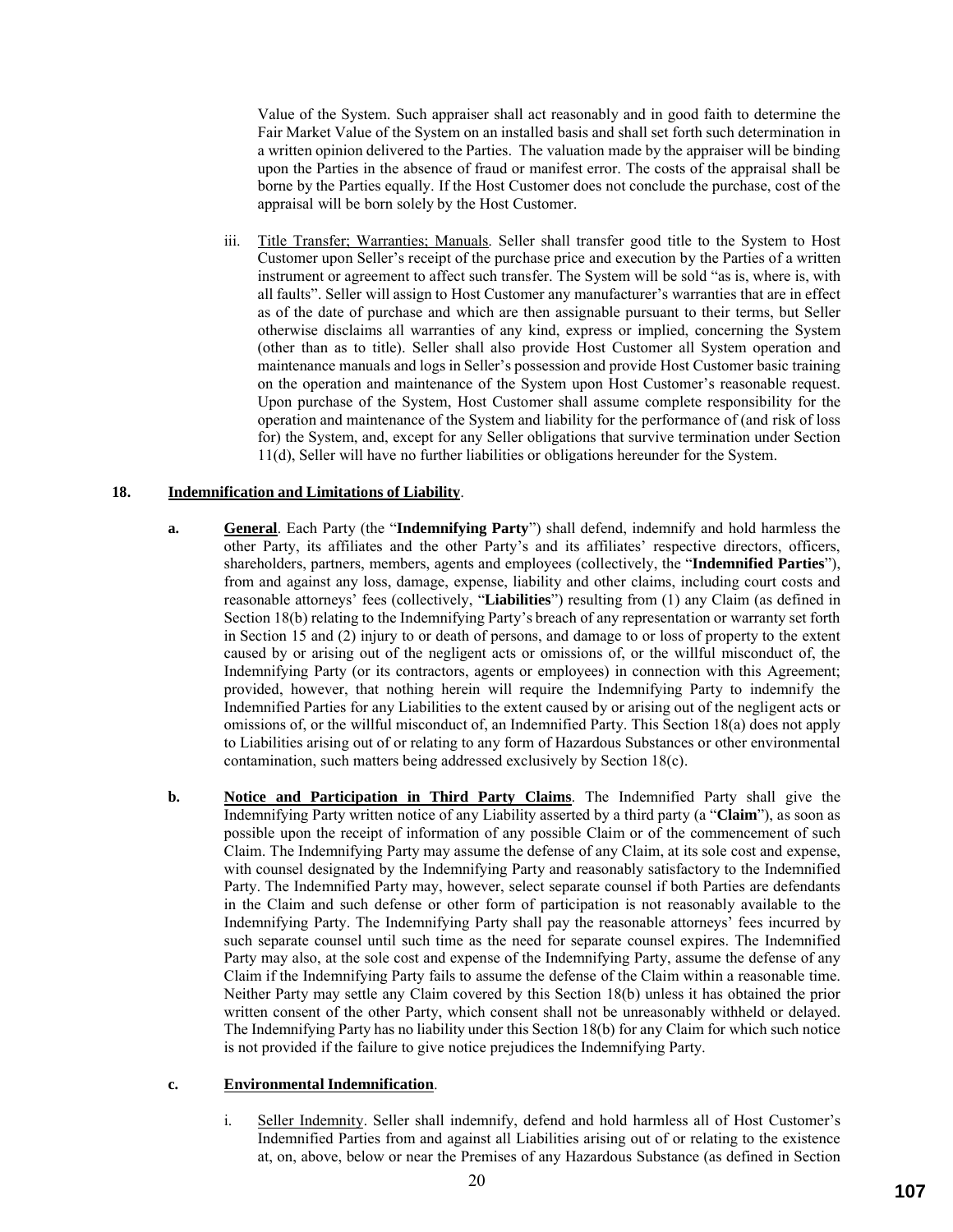$18(c)(iii)$  to the extent deposited, spilled or otherwise caused by Seller or any of its contractors, agents or employees.

- ii. Host Customer Indemnity. Host Customer shall indemnify, defend and hold harmless all of Seller's Indemnified Parties from and against all Liabilities arising out of or relating to the existence at, on, above, below or near the Premises of any Hazardous Substance, except to the extent deposited, spilled or otherwise caused by Seller or any of its contractors, agents or employees.
- iii. Notice. Each Party shall promptly notify the other Party if it becomes aware of any Hazardous Substance on or about the Premises generally or any deposit, spill or release of any Hazardous Substance. "**Hazardous Substance**" means any chemical, waste or other substance (a) which now or hereafter becomes defined as or included in the definition of "hazardous substances," "hazardous wastes," "hazardous materials," "extremely hazardous wastes," "restricted hazardous wastes," "toxic substances," "toxic pollutants," "pollution," "pollutants," "regulated substances," or words of similar import under any laws pertaining to the environment, health, safety or welfare, (b) which is declared to be hazardous, toxic, or polluting by any Governmental Authority, (c) exposure to which is now or hereafter prohibited, limited or regulated by any Governmental Authority, (d) the storage, use, handling, disposal or release of which is restricted or regulated by any Governmental Authority, or (e) for which remediation or cleanup is required by any Governmental Authority.

## **d. Limitations on Liability**.

- i. No Consequential Damages. Except for indemnification of third-party claims pursuant to this Section 18, neither Party nor its directors, officers, shareholders, partners, members, agents and employees, subcontractors or suppliers will be liable for any indirect, special, incidental, exemplary, or consequential loss or damage of any nature (including, without limitation, lost Payments, lost profits, lost business opportunity or any business interruption) arising out of their performance or non-performance hereunder even if advised of such. Notwithstanding the previous sentence, the Termination Payment set forth in Section 6 of Exhibit 1 shall be deemed to be direct, and not indirect or consequential damages under this Section 18(d)(i).
- ii. Actual Damages. Except for indemnification of Claims pursuant to this Section 18, and coverages provided by the insurance requirements of this Agreement, except as otherwise limited in Section 19, Seller's aggregate liability under this Agreement arising out of or in connection with the performance or non-performance of this Agreement cannot exceed the total payments made (and, as applicable, projected to be made) by Host Customer and/or the SGIP Administrator under this Agreement. The provisions of this Section 18(d)(ii) will apply whether such liability arises in contract, tort, strict liability or otherwise.
- **e. EXCLUSIVE REMEDIES**. TO THE EXTENT THAT THIS AGREEMENT SETS FORTH SPECIFIC REMEDIES FOR ANY CLAIM OR LIABILITY, SUCH REMEDIES ARE THE AFFECTED PARTY'S SOLE AND EXCLUSIVE REMEDIES FOR SUCH CLAIM OR LIABILITY, WHETHER ARISING IN CONTRACT, TORT (INCLUDING NEGLIGENCE), STRICT LIABILITY OR OTHERWISE.
- **f. Comparative Negligence**. Where negligence is determined to have been joint, contributory or concurrent, each Party shall bear the proportionate cost of any Liability.

### **19. Change in Law**.

**a. Impacts of Change in Law**. If Seller determines that a Change in Law has occurred or will occur that has or will have a material adverse effect on Seller's rights, entitlement, obligations or costs under this Agreement, then Seller may so notify the Host Customer in writing of such Change in Law. Within thirty (30) days following receipt by the Host Customer of such notice, the Parties shall meet and attempt in good faith to negotiate such amendments to this Agreement as are reasonably necessary to preserve the economic value of this Agreement to both Parties. If the Parties are unable to agree upon such amendments within such thirty (30) day period, then Seller may terminate this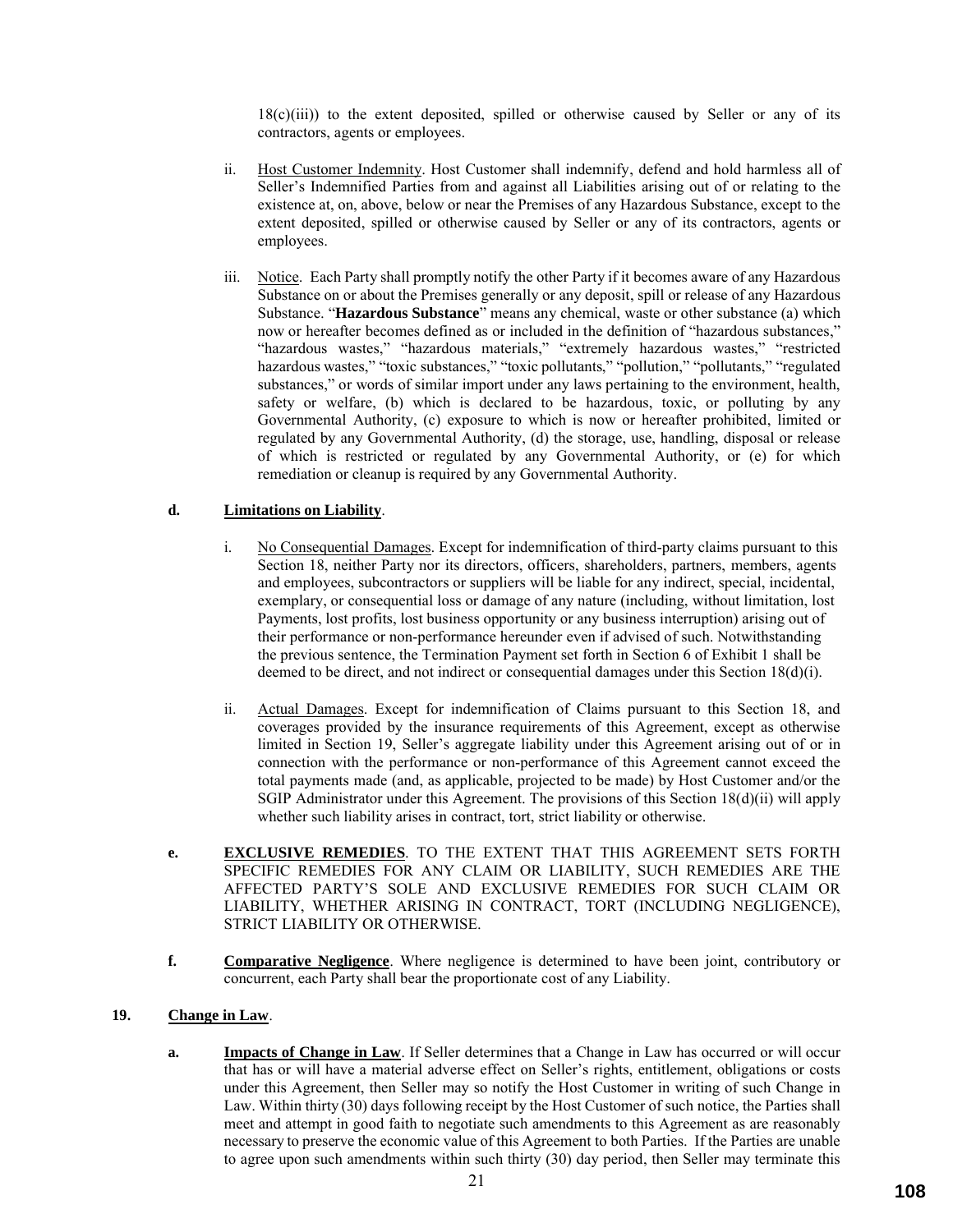Agreement and remove the System and restore the Premises in accordance with Section 9 without either Party having further liability under this Agreement except with respect to liabilities accrued before the date of termination.

- **b. Illegality or Impossibility**. If, in Seller's sole discretion, a Change in Law renders this Agreement, or Seller's performance of this Agreement, either illegal or impossible, then Seller may terminate this Agreement immediately upon notice to Host Customer without either Party having further liability under this Agreement except with respect to liabilities accrued before the date of termination.
- **c. "Change in Law"** means (i) the enactment, adoption, promulgation, modification or repeal after the Effective Date of any applicable law or regulation, (ii) the imposition of any material conditions on the issuance or renewal of any applicable permit after the Effective Date (notwithstanding the general requirements contained in any applicable Permit at the time of application or issue to comply with future laws, ordinances, codes, rules, regulations or similar legislation), or (iii) a change in any utility rate schedule or tariff approved by any Governmental Authority.

# **20. Assignment and Financing.**

### **a. Assignment**.

- i. Restrictions on Assignment. Subject to the remainder of this Section 20(a), this Agreement may not be assigned in whole or in part by either Party without the prior written consent of the other Party, which consent may not be unreasonably withheld or delayed. Host Customer may not withhold its consent to an assignment proposed by Seller where the proposed assignee has the financial capability and experience necessary to operate and maintain energy storage systems such as the System.
- ii. Permitted Assignments. Notwithstanding Section 20(a)(i):
	- 1. Seller may, without the prior written consent of Host Customer, assign, mortgage, pledge or otherwise directly or indirectly assign its interests in this Agreement to (A) any Financing Party (as defined in Section 20(b)), (B) any entity through which Seller is obtaining financing from a Financing Party, or (C) any affiliate of Seller or any person succeeding to all or substantially all of the assets of Seller; provided, that, Seller is not released from liability hereunder as a result of any assignment to an affiliate unless the assignee assumes Seller's obligations hereunder by binding written instrument; and
	- 2. Host Customer may, and provide prior notice to Seller, assign this Agreement to an affiliate of Host Customer of the Premises; provided, that, Host Customer is not released from liability hereunder by reason of the assignment unless the assignee assumes Host Customer's obligations hereunder by binding written instrument on terms satisfactory to Seller, including as to the assignee's creditworthiness.

Host Customer must assign, and provide prior notice to Seller, this Agreement to an affiliate of Host Customer of the Premises. Host Customer is not released from liability hereunder by reason of the assignment unless the assignee assumes Host Customer's obligations hereunder by binding written instrument on terms satisfactory to Seller, including as to the assignee's creditworthiness.

- iii. Successors and Permitted Assignees. This Agreement is binding on and inures to the benefit of successors and permitted assignees. The restrictions on assignment contained herein do not prohibit or otherwise limit changes in control of Seller.
- **b. Financing**. The Parties acknowledge that Seller may obtain debt or equity financing or other credit support from lenders, investors or other third parties (each a "**Financing Party**") for the installation, construction, ownership, operation, and maintenance of the System. In furtherance of Seller's financing arrangements and in addition to any other rights or entitlements of Seller under this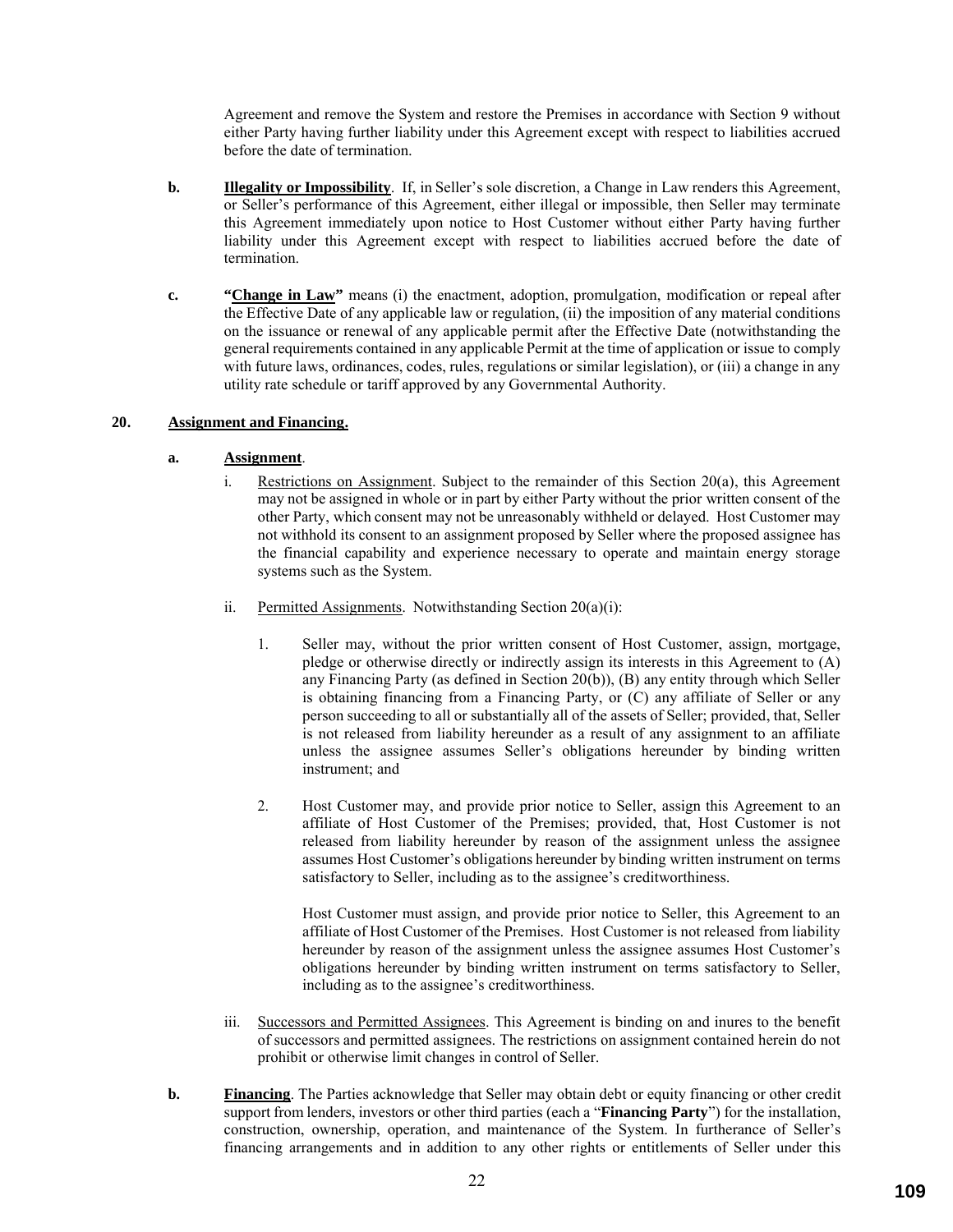Agreement, Host Customer shall timely execute any consents to assignment (which may include notice, cure, attornment and step-in rights) or estoppels and negotiate any amendments to this Agreement that may be reasonably requested by Seller or the Financing Parties; provided, that such estoppels, consents to assignment or amendments do not alter the fundamental economic terms of this Agreement.

**c. Termination Requires Consent**. Seller and Host Customer agree that any right of Seller to terminate this Agreement is subject to the prior written consent of any Financing Party.

# **21. Confidentiality**.

- **a. Confidential Information**. To the maximum extent permitted by applicable law, if either Party provides confidential information ("**Confidential Information**") to the other or, if in the course of performing under this Agreement or negotiating this Agreement a Party learns Confidential Information of the other Party, the receiving or learning Party shall (i) protect the Confidential Information from disclosure to third parties with the same degree of care accorded its own confidential and proprietary information, and (ii) refrain from using such Confidential Information, except in the negotiation, performance, enforcement and, in the case of Seller, financing, of this Agreement. The terms of this Agreement (but not the fact of its execution or existence) are considered Confidential Information of each Party for purposes of this Section 18(a).
- **b. Permitted Disclosures**. Notwithstanding Section 21(a):
	- i. a Party may provide such Confidential Information to its affiliates and to its and its affiliates' respective officers, directors, members, managers, employees, agents, contractors, consultants and Financing Parties (collectively, "**Representatives**"), and potential direct or indirect assignees of this Agreement if such potential assignees are first bound by a written agreement or legal obligation restricting use and disclosure of Confidential Information. Each Party is liable for breaches of this provision by any person to whom that Party discloses Confidential Information**.**
	- ii. Confidential Information does not include any information that (a) becomes publicly available other than through breach of this Agreement, (b) is required to be disclosed to a Governmental Authority under applicable law or pursuant to a validly issued subpoena, (c) is independently developed by the receiving Party, (d) is subject to disclosure by Host Customer pursuant to the California Public Records Act, or (d) becomes available to the receiving Party without restriction from a third party under no obligation of confidentiality**.** If disclosure of information is required by a Governmental Authority, the disclosing Party shall, to the extentpermitted by applicable law, notify the other Party of such required disclosure promptly uponbecoming aware of such required disclosure and shall reasonably cooperate with the other Party's efforts to limit the disclosure to the extent permitted by applicable law.
- **c. Miscellaneous**. All Confidential Information remains the property of the disclosing Party and will be returned to the disclosing Party or destroyed (at the receiving Party's option) after the receiving Party's need for it has expired or upon the request of the disclosing Party. Each Party acknowledges that the disclosing Party would be irreparably injured by a breach of this Section 21 by the receiving Party or its Representatives or other person to whom the receiving Party discloses Confidential Information of the disclosing Party and that the disclosing Party may be entitled to equitable relief, including injunctive relief and specific performance, for breaches of this Section 21. To the fullest extent permitted by applicable law, such remedies shall not be deemed to be the exclusive remedies for a breach of this Section 21, but will be in addition to all other remedies available at law or in equity. The obligation of confidentiality will survive termination of this Agreement for a period of two (2) years.
- **d. Goodwill and Publicity**. Neither Party may (a) make any press release or public announcement of the specific terms of this Agreement (except for filings or other statements or releases as may be required by applicable law), or (b) use any name, trade name, service mark or trademark of the other Party in any promotional or advertising material without the prior written consent of the other Party. The Parties shall coordinate and cooperate with each other when making public announcements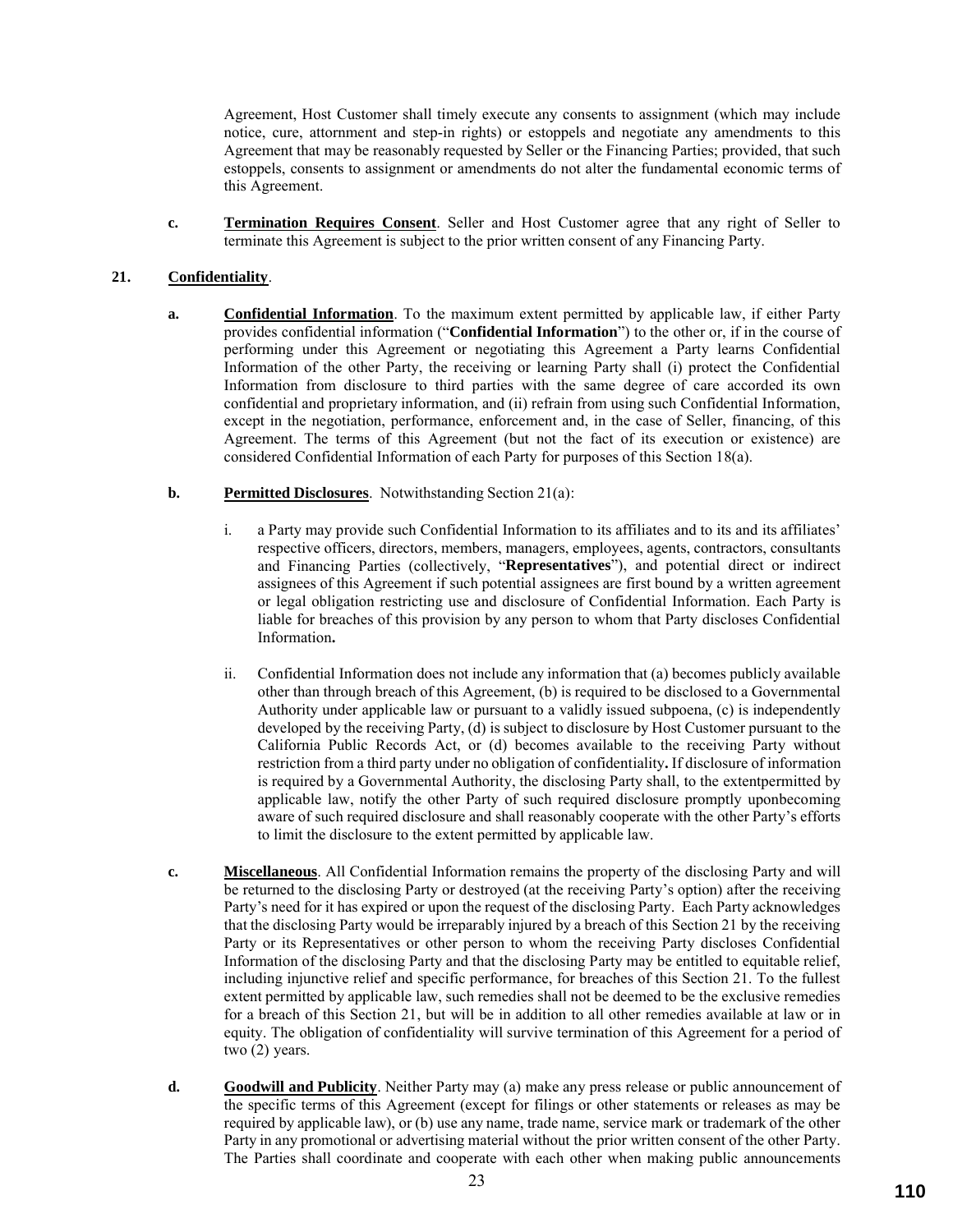regarding this Agreement, the System and its use, and each Party may promptly review, comment upon and approve any publicity materials, press releases or other public statements before they are made. Notwithstanding the above, Seller is entitled to place signage on the Premises reflecting its association with the System.

# **22. General Provisions**

- **a. Definitions and Interpretation**. Unless otherwise defined or required by the context in which any term appears: (i) the singular includes the plural and vice versa, (ii) the words "herein," "hereof" and "hereunder" refer to this Agreement as a whole and not to any particular section or subsection of this Agreement, (iii) references to any agreement, document or instrument mean such agreement, document or instrument as amended, restated, modified, supplemented or replaced from time to time, and (iv) the words "include," "includes" and "including" mean include, includes and including "without limitation." The captions or headings in this Agreement are strictly for convenience and will not be considered in interpreting this Agreement. As used in this Agreement, "dollar" and the "\$" sign refer to United States dollars.
- **b. Choice of Law; Dispute Resolution**. The law of the state of California governs all matters arising out of this Agreement without giving effect to conflict of laws principles. Any dispute arising from or relating to this Agreement shall be settled by arbitration in San Francisco, California. The arbitration shall be administered by JAMS in accordance with its arbitration rules, and judgment on any award rendered in such arbitration may be entered in any court of competent jurisdiction. If the Parties agree in writing, a mediator may be consulted before arbitration. The prevailing Party in any dispute arising out of this Agreement is entitled to reasonable attorneys' fees and costs.
- **c. Notices**. All notices under this Agreement shall be in writing and delivered by hand, electronic mail, overnight courier, or regular, certified, or registered mail, return receipt requested, and will be deemed received upon personal delivery, acknowledgment of receipt of electronic transmission, the promised delivery date after deposit with overnight courier, or five (5) days after deposit in the mail. Notices must be sent to the person identified in this Agreement at the addresses set forth in this Agreement or such other address as either Party may specify in writing.
- **d. Survival**. Provisions of this Agreement that should reasonably be considered to survive termination of this Agreement, including, without limitation provisions related to billing and payment and indemnification, will survive termination of this Agreement.
- **e. Further Assurances**. Each Party shall provide such information, execute and deliver any instruments and documents and to take such other actions as may be reasonably requested by the other Party to give full effect to this Agreement and to carry out the intent of this Agreement.
- **f. Waivers**. No provision or right or entitlement under this Agreement may be waived or varied except in writing signed by the Party to be bound. No waiver of any of the provisions of this Agreement will constitute a waiver of any other provision, nor will such waiver constitute a continuing waiver unless otherwise expressly provided.
- **g. Non-Dedication of Facilities**. Nothing in this Agreement may be construed as the dedication by either Party of its facilities or equipment to the public or any part thereof. Neither Party may knowingly take any action that would subject the other Party, or other Party's facilities or equipment, to the jurisdiction of any Governmental Authority as a public utility or similar entity subject to the jurisdiction of the California Public Utilities Commission. Neither Party may assert in any proceeding before a court or regulatory body that the other Party is a public utility by virtue of such other Party's performance under this Agreement. If Seller is reasonably likely to become subject to regulation as a public utility, then the Parties shall use commercially reasonable efforts to restructure their relationship under this Agreement in a manner that preserves their relative economic interests while ensuring that Seller does not become subject to any such regulation. If the Parties are unable to agree upon such restructuring, Seller may terminate this Agreement without further liability under this Agreement except for liabilities accrued before the date of termination and remove the System as allowed by Section 9 of this Agreement.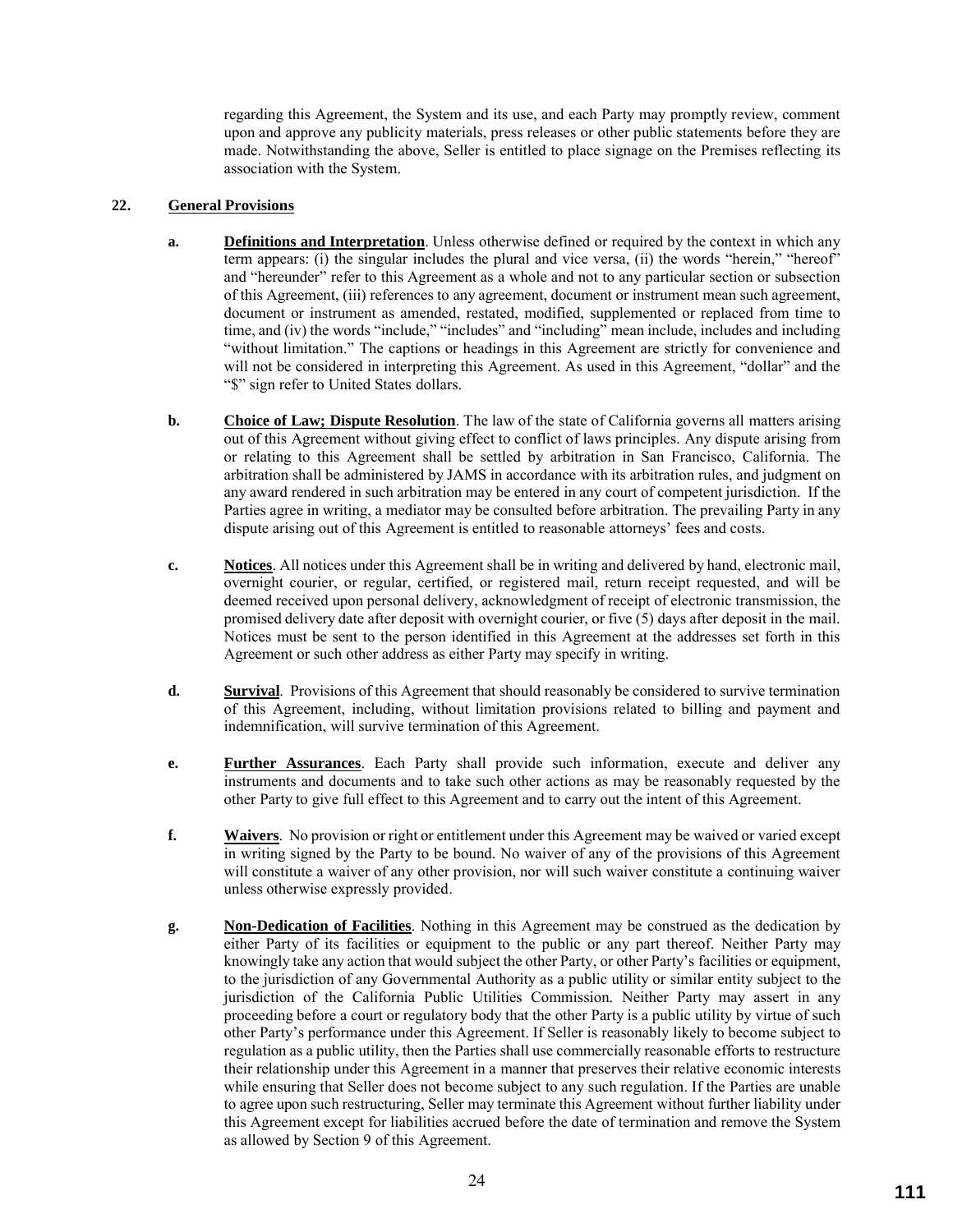- **h. Service Contract**. The Parties intend this Agreement to be a "service contract" within the meaning of Section 7701(e)(3) of the Internal Revenue Code of 1986. Host Customer shall not take the position on any tax return or in any other filings suggesting that it is anything other than a purchase of energy services delivered by the System.
- **i. No Partnership**. No provision of this Agreement may be construed or represented as creating a partnership, trust, joint venture, fiduciary or any similar relationship between the Parties. No Party is authorized to act on behalf of the other Party, and neither may be considered the agent of the other.
- **j. Entire Agreement, Modification, Invalidity, Captions**. This Agreement constitutes the entire agreement of the Parties regarding its subject matter and supersedes all prior proposals, agreements, or other communications between the Parties, oral or written. This Agreement may be modified only by a writing signed by both Parties. If any provision of this Agreement is found unenforceableor invalid, such provision shall not be read to render this Agreement unenforceable or invalid as a whole. In such event, such provision shall be rectified or interpreted to best accomplish its objectives within the limits of applicable law.
- **k. Forward Contract**. The transaction contemplated under this Agreement constitutes a "forward contract" within the meaning of the United States Bankruptcy Code, and the Parties further acknowledge and agree that each Party is a "forward contract merchant" within the meaning of the United States Bankruptcy Code.
- **l. No Third-Party Beneficiaries**. Except as otherwise expressly provided herein, this Agreement and all rights hereunder are intended for the sole benefit of the Parties hereto, and the Financing Parties to the extent provided herein or in any other agreement between a Financing Party and Seller or Host Customer, and do not imply or create any rights on the part of, or obligations to, any other Person.
- **m. Counterparts**. This Agreement may be executed in any number of separate counterparts and each counterpart will be considered an original and together comprise the same Agreement.

# End of **Exhibit 4**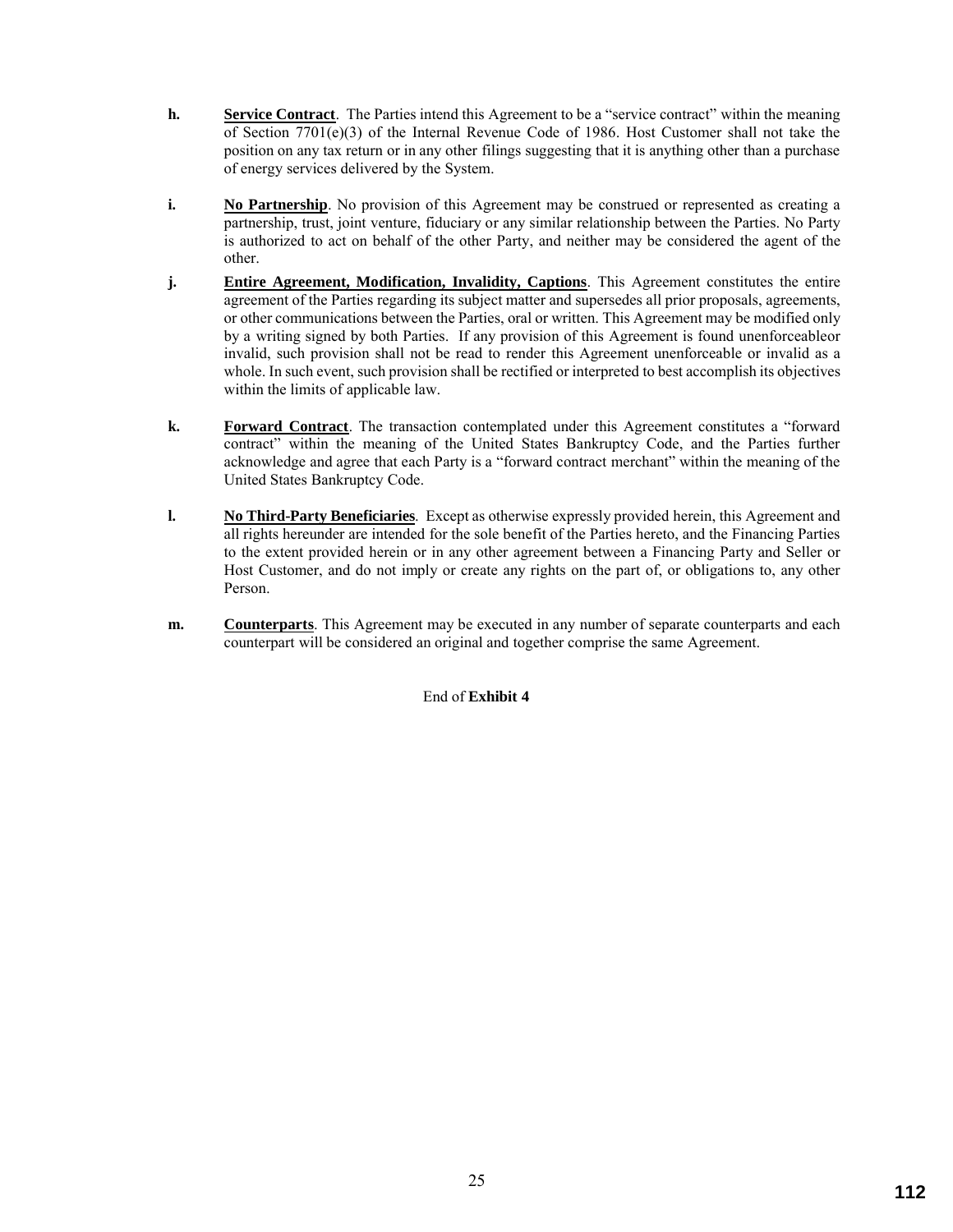# **EXHIBIT 5**

### **SYSTEM SERVICES**

#### **Energy Services**

#### **Backup Power**.

The System is designed to provide backup power if a power outage occurs during which Host Customer load cannot draw electricity from the grid. The System can only power circuits that the Host Customer has selected and that Seller has approved and connected to the System. The System may be unable to power the entire load at the Premises during a power outage and depending on energy consumption Host Customer may have limited energy and duration of operations for the System. When Seller causes the System to discharge, Seller shall ensure that at least 20% of the System energy capacity remains after such discharge is complete. Upon receiving advance notice of planned grid outage events, Seller will use commercially reasonable efforts to fully charge the System in advance of planned grid outage events. Seller will follow Prudent Industry Practices to ensure the System is available to provide backup power as described; provided, however, that Seller cannot guarantee the System will perform in every outage or provide backup power for an entire given outage. **In addition, if Host Customer is powering medical equipment using the System, Host Customer should also provide a secondary power source to the medical equipment and take additional measures should there be an outage and the System is not operational.**

"*Prudent Industry Practices*", as applied to the System, means the practices, methods, acts, equipment, specifications and standards of safety, as the same may change from time to time, as are used or approved by a significant portion of the residential generation or storage industry that operate battery storage systems that are similar in size and type as the System as good, safe and prudent practices for such systems with commensurate standards of safety, performance, dependability and economy, as adjusted for the circumstances existing at the time any decision is made or action is taken, and following applicable laws, permits and equipment manufacturers' recommendations. Prudent Industry Practices are not intended to be the same as optimum practices, methods or acts to the exclusion of all others, but rather to be within a spectrum of good and proper practices, methods, and acts.

#### **Demand Charge Management**

If Host Customer is on a rate schedule that features demand charges or changes to such a rate schedule, Seller will follow Prudent Industry Practices when operating the System to lower Host Customer's monthly demand charges by discharging energy from the System during periods when the System algorithms anticipate Host Customer will be setting monthly peak demand, subject to the requirements of any utility program. Notwithstanding the foregoing, Seller does not guarantee savings on Host Customer's utility bill or any specified level of performance from Seller's demand charge management.

#### **Time-Of-Use Management**.

If Host Customer is on a time-of-use rate schedule or changes to such a schedule, Seller will follow Prudent Industry Practices when operating the System to lower Host Customer's energy charges by discharging energy from the System during peak price periods, subject to the requirements of any utility program. Notwithstanding the foregoing, Seller does not guarantee savings on Host Customer's utility bill or any specified level of performance from Seller's time-of-use management.

#### **Solar Self-Consumption.**

If the System is paired with a solar energy system, Seller will follow Prudent Industry Practices when operating the System, subject to the requirements of any utility program. Notwithstanding the foregoing, Seller does not in any way guarantee that energy generated by Host Customer's solar energy system will be available at a time later than the moment it is produced.

# **System Performance Monitoring**.

Seller will install and maintain metering and monitoring equipment. Seller will remotely monitor, analyze, and store data about the state and performance of the System and use this data, including to: provide the System Services, support any manufacturer warranty claims, ensure and demonstrate compliance with any utility or government requirements, including but not limited to, compliance with requirements of a utility program and any applicable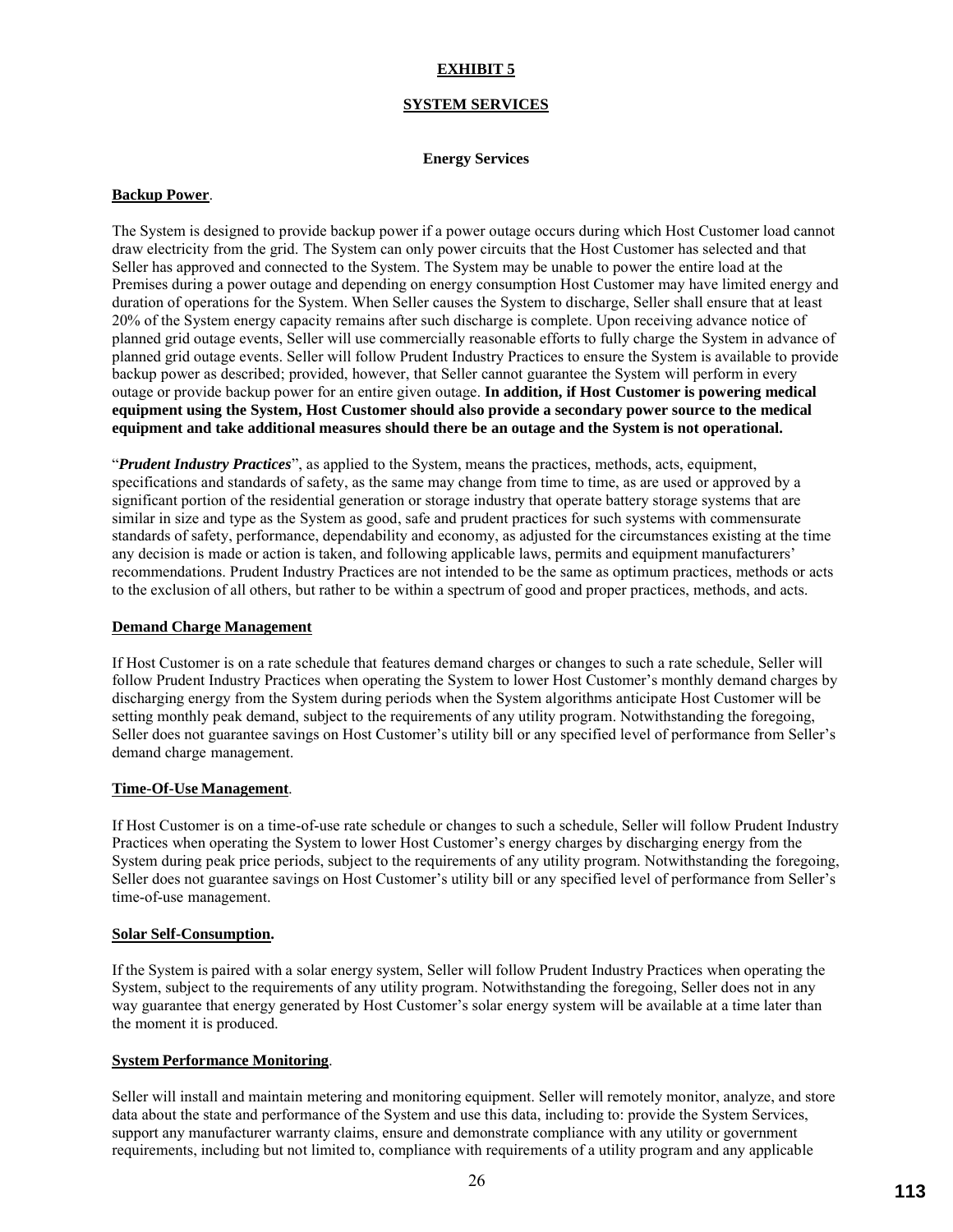incentive programs, and/or determine when repair services are necessary. Seller shall provide problem diagnosis, on-site repair and preventative maintenance for the BESS to ensure continued performance of the BESS throughout the Warranty Term.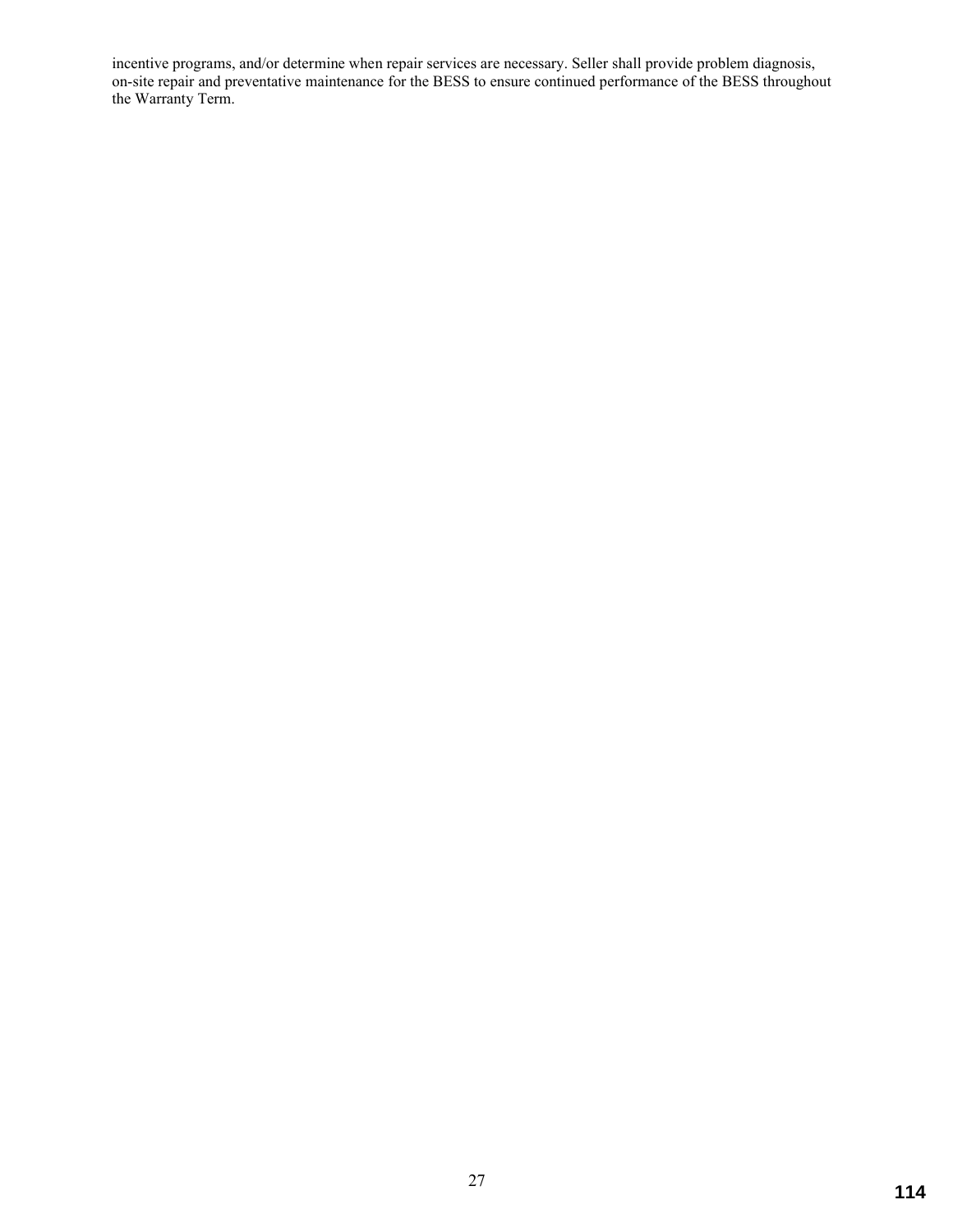This CONSENT AND AGREEMENT (as amended, amended and restated, supplemented or otherwise modified from time to time, this "Consent"), dated as of [ ], 2022, is executed by and among **NEVADA IRRIGATION DISTRICT**, a [California public agency]<sup>1</sup>, (together with its successors, designees and assigns, "Contracting Party"), **C&I ER1, LLC**, a Delaware limited liability company (together with its successors, designees and assigns, "Collateral Assignor"), and **CIT BANK, A DIVISION OF FIRST-CITIZENS BANK & TRUST COMPANY (**"CIT Bank"**)**  in its capacity as the collateral agent (together with its successors, designees and assigns in such capacity, "Collateral Agent") for the Secured Parties (as defined below). Capitalized terms used but not otherwise defined herein shall have the respective meanings ascribed to such terms, directly or by reference, in the Assigned Agreements.

# **RECITALS**

A. Collateral Assignor has entered into that certain Financing Agreement, dated as of [\_\_\_\_\_], 2022, (as amended, amended and restated, supplemented or otherwise modified from time to time, the "Financing Agreement"), with the financial institutions from time to time party thereto as lenders (the "Lenders") , the Collateral Agent, CIT Bank, in its capacity as Administrative Agent thereunder, the LC Issuing Banks thereunder, and any other agents and persons party thereto (Lenders and all such other parties to the Financing Agreement (except for Collateral Assignor), collectively, the "Secured Parties"). Pursuant to the Financing Agreement, the Lenders and other Secured Parties, as applicable, intend to extend credit for the construction, installation and operation of the System.

B. GSR-BTM LLC, a California limited liability company, has entered into (i) that certain Energy Services Agreement with Contracting Party dated as of May 11, 2021 (the "NIDW 1011 ESA"), (ii) that certain Energy Services Agreement with Contracting Party dated as of May 11, 2021 (the "NIDW 1009 ESA"), [(iii) that certain Energy Services Agreement with Contracting Party dated as of  $[- \quad], 20[-]$  (the "NIDW 1005 ESA"), and (iv) that certain Energy Services Agreement with Contracting Party dated as of May 11, 2021, (the "NIDW 1007 ESA"),] in each case as assigned to Collateral Assignor pursuant to that certain [Assignment Agreement], dated as of  $\Box$ , 2022<sup>2</sup> (in each case as amended in accordance with the terms hereof or as may be further amended, amended and restated, supplemented or otherwise modified from time to time in accordance with the terms hereof, an "Assigned Agreement" and collectively, the "Assigned Agreements").

C. Collateral Assignor has entered into that certain Security Agreement, dated as of [\_\_\_\_\_\_\_], 2022, with Collateral Agent (as amended, amended and restated, supplemented or otherwise modified and in effect from time to time, the "Security Agreement"), pursuant to which Collateral Assignor has collaterally assigned and granted to Collateral Agent a first-priority security interest in all of Collateral Assignor's right, title and interest in, to and under the Assigned Agreements (the "Assigned Collateral Interest"), as collateral security for satisfaction of all "Obligations" (as defined in the Financing Agreement) of Collateral Assignor under the Financing Agreement and the other related financing documents (the "Financing Documents").

D. It is a requirement under the Financing Agreement that Contracting Party and the other parties hereto shall have executed this Consent.

# AGREEMENT

NOW THEREFORE, in consideration of the foregoing and the mutual agreements contained herein, and for other good and valuable consideration, the receipt and sufficiency of which are hereby acknowledged, and intending to be legally bound, the parties hereto hereby agree, notwithstanding anything to the contrary in the Assigned Agreements, as follows:

 $\overline{a}$ 

<sup>&</sup>lt;sup>1</sup> Note: To be confirmed by Contracting Party.

<sup>&</sup>lt;sup>2</sup> Note: Borrower to provide the assignment agreement.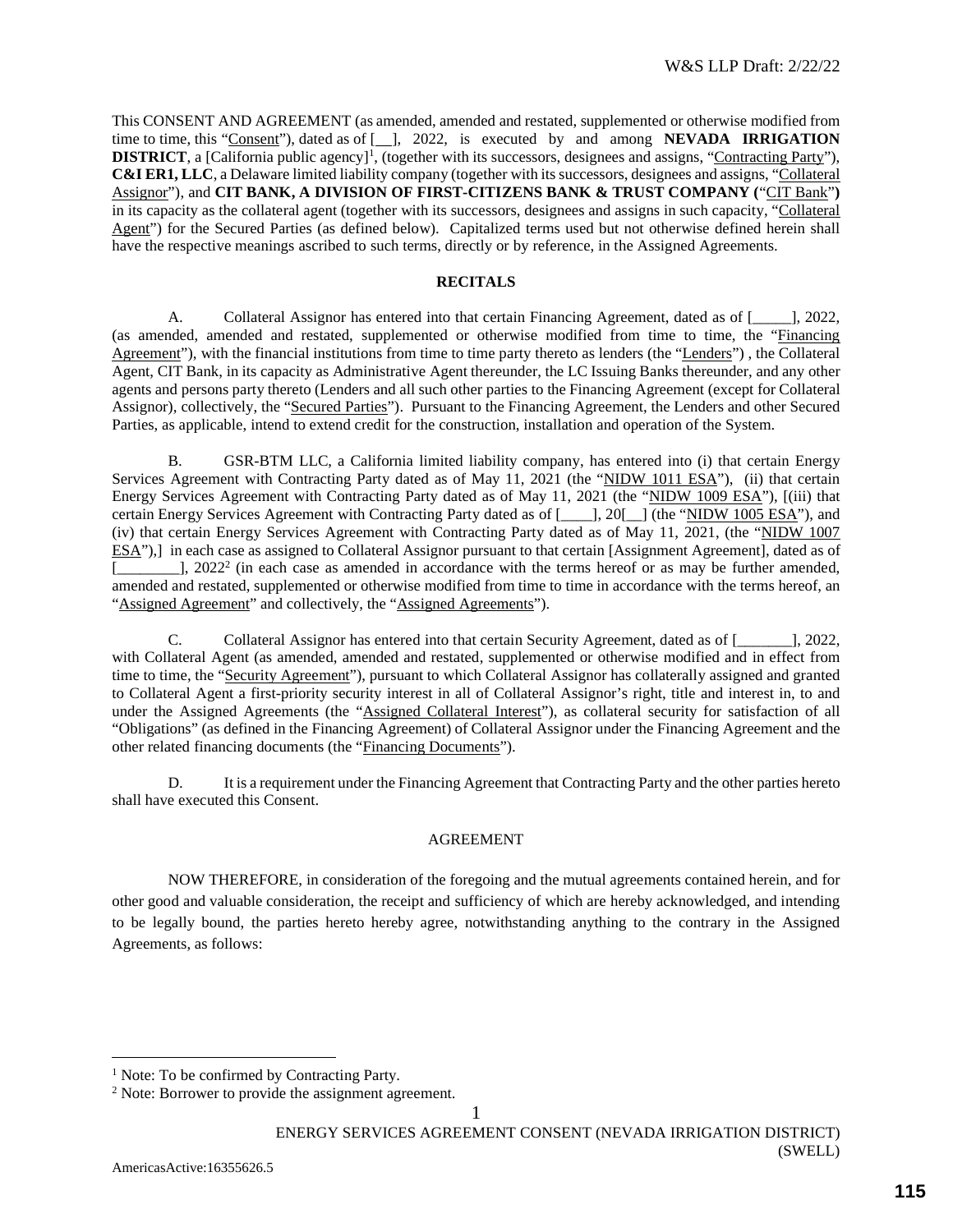#### 1. Consent and Agreement. Contracting Party:

(a) acknowledges and consents in all respects to the assignment of the Assigned Collateral Interest as collateral security to Collateral Agent, for the benefit of the Secured Parties, pursuant to the Security Agreement and the terms hereof;

(b) acknowledges the right (but not the obligation) of Collateral Agent in the exercise of its rights and remedies under the Financing Agreement and the other Financing Documents, upon delivery of a written notice to Contracting Party (with a copy thereof delivered to Collateral Assignor) that an "Event of Default" has occurred and is continuing under the Financing Agreement (a "Financing Event of Default"), to cure any defaults of Collateral Assignor under any Assigned Agreement, make all demands, give all notices, take all actions, and exercise all rights of Collateral Assignor under any Assigned Agreement and agrees to accept any such exercise.

### 2. Subsequent Transferee.

(a) Contracting Party agrees that, if Collateral Agent notifies Contracting Party in writing (with a copy thereof delivered to Collateral Assignor) that a Financing Event of Default has occurred and is continuing and that Collateral Agent has elected to exercise its rights and remedies pursuant to the Financing Agreement and the Security Agreement with respect to the foreclosure (whether judicial or non-judicial) or sale of the Assigned Collateral Interest (or any portion thereof), then (x) Collateral Agent or any other purchaser, successor, assignee or designee of the Assigned Collateral Interest that has provided to Contracting Party reasonably detailed evidence that such entity has the financial capability and experience necessary to operate and maintain storage systems similar to the System (which such evidence shall be satisfied if such purchaser, successor, assignee or designee has the same or better creditworthiness as the Collateral Assignor has as of the date hereof and if the operator of the System at the time of the such assignment remains in place) (as the case may be, in each case, a "Subsequent Transferee") following the exercise by Collateral Agent of such rights and remedies shall be substituted for Collateral Assignor under the applicable Assigned Agreement and (y) Contracting Party shall (i) recognize the Subsequent Transferee as its counterparty under such Assigned Agreement and (ii) continue to perform its obligations under such Assigned Agreement in favor of the Subsequent Transferee in accordance with such Assigned Agreement; provided, however, that, as a condition of such substitution, such Subsequent Transferee (A) shall assume in writing all of Collateral Assignor's rights and obligations under such Assigned Agreement and (B) shall have cured all then-existing Defaults (as defined in Section 3 below) of Collateral Assignor except for any Non-Curable Defaults (as defined in Section 3 below).

3. Right to Cure. In the event of a default or breach by Collateral Assignor in the performance of any of its obligations under any Assigned Agreement, or upon the occurrence or non-occurrence of any event or condition under such Assigned Agreement which would immediately or with the passage of any applicable grace period or the giving of notice, or both, enable Contracting Party to terminate or suspend performance under such Assigned Agreement (hereinafter, a "Default"), Contracting Party shall not cancel, suspend or terminate such Assigned Agreement or its performance thereunder until it first gives written notice of such Default to Collateral Agent and affords Collateral Agent or its successor(s), assignee(s), or designee(s) (a) a period of thirty (30) days from the later to occur of (i) the Collateral Agent's receipt of such notice and (ii) the date Collateral Assignor's applicable cure period provided in such Assigned Agreement expires, to cure such Default if such Default is the failure to pay amounts to Contracting Party which are due and payable under such Assigned Agreement or (b) with respect to any other Default, a period of up to ninety (90) days from the later to occur of (i) Collateral Agent's receipt of such notice, and (ii) the date Collateral Assignor's applicable cure period provided in such Assigned Agreement with respect to such Default expires, to cure such non-payment Default as long as (x) Collateral Agent has provided Contracting Party with a notice of its intent to cure such non-payment Default within forty-five (45) days after Collateral Agent's receipt of Contracting Party's notice of Default and (y) Collateral Agent is diligently pursuing such cure. Contracting Party agrees that notwithstanding its right to terminate such Assigned Agreement as a result of any Default that is peculiar to Collateral Assignor and not curable by Collateral Agent (a "Non-Curable Default"), such as the insolvency, bankruptcy, general assignment for the benefit of creditors, or appointment of a receiver, trustee, custodian or liquidator of Collateral Assignor or its properties, Contracting Party will not terminate such Assigned Agreement as a result of such Non-Curable Default until it has given, Collateral Agent or its successor(s), assignee(s) or designee(s), a reasonable period, but no more than one hundred twenty (120) days from receipt of such notice, to declare a

#### ENERGY SERVICES AGREEMENT CONSENT (NEVADA IRRIGATION DISTRICT) (SWELL)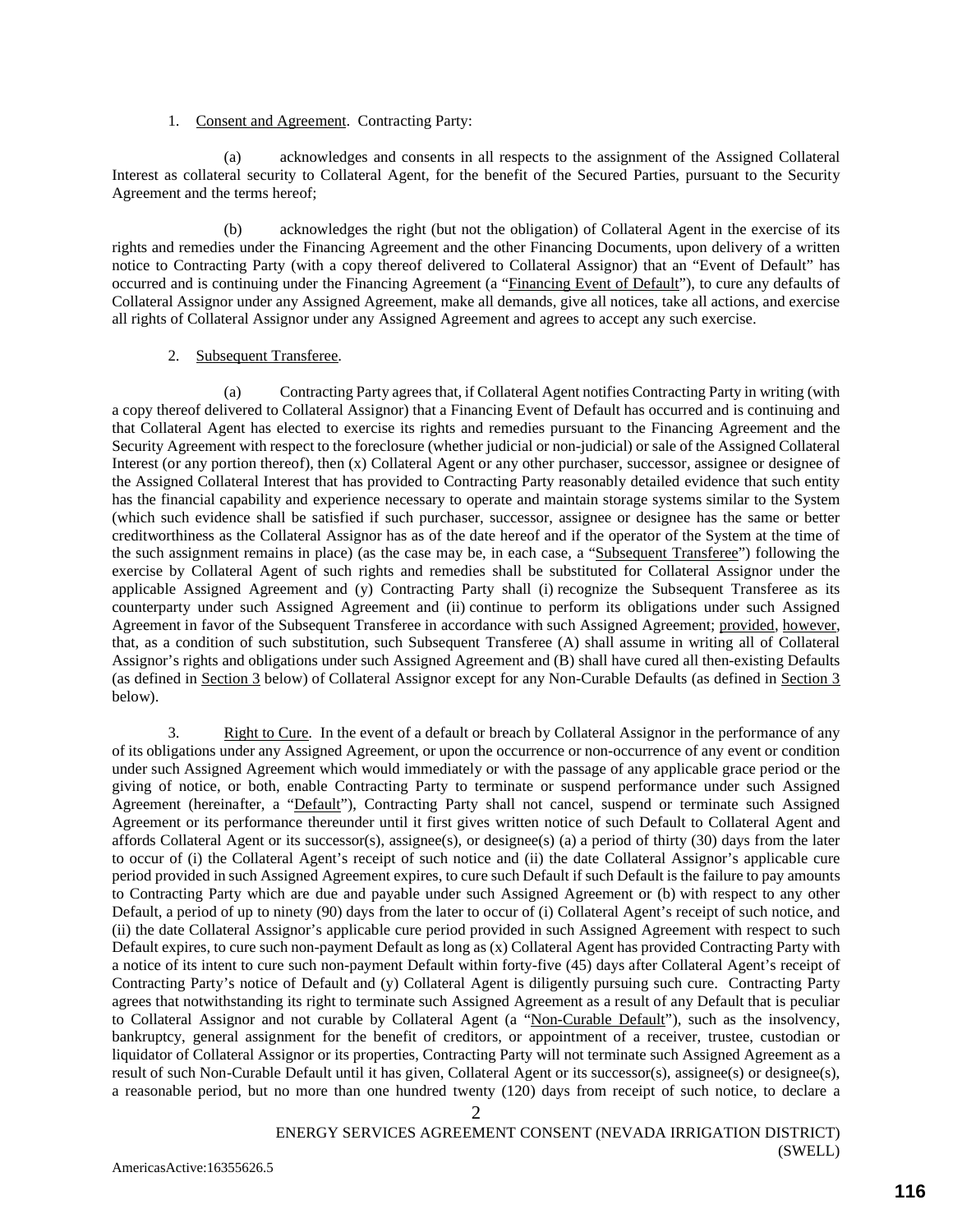Financing Event of Default and commence and complete foreclosure proceedings or any other proceedings necessary to take possession of the System as and to the extent permitted under and in accordance with the Financing Documents, provided that all other then-existing Defaults of Collateral Assignor shall have been cured by Collateral Agent or its  $successor(s)$ ,  $assignee(s)$  or  $designee(s)$ , as applicable.

4. Replacement Agreement. In the event that any Assigned Agreement is rejected or terminated as a result of any bankruptcy or insolvency or similar proceeding, Contracting Party shall, at the option of Collateral Agent exercised within sixty (60) days after such rejection or termination, enter into a new agreement with Collateral Agent having identical terms as such Assigned Agreement (subject to (i) any conforming changes necessitated by the substitution of parties, and (ii) other changes as the parties may mutually and reasonably agree, the "Replacement" Agreement"); provided, however, that, as a condition to execution of such Replacement Agreement, Collateral Agent shall have cured all then-existing Defaults of Collateral Assignor except for any Non-Curable Defaults.

5. No Liability. Contracting Party acknowledges and agrees that neither Collateral Agent nor the Secured Parties (nor any successor(s), assignee(s), designee(s) or other representative of Collateral Agent or the Secured Parties) shall have any liability or obligation under any Assigned Agreement as a result of exercising its rights under this Consent (other than as a Subsequent Transferee under Section 2 of this Consent), the Financing Agreement or any other Financing Document, and neither Collateral Agent nor the Secured Parties (nor any successor(s), assignee(s), designee(s) or other representative of Collateral Agent or the Secured Parties) shall be obligated or required to perform any of Collateral Assignor's obligations under any Assigned Agreement or to take any action to collect or enforce any claim for payment assigned under the Financing Agreement or any other Financing Document, except during any period in which such Person has elected to become a Subsequent Transferee pursuant to Section 2 of this Consent or a counterparty to a Replacement Agreement pursuant to Section 4 of this Consent.

6. Payment of Monies. Commencing on the date of this Consent and until the date when Collateral Agent and Collateral Assignor provide a written notice to Contracting Party that all "Obligations" (as defined in the Financing Agreement) under the Financing Agreement have been paid to the Secured Parties in full and no commitments of the Secured Parties to make advances under the Financing Agreement remain outstanding, Contracting Party agrees to make all payments (if any) required to be made by it under each Assigned Agreement in Dollars and in immediately available funds directly to the following account:

> Bank: CIT Bank, a division of First-Citizens Bank & Trust Company  $ABA:$  [\_\_\_\_\_\_] A/C#: [\_\_\_\_\_] Account Name: [\_\_\_\_\_\_\_\_\_]

or, if Contracting Party has been notified in writing by Collateral Agent (with a copy to Collateral Assignor) that a Financing Event of Default has occurred and is continuing, to such other Person or at such other address or account as Collateral Agent may from time to time specify in writing to Contracting Party.

7. Representations and Warranties. Contracting Party hereby represents and warrants to Collateral Assignor, Collateral Agent and the Secured Parties, as of the date of this Consent that:

(a) Contracting Party (i) is duly organized, validly existing and in good standing under the laws of the jurisdiction of its formation, (ii) is duly qualified, authorized to do business and in good standing under the laws of the jurisdiction of its formation and in every other jurisdiction necessary to perform its obligations under each Assigned Agreement and this Consent, and (iii) has all requisite power and authority to conduct its business as now conducted, to own its properties and assets, and to execute, deliver and perform its obligations under each Assigned Agreement and this Consent, and to carry out the terms thereof and hereof and the transactions contemplated thereby and hereby;

(b) The execution, delivery and performance by Contracting Party of each Assigned Agreement and this Consent, and the consummation of the transactions contemplated thereby and hereby, have been duly authorized by all necessary [public agency] action on the part of Contracting Party and do not and will not require any further authorizations, consents or approvals or filings with any Person which have not been obtained or made, or violate or conflict with any provision of any law, regulation, order, permit, license, rule, judgment, injunction, or similar matters or

3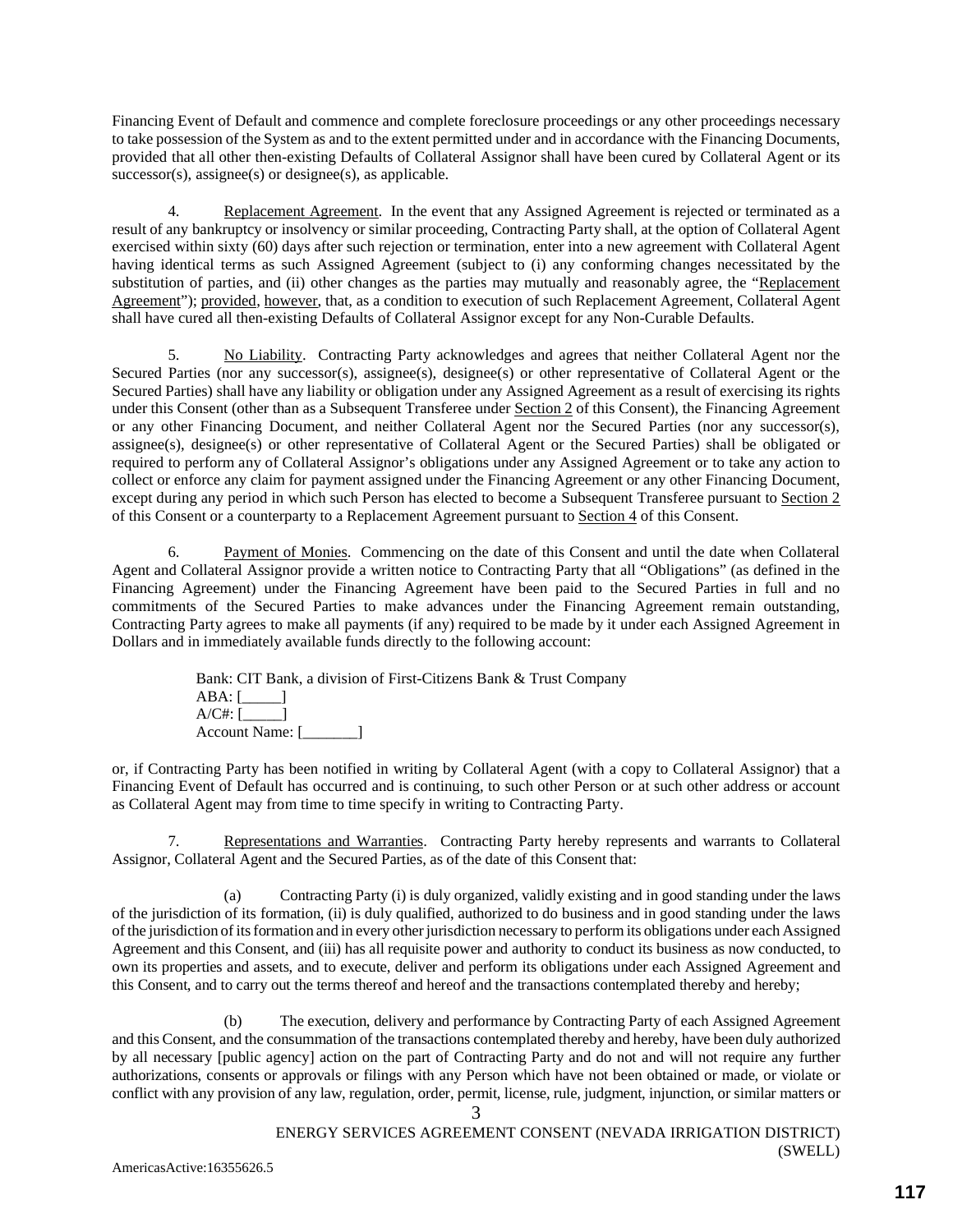breach any material agreement, indenture, contract or organizational document presently in effect with respect to or binding on Contracting Party or any properties to which Contracting Party may be bound;

(c) Neither Contracting Party nor, to the best of Contracting Party's knowledge, any other party to any Assigned Agreement is in default under such Assigned Agreement;

(d) Each of this Consent and each Assigned Agreement is in full force and effect;

(e) There is no litigation, action, suit, proceeding or investigation at law or in equity by or before any governmental authority, arbitral tribunal or other body now pending or, to the knowledge of Contracting Party, threatened against or affecting Contracting Party that (i) questions the validity, binding effect or enforceability hereof or of any Assigned Agreement, or any action taken or to be taken pursuant hereto or thereto or any transactions contemplated hereby or thereby, (ii) would reasonably be expected to have a materially adverse effect on the performance of the obligations hereof or of any Assigned Agreement or the condition (financial or otherwise), business, or operation of Contracting Party, or (iii) could reasonably be expected to modify or otherwise adversely affect any required approvals, filings or consents which have previously been obtained or made with respect to the Assigned Agreements and the System;

(f) (i) No Force Majeure Event exists under, and as defined in, any Assigned Agreement, (ii) no event or condition exists which would either immediately or with the passage of any applicable grace period or giving of notice, or both, enable either Contracting Party or Collateral Assignor to terminate or suspend its obligations under any Assigned Agreement, (iii) there are no disputes or legal proceedings between Contracting Party and Collateral Assignor, and (iv) Collateral Assignor does not owe any indemnity payments or other amounts to Contracting Party under any Assigned Agreement, and no amounts are currently due and payable to Contracting Party under such Assigned Agreement which have not been paid;

8. Notices. Any communications hereunder between or among the parties hereto, or any notices provided herein to be given, may be given to the following addresses:

|  | If to Contracting Party: [Nevada Irrigation District Business Center |
|--|----------------------------------------------------------------------|
|  | 1036 W Main Street                                                   |
|  | Grass Valley, CA 95945                                               |
|  | Attn: Doug Roderick                                                  |
|  | Tel: (530) 273-6185                                                  |
|  | Email: $[$ $]$ <sup>3</sup>                                          |

If to Collateral Agent:

CIT Bank, a division of First-Citizens Bank & Trust Company as the Collateral Agent 2450 Broadway Ave., Suite 400 Santa Monica, CA 90404 Attn: Drew Venkatraman Tel: (310) 449-2298 Email: PEIPortfolioMG@cit.com Email: drew.venkatraman@cit.com

 $\overline{a}$ 

<sup>&</sup>lt;sup>3</sup> Note: To be confirmed by Contracting Party.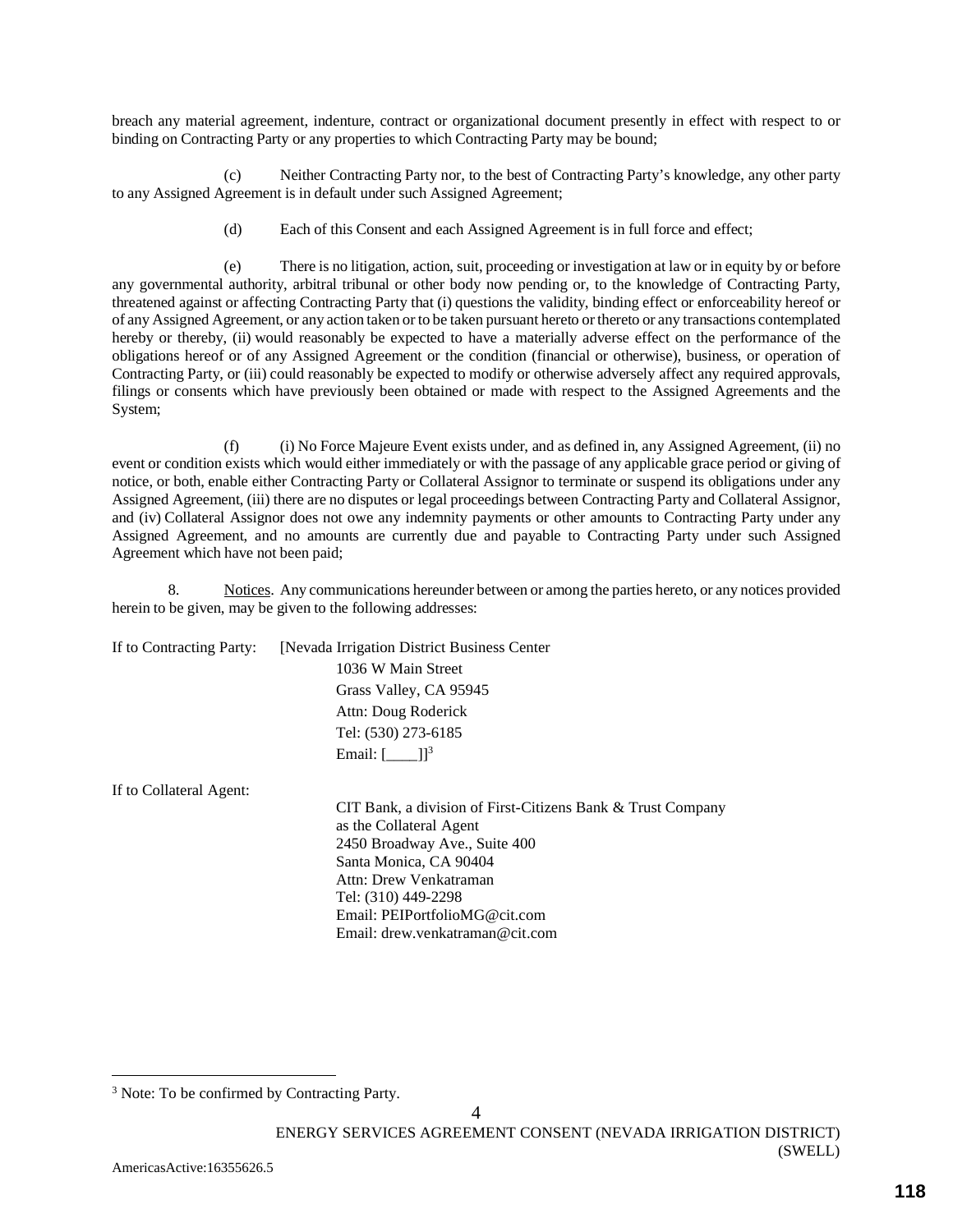If to Collateral Assignor: C&I ER1, LLC

Swell Energy Inc. 1515  $7<sup>th</sup>$  Street, Suite #049 Santa Monica, CA 90401 Attn: General Counsel Tel: (310) 340-0493 Email: legal@swellenergy.com

All notices or other communications required or permitted to be given hereunder shall be in writing and shall be considered as properly given (a) if delivered in person, (b) if sent by overnight delivery service, (c) if mailed by firstclass mail, postage prepaid, registered or certified with return receipt requested, or (d) if sent by facsimile. Any notice or other communication so given shall be effective upon receipt by the addressee, except that any notice or other communication so transmitted by facsimile shall be deemed to have been validly and effectively given on the day (if a business day and, if not, on the next following business day) on which it is transmitted if transmitted before 5:00 p.m., recipient's time, and if transmitted after that time, on the next following business day; provided, however, that if any notice or other communication is tendered to an addressee and the delivery thereof is refused by such addressee, such notice or other communication shall be effective upon such tender. Any party shall have the right to change its address for notice hereunder by giving written notice of such change to the other parties in the manner set forth in this Section 8.

9. Binding Effect; Amendments. This Consent shall be binding upon and shall inure to the benefit of Contracting Party, Collateral Assignor, Collateral Agent and the Secured Parties and their respective successors, designees and permitted assigns. No termination, amendment, variation or waiver of any provisions of this Consent shall be effective unless in writing and signed by Contracting Party, Collateral Agent and Collateral Assignor.

10. Governing Law. THIS CONSENT AND THE RIGHTS AND OBLIGATIONS OF THE PARTIES HEREUNDER SHALL BE CONSTRUED IN ACCORDANCE WITH, AND SHALL BE GOVERNED BY, THE LAWS OF THE STATE OF CALIFORNIA (WITHOUT GIVING EFFECT TO THE PRINCIPLES THEREOF RELATING TO CONFLICT OF LAWS).

**CONTRACTING PARTY, COLLATERAL ASSIGNOR AND COLLATERAL AGENT HEREBY SUBMIT TO THE NONEXCLUSIVE JURISDICTION OF THE UNITED STATES DISTRICT COURT FOR THE EASTERN DISTRICT OF CALIFORNIA IN SACRAMENTO, CALIFORNIA, AND OF ANY CALIFORNIA STATE COURT SITTING IN SACRAMENTO, CALIFORNIA, FOR THE PURPOSES OF ALL LEGAL PROCEEDINGS ARISING OUT OF OR RELATING TO THIS CONSENT OR THE TRANSACTIONS CONTEMPLATED HEREBY. CONTRACTING PARTY IRREVOCABLY CONSENTS TO THE SERVICE OF PROCESS OUT OF ANY OF THE AFOREMENTIONED COURTS IN ANY SUCH ACTION OR PROCEEDING BY THE MAILING OF COPIES THEREOF BY REGISTERED OR CERTIFIED MAIL TO CONTRACTING PARTY AT ITS NOTICE ADDRESS PROVIDED PURSUANT TO SECTION 8 HEREOF. EACH OF CONTRACTING PARTY, COLLATERAL ASSIGNOR AND COLLATERAL AGENT IRREVOCABLY WAIVES, TO THE FULLEST EXTENT PERMITTED BY LAW, ANY OBJECTION WHICH IT MAY NOW OR HEREAFTER HAVE TO THE LAYING OF THE VENUE OF ANY SUCH PROCEEDING BROUGHT IN SUCH A COURT AND ANY CLAIM THAT ANY SUCH PROCEEDING BROUGHT IN SUCH A COURT HAS BEEN BROUGHT IN AN INCONVENIENT FORUM**.

### **EACH OF CONTRACTING PARTY, COLLATERAL ASSIGNOR AND COLLATERAL AGENT HEREBY IRREVOCABLY WAIVES, TO THE FULLEST EXTENT PERMITTED BY LAW, ANY AND ALL RIGHT TO TRIAL BY JURY IN ANY ACTION, LEGAL PROCEEDING OR COUNTERCLAIM ARISING OUT OF OR RELATING TO THIS CONSENT OR THE TRANSACTIONS CONTEMPLATED HEREBY**.

11. Severability. If any provision of this Consent is held to be illegal, invalid or unenforceable, (a) the legality, validity and enforceability of the remaining provisions of this Consent shall not be affected or impaired thereby and (b) the parties shall endeavor in good faith negotiations to replace the illegal, invalid or unenforceable provision with valid provisions the economic effect of which comes as close as possible to that of the illegal, invalid or unenforceable

5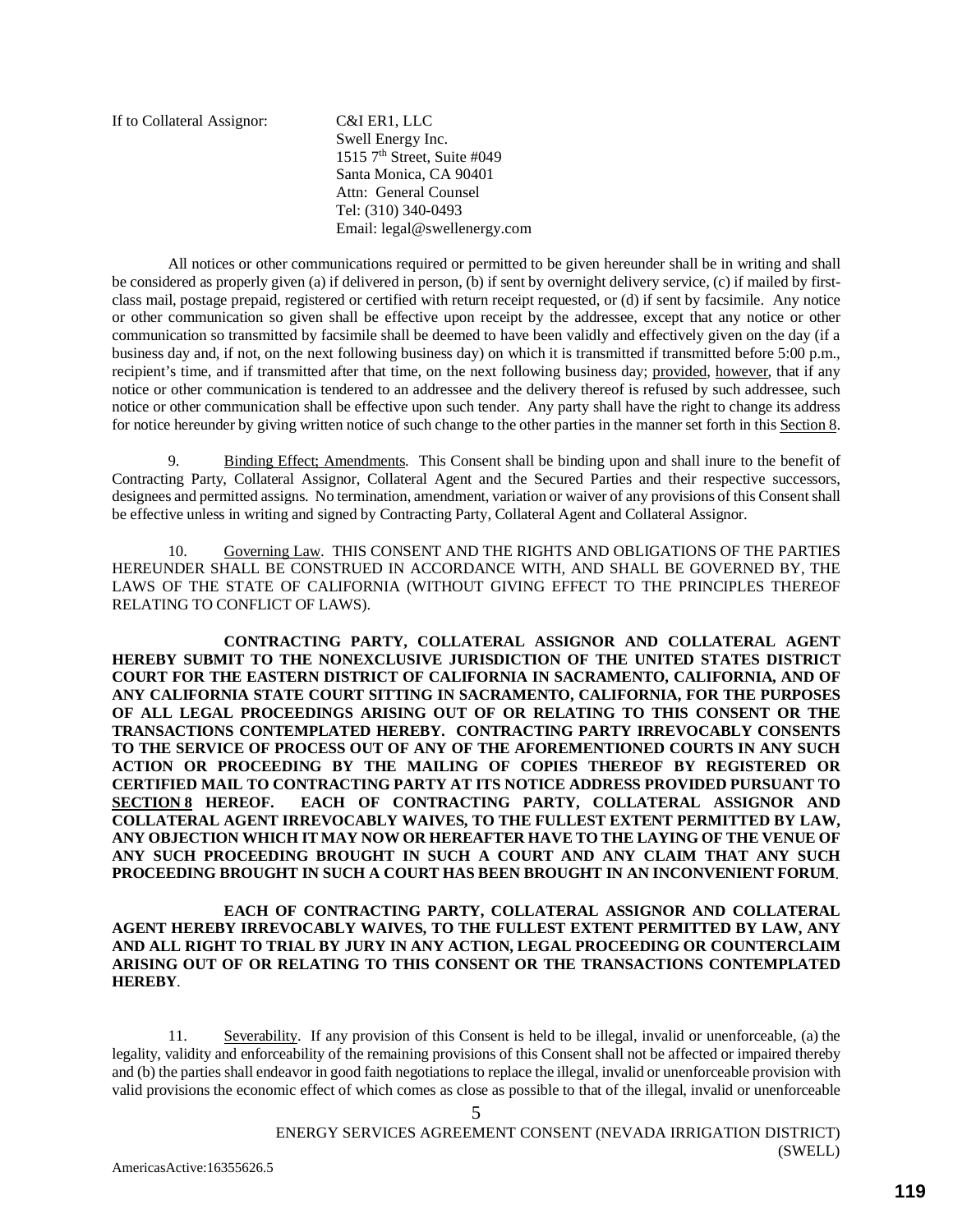provision. The invalidity of a provision of this Consent in a particular jurisdiction shall not invalidate or render unenforceable such provision in any other jurisdiction.

12. Counterparts. This Consent may be executed in counterparts (and by different parties hereto in different counterparts), each of which shall constitute an original, but all of which when taken together shall constitute a single contract. Signature pages may be detached from multiple separate counterparts and attached to a single counterpart so that all signatures are physically attached to the same document. Delivery of an executed counterpart of a signature page to this Consent by facsimile or other electronic imaging means shall be effective as delivery of a manually executed counterpart of this Consent.

13. Headings. The headings of the sections and subsections of this Consent are inserted for convenience only and shall not in any way affect the meaning or construction of any provision of this Consent.